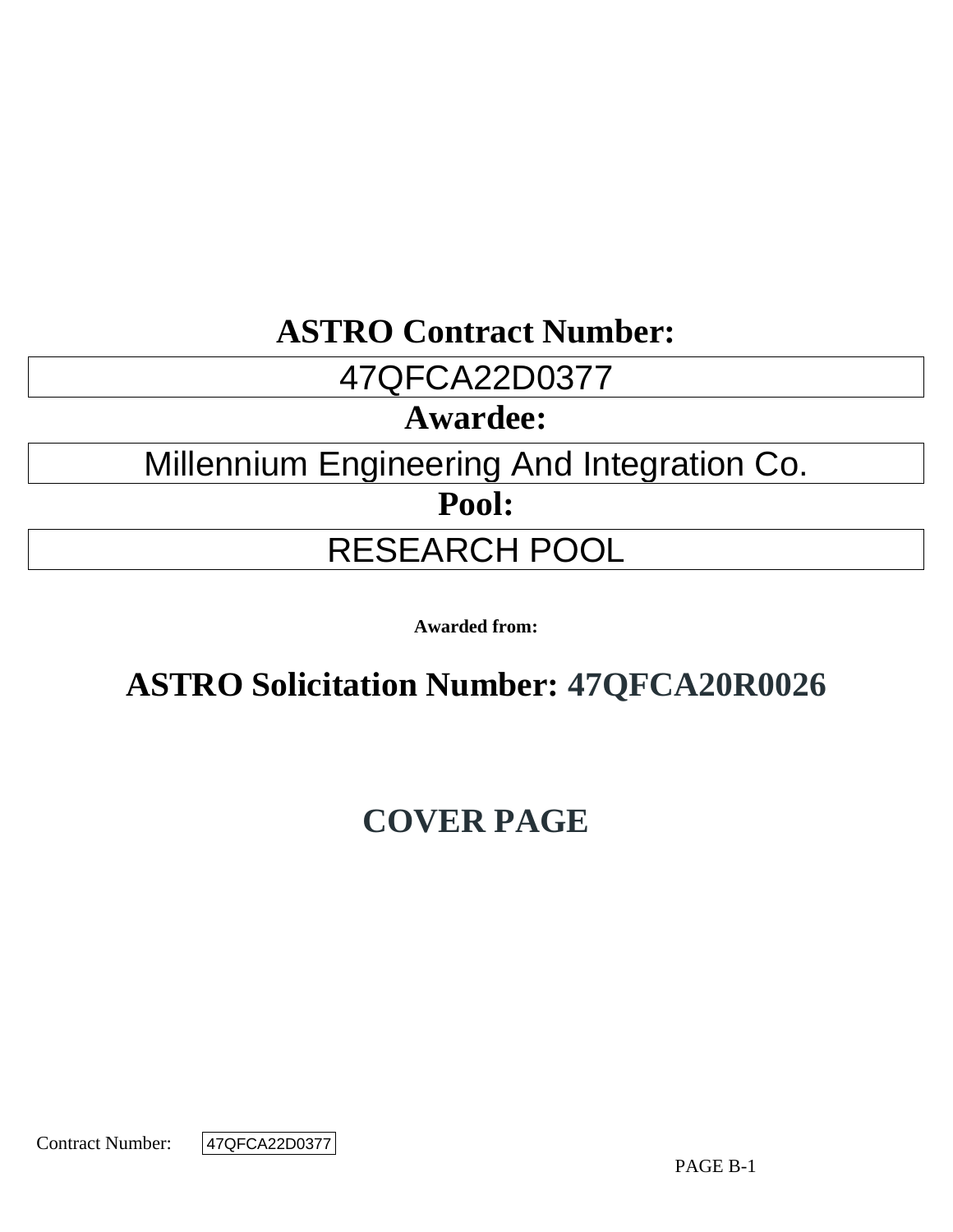This document is the official contract document for awards resulting from solicitation 47QFCA20R0026. This document incorporates the following modifications to the final solicitation documentation:

- **The contract now includes the clause 52.223-99, Ensuring Adequate COVID Safety Protocols for Federal Contractors**
- **For DoD task orders, this contract also includes clause 252.223-7999, Ensuring Adequate COVID-19 Safety Protocols for Federal Contractors (Deviation 2021-O0009)**
- **A typo has been edited in Section J.1 Attachment A to correct the Section B reference to B.4.1 instead of B.2.1**
- **The Notice To Proceed date for this contract is November 15, 2021, which establishes the Ordering Period of the contract as November 15, 2021 – November 14, 2026 for the base period and November 15, 2026 – November 14, 2031 for the option period, if exercised.**

Contract Number:

47QFCA22D0377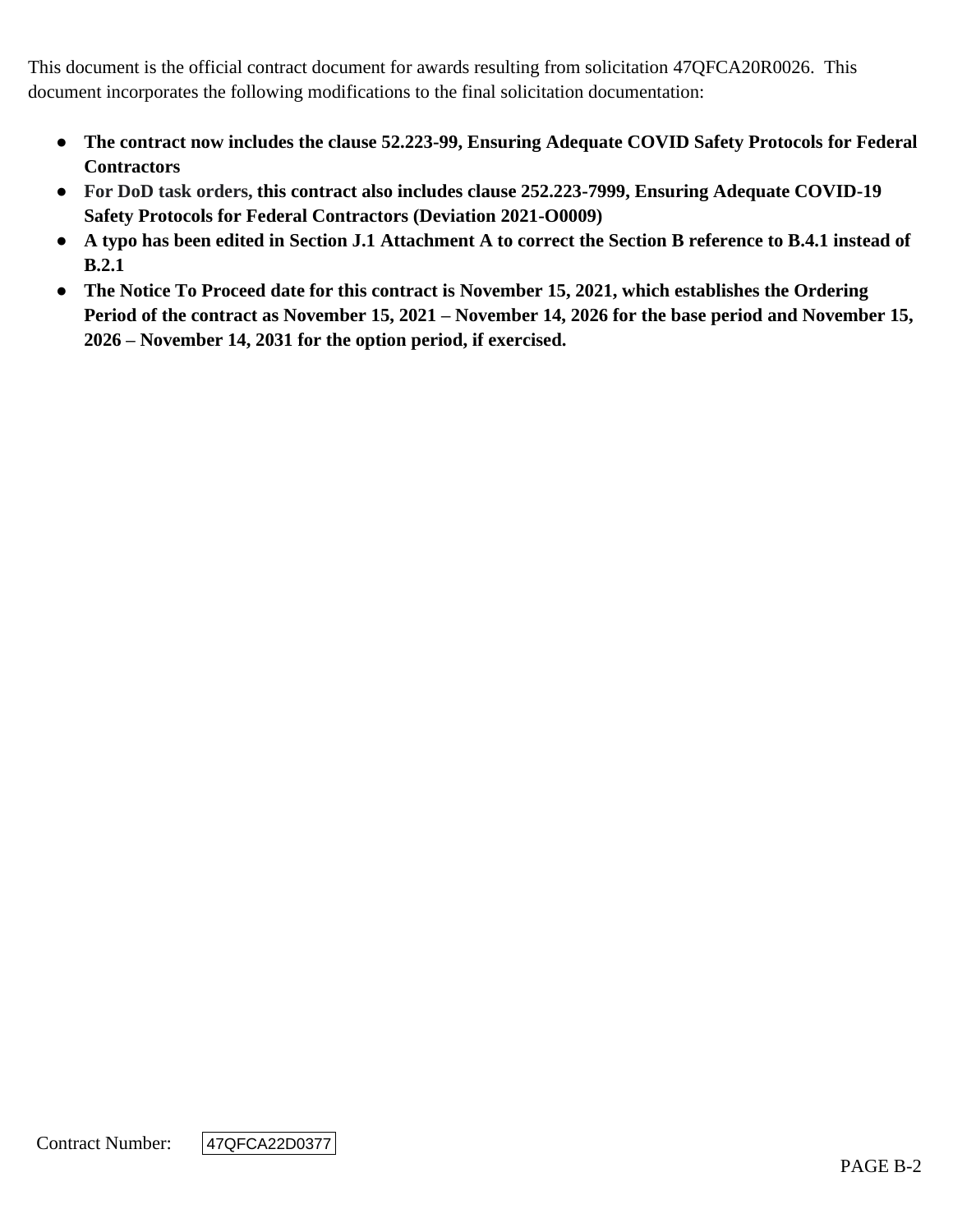## **B.1 BACKGROUND**

This ASTRO solicitation shall establish a family of ten separate, individual, Multiple Award (MA), Indefinite Delivery/Indefinite Quantity (IDIQ) contracts that encompass a variety of services related to manned, unmanned, and optionally manned platforms and robotics as defined in Section C.

Hereafter, the family of ASTRO MA-IDIQ contracts, as a whole, will be referred to as the Master Contract. Each individual Master Contract will be referred to as a Pool within the Master Contract. The ASTRO Contracting Officer (CO) at the Master Contract level will be referred to as the ASTRO CO, and the CO at the task order level will be referred to as the Ordering CO (OCO).

ASTRO is available for use by the GSA FAS AAS FEDSIM organization and any GSA AAS CO granted a Delegation of Procurement Authority (DPA) specifically authorized by the ASTRO CO(s).

## **B.1.1 MINIMUM GUARANTEE AND MAXIMUM DOLLAR CEILING (MASTER CONTRACT)**

The minimum guarantee is \$3,500 for each contract in each Pool that does not obtain a task order award during the ordering period of the Master Contract.

There is no maximum dollar ceiling for the Master Contract as a whole or for each individual Pool.

## **B.1.2 MINIMUM DOLLAR LIMITATION AND MAXIMUM DOLLAR CEILING (TASK ORDER)**

The minimum dollar limitation for an individual task order shall be equal to or greater than the simplified acquisition threshold as defined in FAR 2.101, including the total value of the base period and all option periods combined.

There is no maximum dollar ceiling for an individual task order. An unlimited number of task orders may be placed during the Master Contract's ordering period.

## **B.2 POOLS**

This table identifies the Pools of ASTRO:

#### **DATA OPERATIONS POOL**

Function: Performance of Data Operations including all data collection, processing, exploitation, and dissemination activities associated with manned, unmanned, and optionally manned platforms and robotics supporting mission performance. This includes traditional labor services as well as "as a service" support.

North American Industry Classification System (NAICS) Code and Title: 541990 – All Other Professional, Scientific, and Technical Services

Small Business Size Standard: \$16.5 Million

#### **MISSION OPERATIONS POOL**

Function: Mission Operations includes performance of operational services not included in Data Operations associated with manned, unmanned, and optionally manned platforms and robotics supporting mission performance. This includes traditional labor services as well as "as a service" support.

NAICS Code and Title: 541990 – All Other Professional, Scientific, and Technical **Services** 

Contract Number:

47QFCA22D0377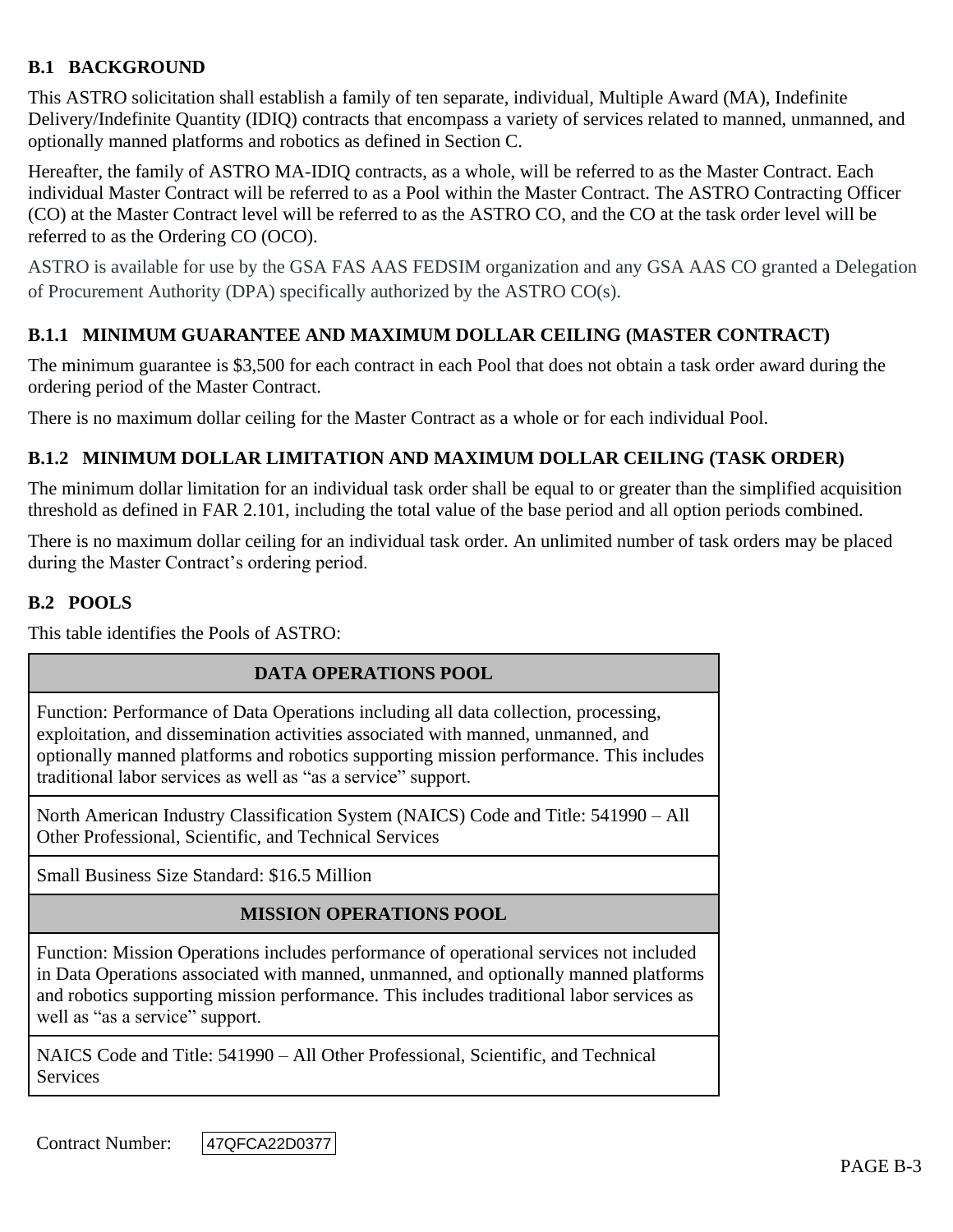Small Business Size Standard: \$16.5 Million

## **AVIATION POOL**

Function: Maintenance, repair, and overhaul of manned, optionally manned, and unmanned aircraft.

NAICS Code and Title: 488190 – Other Support Activities for Air Transportation

Small Business Size Standard: \$35 Million

## **GROUND POOL**

Function: Maintenance, repair, and overhaul of manned, optionally manned, and unmanned ground platforms and industrial machinery.

NAICS Code and Title: 488999 – All Other Support Activities for Transportation

Small Business Size Standard: \$8 Million

## **SPACE POOL**

Function: Maintenance, repair, and overhaul of manned, optionally manned, and unmanned space platforms.

NAICS Code and Title: 488190 – Other Support Activities for Air Transportation

Small Business Size Standard: \$35 Million

#### **MARITIME POOL**

Function: Maintenance, repair, and overhaul of manned, optionally manned, and unmanned maritime platforms.

NAICS Code and Title: 336611 – Ship Building and Repairing

Small Business Size Standard: 1,250 employees

## **DEVELOPMENT/SYSTEMS INTEGRATION POOL**

Function: Systems integration, improvement, and/or engineering associated with manned, unmanned, and optionally manned platforms.

NAICS Code and Title: 541330 – Engineering Services

Small Business Size Standard: \$41.5 Million (based on the 541330 exceptions)

#### **RESEARCH POOL**

Function: All R&D associated with manned, unmanned, optionally manned, and counter Unmanned Systems (UxS) platforms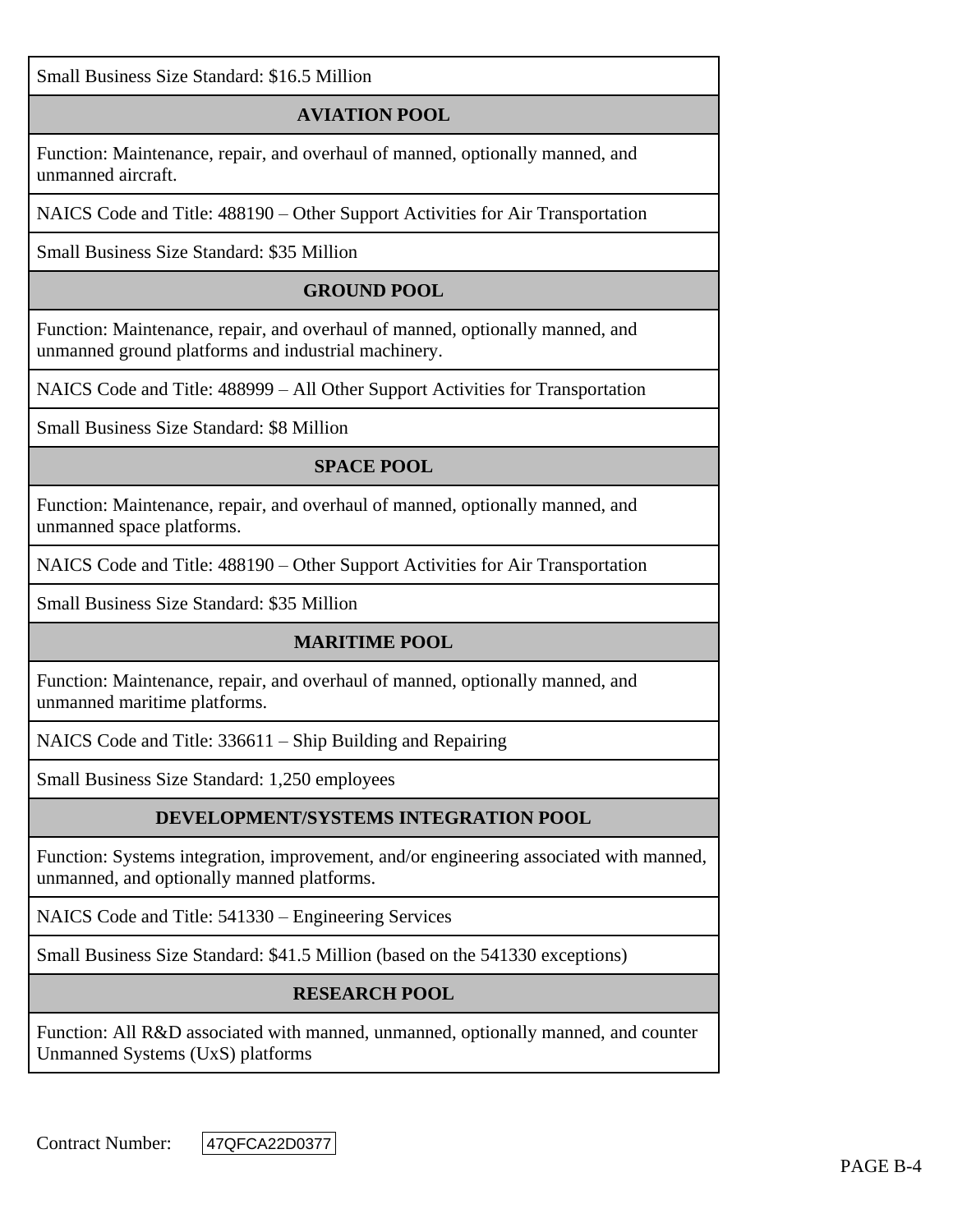NAICS Code and Title: 541715 – Research and Development in the Physical, Engineering, and Life Sciences (except Nanotechnology and Biotechnology)

Small Business Size Standard: 1,000 Employees

## **SUPPORT POOL**

Function: All support services (except training) required for successful execution of a product, program, project, or process regarding platforms and robotics for land, air, sea, or space; the planning necessary to support operational missions; and the analysis of the results of an operational mission.

NAICS Code and Title: 541990 - All Other Professional, Scientific, and Technical **Services** 

Small Business Size Standard: \$16.5 Million

## **TRAINING POOL**

Function: All training (the providing of instruction) services required for successful execution of a product, program, project, or process regarding platforms and/or robotics for land, air, sea, or space.

NAICS Code and Title: 611699 – All other Miscellaneous Schools and Instruction

Small Business Size Standard: \$12 Million

## **B.3 TASK ORDER CONTRACT TYPES**

The Master Contract allows for all contract types at the task order level including Fixed-Price (all types), Cost-Reimbursement (all types), Incentive (all types), Time-and-Materials (T&M), and Labor-Hour (LH).

When applicable to the requirement, task orders may combine more than one contract type and include multi-year or option periods, performance based procedures, classified and/or unclassified, and commercial and/or non-commercial items.

OCOs should identify the contract type(s) and whether or not the task order is considered commercial or noncommercial in the task order solicitation and award.

Terms and conditions, clauses, and provisions should be appropriate to the contract type(s), commercial and/or noncommercial items.

#### **B.3.1 FIXED PRICE**

The various Fixed Price contract types are defined under Federal Acquisition Regulation (FAR) Subpart 16.2, Fixed-Price Contracts, and other applicable regulatory supplements.

#### **B.3.2 COST REIMBURSEMENT**

The various Cost Reimbursement contract types are defined under FAR Subpart 16.3, Cost-Reimbursement Contracts, and other applicable regulatory supplements.

The contractor shall maintain an approved accounting system, as approved by the cognizant Administrative CO (ACO) of the Defense Contract Management Agency (DCMA) or other Cognizant Federal Agency (CFA), and validated by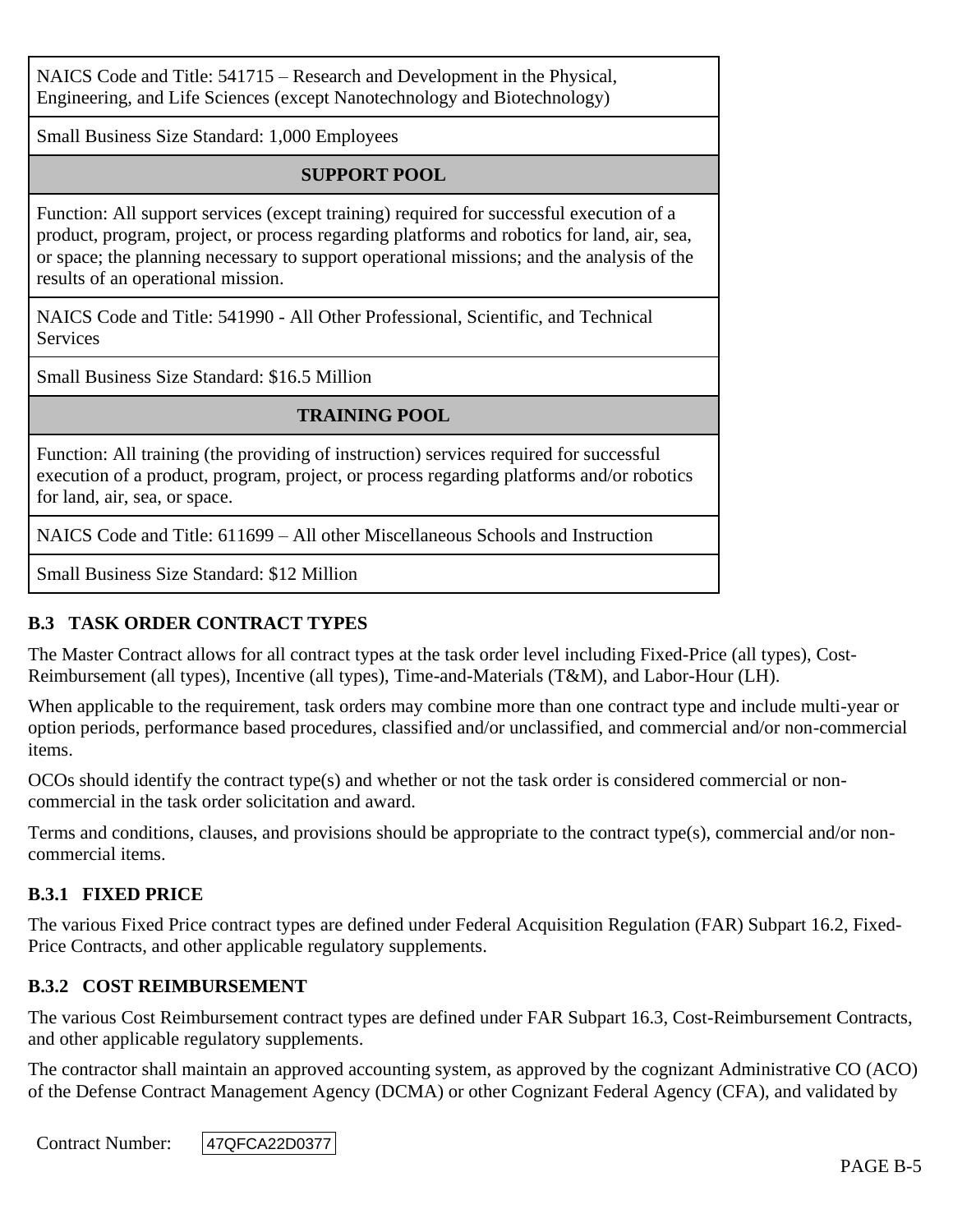the ASTRO CO to permit timely and accurate development of all necessary cost data in the format required by the proposed cost-reimbursement contract type.

The contractor may be required to submit a cost proposal with supporting information for each cost element including, but not limited to, direct labor, Cost Accounting Standards (CAS) disclosures, fringe benefits, overhead, general and administrative expenses, facilities capital cost of money, other direct costs, and fee consistent with its approved accounting system and, if applicable, Provisional Billing Rates (PBRs) and Forward Pricing Rate Agreements (FPRAs).

## **B.3.3 INCENTIVE**

The various Incentive contract types are defined under FAR Subpart 16.4, Incentive Contracts, and other applicable regulatory supplements.

## **B.3.4 T&M AND LH**

T&M and LH contract types are defined under FAR Subpart 16.6, T&M and LH Contracts, and other regulatory supplements.

The contractor shall maintain an approved accounting system, as approved by the cognizant ACO of the DCMA or other Cognizant Federal Agency (CFA) and validated by the ASTRO CO, to permit timely and accurate development of all necessary cost data in the format required by the proposed T&M or LH contract type.

## **B.4 TASK ORDER LABOR**

The Master Contract provides the flexibility to utilize labor categories for Contiguous United States (CONUS), Outside CONUS (OCONUS), specialized labor, construction wage rate requirements, professional services, service contract labor standards, or any combination thereof, at the task order level. The OCO is the authority in establishing what kind of labor is appropriate for each task order requirement.

#### **B.4.1 CONUS STANDARDIZED LABOR CATEGORIES**

CONUS labor is defined as in-scope labor being performed in the 48 contiguous states plus the District of Columbia.

The Master Contract provides for standardized labor categories in CONUS for utilization at the task order level. CONUS standardized labor is defined as all labor for which the expertise required or duties performed are within the scope of the Master Contract and task order in accordance with labor categories set forth in Section J.1, Attachment A.

CONUS standardized labor categories correspond to the Office of Management and Budget's (OMB) Standard Occupational Classification (SOC) for which the Bureau of Labor Statistics (BLS) maintains compensation data at www.bls.gov. CONUS standardized labor categories are individual labor categories that are mapped to a single SOC and functional description.

The contractor may propose CONUS standardized labor when proposing a total solution; however, the OCO will determine whether circumstances merit the use of CONUS standardized labor. CONUS standardized labor categories are encouraged, but not mandatory for use at the task order level. The OCO should indicate in the task order solicitation whether or not contractors shall submit labor pricing using the Master Contract's CONUS standardized labor categories in their task order proposals.

The contractor shall become proficient in the use of the BLS SOC system and CONUS standardized labor categories identified in Section J.1, Attachment A in preparation for submitting cost/price proposals under task order solicitations that require CONUS standardized labor category submissions.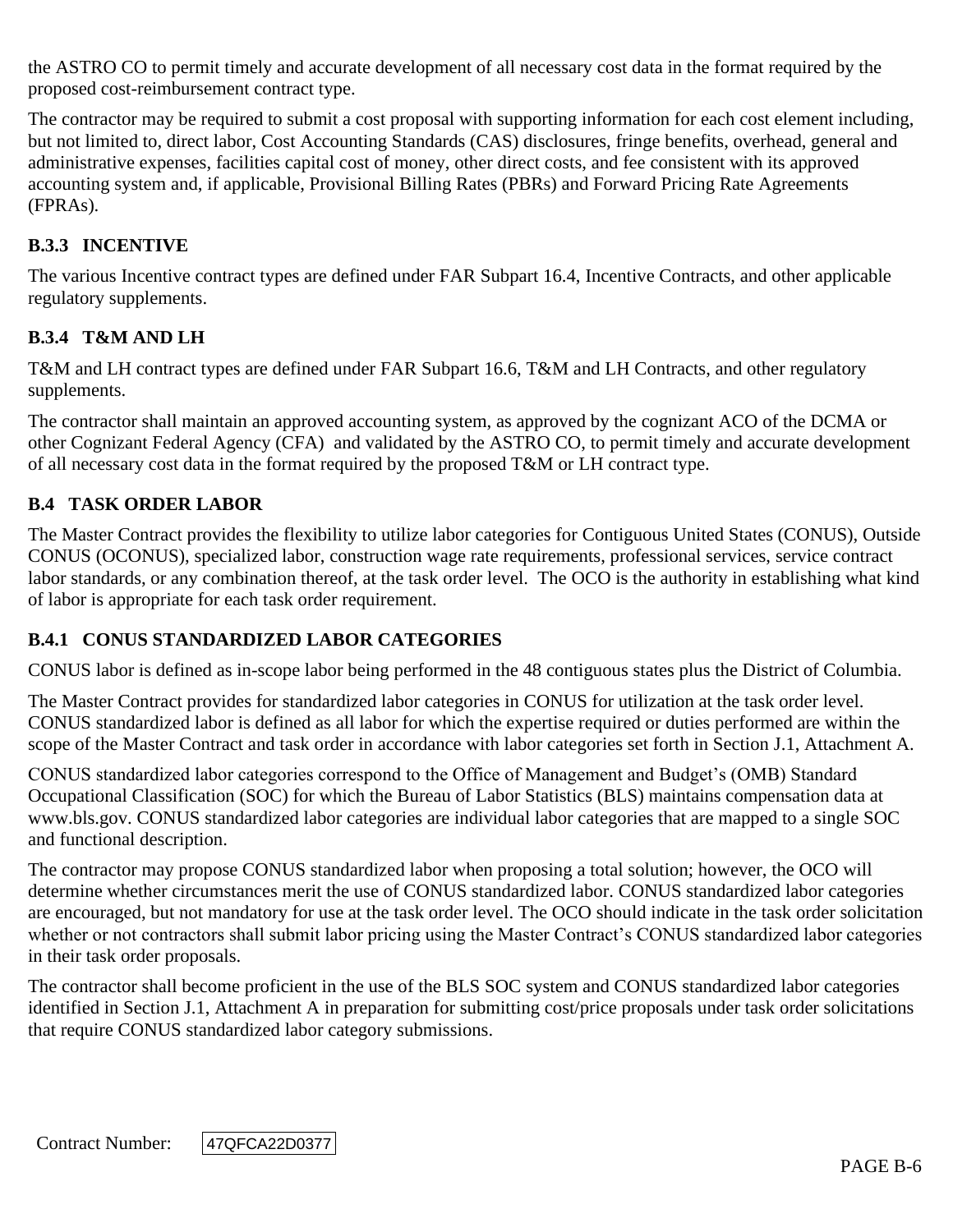## **B.4.2 OCONUS LABOR**

OCONUS is defined as in-scope labor being performed in other than the 48 contiguous states plus the District of Columbia. OCONUS labor is defined as all labor for which the expertise required or duties performed are within the scope of the Master Contract and task order. The contractor may propose OCONUS labor when proposing a total solution; however, the OCO will determine whether circumstances merit the use of OCONUS labor.

The U.S. Department of State's Bureau of Administration, Office of Allowances, publishes quarterly report indexes of living costs abroad, per-diem rate maximums, quarter's allowances, hardship differentials, and danger pay allowances.

The Department of State Standardized Regulations (DSSR) is the controlling regulations for allowances and benefits available to all U.S. Government civilians assigned to foreign areas. Contractor civilians assigned to foreign areas may receive the allowances and benefits in the DSSR but, they shall not receive allowance and benefits in excess of those identified in the DSSR.

For OCONUS task orders where costs are not specifically addressed in the DSSR, the Government will reimburse the contractor for all reasonable, allowable, and allocable costs in accordance with FAR 31, Contract Cost Principles and Procedures, and other applicable regulatory supplements.

#### **B.4.3 SPECIALIZED LABOR**

Specialized labor is defined as any labor for which the expertise required or duties performed are within the scope of the Master Contract and task order, but are not identified by the standardized labor categories.

When CONUS standardized labor categories are not mandatory or not able to be mapped directly by the contractor, the contractor may propose specialized labor when proposing a total solution; however, the OCO will determine whether circumstances merit the use of specialized labor.

## **B.4.4 CONSTRUCTION WAGE RATE REQUIREMENTS**

When labor for construction, alteration and repair are within the scope of the Master Contract and task order, construction wage rate requirements shall be implemented in accordance with FAR Subpart 22.4 and other regulatory supplements, as applicable. The OCO shall identify such work in the task order solicitation and make a determination as to whether wage determinations are to be applied or not.

The Department of Labor (DoL) is responsible for issuing wage determinations reflecting prevailing wages, including fringe benefits. Determinations are issued for different types of construction, such as building, heavy, highway, and residential (referred to as rate schedules), and apply only to the types of construction designated in the determination.

The Master Contract does not include a complete list of clauses or provisions that flow down to the task order level requirements. The OCO shall incorporate all the appropriate clauses and provisions in each task order solicitation and subsequent award when construction, alteration, and repairs are within the scope of the Master Contract and task order requirement. When applicable, the OCO shall incorporate wage determinations subject to construction wage rate requirements in the task order award.

#### **B.4.5 SERVICE CONTRACT LABOR STANDARDS**

When service contract labor standards are within the scope of the Master Contract and task order, wage rate requirements shall be implemented in accordance with FAR Subpart 22.10 and other applicable regulatory supplements. The OCO shall identify such work in the task order solicitation and make a determination as to whether wage determinations are to be applied or not.

The DoL is responsible for issuing wage determinations reflecting prevailing wages, including fringe benefits. Contractors performing on task orders where service contract labor standards apply shall pay their employees at least the wages and fringe benefits found by the DoL to prevail in the locality of the work being performed, the fair standards labor act, and/or any applicable collective bargaining agreement.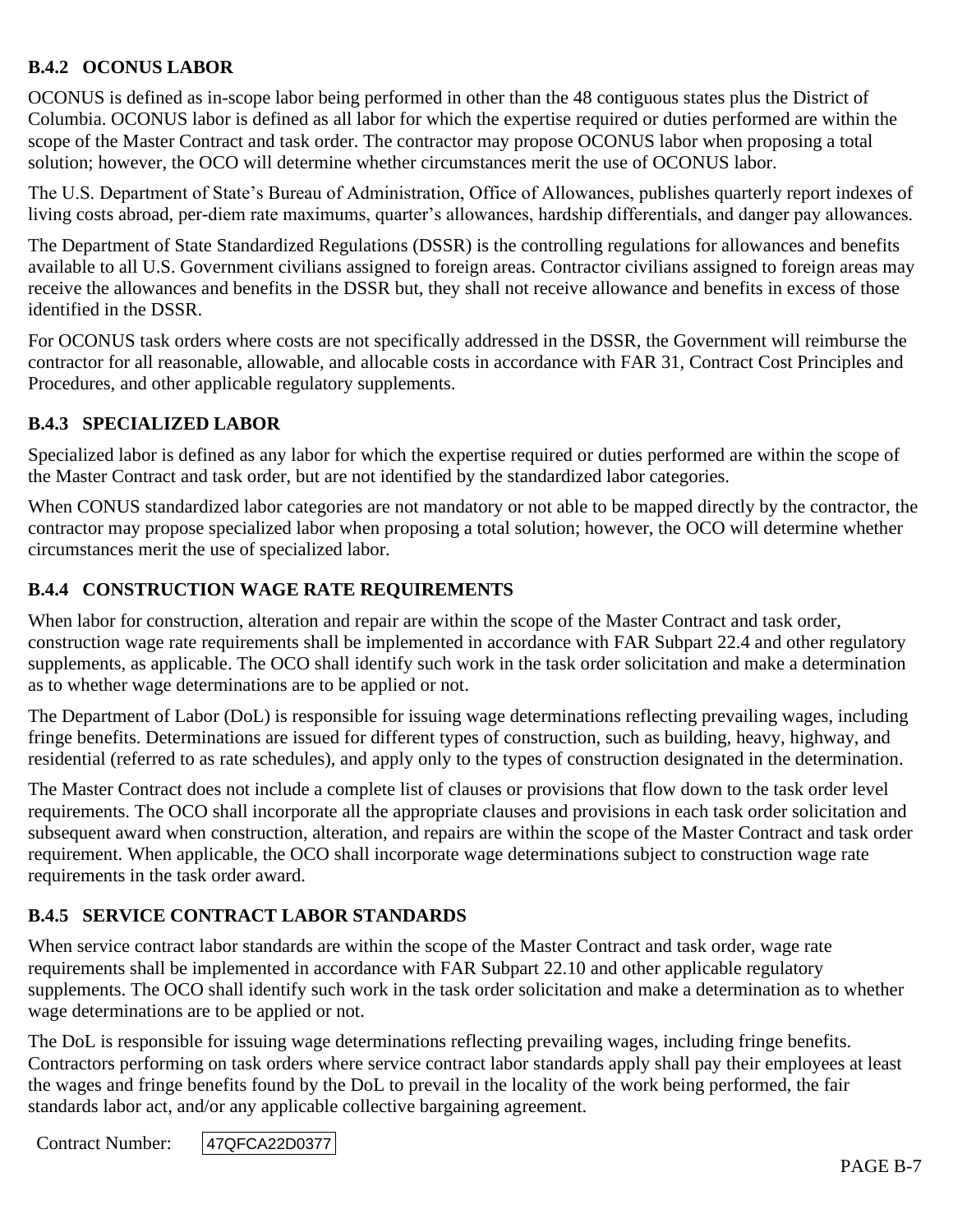The Master Contract does not include a complete list of clauses or provisions that flow down to the task order level requirements. The OCO shall incorporate all the appropriate clauses and provisions in each task order solicitation and subsequent award when service contract labor standards apply. When applicable, the OCO shall incorporate wage determinations subject to wage rate requirements in the task order award.

## **B.4.6 REQUIREMENTS FOR LABOR UNDER T&M AND LH TASK ORDERS**

When preparing solicitations for non-commercial T&M and/or LH task orders, the OCO shall incorporate one of the following provisions in the task order solicitation.

- a. FAR 52.216-29 Time-and-Materials/Labor-Hour Proposal Requirements—Non-Commercial Item Acquisition with Adequate Price Competition. For DoD requirements, when selecting FAR 52.216-29, the OCO shall also select Defense Federal Acquisition Regulation Supplement (DFARS) 252.216-7002, Alternate A Time-and-Materials/Labor-Hour Proposal Requirements – Non-Commercial Item Acquisition with Adequate Price Competition
- b. FAR 52.216-30 Time-and-Materials/Labor-Hour Proposal Requirements—Non-Commercial Item Acquisition without Adequate Price Competition
- c. FAR 52.216-31 Time-and-Materials/Labor-Hour Proposal Requirements—Commercial Item Acquisition
- a. Master Contract

T&M and LH task orders require labor categories and their associated rates to be identified in the task order award document. T&M and LH task orders with subcontracts that do not specify a labor category in the task order shall be proposed and awarded as Materials in accordance with FAR 52.232-7, Payments under Time-and-Materials and Labor-Hour Contracts.

## **B.5 TOTAL SOLUTION**

The Master Contract is designed to be a total solution vehicle for services solicited and awarded at the task order level. Total solution is defined as any combination of support that is integral and necessary to the service-based requirements within the scope of the Master Contract and task order award.

For example, a total solution may include any combination of contract types and labor associated with CONUS labor, OCONUS labor, specialized labor, construction wage rate requirements, professional labor, service contract labor standards, and other costs such as subcontracts, travel, supplies, materials, equipment, special test equipment, and special tooling.

The contractor should propose and identify the type of labor and other costs separately in its cost/price proposal and the OCO should, when appropriate, identify the type of labor and other costs by a separate Contract Line Item Number (CLIN) in the task order award.

#### **B.6 TASK ORDER PRICING/COSTS**

Because services are diverse within the scope of the Master Contract, the Master Contract provides the OCO the flexibility and authority to determine fair and reasonable pricing tailored to the individual task order requirement, including the task order statement of work or objectives, risks, uncertainties, complexity, urgency, contract type, and competition. Accordingly, the Master Contract does not predetermine cost and price reasonableness or fair and reasonable labor rates for services performed at the task order level.

The Master Contract does not establish prices for any supply or service at the task order level; therefore, the OCO shall establish cost and price reasonableness for each task order using the policies and methods in FAR Subpart 15.4, internal policies, and other applicable regulatory supplements.

Unless otherwise directed by task order terms and conditions, the contractor may apply indirect costs to labor and other costs consistent with the contractor's DCMA or other Cognizant Federal Agency (CFA) approved accounting system.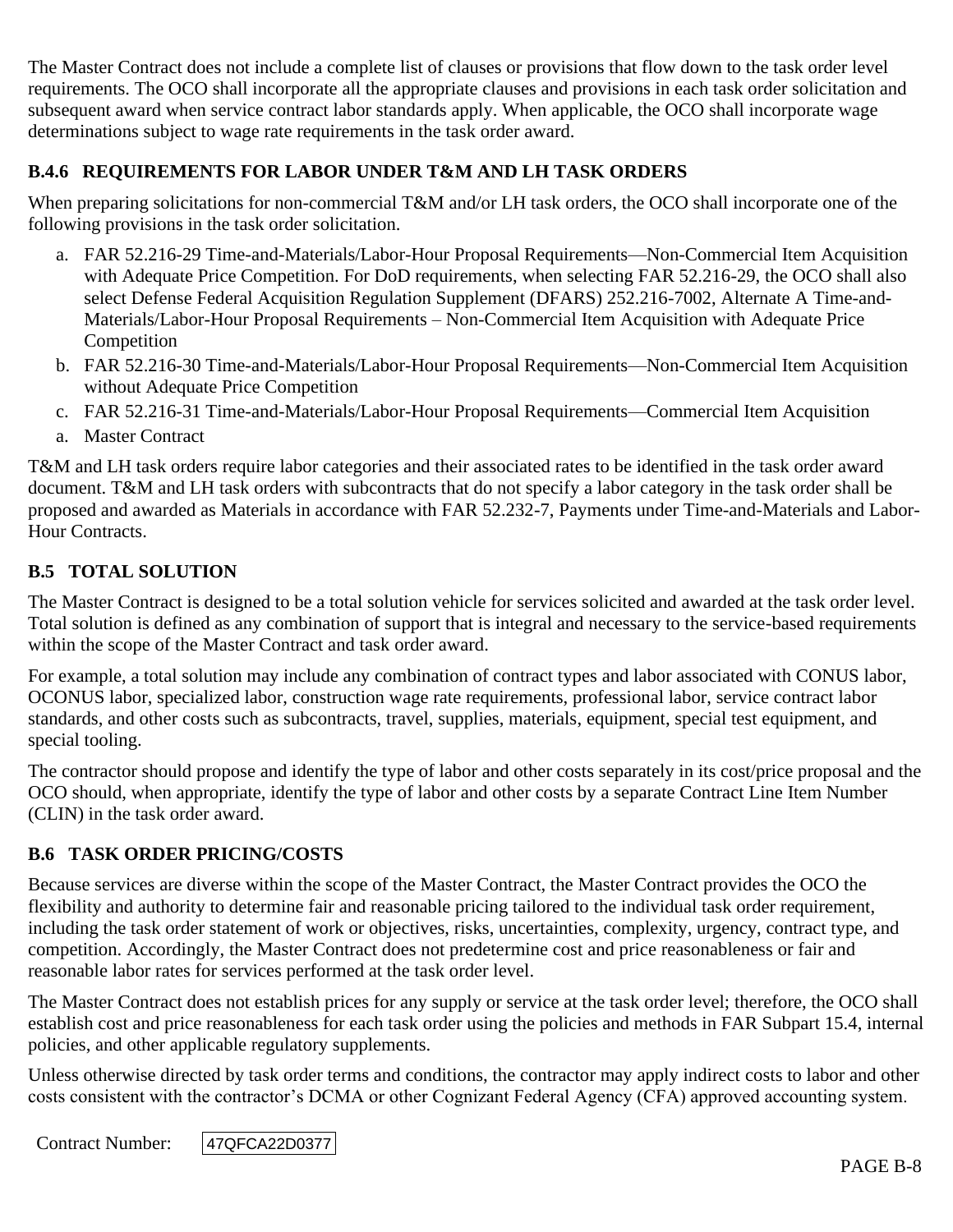## **B.7 ASTRO SYMPHONY PORTAL (ASP)**

The ASP is a software application the Government intends to use for ASTRO proposal submission, proposal evaluation, and contract management. Training will be provided to contractors regarding the use of ASP for proposal submission and post award requirements.

Contract Number: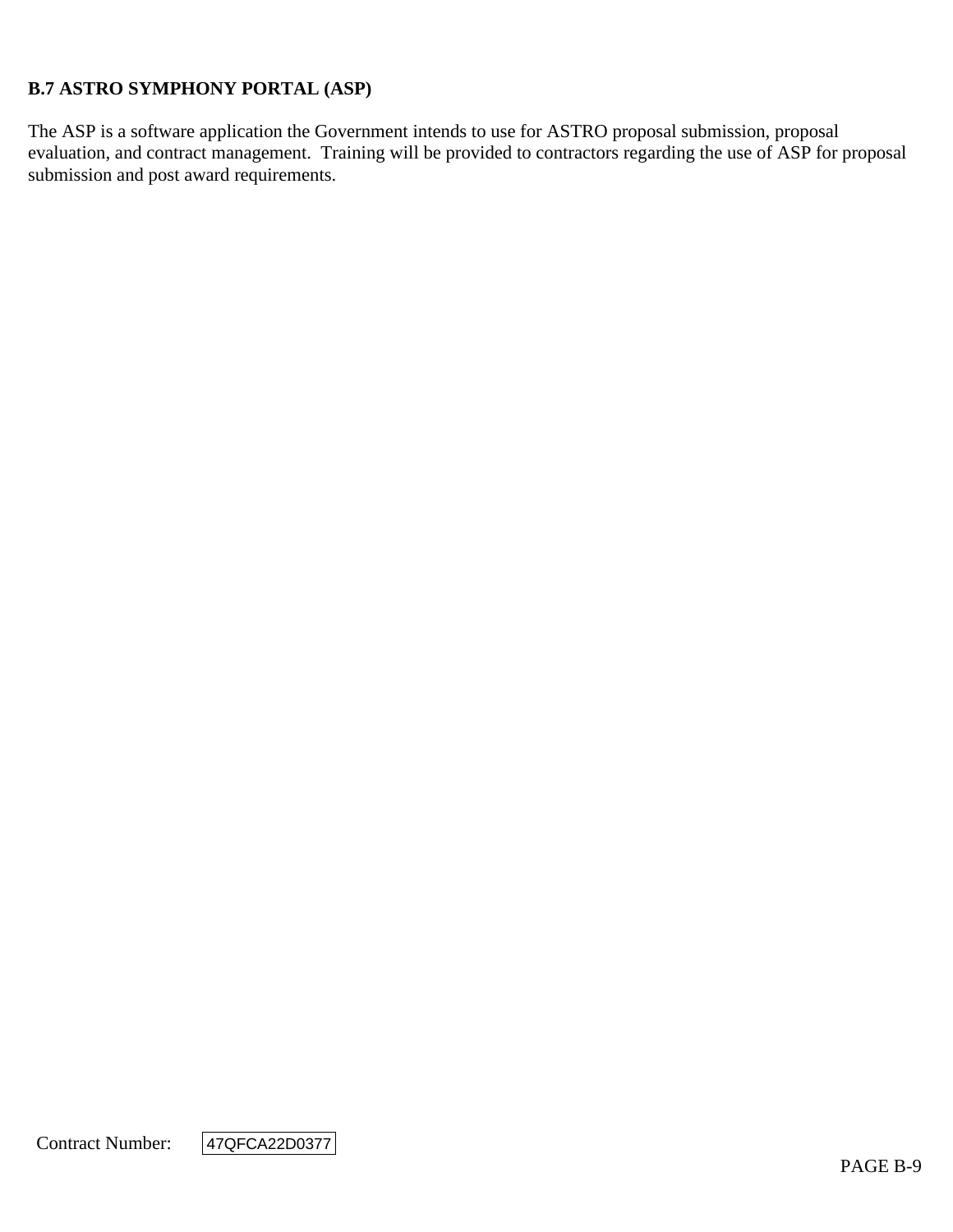## **C.1 BACKGROUND**

ASTRO is a family of multiple (ten at initial contract award) separate MA-IDIQ contracts that span multiple NAICS Codes and NAICS Code Exceptions that is sponsored by the DoD. This vehicle will be awarded and administered by the General Services Administration (GSA), Federal Acquisition Service (FAS), Assisted Acquisition Service (AAS), Federal Systems Integration and Management Center (FEDSIM).

### **C.1.1 AUTHORITY**

Under the Federal Property and Administrative Services Act (40 U.S.C. 501), GSA is authorized to award and administer contracts such as ASTRO for personal property and non-personal services.

#### **C.2 SCOPE**

The scope includes operations, maintenance, readiness, research, development, systems integration, and support for manned, unmanned, and optionally manned platforms and/or robotics, as well as the services that support those platforms and robotics.

The scope of ASTRO spans many areas of expertise and includes any and all components required to formulate a total solution to a requirement, except for those services and products specifically prohibited in this contract. Solutions may include Ancillary Support Services and/or Ancillary Support Products as defined in Sections C.4 and C.5. Requirements may call for solutions that cross over multiple disciplines; include ancillary support services and/or products; require commercial and/or non-commercial items; require professional and/or non-professional labor; and use a variety of contract types including fixed-price (all types), cost reimbursement (all types), T&M/LH, or a hybrid mix of contract types. These platforms and robotics may be based on land, air, sea, and/or space.

#### **C.2.1 DOMAINS**

ASTRO may be used to provide a total solution for any organization's requirement in any of the identified ASTRO Domains. These requirements include the following domains:

- a. Operations
- b. Maintenance/Readiness
- c. Development/Systems Integration
- d. Support
- e. Research and Development (R&D)

#### **C.2.1.1 OPERATIONS DOMAIN**

#### **C.2.1.1.1 SUBDOMAIN: DATA OPERATIONS**

Data Operations includes the performance of data collection, processing, exploitation, and dissemination activities associated with manned, unmanned, and optionally manned platforms and/or robotics supporting mission performance.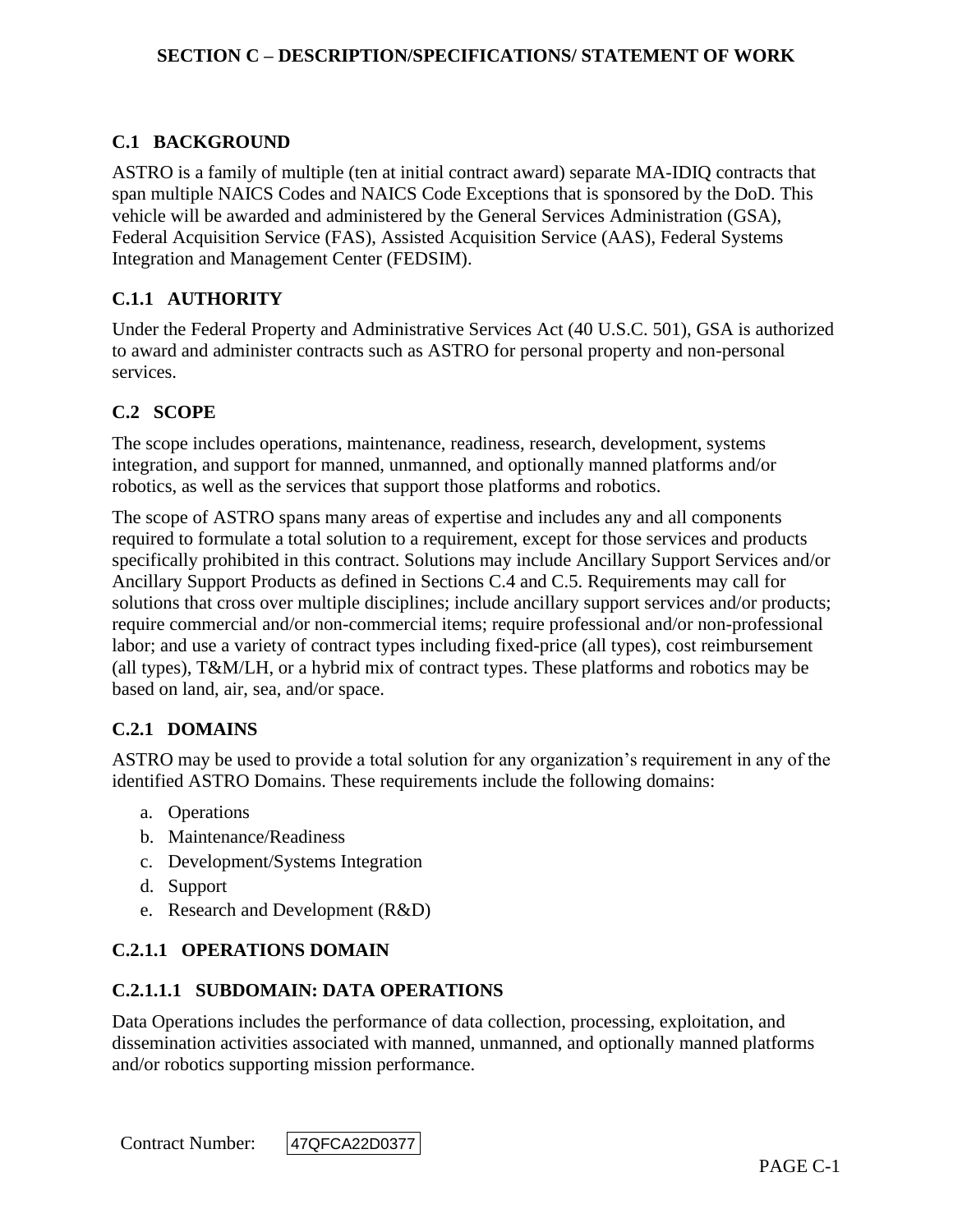Service areas that are included under the Data Operations subdomain include, but are not limited to, the following examples (listed in alphabetical order):

- 1. 3D Terrain And Structure Mapping
- 2. Aerial Surveying
- 3. Air Quality Monitoring And Measurement
- 4. Airfield Damage Assessments
- 5. Anti-Drug Trafficking
- 6. Anti-Piracy Monitoring
- 7. Asset Tracking
- 8. Asset Verification
- 9. Atmospheric Data Collection And Analysis
- 10. Battle Damage Management
- 11. Blue Force Tracking
- 12. Border Management
- 13. Border Security Monitoring
- 14. Captured Enemy Material Analysis
- 15. Change Detection
- 16. Coalition ISR
- 17. Counter Terrorism
- 18. Crime Scene Situational Awareness
- 19. Corrosion Under Insulation (CUI) Surveys
- 20. Detection and Tracking of International Terrorism
- 21. Data Analysis
- 22. Data Compression
- 23. Data Dissemination
- 24. Data Visualization
- 25. Detection and Tracking of Narco-Trafficking
- 26. Detection and Tracking of Alien Smuggling
- 27. Detection and Tracking of Human Trafficking
- 28. Detection and Tracking of Weapons Of Mass Destruction
- 29. Earth Exploration
- 30. Earth Gravity Information Gathering And Analysis
- 31. Emergency Preparedness And Assessments
- 32. Fire Detection
- 33. Forest Health Protection
- 34. Friendly Force Tracking
- 35. Geospatial Intelligence
- 36. Global Climate Information Gathering And Analysis
- 37. Ground Traffic Monitoring
- 38. Health Sciences
- 39. Humanitarian Relief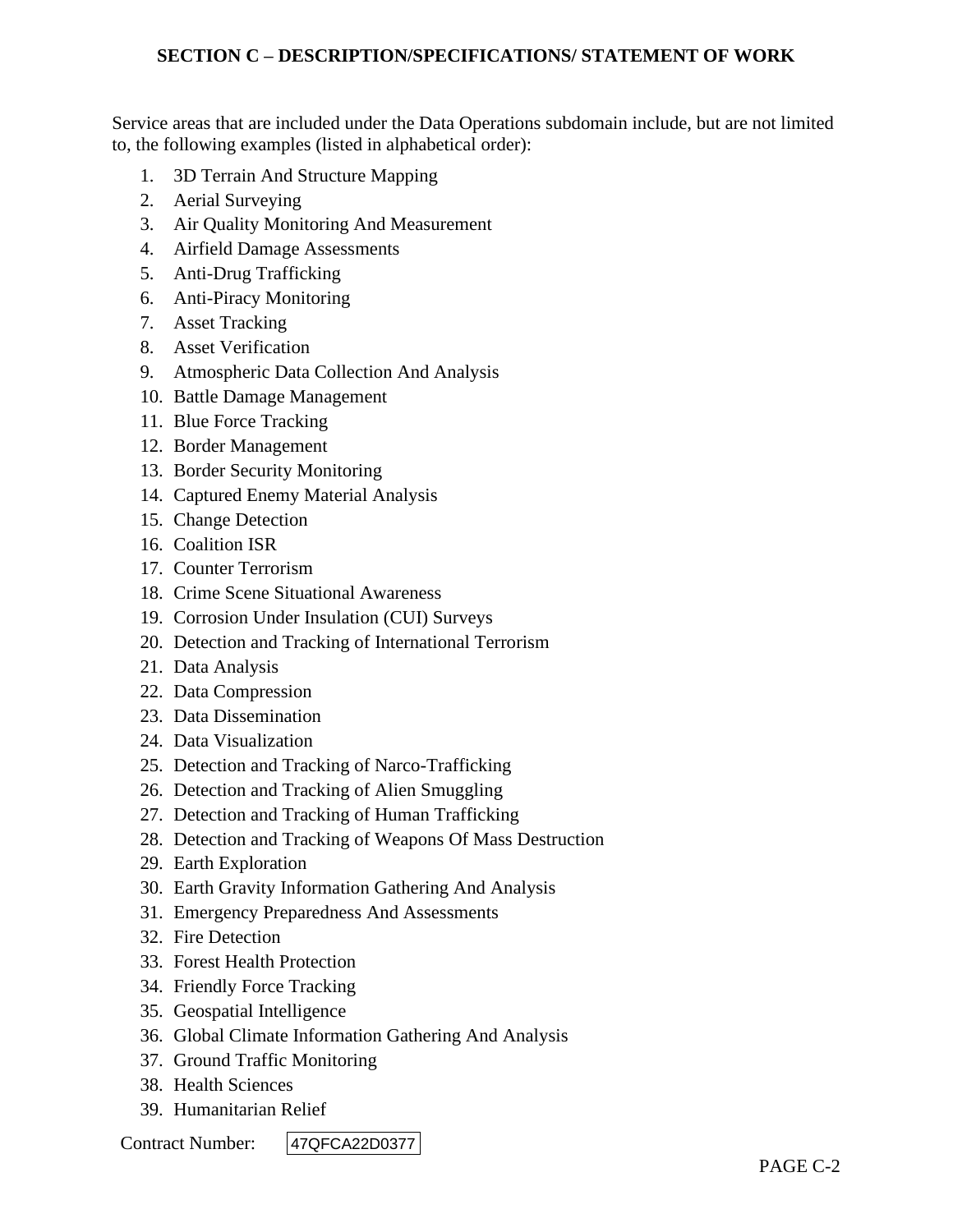- 40. Homeland Security
- 41. Hurricane Analysis, Tracking, And Modeling
- 42. Improvised Explosive Device (IED) Detection
- 43. IED Forensics
- 44. Image and Video Capture
- 45. Inspections
	- a. Dams and Wells
	- b. Flare Stack
	- c. Infrastructure
	- d. Offshore Platforms
	- e. Pavement
	- f. Pipeline and Row
	- g. Runways
	- h. Solar Farms
	- i. Tank and Vessel
	- j. Water Crossing
	- k. Wind Turbines
- 46. Intelligence Processing and Collection
- 47. ISR Demonstrations
- 48. ISR Exercises
- 49. ISR Operations
- 50. Investigation
- 51. Joint Operations ISR
- 52. Land Mapping
- 53. Law Enforcement Operations
- 54. Leak Detection
- 55. Mapping
- 56. Maritime Security
- 57. Mine Detection and Tracking
- 58. Mining
- 59. Monitoring Illegal Dumping
- 60. Natural Disaster Response
- 61. Natural Resource Management
- 62. Navigation
- 63. Oceanic Data Collection And Analysis
- 64. Photography and Film Production
- 65. Population Density Analysis
- 66. Powerline Intelligence Gathering
- 67. Precision Agriculture
- 68. Radar Operations
- 69. Reconnaissance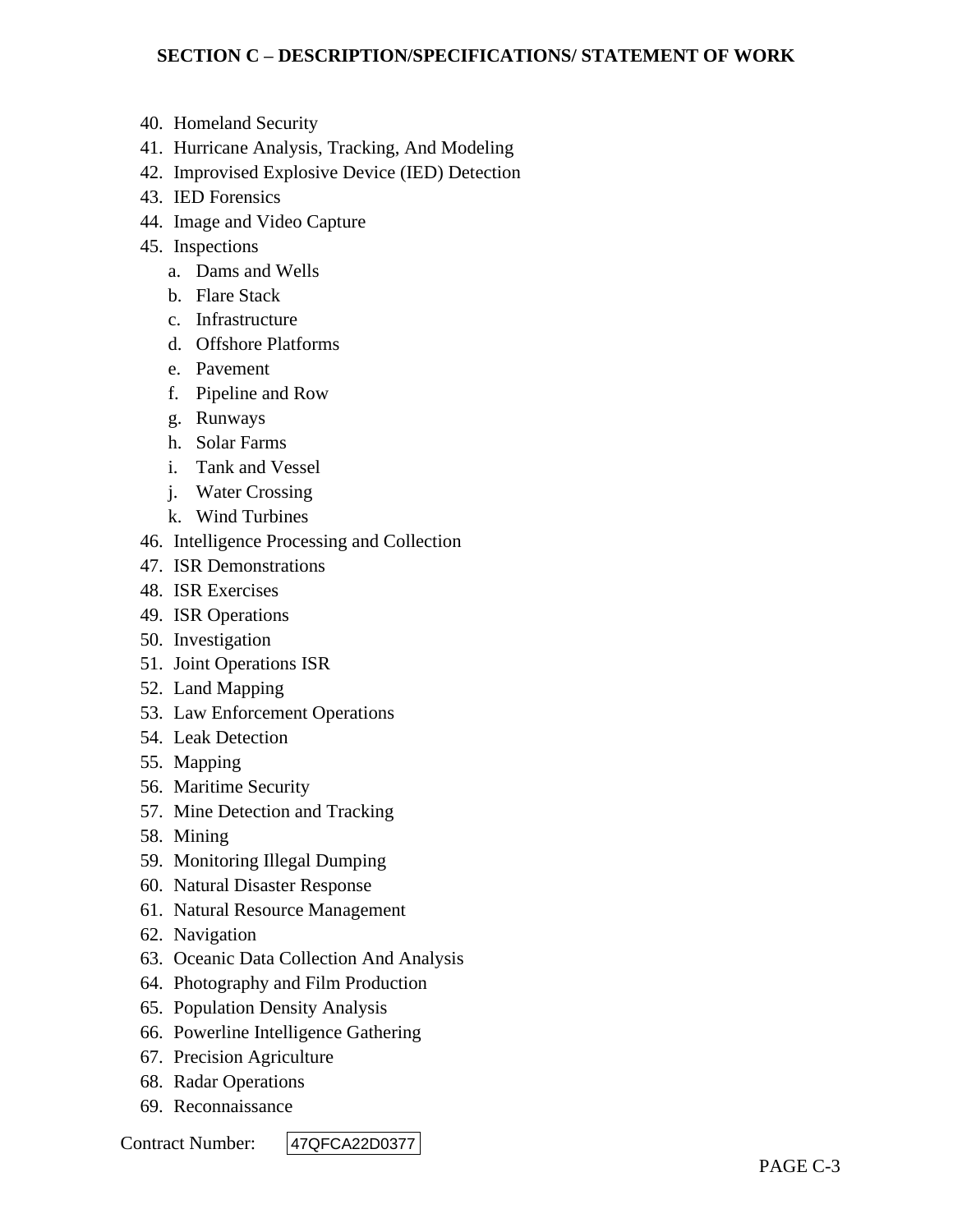- 70. Safety
- 71. Scientific Research
- 72. Seabed Mapping
- 73. Sea Life Research Data Gathering And Analysis
- 74. Search Operations
- 75. Security
- 76. Space Exploration
- 77. Space Operations
- 78. Submarine Detection and Tracking
- 79. Surface Ship Detection and Tracking
- 80. Supportability Analysis and Implementation
- 81. Surveillance
- 82. Surveying
- 83. Tradecraft
- 84. Traffic Flow Analysis
- 85. Technical Intelligence Collection
- 86. Undersea and Seabed Surveillance
- 87. Urban Planning
- 88. UxS Detection and Tracking
- 89. Video/Image/Audio Analysis
- 90. Weather Analysis And Monitoring
- 91. Wildlife Monitoring, Research, And Preservation
- 92. Wildlife Surveys

## **C.2.1.1.2 SUBDOMAIN: DATA OPERATIONS AS A SERVICE**

Data Operations as a Service includes performance of data collection, processing, exploitation, and dissemination activities associated with manned, unmanned, and optionally manned platforms and/or robotics and supporting mission performance exclusively or predominantly with contractor owned, contractor operated (COCO) platforms and/or robotics for land, air, sea, or space. For clarification, the term contractor-owned does NOT mean the prime contractor must technically own the hardware involved. Contractors may own the hardware, but this may also be performed through subcontractors (for clarity, see FAR Part 42 - *Subcontractor* means any supplier, distributor, vendor, or firm that furnishes supplies or services to or for a prime contractor or another subcontractor.), teaming partners (at the task order level), leasing (not naming the Government as the lessee), or any other business mechanism that allows for mission performance, but indemnifies the Government client. These services are normally provided on a consumable basis.

Examples for this subdomain are identical to the examples provided in the Data Operations subdomain.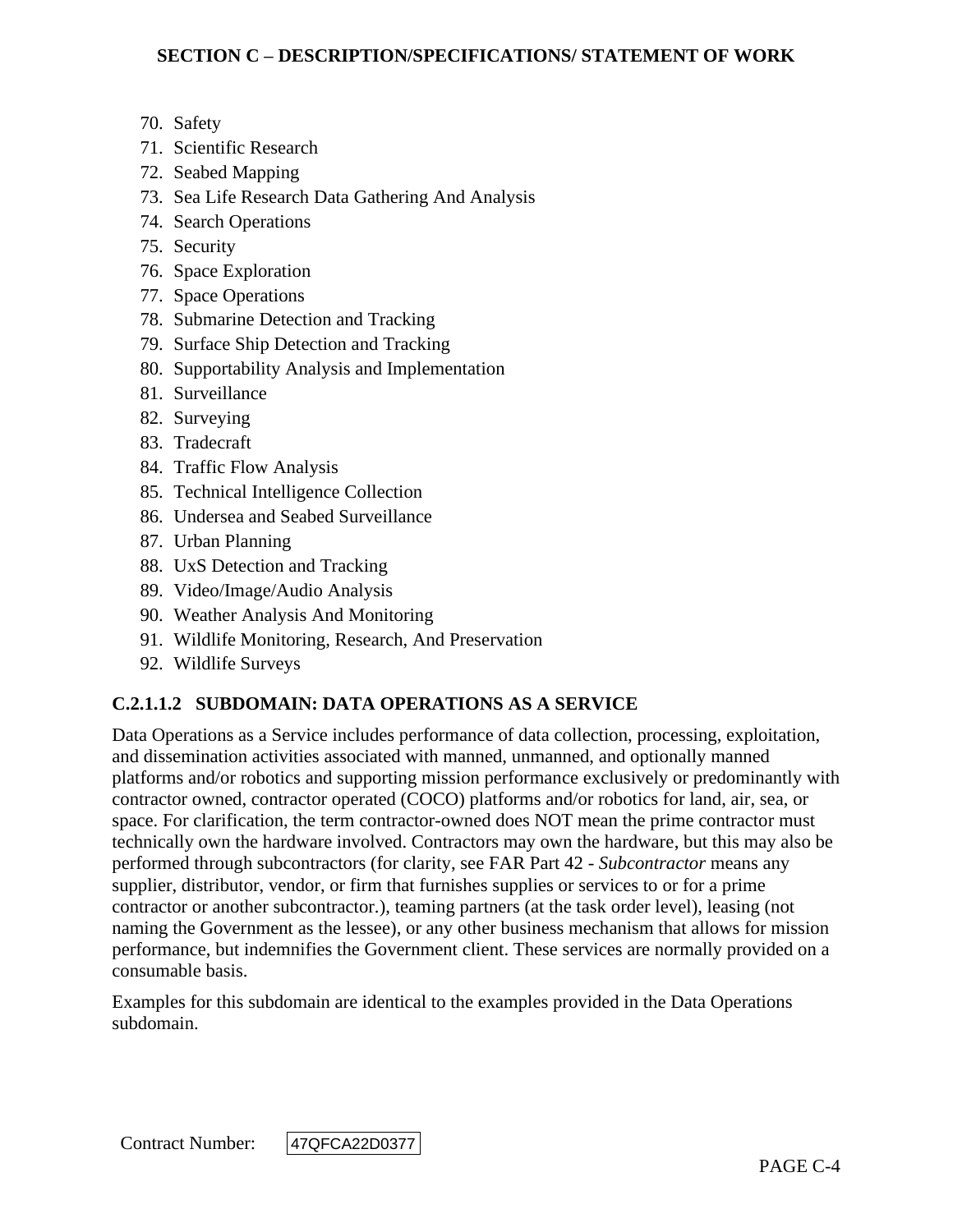## **C.2.1.1.3 SUBDOMAIN: MISSION OPERATIONS**

Mission Operations includes performance of operational services not included in Data Operations associated with manned, unmanned, and optionally manned platforms and/or robotics supporting mission performance.

Service areas that are included under the Mission Operations subdomain include, but are not limited to, the following examples (listed in alphabetical order):

- 1. Air Drop Operations
- 2. Air Traffic Management
- 3. Battlefield Support
- 4. Biological Prediction
- 5. Command and Control
- 6. Contingency Operations
- 7. Electronic Spectrum Management
- 8. Fire Fighting
- 9. Humanitarian Assistance/Disaster Relief
- 10. Launch Services
- 11. Manned and Unmanned Cargo Transportation
- 12. Manned and Unmanned Personnel Transportation
- 13. Medical Evacuation (MEDEVAC)
- 14. Medical Supply Delivery
- 15. Natural Disaster Response
- 16. Non-Combatant Evacuation
- 17. Personnel Recovery
- 18. Search and Rescue Operations
- 19. Special Event Response
- 20. Target Activities

#### **C.2.1.1.4 SUBDOMAIN: MISSION OPERATIONS AS A SERVICE**

Mission Operations as a Service includes performance of operational services not included in Data Operations associated with manned, unmanned, and optionally manned platforms and/or robotics supporting mission performance exclusively or predominantly with COCO platforms and/or robotics for land, air, sea, or space. For clarification, the term contractor-owned does NOT mean the prime contractor must technically own the hardware involved. Contractors may own the hardware, but this may also be performed through subcontractors (for clarity, see FAR Part 42 - *Subcontractor* means any supplier, distributor, vendor, or firm that furnishes supplies or services to or for a prime contractor or another subcontractor.),teaming partners (at the task order level), leasing (not naming the Government as the lessee), or any other business mechanism that allows for mission performance, but indemnifies the Government client.

Examples for this subdomain are identical to the examples provided in the Mission Operations subdomain.

#### **C.2.1.2 MAINTENANCE/READINESS DOMAIN**

Maintenance/Readiness includes all services related to the maintenance, repair, overhaul, reconditioning, or servicing of manned, unmanned, and/or optionally manned platforms and/or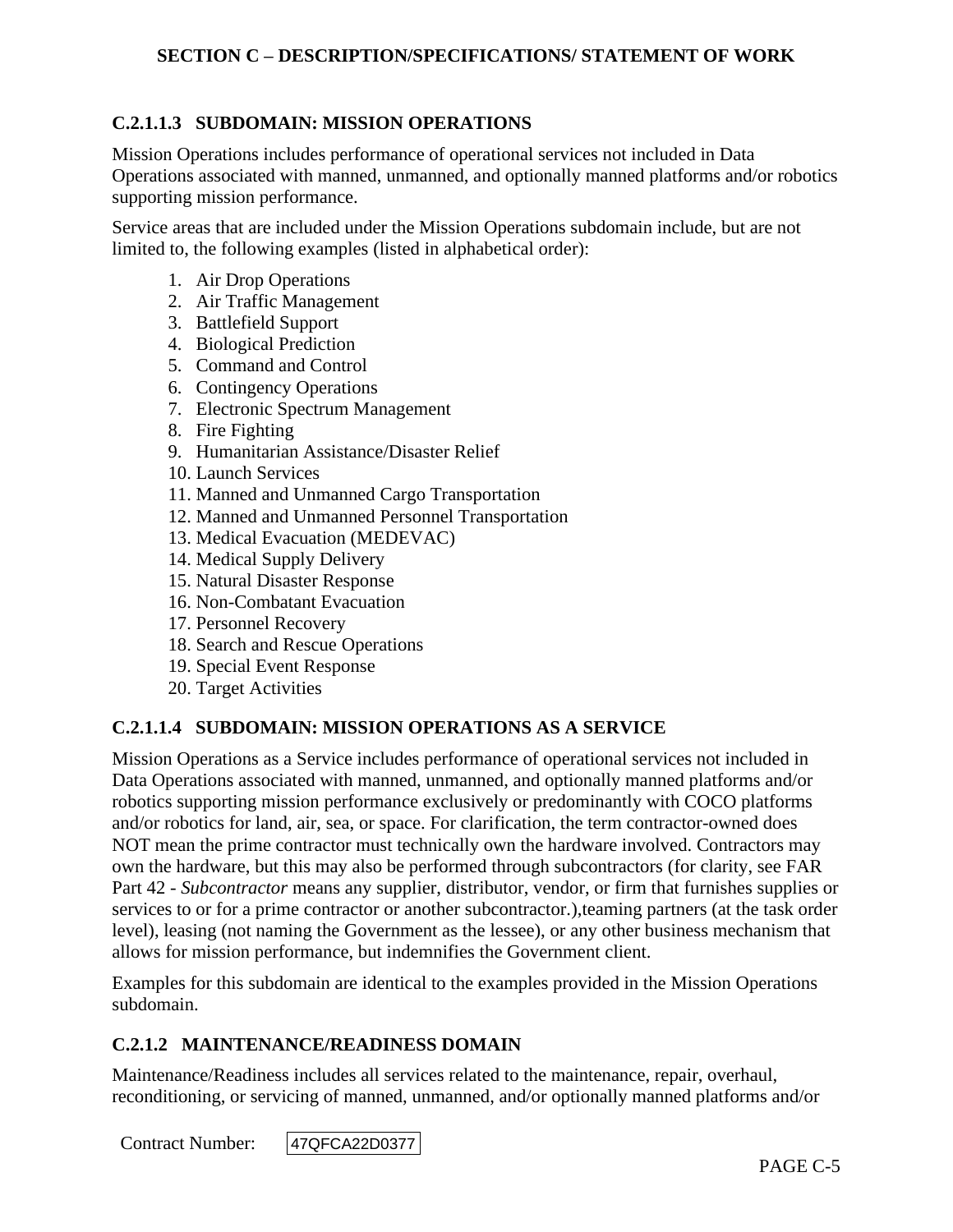robotics to ensure their continued operations. This includes support functions for these platforms and/or robotics.

Service areas that are included under the Maintenance/Readiness Domain include, but are not limited to, the following examples (listed in alphabetical order):

- 1. Aircraft Repair and Maintenance
- 2. Armored Vehicle Repair and Maintenance
- 3. Coalition Logistics Management
- 4. Equipment Repair and Maintenance
- 5. Floating Drydock Repair and Maintenance
- 6. Industrial Equipment Repair and Maintenance
- 7. Life Cycle Sustainment
- 8. Logistics Maintenance
- 9. Machine Calibration Maintenance
- 10. Overhaul
- 11. Predictive Maintenance
- 12. Preventive Maintenance
- 13. Prognostics and Diagnostics
- 14. Radar Ground Station Repair and Maintenance
- 15. Runway Repair and Maintenance
- 16. Satellite Servicing
- 17. Ship Repair and Maintenance
- 18. Supply Chain Logistics
- 19. Supply Chain Optimization
- 20. Tank Repair and Maintenance
- 21. Test Bed Repair and Maintenance
- 22. UxS Repair and Maintenance

#### **C.2.1.3 DEVELOPMENT/SYSTEMS INTEGRATION DOMAIN**

Development includes all services related to the improvement or enhancement of the overall platform or improvement or enhancement of any subsystem or component of a platform.

Systems Integration includes all services related to the process of bringing together component systems/subsystems into one system (an aggregation of systems/subsystems cooperating so that the system is able to deliver the overarching functionality) and ensuring that the component systems/subsystems function together as a single system.

These services are performed within the framework of manned, unmanned, or optionally manned platform and/or robotics. Service areas that are included under the Development/Systems Integration Domain include but are not limited to the following examples (listed in alphabetical order):

- 1. 3D Audio Technology
- 2. AI-Enabled Autonomy
- 3. Acoustic and Sonar
- 4. Advanced Technology Pilots and Trials
- 5. Alternative Energy Sources System Integration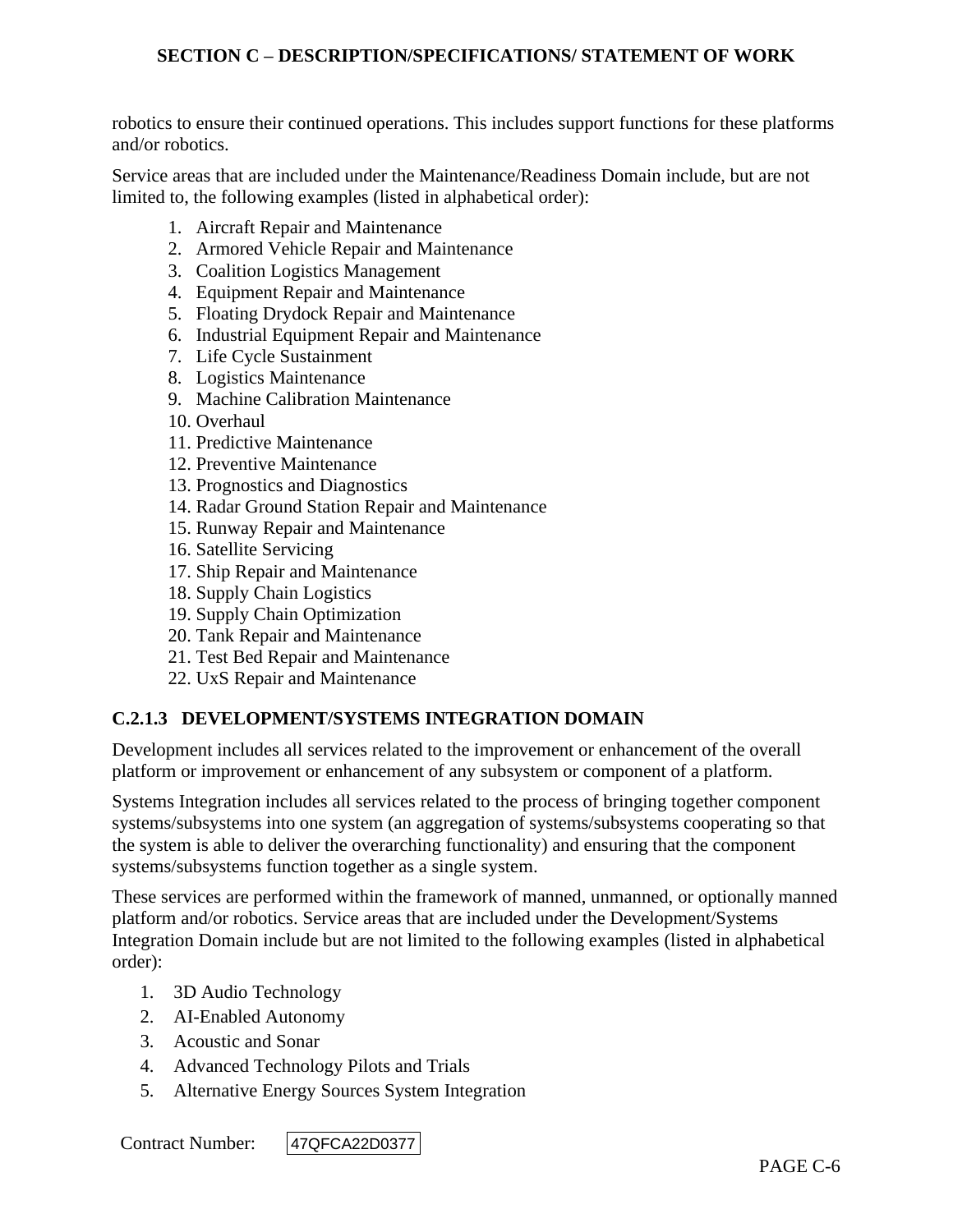- 6. Artificial Intelligence
- 7. Augmented/Virtual Reality
- 8. Automated Information Sharing
- 9. Automation
- 10. Baseline (Configuration) Management
- 11. Big Data Analysis
- 12. Biometrics
- 13. Coatings
- 14. Communications
- 15. Concept Development
- 16. Configuration Management
- 17. Cyber Security
- 18. Data Analytics
- 19. Data Management
- 20. Data Protection
- 21. Design Documentation and Technical Data
- 22. Detect and Avoid
- 23. Electromagnetic Spectrum Optimization and Allocation
- 24. Energy Services to include Management Planning and Strategies, Audit Services and Metering
- 25. Engineering (Aeronautical, Astronautical, Chemical, Communications, Electrical, Mechanical, Metallurgy/Materials, Optical, Radar, Safety, Sensor, etc.)
- 26. Engineering Process Improvement
- 27. Geospatial Intelligence (GEOINT)
- 28. Human and Machine Symbiosis
- 29. Human Factors/Usability Engineering
- 30. Human Interfaces
- 31. Human-Machine Interfaces
- 32. Human-Swarm Interfaces
- 33. Human Systems Integration
- 34. Hydro-Electric Propulsion
- 35. Identity and Access Management
- 36. Independent Verification And Validation
- 37. Information Assurance
- 38. Integration
- 39. Interoperability
- 40. Launch Processing and Verification
- 41. Limited Run Initial Production
- 42. Machine Learning
- 43. Machine Vision
- 44. Mesh Networks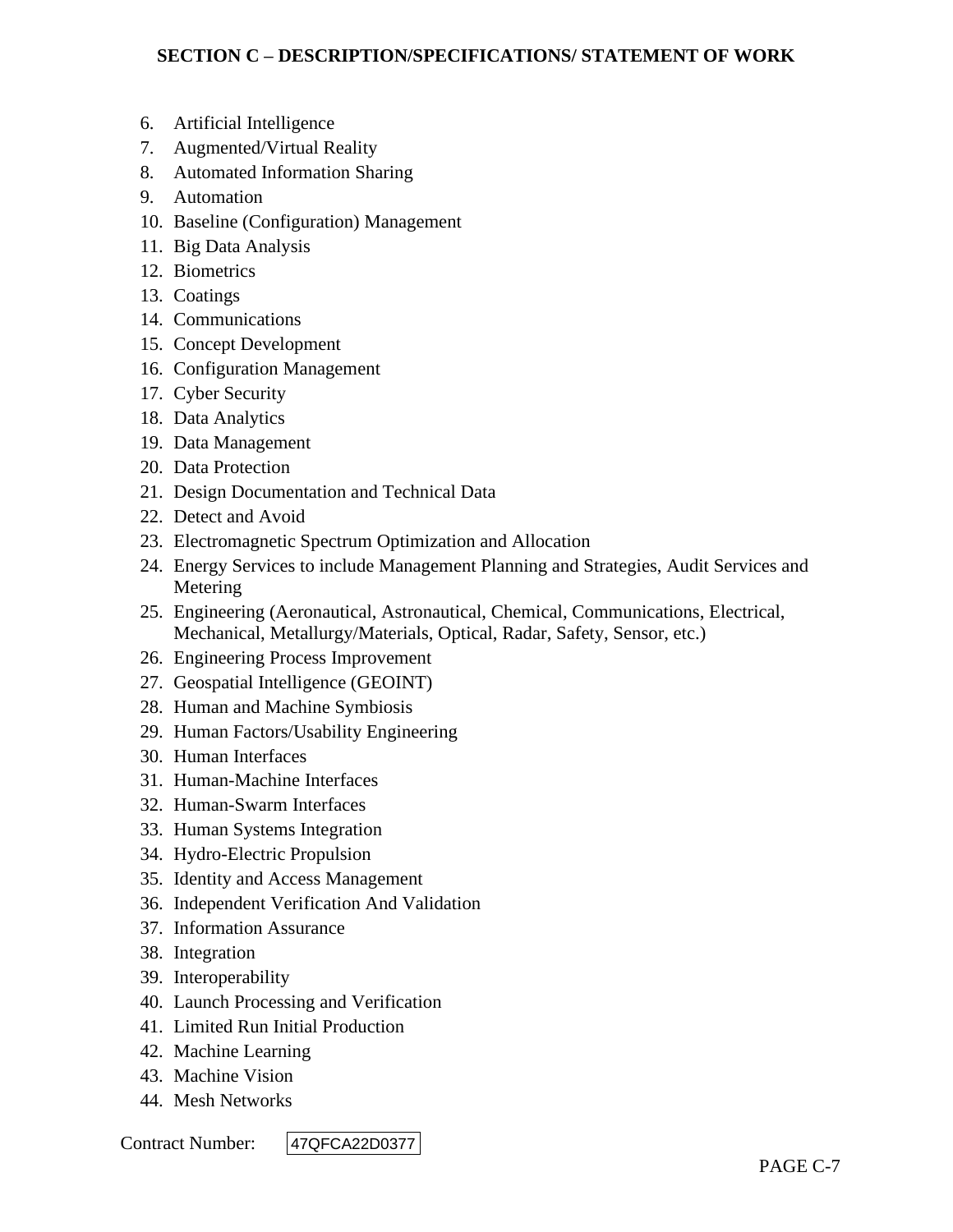- 45. Modeling and Simulation
- 46. Mission Assurance
- 47. Natural Resources Management
- 48. Navigation
- 49. Neural Networks
- 50. Platform Optimization
- 51. Power
- 52. Process Automation
- 53. Predictive Analysis
- 54. Propulsion
- 55. Prototyping and Fabrication Support
- 56. Quality Assurance
- 57. Remote Sensing
- 58. Reverse Engineering
- 59. Risk Management
- 60. Sensor Creation, Enhancement, Optimization And Development
- 61. Signal Intelligence
- 62. Software Development (for non-IT requirements)
- 63. Software Independent Verification and Validation (for non-IT requirements)
- 64. Specialized Tool Development
- 65. Swarming Modules
- 66. Stealth
- 67. System Design
- 68. System Effectiveness and Analysis
- 69. System Life Extension Program
- 70. System Security and Information Assurance
- 71. System Verification and Validation
- 72. Systems Engineering
- 73. Technical Intelligence
- 74. Technical Planning
- 75. Technical Requirements Analysis
- 76. Thermal Management
- 77. Undersea Navigation
- 78. Wargaming

#### **C.2.1.4 SUPPORT DOMAIN**

#### **C.2.1.4.1 SUBDOMAIN: BUSINESS SUPPORT**

Business Support includes all the programmatic and training services required for successful execution of a product, program, project, or process regarding platforms and/or robotics for land, air, sea, or space.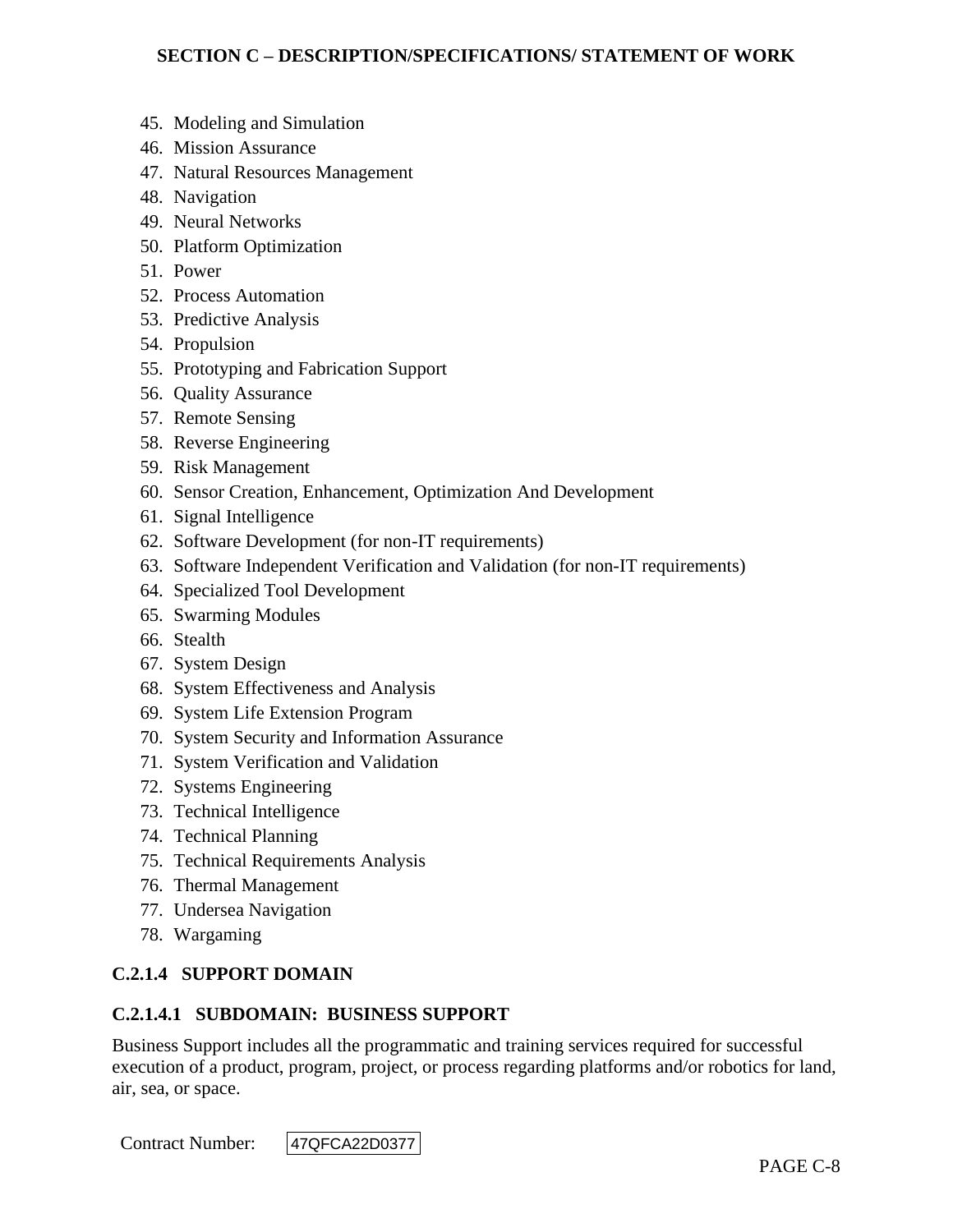Service areas that are included under the Business Support subdomain include, but are not limited to, the following examples (listed in alphabetical order):

- 1. Acquisition Support
- 2. Assessments
- 3. Budget/Financial Support
- 4. Business Case Development Support
- 5. Business Process Re-engineering
- 6. Change Management
- 7. Concept Development and Requirements Analysis
- 8. Configuration Management
- 9. Consultation
- 10. Cost/Schedule/Performance Improvement
- 11. Communication Management
- 12. Courseware Development
- 13. Curriculum Development
- 14. Customer Relationship Management
- 15. Financial Analysis
- 16. Flight Training
- 17. Insurance Providers
- 18. Interface Management
- 19. Knowledge Based Acquisition
- 20. Knowledge Management
- 21. Life Cycle Management
- 22. Logistics Management
- 23. Long-Range Planning, Futures, and Forecasting
- 24. New Technology and Trend Identification
- 25. Organizational Readiness
- 26. Other Training
- 27. Relations and Coordination with Law and Policy Making Entities
- 28. Risk Management
- 29. Safety Case Analysis
- 30. Supply Chain Analysis
- 31. Supply Chain Management
- 32. Technical Advisory Services
- 33. Technical Data Management
- 34. Workforce Transformation

## **C.2.1.4.2 SUBDOMAIN: MISSION SUPPORT**

Mission Support includes all the services required for successful operational execution of a product, program, project, or process regarding platforms and/or robotics for land, air, sea, or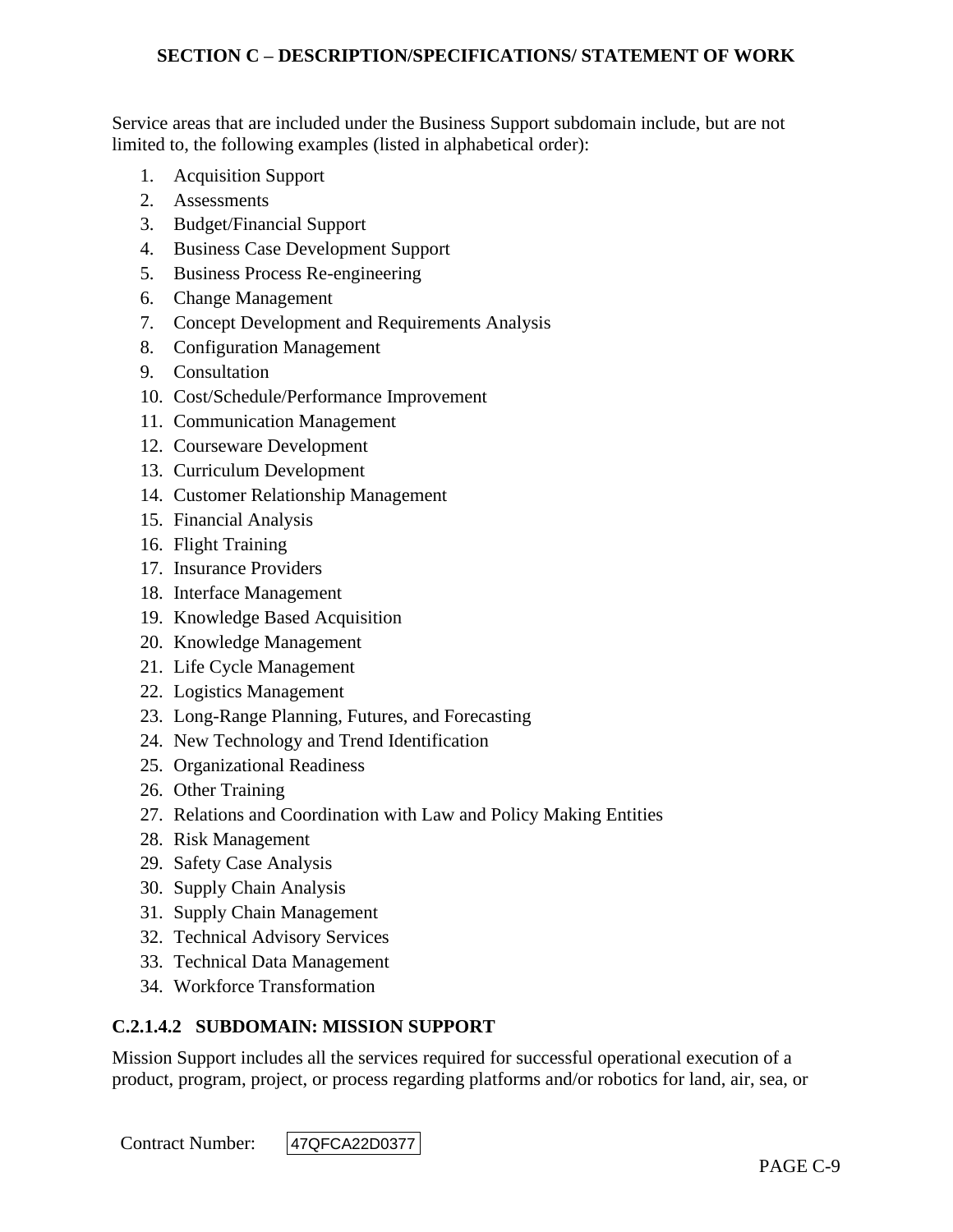space; the planning necessary to support operational missions; and the resultant analysis of the results of an operational mission.

Service areas that are included under the Mission Support subdomain include, but are not limited to, the following examples (listed in alphabetical order):

- 1. Command and Control Analysis and Assessments
- 2. Counterintelligence Support
- 3. Data Operations Support
- 4. Data Strategy and Management
- 5. Decision Analysis
- 6. Front End Analysis
- 7. Horizontal Protection Assessment
- 8. Information Analytics
- 9. Intelligence Analysis
- 10. ISR Capability Assessment
- 11. Kill Chain Analysis
- 12. Knowledge Management
- 13. Long-Range Planning, Futures, and Forecasting
- 14. Mission Planning Support
- 15. Requirements Management
- 16. Simulated Environment Support
- 17. Strategic Forecasting
- 18. Strategic Planning
- 19. Strategy Development
- 20. Tactical and Readiness Planning
- 21. Technical Data Management
- 22. Technical Documentation
- 23. Threat Analysis
- 24. Use Case Analysis
- 25. Vulnerability Assessment

#### **C.2.1.5 RESEARCH AND DEVELOPMENT (R&D) DOMAIN**

R&D includes all services conducted for the innovation, introduction, and improvement of products and procedures regarding platforms and/or robotics for land, air, sea, or space.

Service areas that are included under the R&D Domain include, but are not limited to, the following examples (listed in alphabetical order):

- a. Advanced Technology Pilots and Trials
- b. Airworthiness
- c. All Applicable Scientific Services
- d. Blockchain
- e. Data Sciences
- f. Developmental Testing
- g. Existing Product or Process Updates
- h. Information Assurance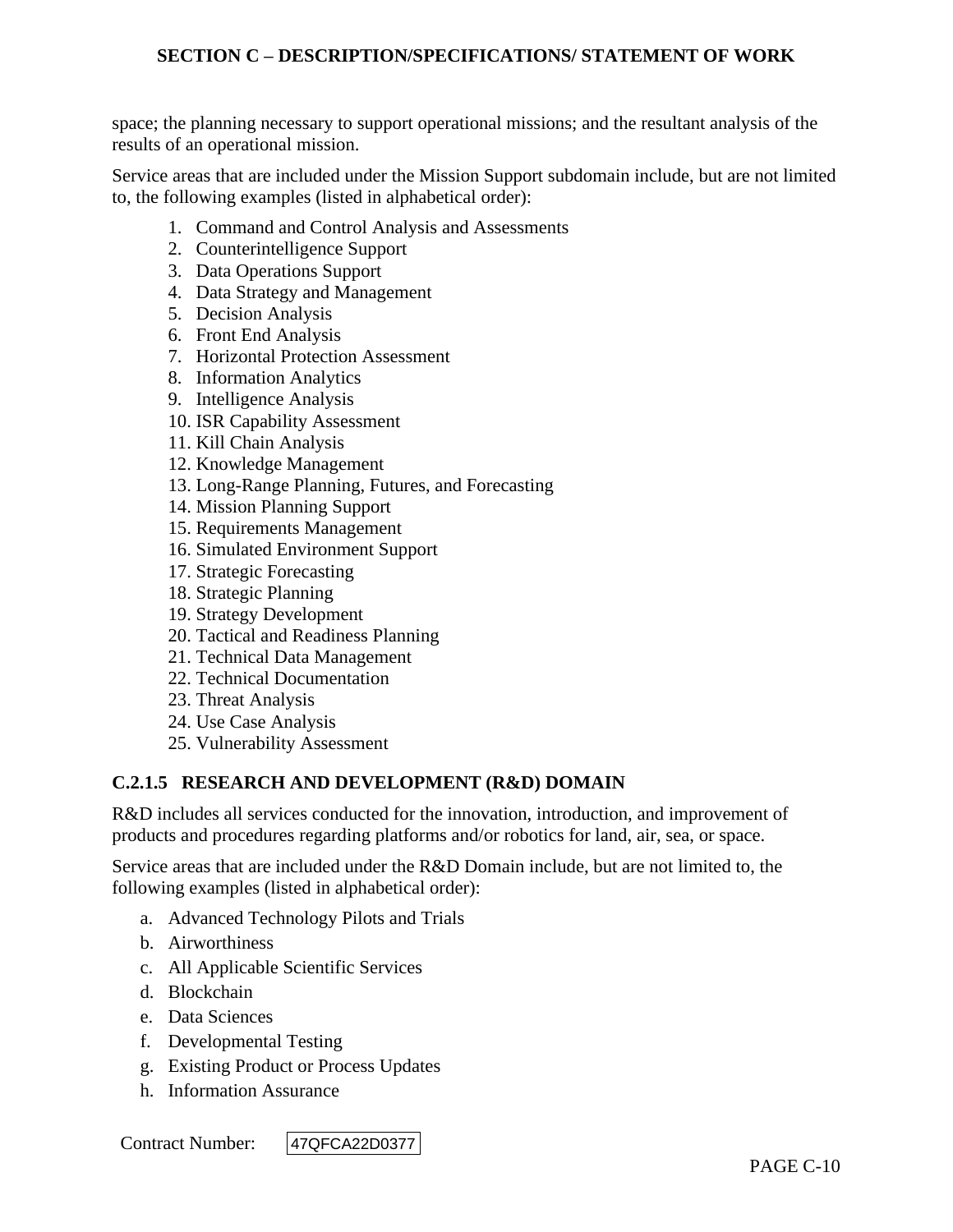- i. Innovation
- j. Joint Test and Evaluation
- k. New Product or Process Development
- l. Quality Checks
- m. Product or Process Enhancement
- n. Prototyping
- o. Regulatory Compliance
- p. Test and Evaluation
- q. Verification and Validation

## **C.3 INFORMATION TECHNOLOGY (IT) AND NON-IT**

IT means any equipment or interconnected system(s) or subsystem(s) of equipment that is used for the automatic acquisition, storage, analysis, evaluation, manipulation, management, movement, control, display, switching, interchange, transmission, or reception of data or information by the agency. For purposes of this contract, equipment is used by an agency if the equipment is used by the agency directly or is used by a contractor under a contract with the agency that require its use; or to a significant extent, its use in the performance of a service or the furnishing of a product.

IT is considered an ancillary support service or product on ASTRO task orders and may be performed only when the service or product is integral and necessary to complete a total solution under a requirement within the scope of ASTRO.

Non-IT includes any service or equipment that is acquired by a contractor incidental to a contract or contains imbedded IT that is used as an integral part of the service or product, but the principal function is not the acquisition, storage, analysis, evaluation, manipulation, management, movement, control, display, switching, interchange, transmission, or reception of data or information. For example, Heating, Ventilation, and Air Conditioning (HVAC) equipment, such as thermostats or temperature control devices, and medical equipment where IT is integral to its operation, is non-IT.

Non-IT also includes any equipment or services related to a National Security System. The term National Security System means a telecommunications or information system operated by the Federal Government, the function, operation, or use of which involves intelligence activities, cryptologic activities related to national security, command and control of military forces, equipment that is an integral part of a weapon or weapons system; or, is critical to the direct fulfillment of military or intelligence missions, not including a system to be used for routine administrative and business applications (including payroll, finance, logistics, and personnel management applications).

Non-IT may include imbedded IT components including software, IT hardware, and other items and services traditionally considered IT on IT requirements. Non-IT services and equipment may or may not be considered ancillary, depending on circumstances.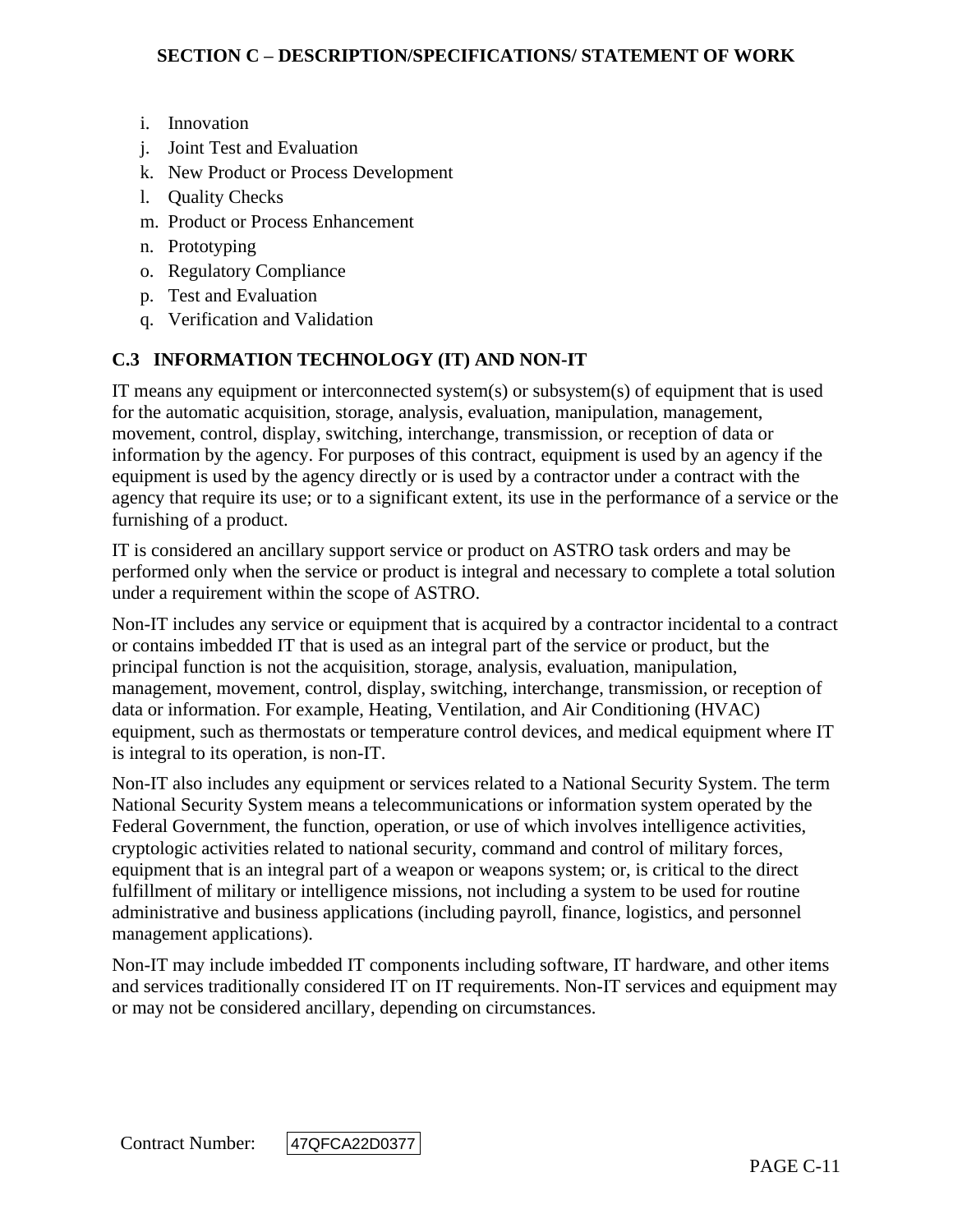## **C.4 ANCILLARY SUPPORT SERVICES**

Ancillary support services, on their own, are not within the scope of ASTRO. However, these services are allowed to be included in ASTRO Task orders when they are integral and necessary to complete a total integrated solution under a requirement within the scope of ASTRO.

Ancillary support services may include, but are not limited to, professional and/or nonprofessional services, commercial and/or non-commercial items, IT services and/or components, administrative support, data entry, and subject matter expertise.

The OCO may allow and the contractor may propose a labor category or labor categories at the task order level not identified in Section J.1, provided that the contractor complies with all applicable contract clauses and labor laws, including the Service Contract Act or the Davis Bacon Act, if applicable.

#### **C.4.1 IT ANCILLARY SUPPORT SERVICES**

When providing ancillary support in the form of IT services and/or components, the contractor shall promote IT initiatives and best practices that support Federal Government operational requirements for standardized technology and application service components. This shall facilitate integration requirements for broad Federal IT and E-Gov initiatives, and promote the sharing, consolidation, and re-use of business processes and systems across the Federal Government. The contractor shall promote the use of open source solutions and open technology development where practicable to enable this re-use.

## **C.5 ANCILLARY SUPPORT PRODUCTS**

Ancillary support products are defined as any product deemed to be integral and necessary to complete a total integrated solution under a requirement within the scope of ASTRO. Ordering activities are authorized to include products in their requirements so long as the products are required for the performance of the services being ordered.

#### **C.6 FORBIDDEN SERVICES**

The contractor shall not accept or perform work for the following services:

a. Inherently Governmental Functions as defined in FAR Subpart 2.101.

Example 1: For the purposes of this contract, any action that directly and actively engages in the intentional destruction or disabling of enemy personnel or property is considered an Inherently Governmental Function. For example, Unmanned Aircraft Systems (UAS) Mitigation services (the act of defeating an enemy UAS) are considered Inherently Governmental Functions. However, support services like UAS detection and tracking are not considered Inherently Governmental Functions and may be performed under this contract.

Example 2: Acquisition support can cover many different aspects of the process, but making a decision regarding who wins a procurement is an Inherently Governmental Function.

Example 3: Supervision of government personnel is an Inherently Governmental Function.

b. Personal Services as defined in FAR Subpart 2.101.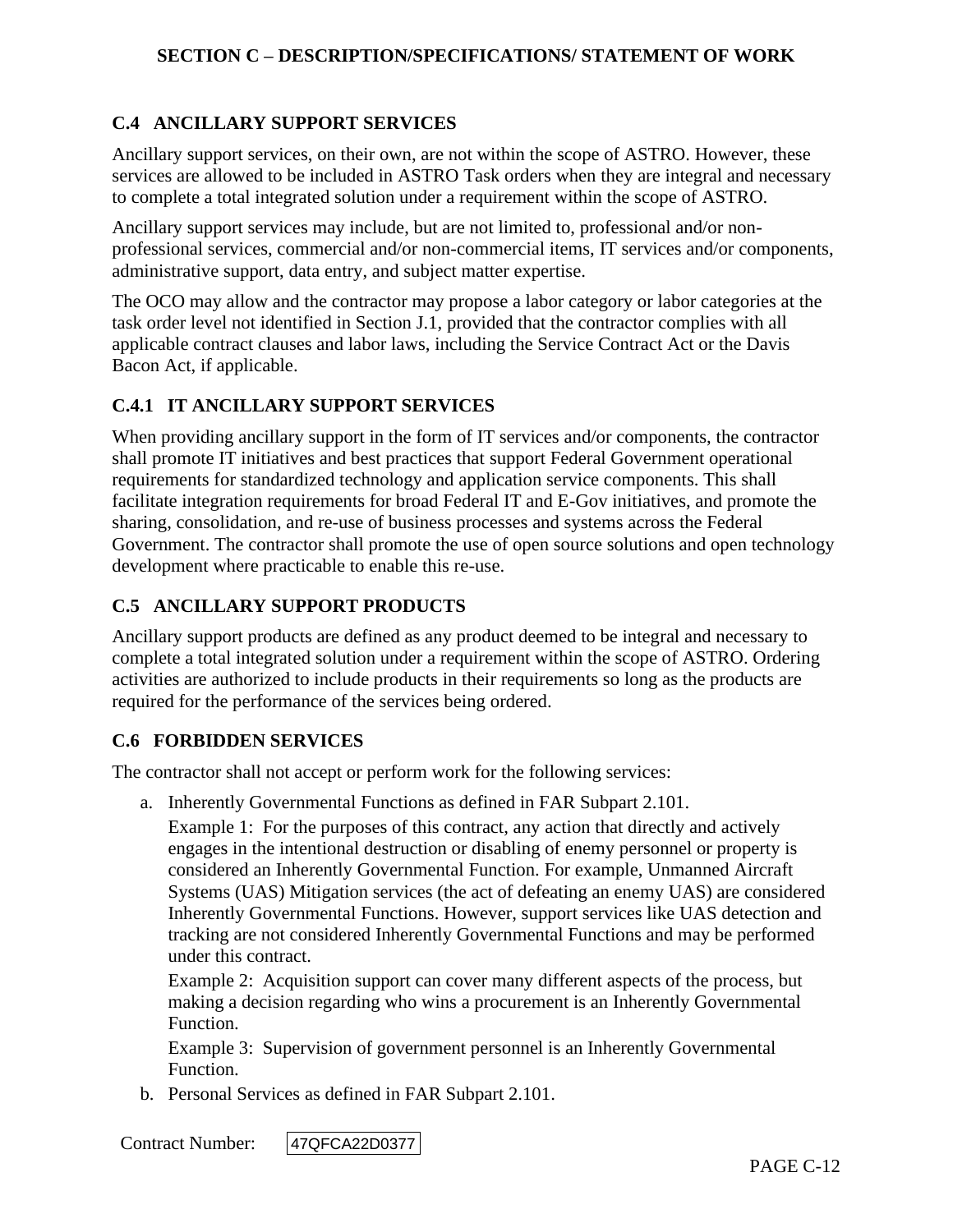- c. Architecture and Engineering (A&E) Services as defined in FAR Subpart 2.101 and subject to the Brooks Architect-Engineers Act (40 U.S.C. 1102).
- d. Any task order whose primary scope of work is for construction.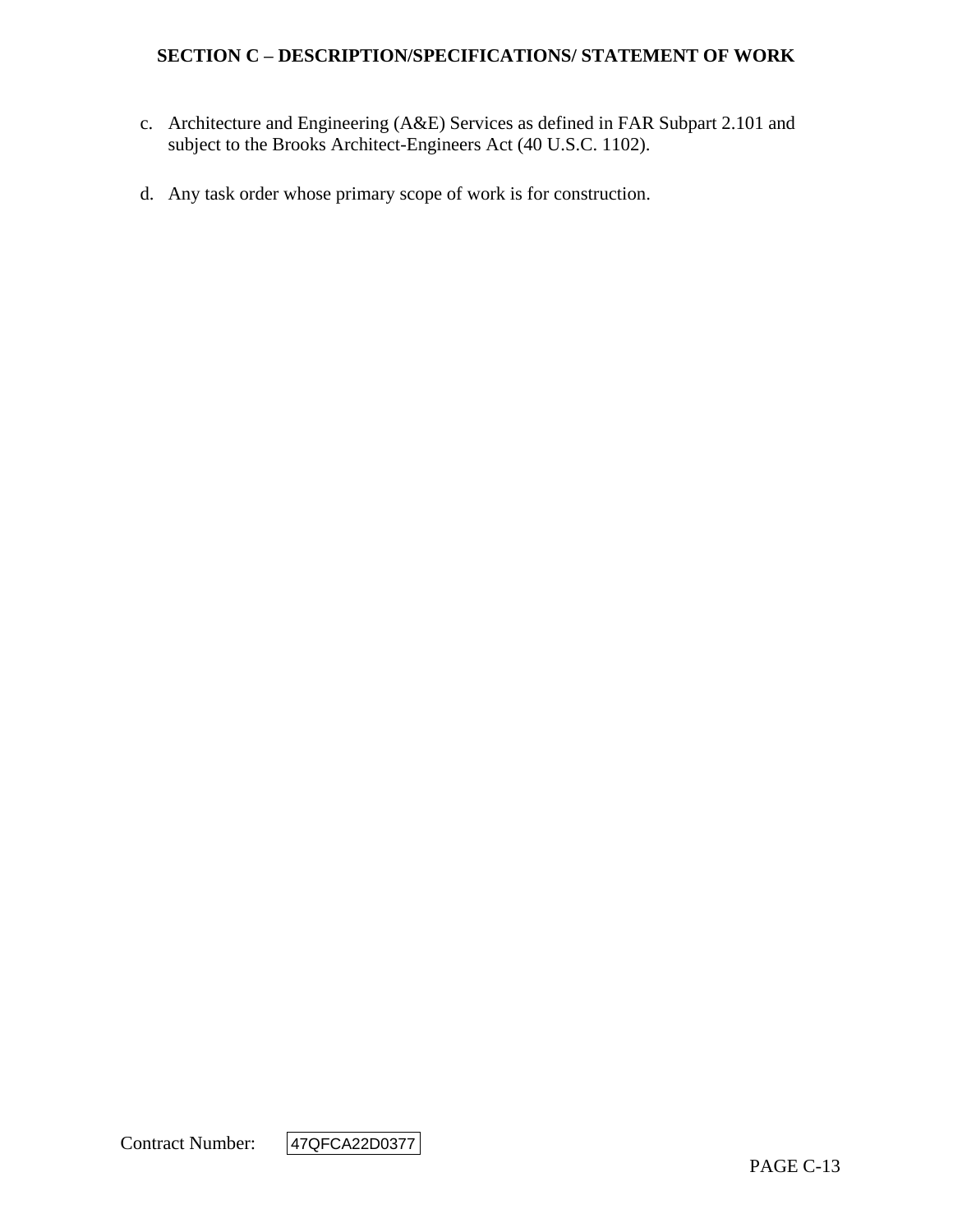#### **SECTION D – PACKAGING AND MARKING**

#### **D.1 BACKGROUND**

Clauses, provisions, and other terms and conditions regarding packaging and marking will be designated by the OCO at the task order level.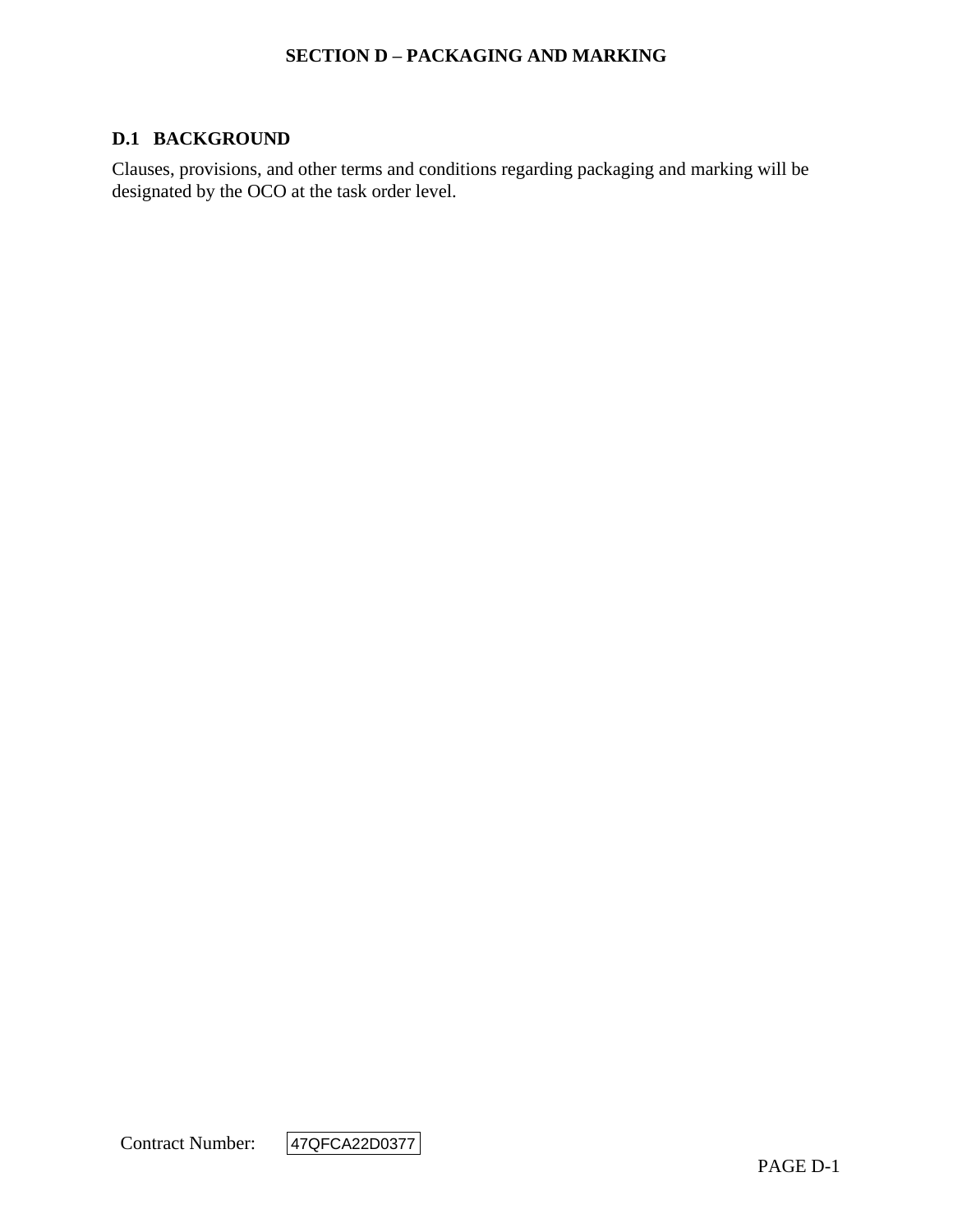#### **SECTION E – INSPECTION AND ACCEPTANCE**

## **E.1 BACKGROUND**

Inspection and Acceptance at the Master Contract level involve contract administration duties and deliverables.

Clauses, provisions, and other terms and conditions regarding task order inspection and acceptance will be designated by the OCO at the task order level.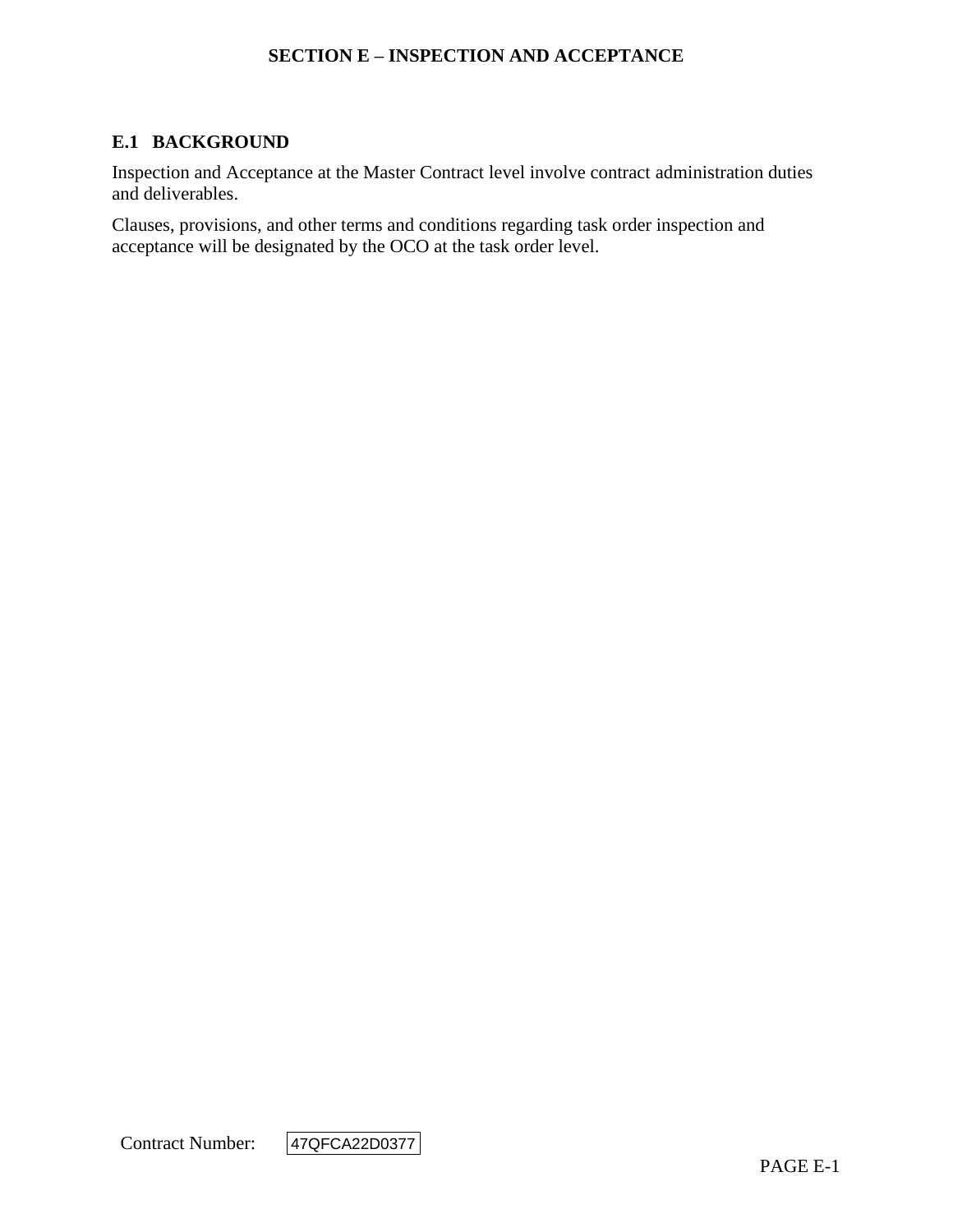## **F.1 BACKGROUND**

Clauses regarding deliveries or performance for the Master Contract are as follows.

| FAR       | TITLE              | DATE     |
|-----------|--------------------|----------|
| 52.242-15 | Stop Work Order    | AUG 1989 |
| 52.247-34 | F.O.B. Destination | NOV 1991 |

Clauses, provisions, and other terms and conditions regarding task order deliveries or performance will be designated by the OCO at the task order level.

#### **F.2 PLACE OF PERFORMANCE**

The services to be provided under the Master Contract shall be accomplished at the locations identified in the task order and may include both CONUS and OCONUS locations.

#### **F.3 ORDERING PERIOD**

The ordering period under the Master Contract is from the Notice-to-Proceed date (November 15, 2021) through five years and one, five-year option period that may extend the cumulative ordering period to ten years.

Task orders may be awarded up to the final date (November 14, 2031) of the ten-year ordering period and may contain a base and option periods that allow for total task order duration of up to five years after the Master Contract's ten-year ordering period expires.

Task order option periods may be exercised after the ten-year ordering period expires as long as the final task order option period does not extend the cumulative term of the task order beyond five years and six months after the Master Contract's ten-year ordering period expires.

After the Master Contract's ordering period expires, the Master Contract will remain an active contract to govern the terms and conditions of active task orders until the final task order is closed out.

#### **F.4 PERFORMANCE STANDARDS**

ASTRO is a performance based contract with measurable standards in terms of quality and timeliness of deliverables and compliances in accordance with Sections F.4.1 and F.4.2.

In the event the ASP is not operational, deliverable and reporting requirements designated for input into the ASP shall be provided as directed by the ASTRO CO within the stated timeframes. The ASTRO CO or an authorized representative shall have the right to examine and audit all supporting records and materials, regardless of whether such items are in written form, in the form of computer data, or in any other form for the purpose of enforcing all deliverables and compliances herein.

Approved accounting systems are mandatory for all contractors on ASTRO. Cost Accounting Standards (CAS) are mandatory unless covered by exemption under 48 CFR 9903.201-1 and 48 CFR 9903.201-2. All other systems and certifications are optional; however, contractors are encouraged to acquire these systems and certifications. OCOs may require certain certifications or business systems at the task order level.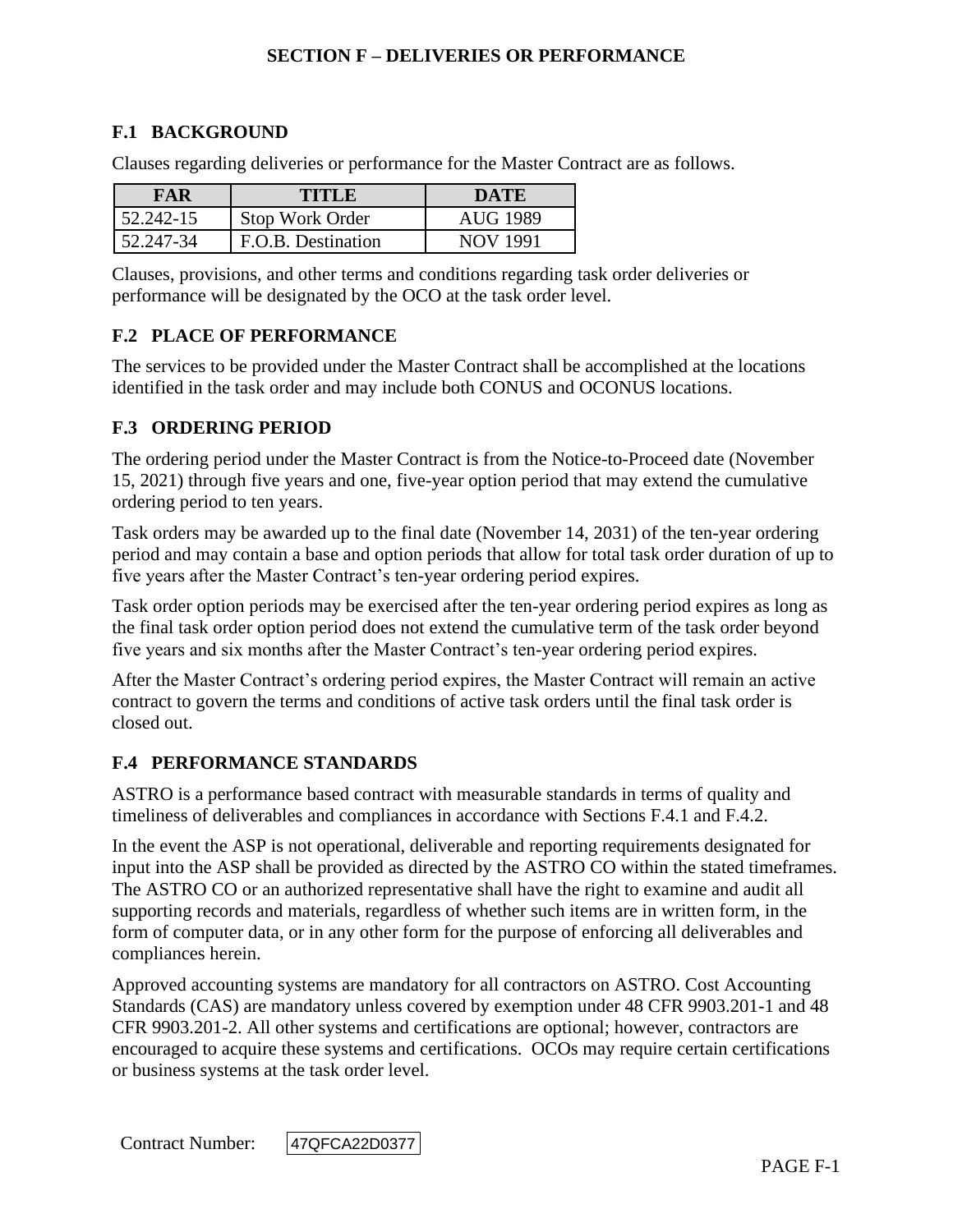All Contractor Business Systems shall be maintained at the contractors' current level at time of award or higher throughout the period of performance of ASTRO. For example, if a contractor received an evaluation credit for having an Approved Purchasing System and Property Management System at time of award, the contractor shall maintain an Approved Purchasing System and Property Management System for the life of ASTRO.

## **F.4.1 DELIVERABLE AND REPORTING REQUIREMENTS**

The following table contains deliverables and reports required for ASTRO. Task order deliverables and reporting requirements will be specified in the task order. The Government does not waive its right to add reporting requirements, performance standards, or other deliverables or reports not specifically listed in the table below by modification at no additional expense to the Government. Deliverables or reporting requirements are required until the final task order is closed-out for each contractor. If a deliverable or reporting requirement is due on a calendar day that falls on a weekend day or a Government holiday, the deliverable or report is due the following business day.

| <b>SECTION</b> | <b>REFERENC</b><br>E                       | <b>DESCRIPTION</b>                                                                                                                                                                                                                                  | <b>FREQUENCY</b>                                                                                                                                                                                                                                                                                                                                                                | <b>LOCATION</b>                                    |
|----------------|--------------------------------------------|-----------------------------------------------------------------------------------------------------------------------------------------------------------------------------------------------------------------------------------------------------|---------------------------------------------------------------------------------------------------------------------------------------------------------------------------------------------------------------------------------------------------------------------------------------------------------------------------------------------------------------------------------|----------------------------------------------------|
| G.3.1.1        | Contractor<br>Key Personnel                | Revisions of<br>CAPM or CACM<br>Point of Contact<br>Information                                                                                                                                                                                     | Within 5 calendars<br>days of the<br>substitution. Provide<br>new POC information                                                                                                                                                                                                                                                                                               | <b>ASP</b>                                         |
| G.3.1.2        | Contractor<br>Self-<br>Assessment<br>(CSA) | Status update of all<br>systems and<br>certifications<br>claimed in the<br>Contractor's<br>Proposal. Also, an<br>annual self-<br>certification that<br>the Contractor is<br>complying with<br>52.204-25. Done<br>electronically<br>through the ASP. | Semi-annually during<br>the performance period<br>ending March $31st$ (due<br>no later than April 30 <sup>th</sup> )<br>and the performance<br>period ending<br>September $30th$ (due no<br>later than October<br>30th). Any non-<br>compliant CSA shall be<br>resubmitted within 30<br>days of receiving the<br>notification of non-<br>compliance from the<br><b>ASTRO CO</b> | <b>ASP</b>                                         |
| G.3.1.3        | Approved<br>accounting<br>system           | All updates and<br>status changes,<br>along with<br>correspondence<br>from DCMA, or<br><b>CFA</b>                                                                                                                                                   | Within 5 calendar days<br>after the notification<br>from DCMA or CFA.<br>Provide<br>correspondence from<br>DCMA or CFA.                                                                                                                                                                                                                                                         | <b>ASP AND</b><br>Email:<br>ASTROadmin<br>@gsa.gov |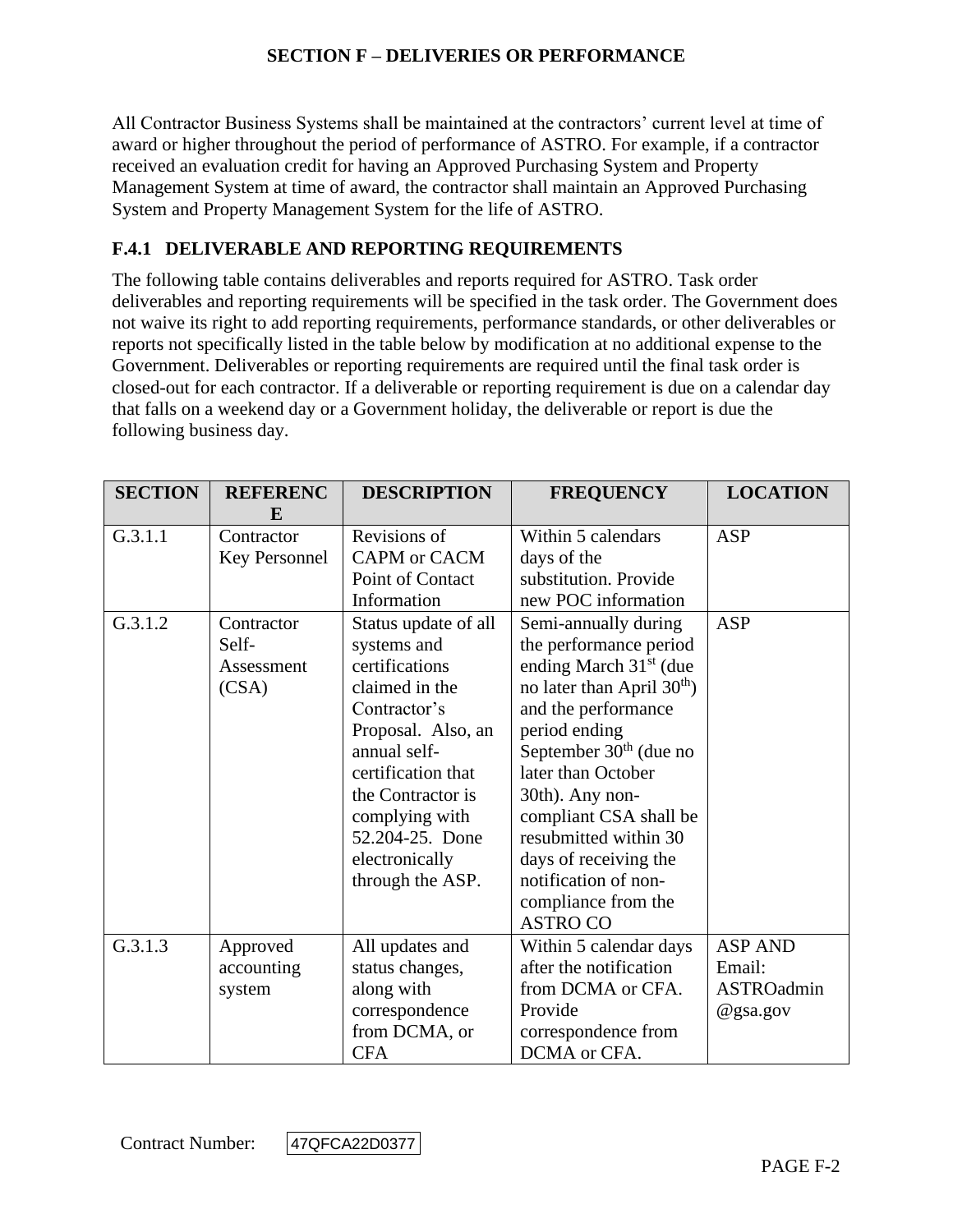| G.3.1.4 | Cost<br>Accounting<br><b>Standards</b><br>(CAS)                                         | If applicable, all<br>updates and status<br>changes, along with<br>correspondence<br>from DCMA, or<br><b>CFA</b>         | Within 5 calendar days<br>after the notification<br>from DCMA or CFA.<br>Provide<br>correspondence from<br>DCMA or CFA                                                                                              | <b>ASP AND</b><br>Email:<br>ASTROadmin<br>@gsa.gov                                                                            |
|---------|-----------------------------------------------------------------------------------------|--------------------------------------------------------------------------------------------------------------------------|---------------------------------------------------------------------------------------------------------------------------------------------------------------------------------------------------------------------|-------------------------------------------------------------------------------------------------------------------------------|
| G.3.1.5 | Insurance                                                                               | ACORD 25,<br>Certificate of<br>Insurance                                                                                 | Shall retain current<br>copy of ACORD 25,<br>Certificate of<br>Insurance, for each<br>contract award. Shall<br>be available within 1<br>calendar day upon<br>request from the<br><b>ASTRO CO</b>                    | <b>ASP</b>                                                                                                                    |
| G.3.1.6 | Federal<br>Awardee<br>Performance<br>and Integrity<br>Information<br>System<br>(FAPIIS) | <b>FAPIIS</b> reporting                                                                                                  | Semi-Annually starting<br>6 months from the<br>anniversary date of the<br>Master Contract's<br>Notice-to-Proceed                                                                                                    | Website<br>www.sam.gov<br>and report<br>through ASP as<br>part of the CSA<br>IAW G.3.1.2.                                     |
| G.3.1.7 | Employment<br>Reports on<br>Veterans                                                    | Veterans'<br>Employment and<br><b>Training Service</b><br>(VETS)-4212<br>reporting                                       | Annually by September<br>30th of each year                                                                                                                                                                          | Website<br>dol.gov/agencie<br>s/vets/programs/<br>vets4212 and<br>report through<br>ASP as part of<br>the CSA IAW<br>G.3.1.2. |
| G.3.1.8 | Executive<br>Compensation<br>and First-Tier<br>Subcontract<br><b>Awards Report</b>      | <b>Federal Funding</b><br>Accountability and<br><b>Transparency Act</b><br>Subaward<br><b>Reporting System</b><br>(FSRS) | By the end of the<br>month following the<br>month of award of a<br>first-tier subcontract<br>with a value of \$30,000<br>and annually thereafter<br>(calculated from the<br>Master Contract's<br>Notice-to-Proceed) | Website<br>FSRS.gov and<br>report through<br>ASP as part of<br>the CSA IAW<br>G.3.1.2.                                        |
| G.3.1.9 | Post Award<br><b>Small Business</b><br>Program Re-<br>Representation                    | If applicable, Small<br><b>Business Size</b><br>Recertification                                                          | Within 30 days after<br>execution of a novation<br>agreement; within 30<br>days after a merger or<br>acquisition that does<br>not require a novation;<br>and, within 60 to 120                                      | <b>ASP AND</b><br>Email:<br>ASTROadmin<br>@gsa.gov                                                                            |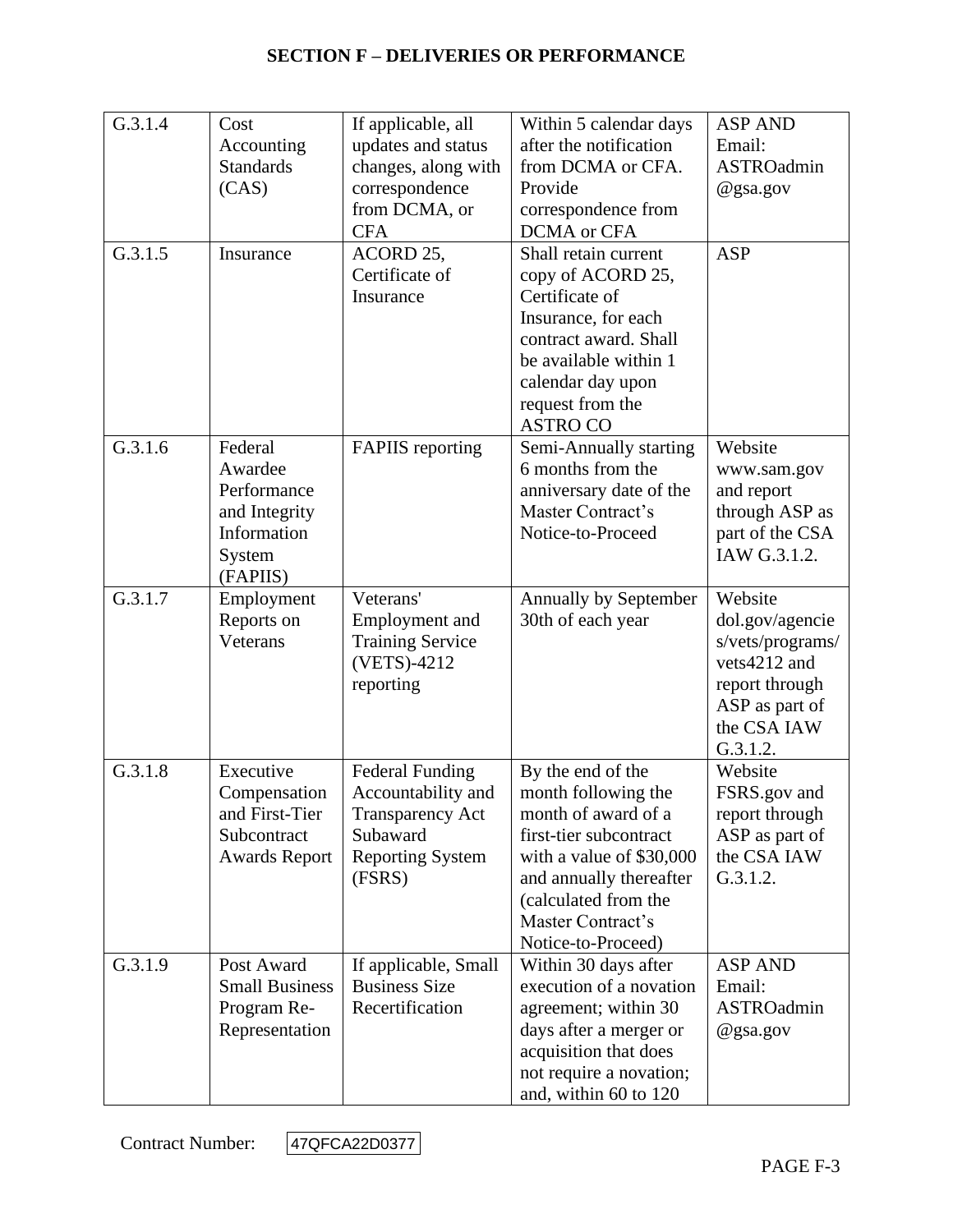|           |                                                                                 |                                                                                                  | days prior to the end of<br>the fifth year and<br>exercising the option<br>thereafter                                                                                                                                                                                                                                                                            |                                                                                                                            |
|-----------|---------------------------------------------------------------------------------|--------------------------------------------------------------------------------------------------|------------------------------------------------------------------------------------------------------------------------------------------------------------------------------------------------------------------------------------------------------------------------------------------------------------------------------------------------------------------|----------------------------------------------------------------------------------------------------------------------------|
| G.3.1.10  | Mergers,<br>Acquisitions,<br>Novations, and<br>Change-of-<br>Name<br>Agreements | If applicable, SF 30<br>Modification                                                             | Copy of SF 30 and<br>other applicable<br>documents showing<br>approval within 5<br>calendar days of<br>finalization                                                                                                                                                                                                                                              | <b>ASP AND</b><br>Email:<br>ASTROadmin<br>@gsa.gov                                                                         |
| G.3.1.11  | Individual<br>Subcontracting<br>Reports (ISR)                                   | If applicable, ISRs<br>from Individual<br>Subcontracting<br>Plans on ASTRO                       | Semi-annually during<br>the performance period<br>ending March 31st (due<br>no later than April<br>30th) and the<br>performance period<br>ending September 30th<br>(due no later than<br>October 30th). Any<br>non-compliant ISR<br>shall be resubmitted<br>within 30 days of<br>receiving the<br>notification of non-<br>compliance from the<br><b>ASTRO CO</b> | Website<br>esrs.gov for<br>every ISR<br>Report<br>Email:<br>ASTROadmin<br>@gsa.gov only<br>if unable to<br>meet goal       |
| G.3.1.12  | Summary<br>Subcontract<br>Reports (SSR)                                         | If applicable, GSA<br>Agency-Wide SSRs                                                           | Annually by October<br>30th for the twelve-<br>month performance<br>period ending<br>September 30th. Any<br>non-compliant SSR<br>shall be resubmitted<br>within 30 days of<br>receiving the<br>notification of non-<br>compliance from the<br><b>ASTRO CO</b>                                                                                                    | Website<br>esrs.gov for<br>every SSR<br>Report<br>Email<br><b>ASTROadmin</b><br>@gsa.gov only<br>if unable to<br>meet goal |
| G.3.1.13. | PBR, FPRA,<br>and/or FPRR                                                       | If applicable,<br>correspondence and<br>audit reports from<br>DCMA or CFA that<br>updates status | Within 5 calendar days<br>after the update                                                                                                                                                                                                                                                                                                                       | <b>ASP AND</b><br>Email:<br>ASTROadmin<br>@gsa.gov                                                                         |
| G.3.1.14  | Purchasing<br>System                                                            | If applicable,<br>correspondence and<br>audit reports from                                       | Within 5 calendar days<br>after the update                                                                                                                                                                                                                                                                                                                       | <b>ASP AND</b><br>Email:                                                                                                   |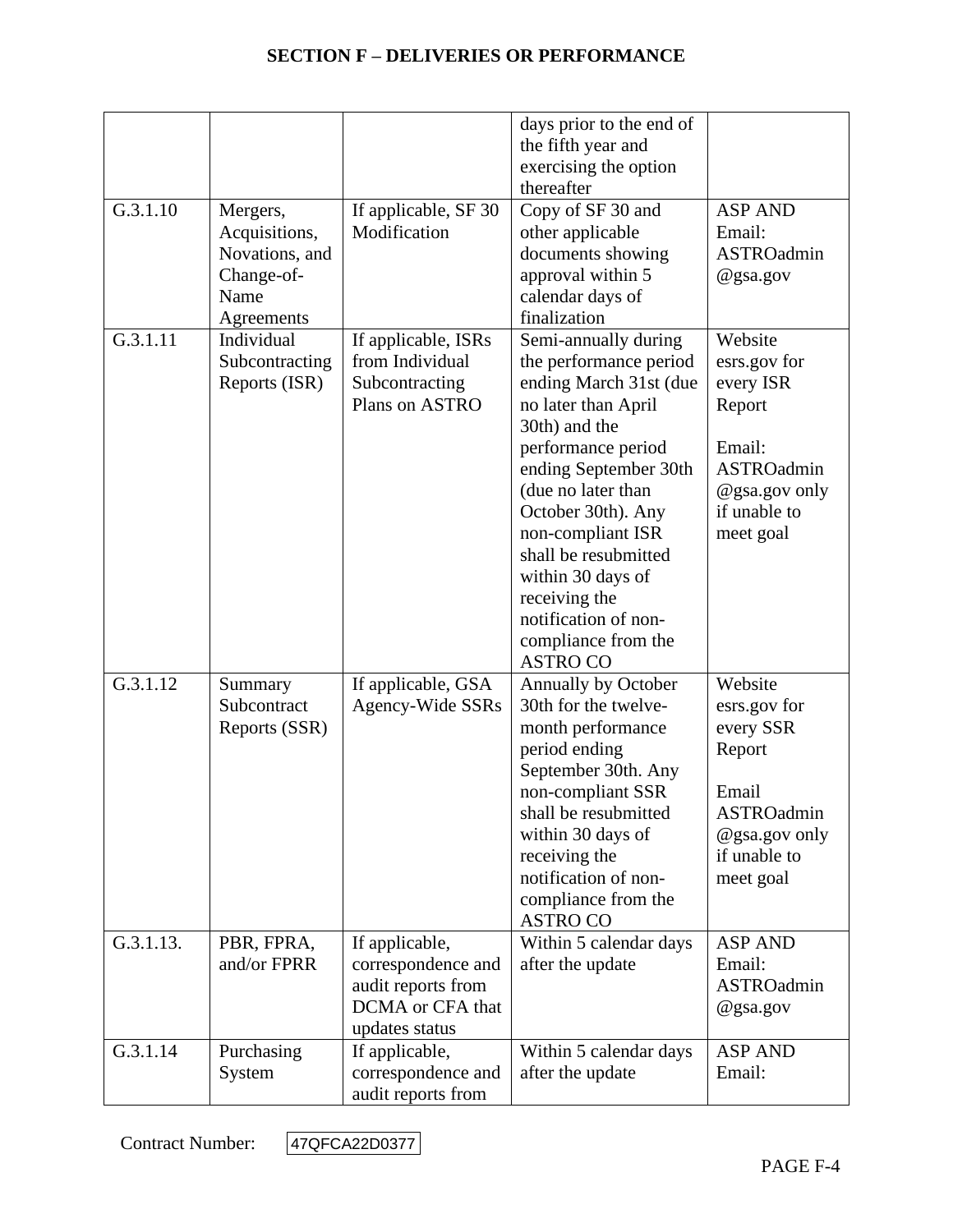|          |                                                                                             | DCMA or CFA that<br>updates status                                                                     |                                            | <b>ASTROadmin</b><br>$@$ gsa.gov                             |
|----------|---------------------------------------------------------------------------------------------|--------------------------------------------------------------------------------------------------------|--------------------------------------------|--------------------------------------------------------------|
| G.3.1.15 | Property<br>Management<br>System                                                            | If applicable,<br>correspondence and<br>audit reports from<br>DCMA or CFA that<br>updates status       | Within 5 calendar days<br>after the update | <b>ASP AND</b><br>Email:<br><b>ASTROadmin</b><br>@gsa.gov    |
| G.3.1.16 | Material<br>Management<br>and<br>Accounting<br>System<br>(MMAS)                             | If applicable,<br>correspondence and<br>audit reports from<br>DCMA or CFA that<br>updates status       | Within 5 calendar days<br>after the update | <b>ASP AND</b><br>Email:<br><b>ASTROadmin</b><br>@gsa.gov    |
| G.3.1.17 | Estimating<br>System                                                                        | If applicable,<br>correspondence and<br>audit reports from<br>DCMA or CFA that<br>updates status       | Within 5 calendar days<br>after the update | <b>ASP AND</b><br>Email:<br><b>ASTROadmin</b><br>$@$ gsa.gov |
| G.3.1.18 | <b>Earned Value</b><br>Management<br>System<br>(EVMS)                                       | If applicable,<br>correspondence and<br>audit reports from<br>DCMA or CFA that<br>updates status       | Within 5 calendar days<br>after the update | <b>ASP AND</b><br>Email:<br><b>ASTROadmin</b><br>$@$ gsa.gov |
| G.3.1.19 | Service<br>Contract<br>Reporting<br>Requirements<br>for Indefinite<br>Delivery<br>Contracts | If applicable,<br>reports shall be<br>provided in<br>accordance with<br>clause 52.204-15<br>(OCT 2016) | Annually, by October<br>15th               | <b>ASP AND</b><br>Email:<br><b>ASTROadmin</b><br>@gsa.gov    |

#### **F.4.2 COMPLIANCES**

The following table contains compliances required for ASTRO. Task Order compliances will be specified in the task order. The Government does not waive its right to require other compliances in order to align the ASTRO contract with new statutory or regulatory requirements. The Government will provide the contractor with at least 45 days' notice of these requirements.

| <b>SECTIO</b>            | <b>REFERENCE</b>      | <b>COMPLIANCE</b>                                        |
|--------------------------|-----------------------|----------------------------------------------------------|
| $\overline{\phantom{a}}$ |                       |                                                          |
| G.3.1                    | <b>ASP</b> Data       | The Contractor shall submit timely and accurate data in  |
|                          |                       | the ASP                                                  |
| G.3.1.1                  | <b>Contractor Key</b> | The Contractor shall maintain responsive and competent   |
|                          | Personnel             | <b>Contractor Key Personnel</b>                          |
| G.3.1.1                  | Meetings              | The Contractor's Key Personnel shall attend and actively |
|                          |                       | participate in all meetings, including all PMR Meetings  |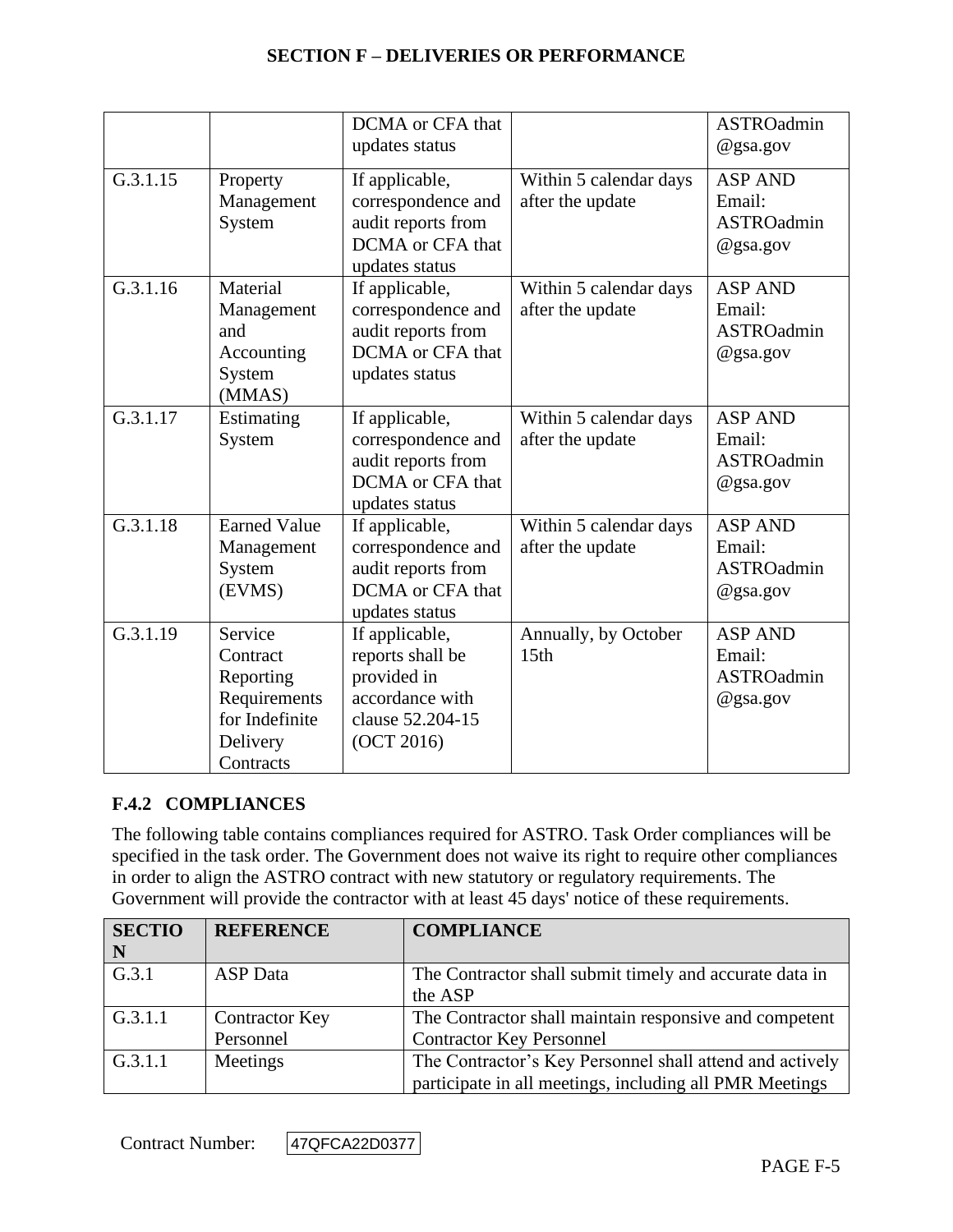| G.3.1.3  | Approved accounting           | The Contractor shall maintain the acceptable/approved    |
|----------|-------------------------------|----------------------------------------------------------|
|          | system                        | status of their Accounting System and submit updates to  |
|          |                               | the current status                                       |
| G.3.1.4  | <b>Cost Accounting</b>        | The Contractor shall maintain CAS compliance and         |
|          | Standards (CAS)               | submit updates to the current status, if applicable      |
| G.3.1.5  | Insurance                     | The Contractor shall submit timely and accurate          |
|          |                               | Certificates of Insurance and maintain adequate          |
|          |                               | insurance coverage at the ASTRO and task order level     |
| G.3.1.6  | Responsibility and            | The Contractor shall submit timely and accurate FAPIIS   |
|          | <b>FAPIIS</b>                 | information and maintain sufficient financial resources  |
|          |                               | and meet the responsibility standards and qualifications |
|          |                               | set forth in FAR Part 9                                  |
| G.3.1.7  | VETS 4212 Reporting           | The Contractor shall report timely and accurate VETS     |
|          |                               | 4212 reports in the DoL website and send confirmation    |
|          |                               | to the ASTRO CO                                          |
| G.3.1.8  | Reporting Executive           | The Contractor shall report timely and accurate sub-     |
|          | Compensation and              | award and executive compensation data regarding first-   |
|          | <b>First-Tier Subcontract</b> | tier sub-awards in FSRS to meet the FFATA reporting      |
|          | Awards                        | requirements and send confirmation to the ASTRO CO       |
| G.3.1.9  | Post-Award Small              | If applicable, The Contractor shall report timely and    |
|          | <b>Business Program Re-</b>   | accurately their small business program re-              |
|          | Representation                | representation and update www.sam.gov.                   |
| G.3.1.10 | Mergers, Acquisitions,        | The Contractor shall submit timely notice of Merger and  |
|          | Novations and Change-         | Acquisitions or contractual copies of Novation or        |
|          | of-Name Agreements            | Change-of-Name Agreements, if applicable                 |
|          |                               |                                                          |
| G.3.1.11 | <b>Subcontracting Goals</b>   | The Contractor shall submit timely and accurate ISR      |
|          | and Reporting                 | subcontract reports, if applicable, and SSR subcontract  |
|          |                               | reports and make good faith efforts in meeting small     |
|          |                               | business goals in accordance with the Contractor's       |
|          |                               | subcontracting plan                                      |
| G.3.1.13 | <b>Approved Purchasing</b>    | The Contractor shall maintain an Approved Purchasing     |
|          | System                        | System and submit updates, if applicable                 |
| G.3.1.14 | <b>Property Management</b>    | The Contractor shall maintain a Property Management      |
|          | System                        | System and submit updates, if applicable                 |
| G.3.1.15 | <b>Material Management</b>    | The Contractor shall maintain an Material Management     |
|          | and Accounting System         | and Accounting System (MMAS) and submit updates, if      |
|          | (MMAS)                        | applicable                                               |
| G.3.1.16 | <b>Estimating System</b>      | The Contractor shall maintain an Estimating System and   |
|          |                               | submit updates, if applicable                            |
| G.3.1.17 | <b>EVMS ANSI-standard</b>     | The Contractor shall maintain or exceed their EVMS       |
|          |                               | ANSI-standard and submit updates, if applicable          |
| H.8.2    | Ethics and Conduct            | The Contractor shall adhere to the standards under       |
|          |                               | Section H.13                                             |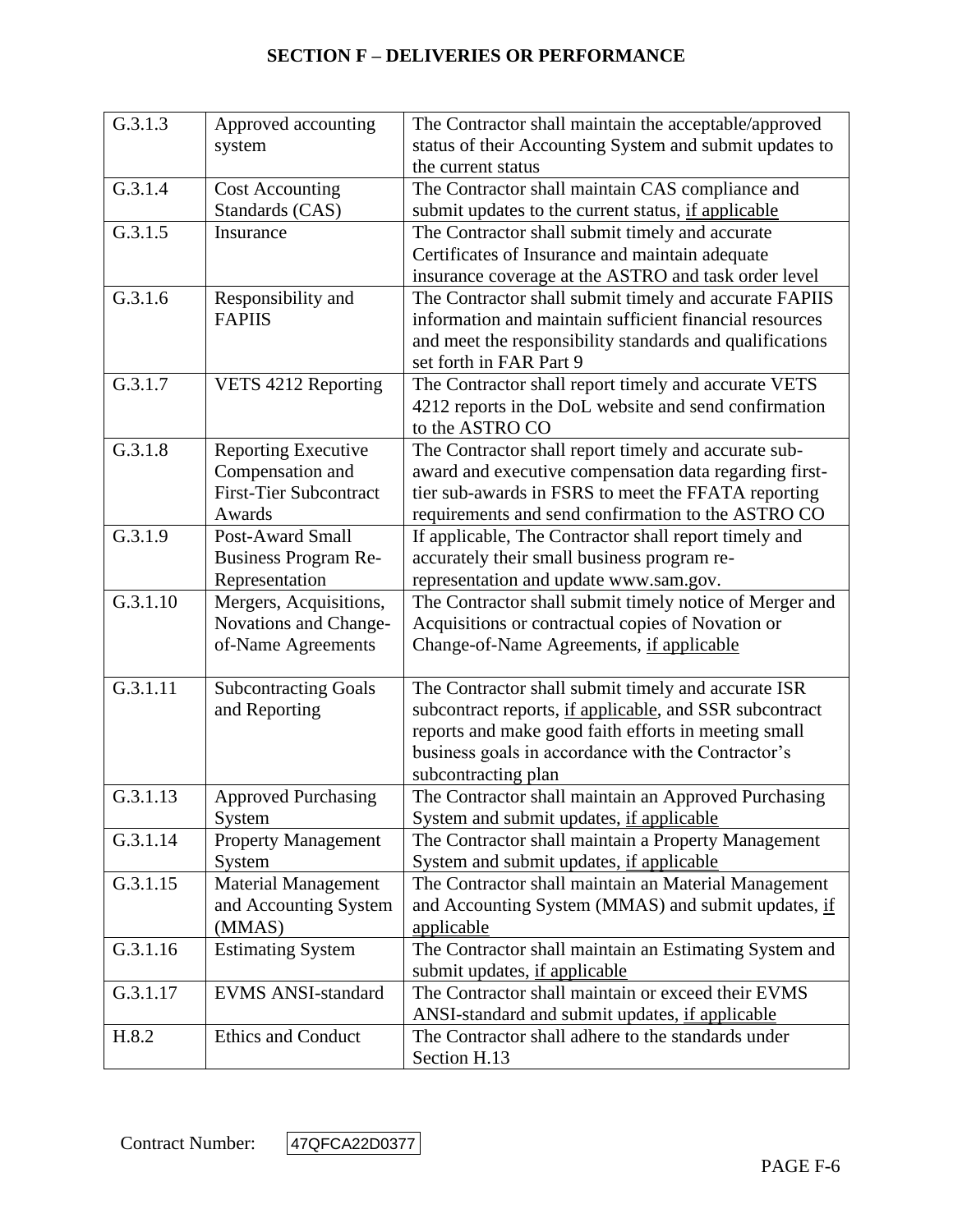| H.14    | <b>Task Order Close-Out</b>                                       | The Contractor agrees to cooperate with the OCO to<br>close out task orders as soon as practical after expiration,<br>cancellation, or termination          |
|---------|-------------------------------------------------------------------|-------------------------------------------------------------------------------------------------------------------------------------------------------------|
| L.5.1.6 | Meaningful<br>Relationship<br><b>Commitment Letters</b><br>(MRCL) | The Contractor shall honor the commitments contained<br>in all MRCLs, if applicable                                                                         |
| H.16    | <b>SCRM Plan</b>                                                  | For ASTRO Pool 1 contractors and those contractors<br>specifically identified, annually, beginning one year<br>from the date of the ASTRO Notice to Proceed |

## **F.5 CONTRACTOR PERFORMANCE**

Contractor performance information is relevant information, for future source selection purposes, regarding a contractor's actions under a previously awarded contract. It includes, for example, the contractor's record of conforming to contract requirements and to standards of good workmanship; record of forecasting and controlling costs; adherence to contract schedules, including the administrative aspects of performance; history of reasonable and cooperative behavior and commitment to customer satisfaction; reporting into required databases; record of integrity and business ethics; and business-like concern for the interest of the customer.

The Master Contract requires use of the Contractor Performance Assessment Reporting System (CPARS) modules as the secure, confidential, information management tool to facilitate the performance evaluation process for both the Master Contract and task orders awarded under the Master Contract located at http://www.cpars.gov.

The Corporate ASTRO Contract Manager (CACM) shall serve as a primary contact and be authorized access to the evaluation for review and comment for the Master Contract. The CACM shall respond promptly to Past Performance evaluations as documented by the ASTRO CO. The CACM shall identify an alternate contact that will be responsible for notifying the ASTRO CO in the event the primary contact is unavailable to process evaluations within the required 30-day time frame.

Evaluations of contractor performance will be provided to the contractor as soon as practicable after completion of the evaluation. Contractors will be given a minimum of 30 days to submit comments, rebutting statements, or additional information.

Copies of the evaluations, contractor responses, and review comments, if any, will be retained as part of the task order file, which may be used by Federal agencies to support future award decisions.

#### **F.5.1 MASTER CONTRACT CPARS**

Evaluation factors for CPARS include Technical, Cost Control, Schedule/Timeliness, Management/Business Relations, Small Business Subcontracting, and Other. For the purposes of the Master Contract, Technical and Cost Control will not be rated. Other will only be rated if applicable.

For the Master Contract, the following ratings will be evaluated: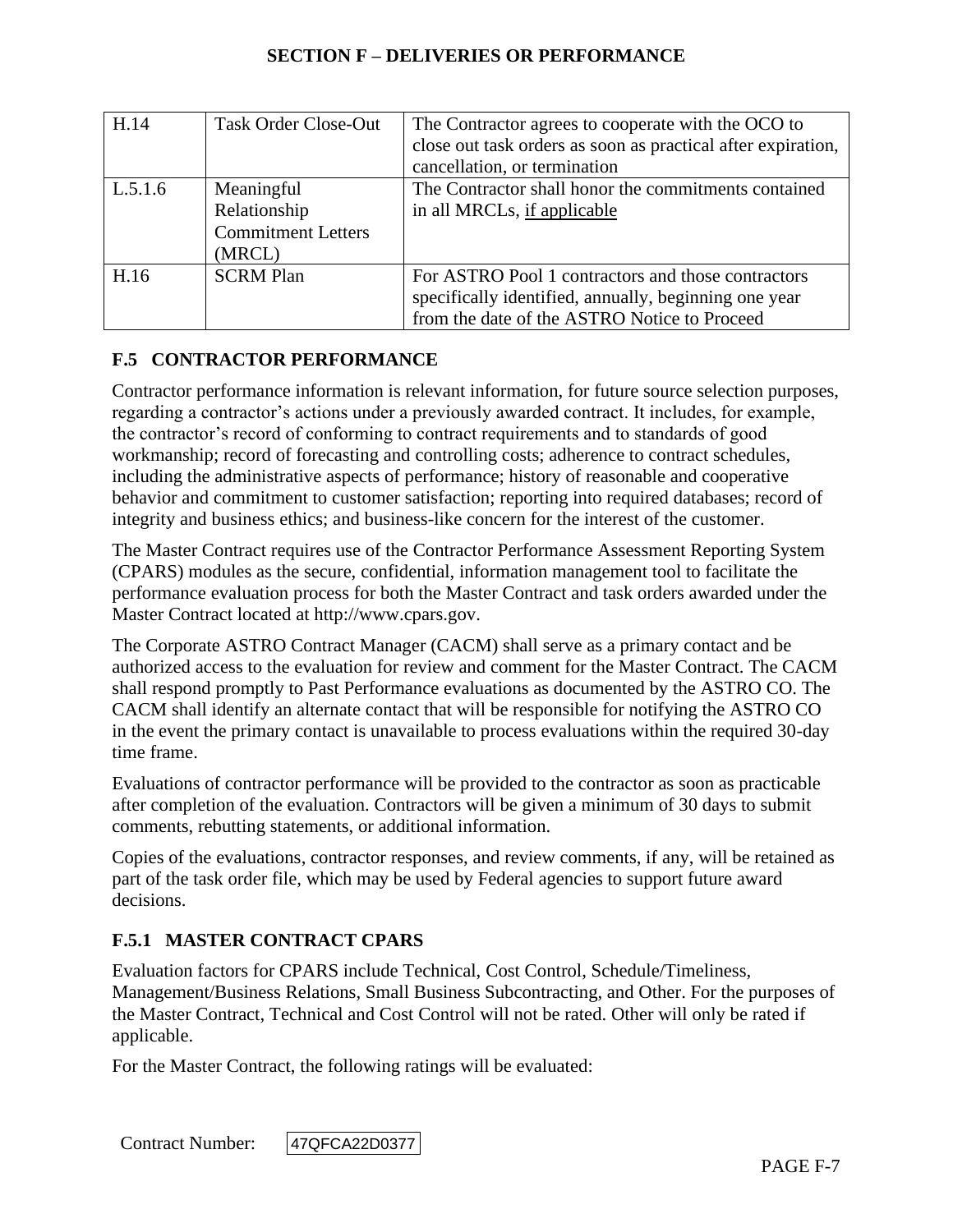- a. Schedule/Timeliness: This factor will be rated on the timeliness of meeting the reporting standards in Section F.4.
- b. Management/Business Relations: This factor will be rated on the quality and responsiveness of the duties performed by both the CACM and Corporate ASTRO Program Manager (CAPM) (See Section G.3.1.1.1).
- c. Small Business Subcontracting: This factor will be rated on whether or not the contractor has met its small business subcontracting goals (See Section G.3.1.11).
- d. Other: This factor will only be rated if applicable (e.g., trafficking violations, tax delinquency, suspension and debarments, dormant status, or off-ramping.

The ASTRO CO will conduct CPAR evaluations annually during the performance period ending September  $30<sup>th</sup>$  of each year.

## **F.5.2 TASK ORDER CPARS**

The ASTRO CO does not administer or evaluate task order performance. It is the sole responsibility of the OCO using the process and criteria set forth in CPARS. OCOs shall use CPARS for task orders awarded under the Master Contract, if applicable. CPARS may not be required for certain requirements like classified work and intelligence. If a customer agency's policy requires an alternative Past Performance assessment reporting system for a specific task order, the alternative reporting system takes precedence over CPARS.

At a minimum, the OCO will be responsible for evaluating final contractor performance upon task order completion. Interim performance evaluations may be conducted as prescribed by the ordering agency's policies.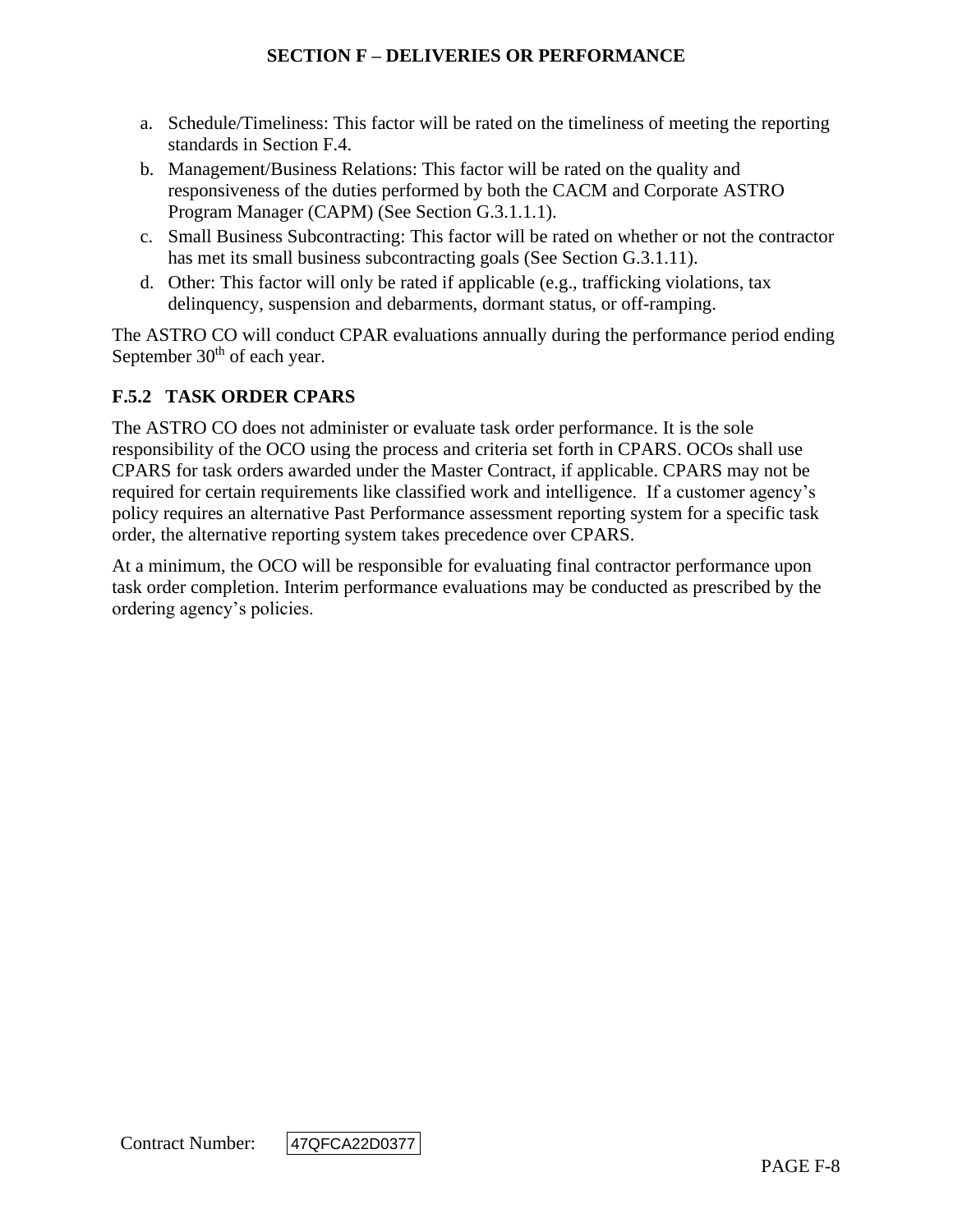#### **G.1 BACKGROUND**

This section provides roles, responsibilities, and contract administration requirements for the Master Contract.

Clauses, provisions, and other terms and conditions regarding task order administration will be designated by the OCO at the task order level.

#### **G.2 ROLES AND RESPONSIBILITIES OF GOVERNMENT KEY PERSONNEL**

This section describes the roles and responsibilities of Government and contractor personnel.

The current Point of Contact (POC) information for the Government's ASTRO Program Manager and CO, the CAPM and CACM, and other duly authorized representatives for the Master Contract will be maintained in the ASP.

#### **G.2.1 ASTRO GOVERNMENT KEY PERSONNEL**

The Government Key Personnel for the ASTRO program are the ASTRO Program Manager (PM), ASTRO CO, and ASTRO Ombudsman.

#### **G.2.1.1 ASTRO PROGRAM MANAGER**

The ASTRO PM is the primary Government official who performs various programmatic functions with contractors and customers for the overall success of the ASTRO program.

#### **G.2.1.2 ASTRO CONTRACTING OFFICER**

The ASTRO CO is the sole Government official with authority to interpret, administer, and/or modify the terms and conditions of the Master Contract.

The ASTRO CO may delegate routine administrative functions to an authorized representative to assist on matters related to the Master Contract's terms and conditions and monitoring contractor's performance.

#### **G.2.1.3 ASTRO OMBUDSMAN**

If a contractor has a pre-award or post-award complaint at the task order level, it is encouraged that the contractor initially consult with the ASTRO CO. In the case that the contractor is not satisfied with the resolution of the complaint by the ASTRO CO, the contractor may follow the procedures outlined in the General Services Administration Acquisition Regulation (GSAR) 552.216-74 as follows:

GSAR 552.216-74 GSA Task-Order and Delivery-Order Ombudsman (Jan 2017)

- (a) GSA has designated a Task-Order and Delivery-Order Ombudsman who will review complaints from contractors and ensure that they are afforded a fair opportunity for consideration in the award of task or delivery orders under Indefinite Delivery/Indefinite Quantity (ID/IQ) contracts, consistent with the procedures in the contract. Written complaints shall be submitted to the Ombudsman, with a copy to the CO.
- (b) In the case that the contractor is not satisfied with the resolution of the complaint by the GSA Task-Order and Delivery-Order Ombudsman, the contractor may follow the procedures outlined in subpart 33.1.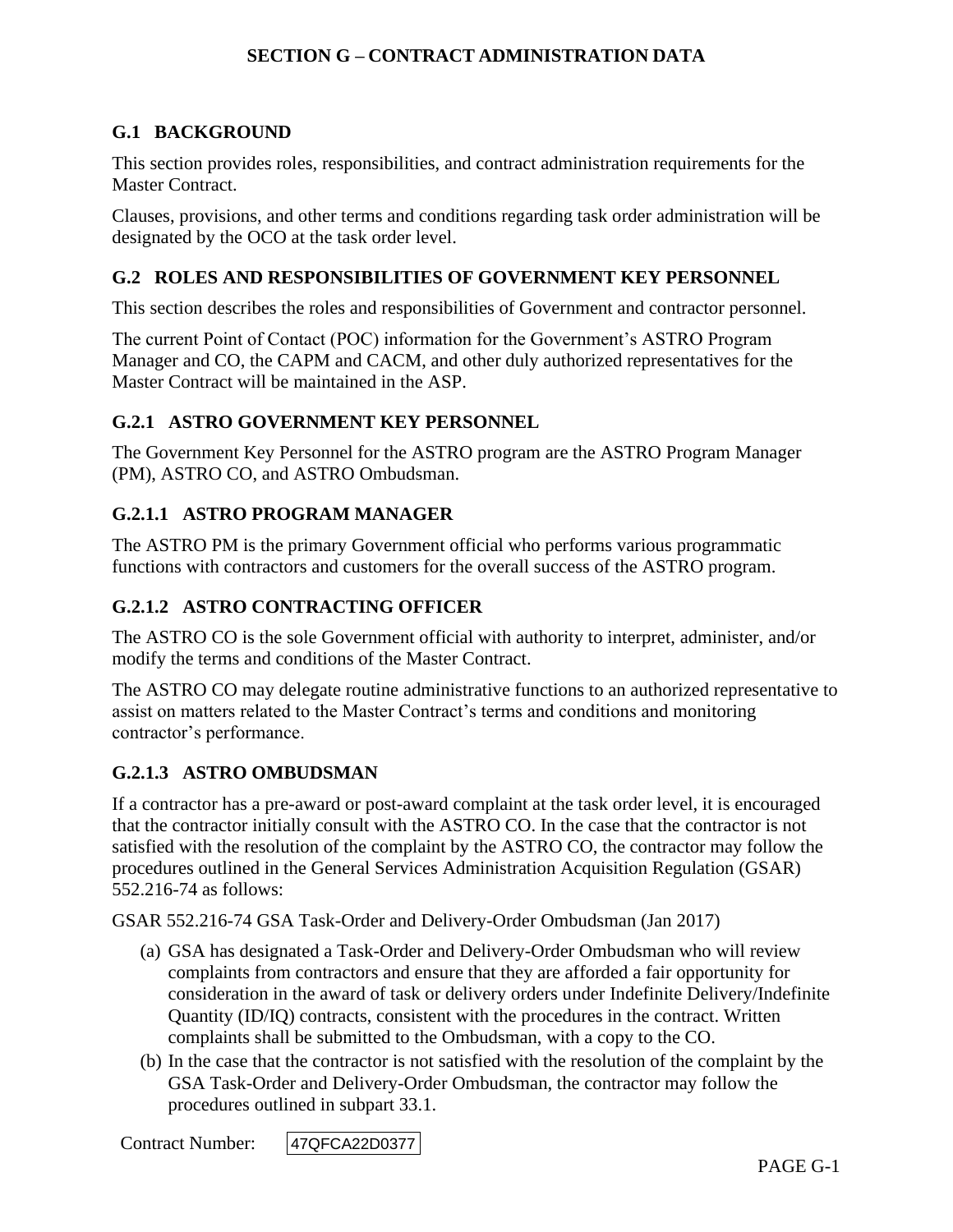(c) The GSA Task-Order and Delivery-Order Ombudsman is located at the GSA, Office of Government-wide Policy (OGP), Office of Acquisition Policy (MV). Contact information for the GSA Task-Order and Delivery-Order Ombudsman can be found at: http://www.gsa.gov/ombudsman.

## **G.2.2 TASK ORDER KEY PERSONNEL**

The Key Personnel for pre-award and post-award administration of task orders under the Master Contract is the OCO and the OCO's appointed Contracting Officer Representative (COR) or Contracting Officer Technical Representative (COTR).

## **G.2.2.1 ORDERING CONTRACTING OFFICER (OCO)**

The OCO for each task order is the sole and exclusive Government official with authority to solicit, award, administer, and/or modify a task order under the Master Contract.

On a case by case basis, a warranted CO, as defined in FAR Subpart 2.101, may request a DPA from the ASTRO Program Office. Only if a DPA is granted from the ASTRO CO may a non-FEDSIM OCO solicit and award a task order under the Master Contract.

The OCO is encouraged to contact the ASTRO Program Office for any task order assistance including the following:

- a. Training on the ASTRO program and ordering procedures.
- b. Task order scope compliance with the Master Contract.
- c. Task order solicitation development.
- d. Assistance on disputes, claims, or protests at the task order level.
- e. Contractor performance issues at the task order level.

OCO duties include:

- a. Complying with the scope, terms and conditions of the Master Contract, ordering procedures outlined in the ASTRO ordering guide, FAR Subpart 16.505, and other regulatory supplements.
- b. Identifying the proper Pool, commercial or non-commercial items, contract type(s), terms and conditions, and clauses and provisions applicable to the task order solicitation and award.
- c. Allowing a reasonable time for fair opportunity proposal submission.
- d. Resolving any performance issues, disputes, claims, or protests at the task order level.
- e. Responding to all Freedom of Information Act (FOIA), Congressional, Inspector General, Small Business Administration, and/or the General Accountability Office requests for task order information.
- f. Entering task order performance evaluation in the CPARS, if applicable.
- g. Entering task order award data in the Federal Procurement Data System Next Generation (FPDS-NG) upon task order award, if applicable.
- h. Closing out task orders in a timely manner.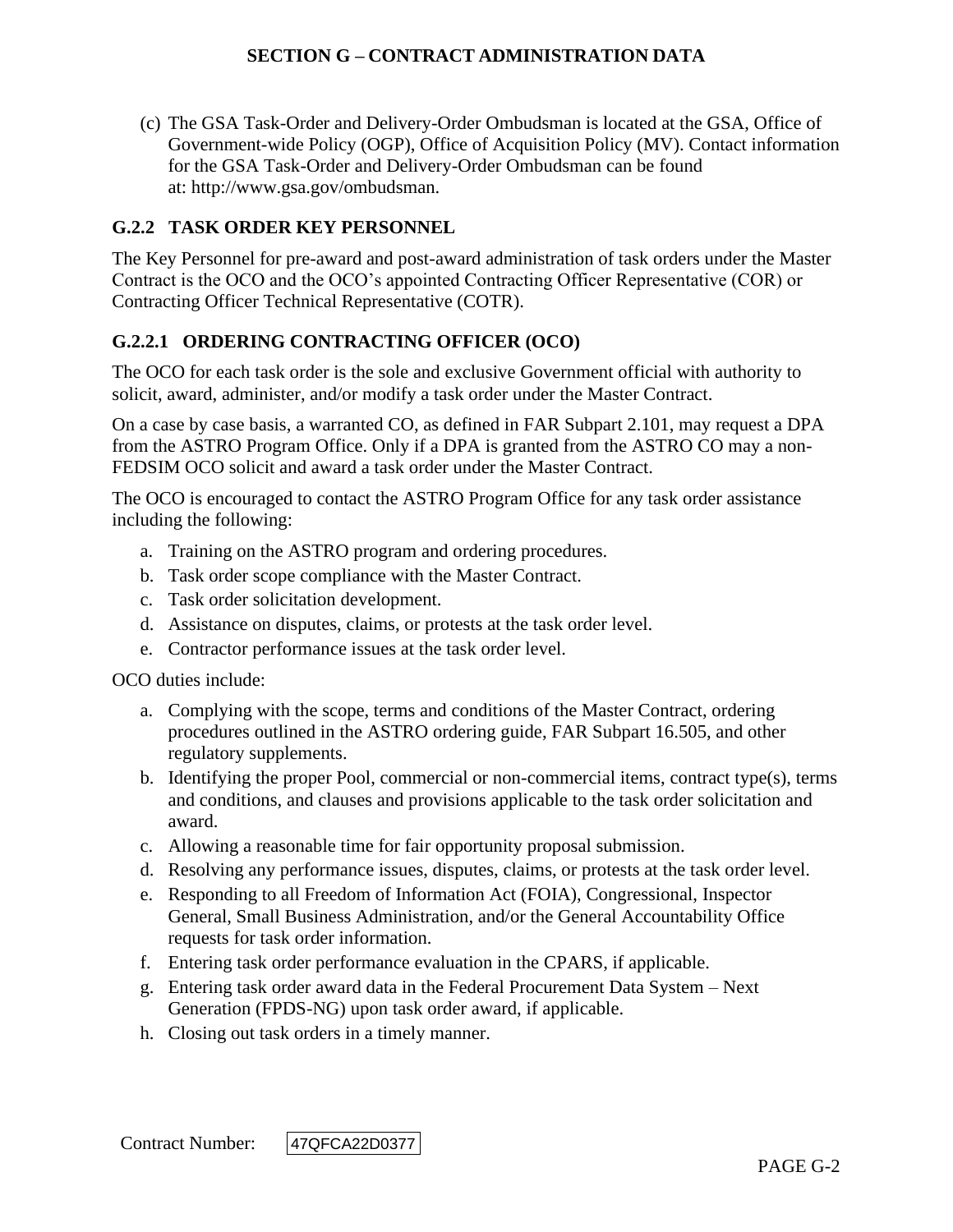## **G.2.2.2 CONTRACTING OFFICER'S REPRESENTATIVE**

The OCO for each task order may designate a COR or COTR to perform specific administrative or technical functions.

The specific rights and responsibilities of the COR or COTR for each task order shall be described in writing, which upon request, shall be provided to the contractor.

#### **G.3 CONTRACT ADMINISTRATION REQUIREMENTS**

This section describes all the administration requirements for the entire duration of the Master Contract.

#### Master Contract**G.3.1 GENERAL ADMINISTRATION REQUIREMENTS**

General administration requirements are required administration duties of the Master Contract. All contractor information will be maintained and reported in the ASP.

#### **G.3.1.1 CONTRACTOR KEY PERSONNEL**

The Key Personnel for the contractor's ASTRO program are the CAPM and the CACM. Additional Key Personnel requirements may be designated by the OCO at the task order level.

The contractor shall assign a CAPM and a CACM as contractor Key Personnel to represent the contractor as primary POCs to resolve issues and perform administrative duties and other functions that may arise relating to the Master Contract, including task orders solicited and awarded. The contractor shall ensure that the ASTRO CO has current POC information for both the CAPM and CACM.

There are no minimum qualification requirements established for the CAPM and CACM. The CAPM and CACM do not have to be full-time positions; however, the CAPM and CACM are expected to be fully proficient in the performance of their duties. All costs associated with CAPM and CACM duties shall be handled in accordance with the contractor's standard accounting practices; however, no costs for CAPM and CACM duties may be billed directly to the ASTRO Program Office.

#### **G.3.1.1.1 CORPORATE ASTRO PROGRAM MANAGER (CAPM)**

The contractor's corporate management structure shall guarantee senior, high-level, program management of the ASTRO Program, including a CAPM to represent the company in all ASTRO program related matters.

CAPM duties include:

- a. Providing a cohesive partnership between the contractor, ASTRO Program Manager, and Federal agency customers to identify and achieve reciprocal goals, with effective and efficient customer-focused service, in accordance with the terms of the Master Contract.
- b. Advising and assisting current and potential Federal agency customers regarding the technical scope of the Master Contract and the overall attributes of the ASTRO Program.
- c. Attending all ASTRO PMR meetings and other ASTRO meetings as scheduled.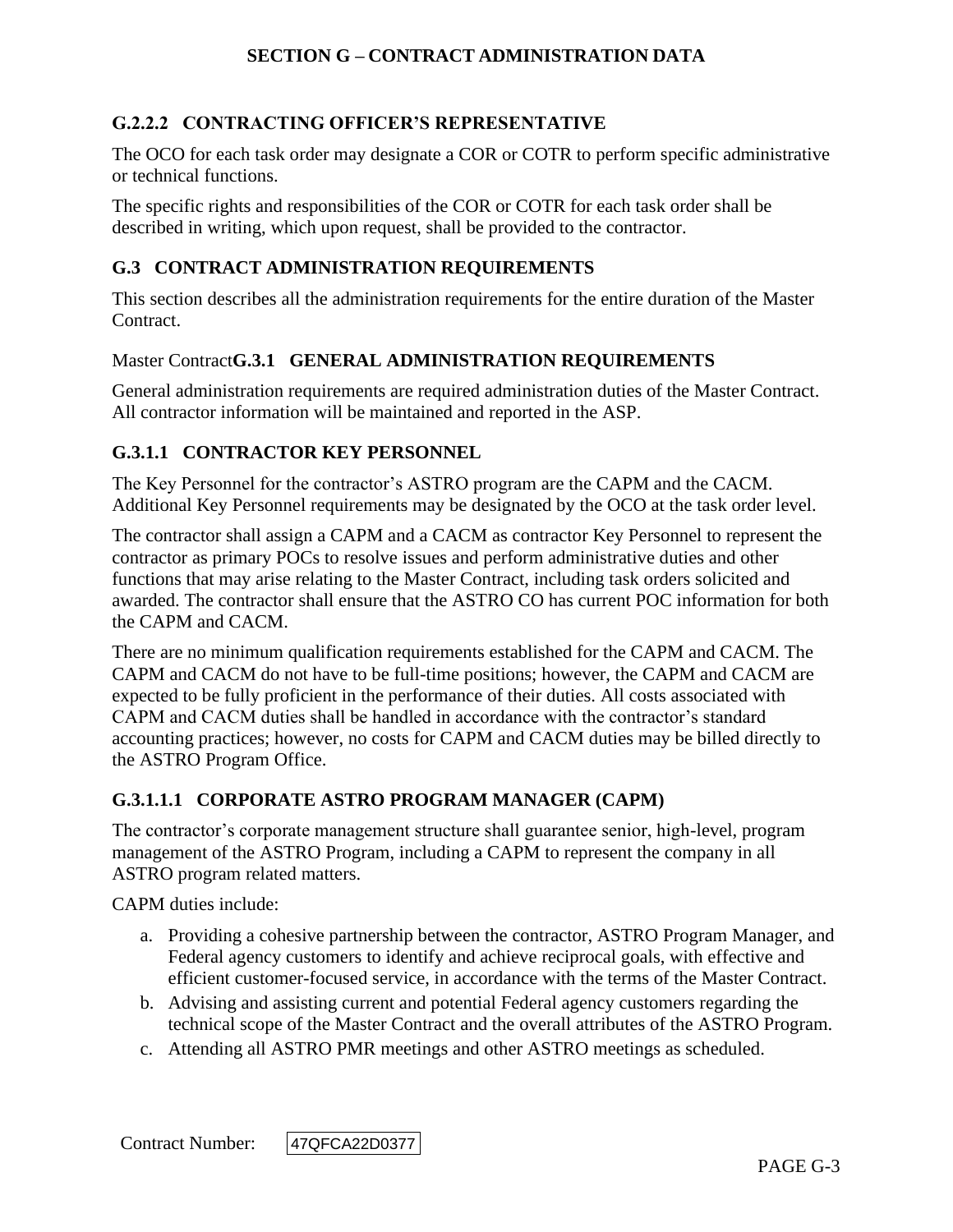## **G.3.1.1.2 CORPORATE ASTRO CONTRACT MANAGER (CACM)**

The contractor's corporate management structure shall guarantee senior, high-level, contract management of the ASTRO Program, including a CACM to represent the company in all ASTRO related matters.

CACM duties include:

- a. Ensuring that all contract administration functions and reporting information required under the Master Contract is provided accurately, thoroughly, and timely.
- b. Addressing all performance issues related to the Master Contract.
- c. Attending all ASTRO and ASTRO PMR meetings as scheduled.

#### **G.3.1.2 CONTRACTOR SELF-ASSESSMENT (CSA)**

The CSA is a status update for all systems and certifications that were claimed in the proposal submission. The purpose of the CSA is to keep contractor data up to date. The CACM shall submit the CSA to the ASTRO CO using the ASP.

#### **G.3.1.3 APPROVED ACCOUNTING SYSTEM**

The contractor shall maintain an approved accounting system, as approved by the cognizant ACO of the DCMA or other CFA and validated by the ASTRO CO, for the entire duration of the Master Contract. An approved accounting system provides for the proper segregation, identification, accumulation, and allocation of direct and indirect costs for Government procurements and is mandatory for the entire duration of the Master Contract.

Only those contractors that maintain an approved accounting system shall be eligible for Cost Reimbursement (all types) or Non-Commercial T&M/LH task order solicitations and awards. Approved accounting systems do not apply to task orders for the acquisition of commercial items or when the task orders are firm-fixed-price or fixed-price with economic price adjustment provided that the price adjustment is not based on actual costs incurred.

#### **G.3.1.4 COST ACCOUNTING STANDARDS (CAS)**

If applicable, the contractor shall maintain CAS coverage as approved by the cognizant ACO of DCMA or other CFA and validated by the ASTRO CO , for the entire duration of the Master Contract. CAS are a set of 19 standards and rules promulgated by the Government for use in determining costs on procurements and for contractors to disclose in writing and follow consistently in their cost accounting practices.

The contractor and its subcontractors (for clarity, see FAR Part 42 - *Subcontractor* means any supplier, distributor, vendor, or firm that furnishes supplies or services to or for a prime contractor or another subcontractor.), may be subject to full CAS coverage, which requires all 19 standards; modified CAS coverage, which requires Standards 401, 402, 405, and 406; or be exempt from CAS coverage under 48 CFR 9903.201-1 and 48 CFR 9903.201-2.

A contractor under coverage is not subject to a standard where it does not apply. CAS does not apply to task orders for the acquisition of commercial items or when the task orders are firmfixed-price or fixed-price with economic price adjustment provided that the price adjustment is not based on actual costs incurred.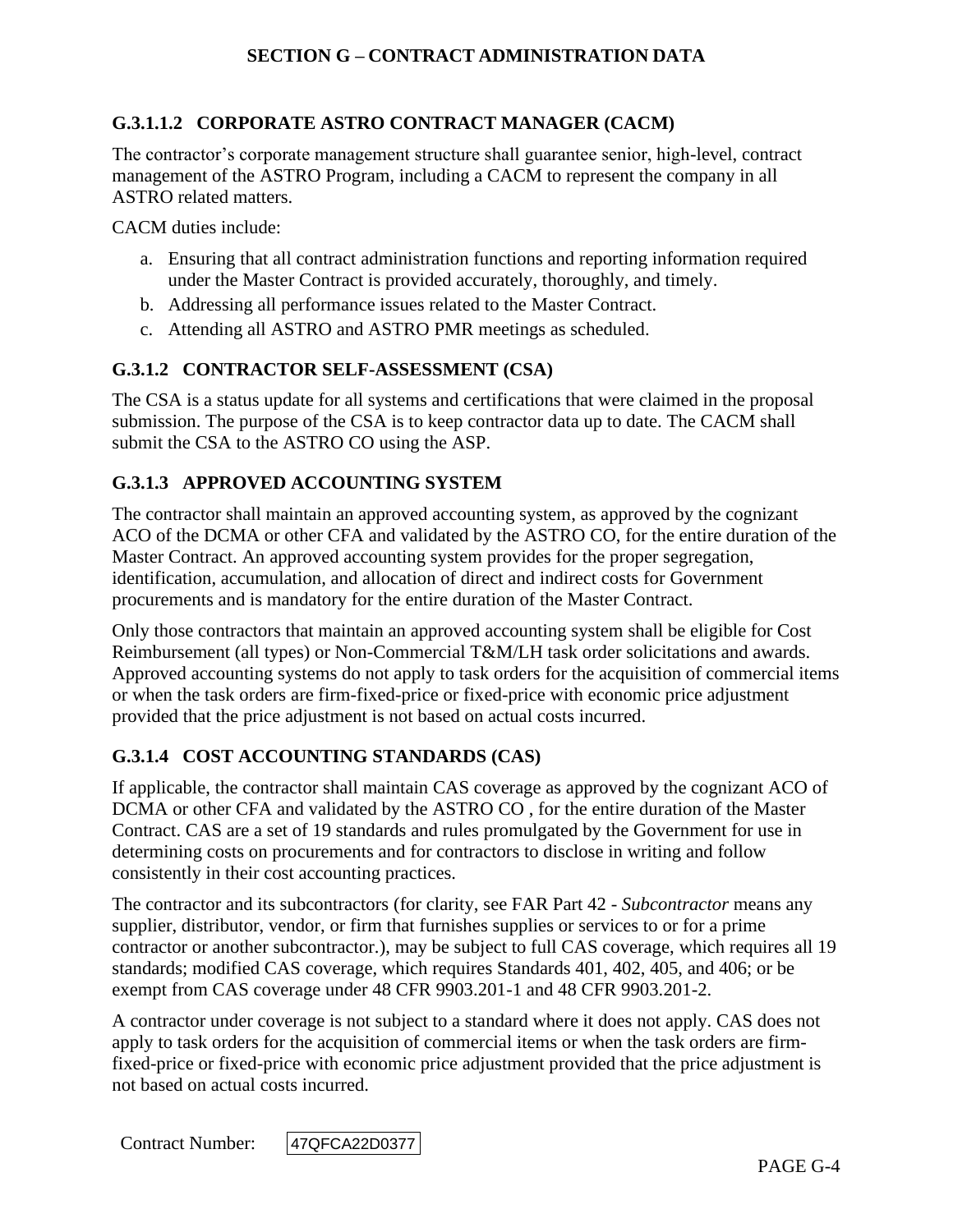## **G.3.1.5 INSURANCE**

The insurance coverage specified in FAR Subpart 28.3 is the minimum insurance coverage required for the entire duration of the Master Contract. If a task order does not specify any insurance coverage amounts, the minimum insurance requirements in FAR Subpart 28.3 shall apply.

The OCO may require additional insurance coverage or higher limits specific to a task order awarded under the Master Contract. OCOs shall tailor insurance coverage clauses, provisions, and other applicable terms and conditions specific to each task order's contract type, solicitation, and award.

The contractor shall acquire and maintain insurance coverage for each Pool in which it has an award. The contractor shall retain copies of ACORD Form 25, Certificate of Liability, for each Pool awarded under the Master Contract and the certificate shall be made available upon request of the ASTRO CO.

## **G.3.1.6 FEDERAL AWARDEE PERFORMANCE AND INTEGRITY INFORMATION SYSTEM (FAPIIS)**

Subject to FAR 9.104-6, Federal Awardee Performance and Integrity Information System, and FAR 52.209-9, Updates of Publicly Available Information Regarding Responsibility Matters, the contractor shall update responsibility matters in FAPIIS, including criminal, civil, and administrative proceedings in connection with Federal awards; suspensions and debarments; administrative agreements issued in lieu of suspension or debarment; non-responsibility determinations; contract terminations for fault; defective pricing determinations; and Past Performance evaluations.

## **G.3.1.7 EMPLOYMENT REPORTS ON VETERANS**

Subject to FAR 22.1306, Department of Labor Notices and Reports, and FAR 52.222-37, Employment Reports on Veterans, the contractor shall report veteran employment and hiring data annually to the DoL by filing a VETS-4212, Federal Contractor Veterans' Employment Report.

### **G.3.1.8 EXECUTIVE COMPENSATION AND FIRST-TIER SUBCONTRACT AWARDS REPORT**

Subject to FAR 4.14 and FAR 52.204-10, Reporting Executive Compensation and First-Tier Subcontract Awards, the contractor shall report executive compensation and first-tier subcontract awards in the Federal Funding Accountability and Transparency Act Subaward Reporting System (FSRS).

## **G.3.1.9 POST AWARD SMALL BUSINESS PROGRAM RE-REPRESENTATION**

Subject to FAR 52.219-28, Post-Award Small Business Program Re-representation, if a contractor represented that it was a small business concern prior to award of a given Pool under the Master Contract, the contractor shall re-represent its size status upon the occurrence of any of the following:

a. Within 30 days after execution of a novation agreement.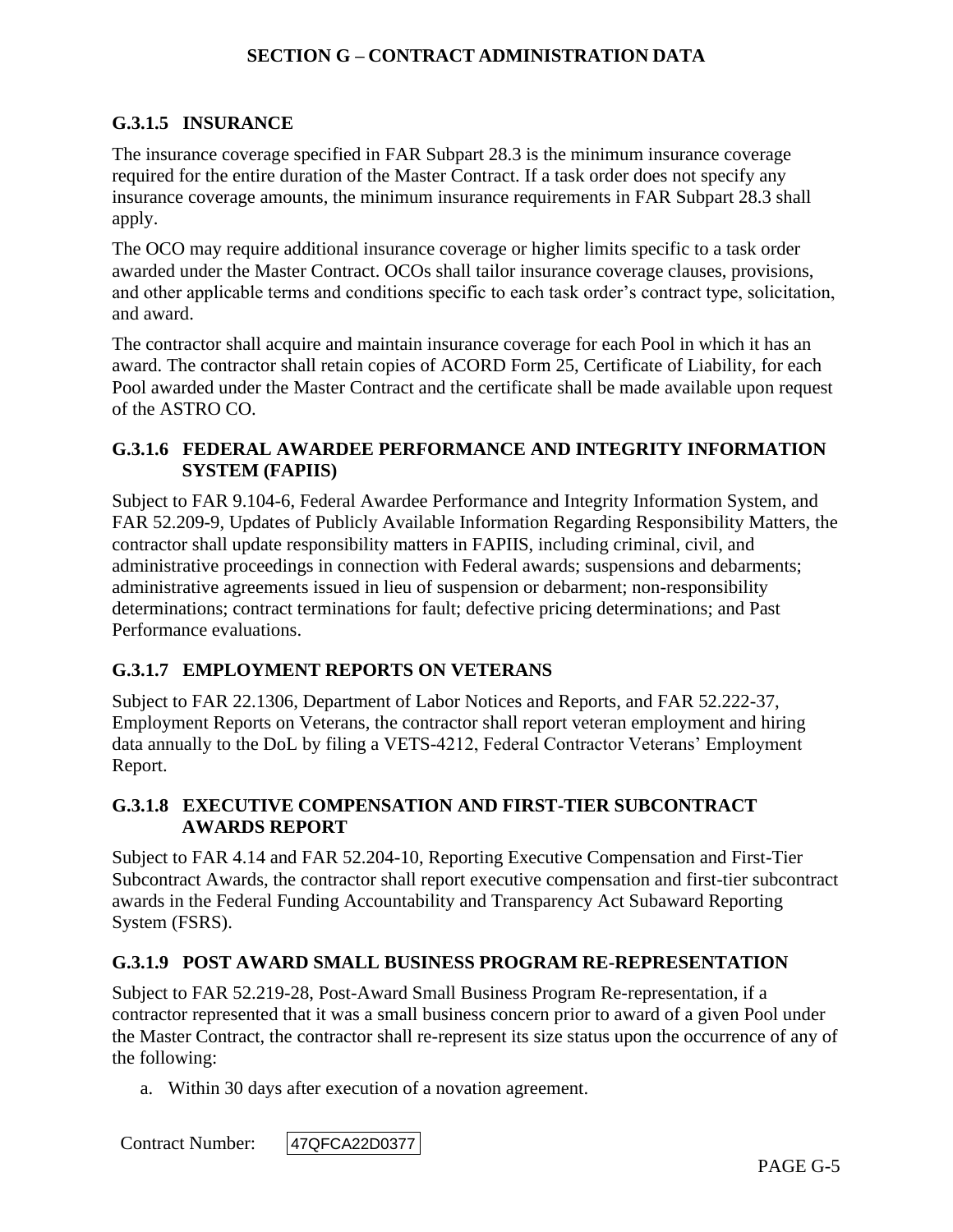- b. Within 30 days after a merger or acquisition that does not require a novation.
- c. Within 60 to 120 days prior to the end of the fifth year of the contract.

For each Pool the contractor has an award, the contractor shall re-represent its size status in accordance with the size standard in effect at the time of this re-representation that corresponds to the NAICS code assigned to the Pool(s) that corresponds to the contractor's Master Contract.

The contractor shall make the re-representation required by this section as follows:

- (1) By validating or updating all its representations in the Representations and Certifications section of the System for Award Management (SAM) at www.sam.gov and its other data in SAM, as necessary, to ensure that they reflect the contractor's current status. The contractor shall notify the ASTRO CO in writing within the timeframes specified above that the data has been validated or updated, and provide the date of the validation or update.
- (2) If the contractor does not have representations and certifications in SAM, or does not have a representation in SAM for the NAICS code applicable to the Master Contract, the contractor is required to complete the following re-representation and submit it to the ASTRO CO in writing, along with the contract number(s) and the date on which the rerepresentation was completed using the format below:

The contractor represents that it  $\Box$  **is,**  $\Box$  **is not**, a small business concern under NAICS code assigned to contract number<br>
<u>equals</u> for Pool name

| $\lceil$ Contractor to sign and date and insert dumorized signer s name and title $\lceil$ |  |
|--------------------------------------------------------------------------------------------|--|
| Point of Contact:                                                                          |  |
| Title:                                                                                     |  |
| Date:                                                                                      |  |
| Signature:                                                                                 |  |

[*Contractor to sign and date and insert authorized signer's name and title*]

## **G.3.1.10 MERGERS, ACQUISITIONS, NOVATIONS, AND CHANGE-OF-NAME AGREEMENTS**

In accordance with GSAM 542.12 and FAR 42.12, if a contractor merges, is acquired, or recognizes a successor in interest to Government contracts when contractor assets are transferred; or, recognizes a change in a contractor's name; or, executes novation agreements and change-of-name agreements by a CO other than the ASTRO CO, the contractor shall notify the ASTRO CO and provide a copy of the novation or other any other agreement that changes the status of the contractor.

Title 41 U.S.C. 6305 prohibits the transfer of Government contracts from an awardee to a third party. However, the Government may, when in its interest, novate an awardee's contract to a third party when there is a transfer of all of the awardee's assets or the entire portion of the assets involved in the performance of the Master Contract. In a services contract, assets are generally defined as personnel performing work under the contract being transferred. For companies with task order awards, assets refer to all of the personnel performing those task orders as well as the personnel performing at the Master Contract level (e.g., the CACM and CAPM). For companies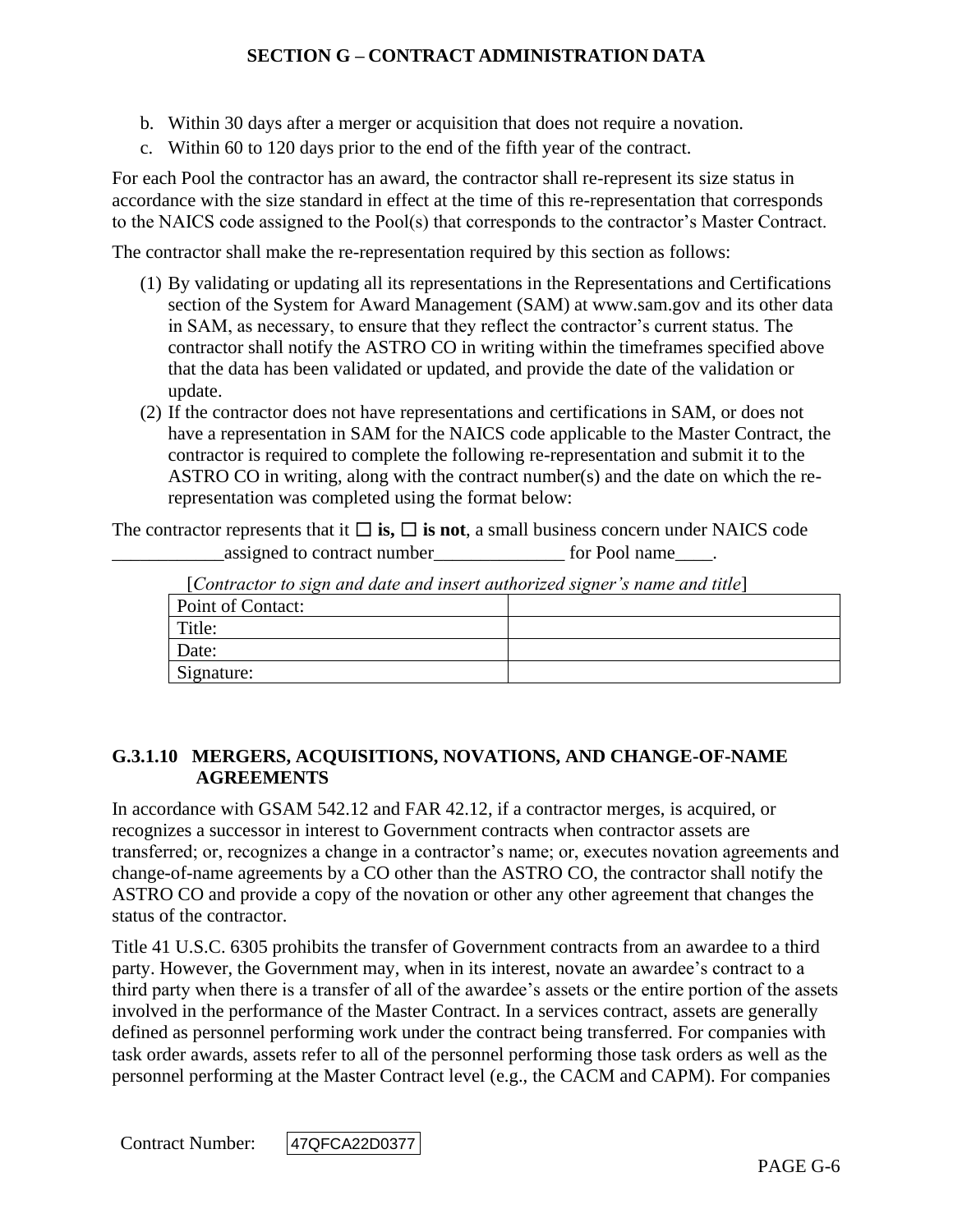without task order awards, assets mean personnel performing at the Master Contract level only (e.g., the CACM and CAPM).

For a novation to be approved by the ASTRO CO, the following elements shall occur:

- a. The company shall first submit a proposal to the ASTRO CO under the most recent solicitation of the Master Contract.
- b. The proposal shall achieve an evaluated numerical score that is equal to or higher than the lowest evaluated numerical score in the Pool being applied for at the time of the original Master Contract awards.
- c. The company shall submit a novation agreement with all the required legal elements in accordance with GSAM 542.12 and FAR 42.12.
- d. The novation agreement shall include the transfer of personnel performing work under the Master Contract and any awarded task orders, as applicable.
- e. The novation agreement shall be determined by the ASTRO CO to be in the best interest of the Government.
- f. If a company, including affiliates, divisions, or subsidiaries already has a Master Contract within the same Pool, one of the companies shall be put in Dormant Status in accordance with Section H.10.

## **G.3.1.11 INDIVIDUAL SUBCONTRACTING PLAN(S)**

In accordance with GSAM 519.7 and FAR 19.7, for other than small business concerns, the contractor shall comply with its approved subcontracting plan for each Pool the contractor has an award. The contractor shall maintain an acceptable individual subcontracting plan for each Pool, as awarded, for the entire duration of the Pool(s). The contractor may or may not have received an evaluation scoring credit for small business subcontracting goals proposed on an individual subcontracting plan by Pool; however, the contractor shall meet or exceed the small business subcontracting goal, as proposed by Pool, for each reporting period under the Pool(s).

An individual subcontracting plan means a subcontracting plan specific to each Pool awarded under the Master Contract and covers the entire five-year ordering period and one, five-year option period, and it has goals that are based on the contractor's planned subcontracting in support of each Pool awarded under the Master Contract. Each individual subcontracting plan shall ensure that small businesses, Small Disadvantage Businesses (SDB), Women-Owned Small Businesses (WOSB), Historically Under-utilized Business Zones (HUBZone), Veteran-Owned Small Businesses (VOSB), and Service-Disabled Veteran-Owned Small Businesses (SDVOSB) are provided the maximum practicable opportunity to participate as subcontractors (for clarity, see FAR Part 42 - *Subcontractor* means any supplier, distributor, vendor, or firm that furnishes supplies or services to or for a prime contractor or another subcontractor.), at the task order level.

The US General Services Administration, and Other Federal Agencies given Delegation of Procurement Authority, are committed to ensuring maximum practicable opportunity is provided to small business concerns to participate in the performance of this contract consistent with its efficient performance. GSA expects any individual small business subcontracting plan submitted pursuant to FAR Clause 52.219-9, Small Business Subcontracting Plan, to reflect this commitment. Consequently, an offeror, other than a small business concern, before being awarded an ASTRO contract, shall demonstrate that its subcontracting plan represents a creative and innovative program for involving small, HUBZone, disadvantaged, women owned, veteran-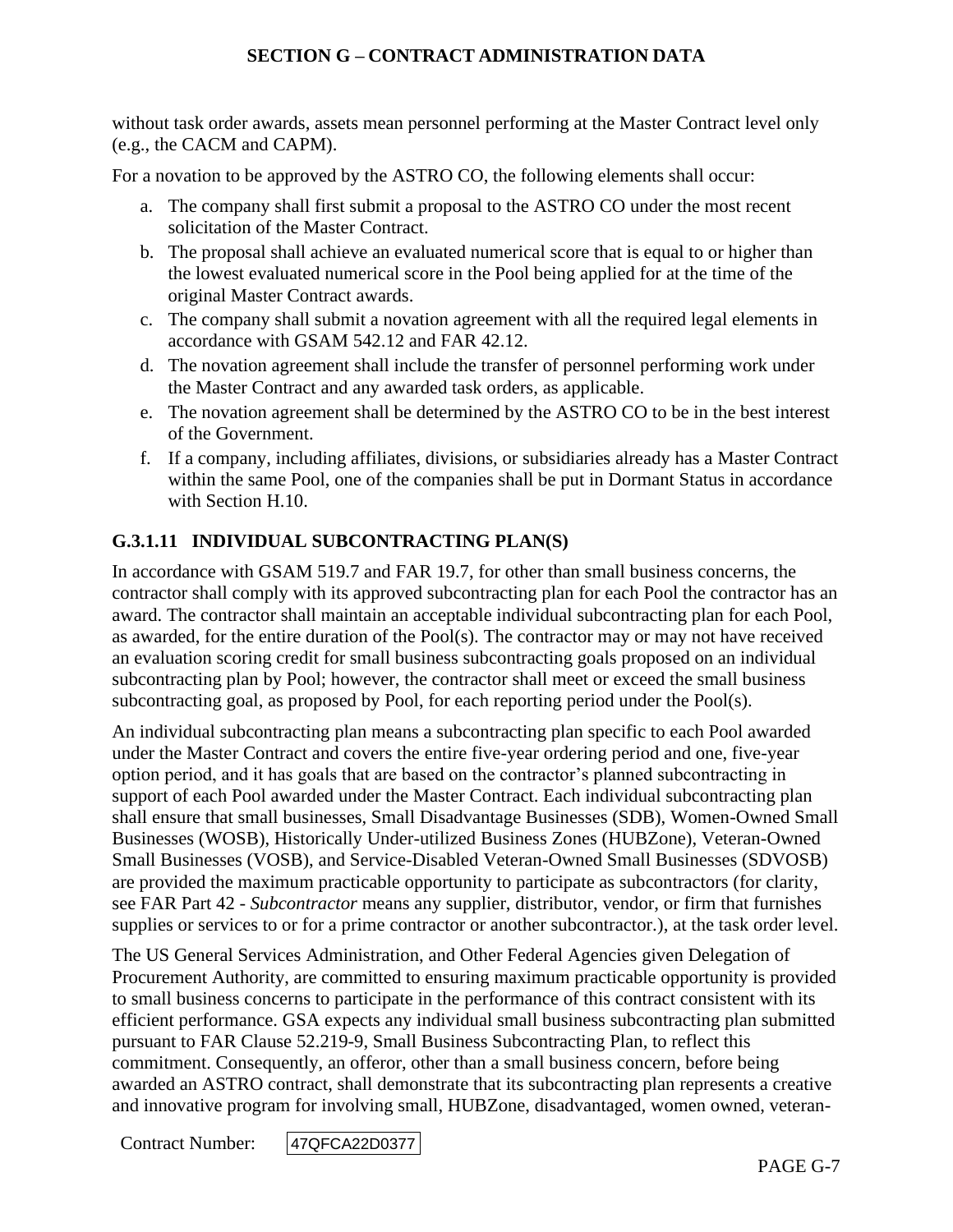owned, and service-disabled veteran owned concerns as subcontractors in the performance of this contract. (a) The Individual Small Business Subcontracting Plan, is made a part of this contract. The Contractor shall provide a signed copy of the Master Contract Individual Small Business Subcontracting Plan to the ASTRO OCO, whenever requested by the OCO. (b) The Individual Small Business Subcontracting Plan covers the Base Period of five (5) years and the option term for an additional five (5) years. (c) Compliance with the Individual Small Business Subcontracting Plan will be addressed via the Contractor Performance Assessment Reporting System (CPARS).

## **G.3.1.11.1 Minimum Subcontracting Goals**

Because of the size, scope, and magnitude of this acquisition, the government anticipates substantial subcontracting opportunities for small business, veteran-owned small business, service-disabled veteran-owned small business, HUBZone small business, small disadvantaged business, and women-owned small business concerns. The Contractor shall maintain a Subcontracting Plan pursuant to FAR Clause 52.219-9, Individual Subcontracting Plan, in accordance with the Master Contract. Small Business Subcontracting Goals Category (% of Planned Subcontracted Dollars) Total Small Business 23; Small Disadvantaged Business 5; Woman-owned Small Business 5 HUBZone Small Business 3 Veteran-owned Small Business 3 Service-disabled Veteran-owned Small Business 3 NOTE: The goals are expressed as a percentage of planned subcontracted dollars, and not contracting ceiling. The small business subcontracting goals are an aggregate of potential subcontracted dollars for Task Order(s) that a Contractor plans to receive under the ASTRO, and not to the aggregate Master Contract ceiling value. Small Business subcontracting goal achievement for the Master Contract is assessed annually and performance ratings will be based exclusively on the goal percentages submitted as part of the offerors Subcontracting Plan.

#### **G.3.1.11.2 Subcontracting Reports**

Per FAR 52.219-9(d) (10), Contractors submitting Individual Subcontracting Plans are required to: (a) Cooperate in any studies or surveys as may be required; (b) Submit periodic reports, which show compliance with their subcontracting plan; (c) Submit Individual Subcontracting Reports (ISRs) and Summary Subcontracting Reports (SSRs); (d) Ensure that subcontractors with subcontracting plans agree to submit their ISR and SSR if required. The ISR covers subcontract award data related to this Master Contract and shall be submitted semi-annually till last Task Order completion. The SSR encompasses all Contracts with GSA and is submitted annually. The ISR and SSR shall be submitted electronically via the Electronic Subcontract Reporting System (eSRS) at www.esrs.gov and must be received within the date specified in this Master Contract. Reports are due, regardless of whether there has been any subcontracting activity since contract inception or since time of previous report submission. Notes: Individual Subcontracting Reports shall reflect the subcontracting dollars on a PAYMENT basis only. The Payment Basis is the process of capturing subcontract dollars no sooner than the time a contractor pays the subcontractor's invoices. This Payment Basis reporting method must be used for the entire contract term. Entering subcontracting dollars into the Government's Electronic Subcontracting Reporting System (eSRS) on a Commitment Basis is not permitted. (A Commitment Basis, which is not allowed for this Master Contract, is the process of capturing subcontract dollars when the Contractor executes the subcontract award documents). The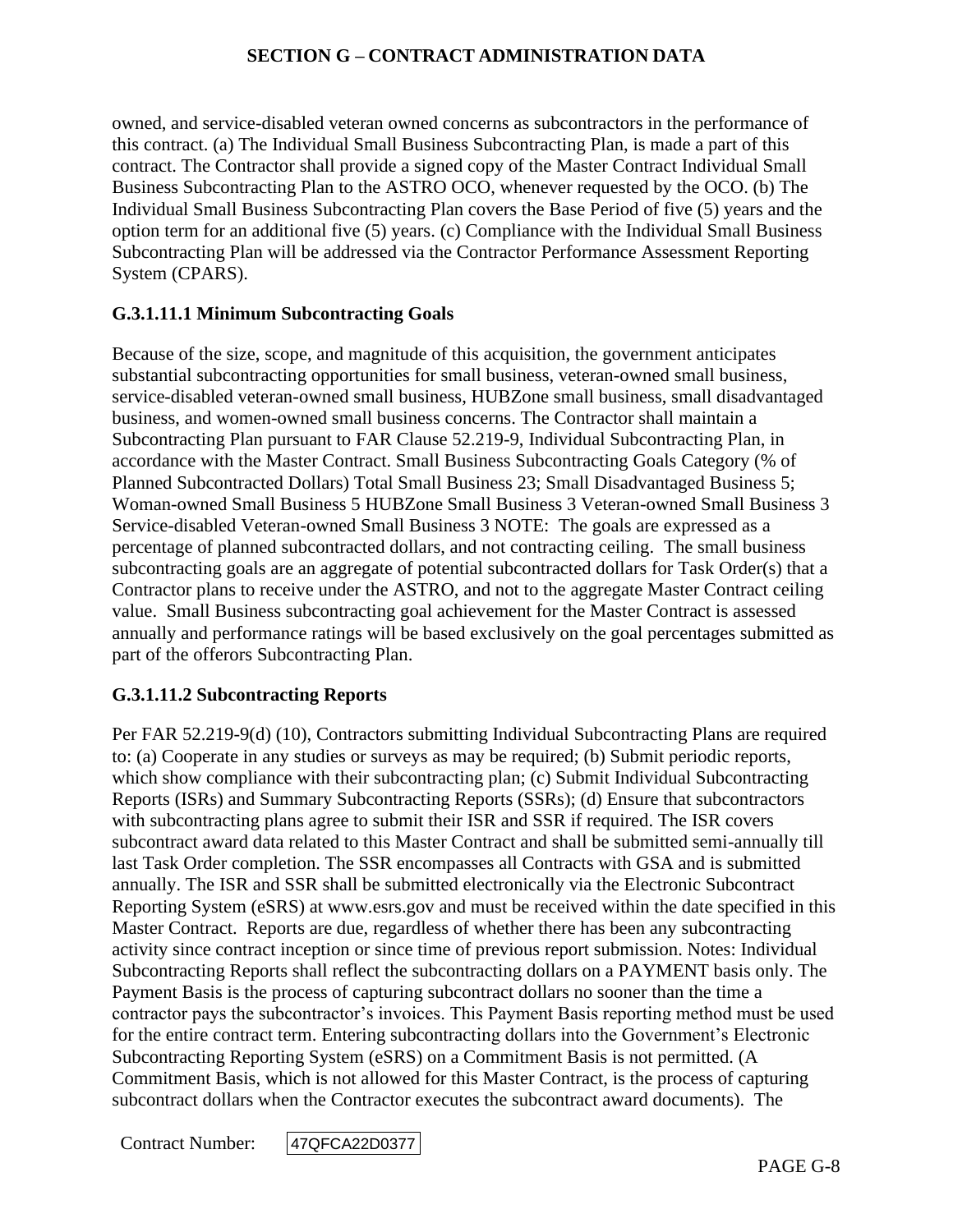Contractor shall ensure that their entries in the column "Current Goal: Percentage of Total Subcontract Awards", is the negotiated percentages as cited in the Individual Subcontracting Plan goals. If the Contractor does not meet the Master Contract Small Business Subcontracting Goals, they shall provide a succinct description of how goals will be achieved in the "Remarks" section of the form. Summary Subcontracting Reports If the Contractor is using the Parent DUNS when reporting, the awardee's DUNS number shall be cited in the "Remarks" section of the form, if different than the Parent DUNS. The Contractor shall list their entire GSA contract numbers associated with the reported dollars in the "Remarks" section of the form. NonGSA contract numbers shall not be reported with the GSA contract numbers. Both Individual Subcontracting Reports and Summary Subcontracting Reports Contractors shall reference the GSA Agency Code 4732. Contractors shall include the astro@gsa.gov email address in Government Email section of the form.

For each Pool in which the contractor has an award and approved subcontracting plan, the contractor shall submit Individual Subcontract Reports (ISR) for each individual subcontracting plan and a Summary Subcontract Reports (SSR) for all subcontract activity with GSA using the web-based electronic Subcontracting Reporting System (eSRS) at http://www.esrs.gov*.* The eSRS will serve as the sole secure and confidential information management tool to manage and evaluate subcontracting goal performance for the duration of the Master Contract.

Each individual subcontracting plan is incorporated into the Master Contract. Contractors are obligated to meet or exceed the small business and socio-economic goals under the individual subcontracting plan for each Pool. When a contractor does not meet any one or more of its subcontracting goals for a given reporting period, the contractor shall explain in writing the rationale for not meeting the goals in the comments section of the ISR and/or SSR in eSRS.

In accordance with 15 U.S.C. 637(d)(8), any contractor or subcontractor failing to comply in good faith with the requirements of the subcontracting plan is in material breach of its contract. Furthermore, 15 U.S.C. 637(d)(4)(F) directs that a contractor's failure to make a good faith effort shall result in the imposition of liquidated damages pursuant to FAR 52.219-16, Liquidated Damages-Subcontracting Plan.

## **G.3.1.12 APPROVED PURCHASING SYSTEM**

If initial proposal points were claimed for this scoring element, the Contractor shall maintain a purchasing system, as approved by the cognizant ACO of DCMA or other CFA and validated by the ASTRO CO, under a formal Contractor Purchasing System Review (CPSR), for the entire duration of the Pool(s).

Approved purchasing systems provide for efficiency and effectiveness with which the Contractor spends Government funds and complies with Government policy when subcontracting.

Advance notification requirements for subcontracting and consent to subcontract are not required when a Contractor has an approved purchasing system unless otherwise requested by the OCO on an individual task order, task orders with no subcontracting possibilities, or task orders for the acquisition of commercial items.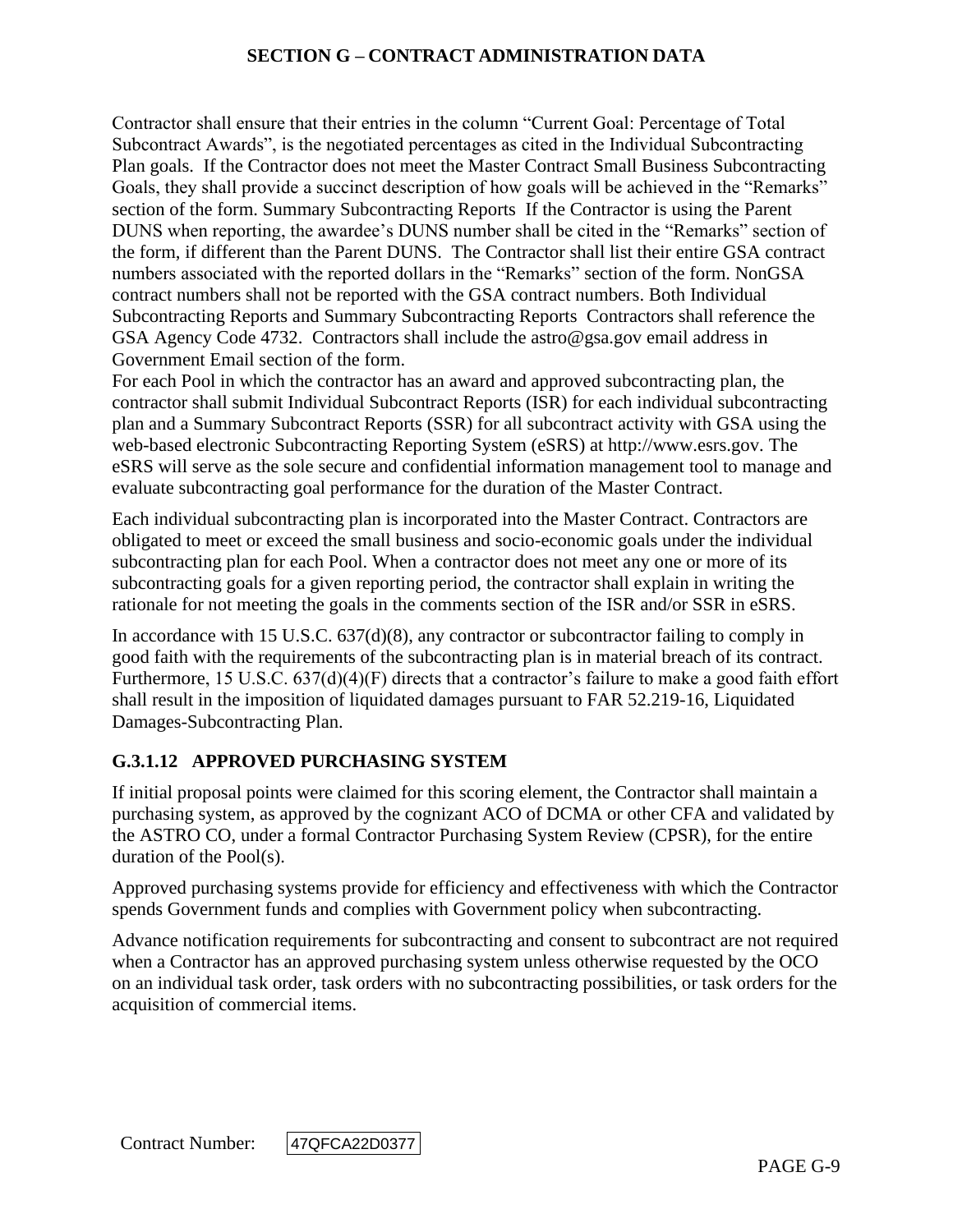### **G.3.1.13 FPRAs, FORWARD PRICING RATE RECOMMENDATIONS (FPRRs), AND/OR PROVISIONAL BILLING RATES**

If initial proposal points were claimed for this scoring element, the contractor shall maintain PBRs, FPRAs, and/or FPRRs, as approved by the cognizant ACO of the DCMA or other CFA and validated by the ASTRO CO, for the entire duration of the Master Contract.

- a. PBRs are indirect cost rates established temporarily for interim reimbursement of incurred indirect costs and adjusted, as necessary, pending establishment of final indirect cost rates.
- b. FPRA is an agreement between a contractor and a Government agency in which certain indirect rates are established for a specified period of time.
- c. FPRR means rates set unilaterally by the DCMA ACO or other CFA for use by the Government in negotiations or other contract actions when FPRA negotiations have not been completed or when the contractor will not agree to a FPRA.

PBRs, FPRAs, or FPRRs, will not be disclosed by the ASTRO CO to any unauthorized person. Only an OCO with a specific need to know will have access to this information upon request. PBRs, FPRAs, or FPRRs do not apply to task orders for the acquisition of commercial items or when the task orders are firm-fixed-price or fixed-price with economic price adjustment provided that the price adjustment is not based on actual costs incurred.

# **G.3.1.14 EARNED VALUE MANAGEMENT SYSTEM (EVMS)**

EVMS means a project management tool that effectively integrates the project scope of work with cost, schedule, and performance elements for optimum project planning and control. The qualities and operating characteristics of EVMS are described in American National Standards Institute/Electronics Industries Alliance (ANSI/EIA) Standard-748.

If initial proposal points were claimed for this scoring element, the contractor shall maintain an EVMS, as approved by the cognizant ACO of DCMA or other CFA and validated by the ASTRO CO, for the entire duration of the Master Contract. EVMS does not apply to task orders for the acquisition of commercial items.

# **G.3.1.15 PROPERTY MANAGEMENT SYSTEM**

An approved property management system provides for internal controls to manage, control, use, preserve, protect, repair, and maintain Government property in its possession. An approved property management system does not apply to task orders for the acquisition of commercial items.

If initial proposal points were claimed for this scoring element, the contractor shall maintain a property management system, as approved by the cognizant ACO of DCMA or other CFA and validated by the ASTRO CO, under a formal Property Management Systems Analysis (PMSA), for the entire duration of the Master Contract.

# **G.3.1.16 MATERIAL MANAGEMENT AND ACCOUNTING SYSTEM (MMAS)**

An MMAS provides for planning, controlling, and accounting for the acquisition, use, issuing, and disposition of material. An MMAS may be manual or automated; it may be a standalone system or integrated with planning, engineering, estimating, purchasing, inventory,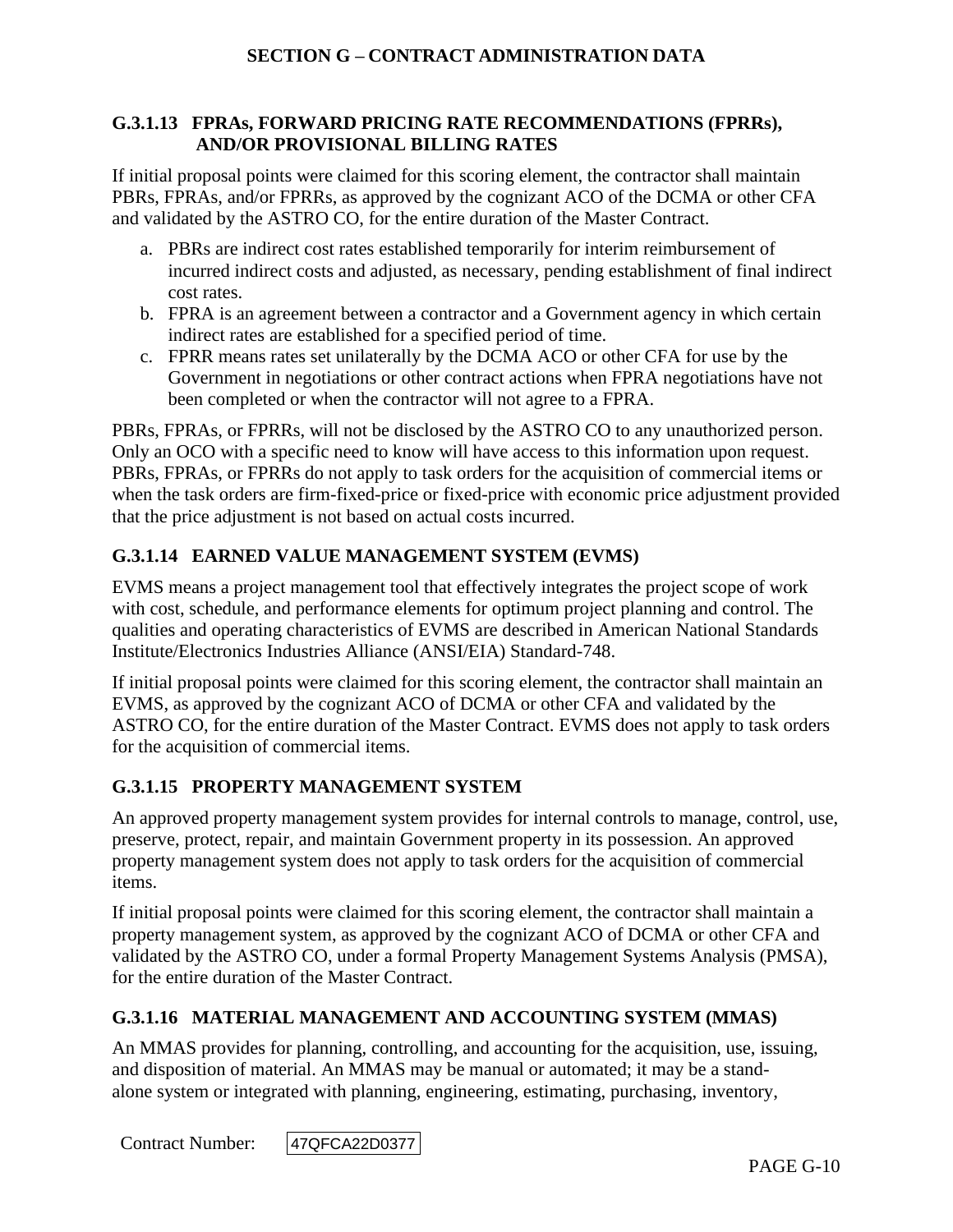accounting, or other systems. MMAS does not apply to task orders for the acquisition of commercial items.

If initial proposal points were claimed for this scoring element, the contractor shall maintain an MMAS, as approved by the cognizant ACO of DCMA or other CFA and validated by the ASTRO CO, for the entire duration of the Master Contract.

## **G.3.1.17 COST ESTIMATING SYSTEM**

An approved cost estimating system is:

- a. Maintained, reliable, and consistently applied.
- b. Verifiable, supportable, documented, and timely in providing cost estimates that are an acceptable basis for negotiation of fair and reasonable prices.
- c. Consistent with and integrated with the contractor's related management systems.
- d. Subject to applicable financial control systems

Approved estimating systems do not apply to task orders for the acquisition of commercial items or when the task orders are firm-fixed-price or fixed-price with economic price adjustment provided that the price adjustment is not based on actual costs incurred.

If initial proposal points were claimed for this scoring element, the contractor shall maintain a cost estimating system, as approved by the cognizant ACO of DCMA or other CFA and validated by the ASTRO CO, for the entire duration of the Master Contract.

## **G.3.1.18 SERVICE CONTRACT REPORTING REQUIREMENTS FOR INDEFINITE DELIVERY CONTRACTS**

In accordance with the clause 52.204-15, contractors shall provide a report to the ASTRO CO, via the ASP, for Indefinite Delivery contracts. This report shall be delivered annually by no later than October 15th. This clause and associated report are NOT required for actions entirely funded by DoD, contracts awarded with a generic entity identifier, or in classified solicitations, contracts, or orders.

## **G.3.1.19 SUPPLY CHAIN RISK MANAGEMENT (SCRM)**

Annually, each contractor shall re-certify that it is in compliance with FAR clause 52.204- 25,Prohibition on Contracting for Certain Telecommunications and Video Surveillance Services or Equipment (Aug 2020).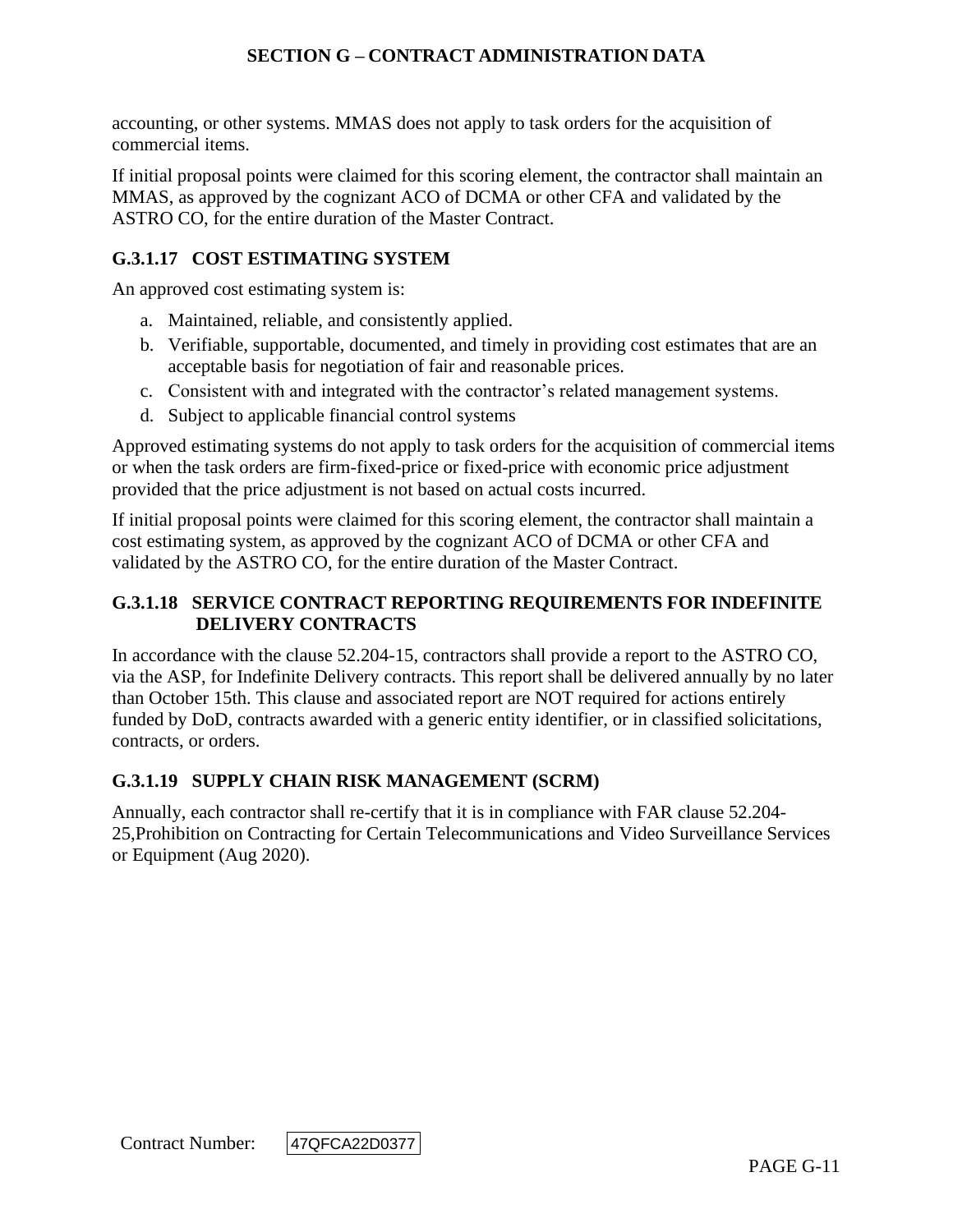## **H.1 BACKGROUND**

This section provides special contract requirements for the Master Contract. Clauses, provisions and other terms and conditions regarding special contract requirements will be designated by the OCO at the task order level.

GSA is specifically authorized to procure on behalf of the Federal Government, DoD, and other Federal agencies under the Federal Property and Administrative Services Act (40 U.S.C. 501). In accordance with FAR 17.502-2(b) and 40 U.S.C. 501, the Economy Act does not apply to task orders awarded under the Master Contract.

The Master Contract is awarded and administered by GSA, FAS, AAS, FEDSIM, ASTRO Program Office. Task orders are solicited, awarded, and administered by FEDSIM and those COs possessing a DPA issued by the ASTRO Program Office.

#### **H.2 OBSERVANCE OF FEDERAL HOLIDAYS**

Contractors shall observe Federal holidays and other days identified in this section unless otherwise indicated in individual task orders. The Government observes the following days as holidays:

- a. New Year's Day
- b. Birthday of Martin Luther King Jr.
- c. Washington's Birthday
- d. Memorial Day
- e. Independence Day
- f. Labor Day
- g. Columbus Day
- h. Veterans Day
- i. Thanksgiving Day
- j. Christmas Day

In addition to the days designated as holidays, the Government may also observe any day designated by Federal Statute, Executive Order, or President's Proclamation.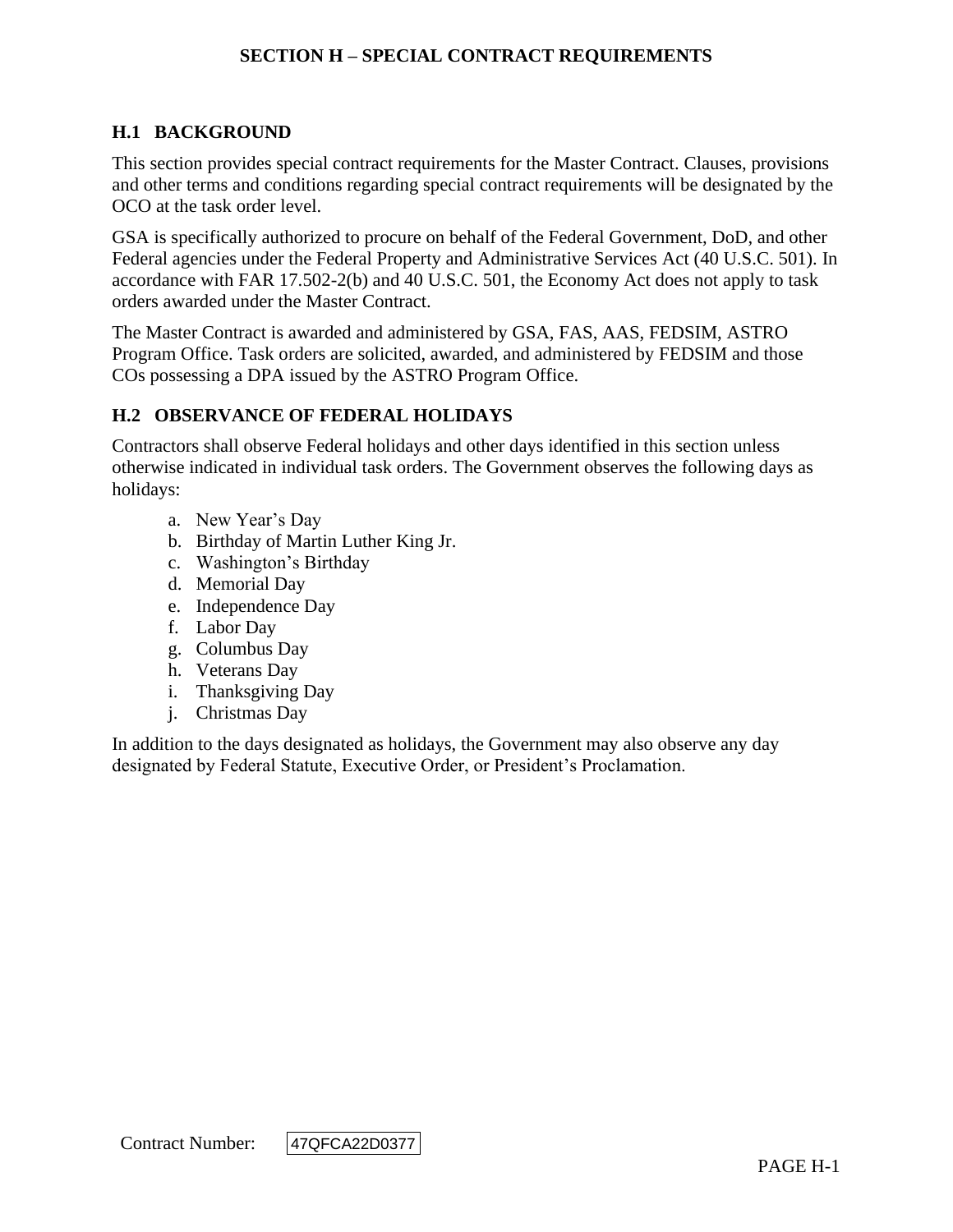## **H.3 POOL SELECTION**

The Pools of ASTRO are functional Pools. OCOs shall select the appropriate Pool for task order solicitation based upon the preponderance of work in the requirement being solicited. While requirements may contain functional elements that overlap multiple Pools, only a single Pool will be solicited for any single requirement. While a representative NAICS code is assigned to each Pool, the NAICS code does not limit the kind of work that can be performed in the Pool. For example, R&D for nanotechnology can be performed in the ASTRO Research Pool because it fits within the function of the Pool. The same would apply to all of the R&D exceptions, even though a different NAICS code would usually apply. See Section B.2 for a table providing the Pool Name, functional description, NAICS code assignment, and associated small business size standard assignments for each Pool.

### **H.4 HSPD-12**

When a contractor or its subcontractors (for clarity, see FAR Part 42 - *Subcontractor* means any supplier, distributor, vendor, or firm that furnishes supplies or services to or for a prime contractor or another subcontractor.), are required to physically access a Federally-controlled facility or access a Federal information system, the contractor shall comply with agency personal identity verification procedures in task orders that implement Homeland Security Presidential Directives-12 (HSPD-12).

### **H.5 SUSTAINABILITY**

In accordance with GSAM 523.1 and FAR Part 23, the Master Contract seeks to benefit from the use of sustainable management practices by contractors by ensuring that new task order actions for the supply of products and acquisition of services require that the products are Energyefficient (ENERGY STAR® or Federal Energy Management Program (FEMP)-designated, water-efficient, biobased, environmentally preferable (e.g., EPEAT®-registered, or non-toxic or less toxic alternatives), mon-ozone depleting, or made with recovered materials.

Public disclosures of environmental impacts and sustainable management practices have been associated with increased operational efficiency, lower overhead costs, and reduced supply chain and other business risks for disclosing companies. These disclosures can help ASTRO customers understand the major environmental impacts of procured products and services, familiarize themselves with the available strategies for reducing these impacts, and design projects and task order requirements that incorporate these strategies.

GSA encourages contractors to provide the location(s) (Internet  $URL(s)$ ) of one or more sources of publicly available information regarding its company-wide environmental impacts and sustainable management practices (sustainability disclosures) on the contractor's webpage. In making sustainability disclosures, the contractor is requested to utilize existing, widely recognized, third-party sustainability reporting portals and services such as the Global Reporting Initiative (GRI) Sustainability Disclosure Database (database of Corporate Social Responsibility (CSR) reports) and the Carbon Disclosure Project (CDP) Climate Change and Water Disclosure Questionnaires. Additionally, it is strongly encouraged that all sustainability disclosures be kept up-to-date and accurate.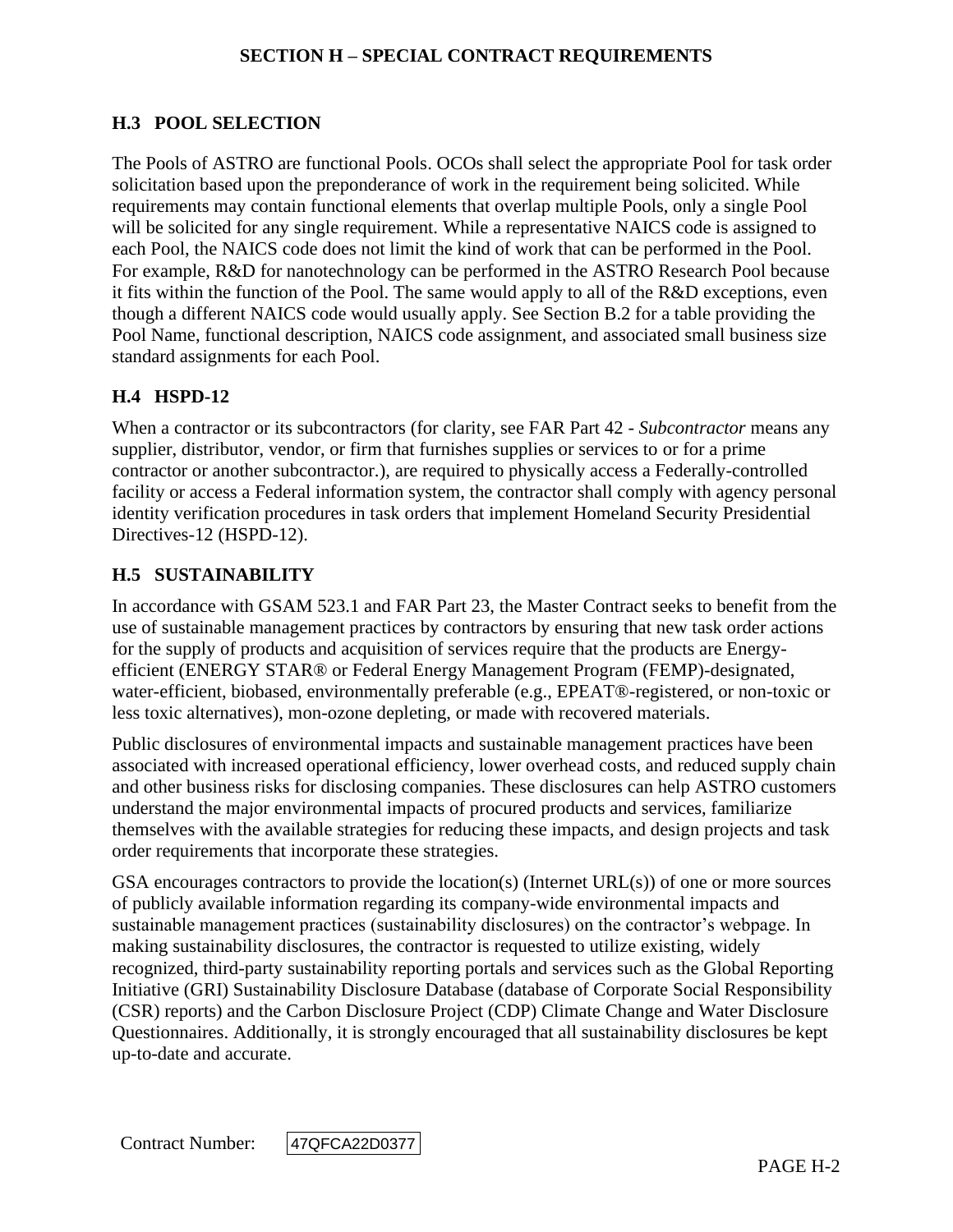### **H.6 PROPRIETARY SOLUTIONS**

Contractors are discouraged from proposing proprietary solutions in response to task order requirements that necessitate the contractor's proprietary process, system, maintenance, and/or solution that would prevent competition at a future point or require sustained and noncompetitive support.

If a proprietary solution is proposed by a contractor for a given task order requirement, the contractor shall mark its proposal accordingly and clearly notify the OCO of all limitations and costs associated with the proprietary solution.

#### **H.7 TASK ORDER PERSONNEL**

The contractor shall provide fully trained and experienced personnel required for performance under task orders awarded under the Master Contract. The contractor shall train contractor personnel, at its own expense, except when the OCO has given prior approval for specific training to meet special requirements that are peculiar to a particular task order.

Except as otherwise provided in an individual task order, the contractor shall, at its own expense, be responsible for obtaining any and all licenses, certifications, authorizations, approvals, and permits and for complying with any applicable Federal, national, state, and municipal laws, codes, regulations, and any applicable foreign work permits, authorizations, and/or visas in connection with the performance of any applicable task order issued under the Master Contract.

#### **H.7.1 SECURITY CLEARANCES**

Security clearances for contractor employees, including subcontractor employees, may require Confidential, Secret, Top Secret, Agency-Specific Clearances, and/or Special Background Investigations for Sensitive Compartmented Information or Special Access Programs. In such cases, the contractor, at its own expense, is responsible for providing and maintaining personnel with the appropriate security clearances to ensure compliance with Government security regulations as specified in the individual task order. Task orders containing classified work may also include a Contract Security Classification Specification, (i.e., DD Form 254 or civilian agency equivalent). The contractor shall fully cooperate on all security checks and investigations by furnishing requested information to verify the contractor employee's trustworthiness and suitability for the position.

The Government has full and complete control over granting, denying, withholding or terminating security clearances for employees. The granting of a clearance shall not prevent, preclude, or bar the withdrawal or termination of any such clearance by the Government. All necessary facility and employee security clearances shall be at the expense of the contractor. In some cases, Government offices that conduct background investigations do not have a means for accepting direct compensation from contractors and instead charge customer agencies for the background investigations. In these cases, the contractor shall be flexible in establishing ways of reimbursing the Government for these expenses. The individual task order should specify the terms and conditions for reimbursement, if any, for obtaining security clearances.

### **H.7.2 ETHICS AND CONDUCT**

The Master Contract is strictly a non-personal services contract, which means the personnel rendering the services under awarded task orders are not subject, either by the contract's terms or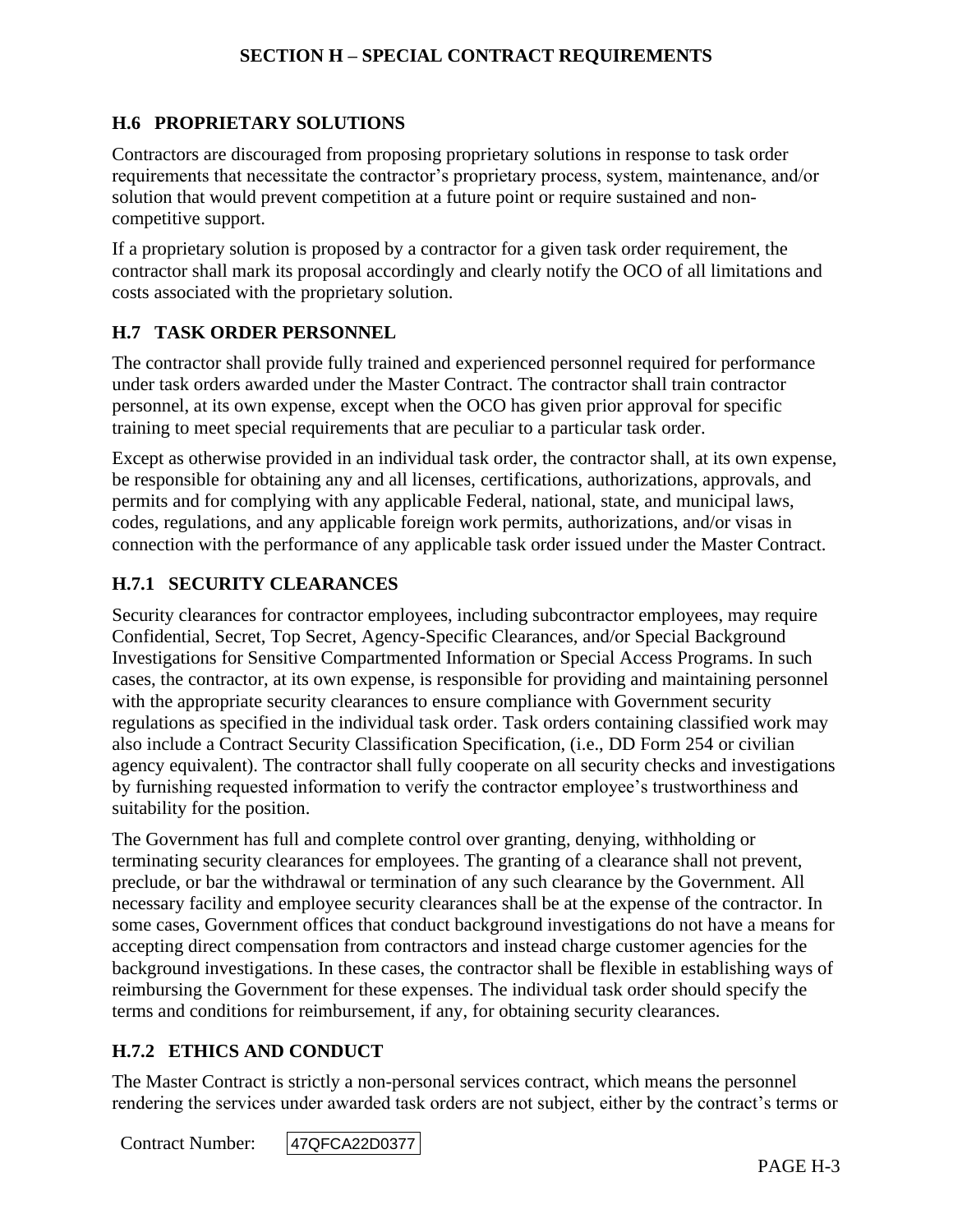by the manner of its administration, to the supervision and control usually prevailing in relationships between the Government and its employees.

The contractor shall not supervise, direct, or control the activities of Government personnel or the employee of any other contractor. The Government will not exercise any supervision or control over the contractor in the performance of contractual services. The contractor is accountable to the Government for the actions of its personnel.

Contractor employees shall not represent themselves as Government employees, agents, or representatives or state orally or in writing at any time that they are acting on behalf of the Government. In all communications with third parties, the contractor shall ensure that all contractor employees identify themselves as contractor employees and identify the name of the company for which they work and shall not carry out any direction that violates the terms and conditions of the Master Contract and task order.

The contractor shall not discuss with unauthorized persons any information obtained in the performance of work under a task order, conduct business other than that which is covered by the task order, conduct business not directly related to the task order on Government premises, use Government computer systems and/or other Government facilities for company or personal business, recruit on Government premises, or otherwise act to disrupt official Government business.

The contractor shall ensure that all of its employees, including subcontractor employees, are informed of the substance of this contractual requirement. If a contractor believes any action or communication has been given that would create a business ethic or conduct violation, the contractor shall notify the OCO and ASTRO CO immediately of this communication or action.

# **H.7.3 CONFLICTS OF INTEREST**

An ASTRO Prime contractor may be a subcontractor (for clarity, see FAR Part 42 - *Subcontractor* means any supplier, distributor, vendor, or firm that furnishes supplies or services to or for a prime contractor or another subcontractor.), to another ASTRO Prime contractor on task orders solicited and awarded under the Master Contract; however, the OCO may require that the contractor sign an Organizational Conflict of Interest (OCI) Statement.

All contractor personnel (including subcontractors and consultants) who will be personally and substantially involved in the performance of any task order issued under the Master Contract, which requires the contractor to act on behalf of, or provide advice with respect to, any phase of an agency procurement, shall execute and submit an "Employee/Contractor Non-Disclosure Agreement" Form. The OCO will provide the appropriate nondisclosure form specific to the task order. This form shall be required prior to the commencement of any work and whenever replacement personnel are proposed under an ongoing task order.

The contractor shall be responsible for identifying and preventing personal conflicts of interest of their employees. The contractor shall prohibit employees who have access to non-public information from using that information for personal gain.

In the event that a task order requires activity that would create an actual or potential conflict of interest, the contractor shall immediately notify the OCO of the conflict, submit a plan for mitigation, and not commence work until specifically notified by the OCO to proceed; or, identify the conflict and recommend to the OCO an alternate approach to avoid the conflict. The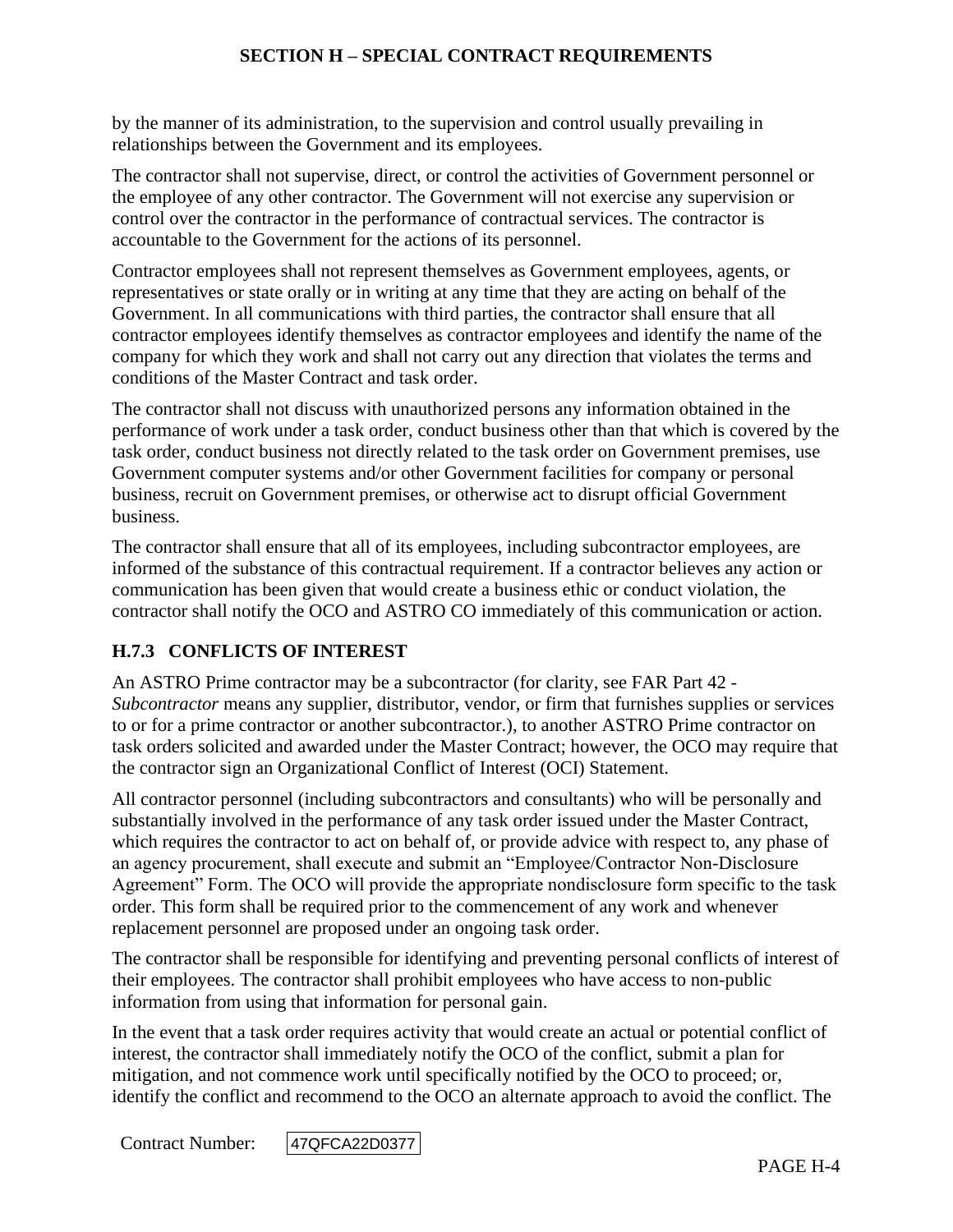OCO will review the information provided by the contractor and make a determination whether to proceed with the task order and process a request for waiver, if necessary.

### **H.7.4 COOPERATION WITH OTHER CONTRACTORS ON GOVERNMENT SITES**

The Government may undertake or award other contracts or task orders for work at or in close proximity to the site of the work under the Master Contract. The contractor shall fully cooperate with the other contractors and with Government employees and shall carefully adapt scheduling and performing the work under the Master Contract to accommodate the working environment, heeding any direction that may be provided by the OCO. The contractor shall not commit or permit any act that will interfere with the performance of work by any other contractor or by Government employees.

## **H.8 GOVERNMENT FACILITIES**

The contractor shall arrange with the OCO or other designated representative for means of access to premises, delivery and storage of materials and equipment, and use of approaches, corridors, stairways, elevators, and similar matters.

A contractor working in a Government facility shall be responsible for maintaining satisfactory standards of employee competency, conduct, appearance, and integrity and taking disciplinary action with respect to its employees as necessary. The contractor is responsible for ensuring that its employees do not disturb papers on desks, open desk drawers or cabinets, or use Government telephones, except as authorized. Each employee is expected to adhere to standards of behavior that reflect favorably on its employer and the Federal Government.

The contractor shall ensure that all of its employees, including subcontractor employees working under the Master Contract, are informed of the substance of this section.

## **H.8.1 RIGHTS OF INGRESS AND EGRESS**

The rights of ingress to, and egress from, Government facilities for the contractor's personnel shall be specified in the task order. Specific Federally-controlled facilities or those areas located within a given facility may have additional security clearance requirements that shall be specified in the task order. During all operations on Government premises, the contractor's personnel shall comply with the rules and regulations governing the facility access policies and the conduct of personnel.

Contractor employees, including subcontractor employees, shall have in their possession, at all times while working, the specific Government-issued identification credential. The identification credential shall be displayed and visible at all times while on Government property. The Government reserves the right to require contractor personnel to sign-in upon entry and sign-out upon departure from the Government facilities. The contractor shall be responsible for ensuring that all identification credentials are returned to the issuing agency when contract employees leave the contract, the task order has been completed, employees leave the company, or employees are dismissed or terminated. In addition, the contractor shall notify the issuing agency whenever employee badges are lost.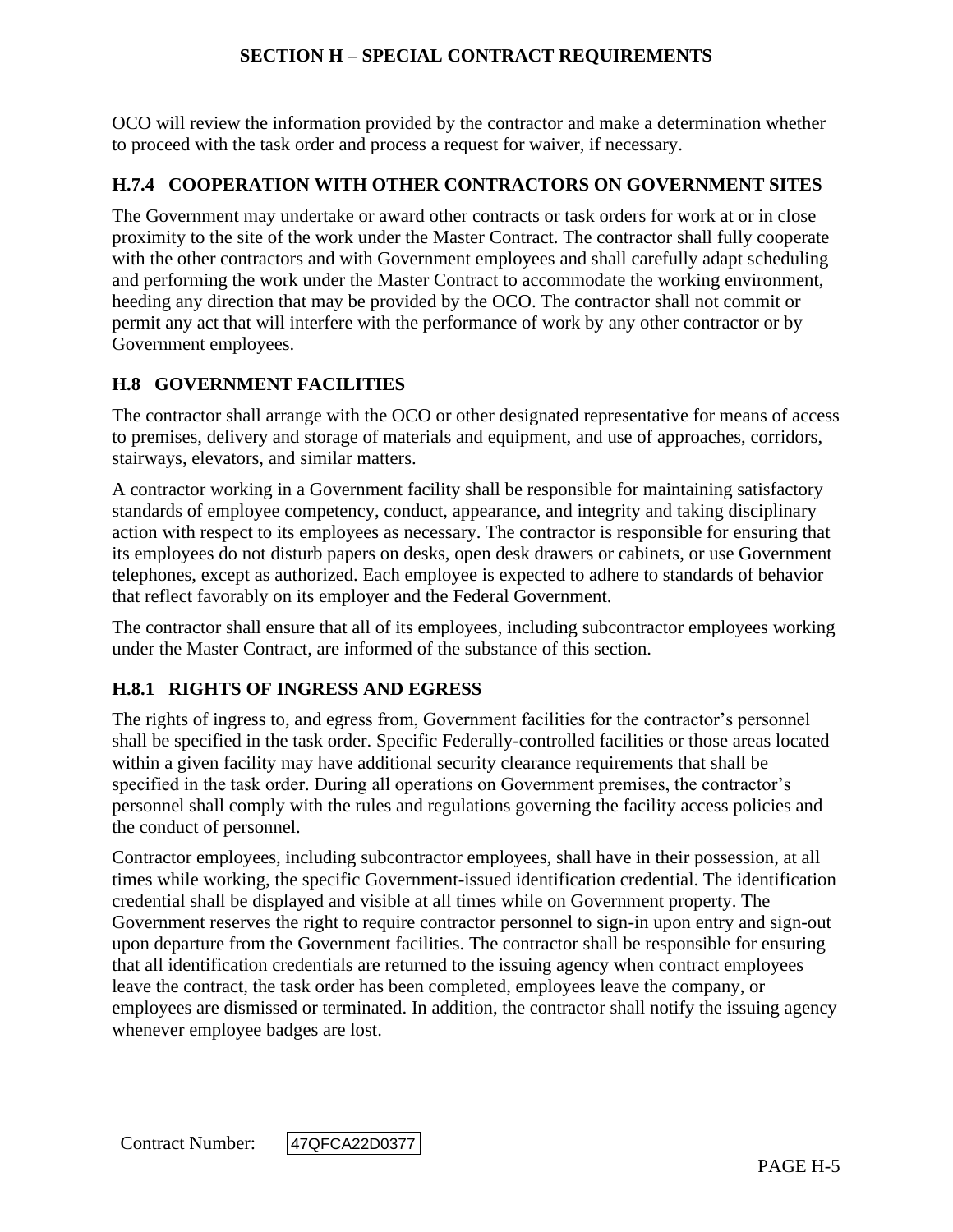### **H.8.2 LEASING OF REAL AND PERSONAL PROPERTY**

The Government contemplates that leases may be part of task order solutions offered by the contractor, but the Government, where the contractor's approach includes leasing, shall not be the Lessee. Under no circumstances shall the Government be deemed to have privity-of-contract with the Owner/Lessor of the Leased Items, nor shall the Government be held liable for early Termination/Cancellation damages if the Government decides not to exercise an option period under the TO.

#### **H.9 ON-RAMPING**

The total number of contractors within any given Pool may fluctuate due to novations, acquisitions, and mergers, or the Government's exercise of the off-ramp process. In addition, it is in the Government's best interest to include additional qualified contractors to meet customer requirements and enhance competition at the task order level. The original number of awards (45) in each Pool only applies to the original award process. On-ramps may result in more contractors in a given Pool or all Pools based on the Government's discretion.

Any on-ramping procedure identified below is at the sole discretion of the Government. Onramping may be performed for any single Pool or multiple Pools at any time during the ordering period of the Master Contract.

If the intent of an on-ramp is to "add" contractors to increase the total number of contractors in a given Pool beyond the original number of awards, the new standard of highest technically rated qualifying offerors will be identified in the solicitation and the highest technically rated qualifying offerors will receive those awards regardless of how their scores compare to the original awardees.

If the intent of an on-ramp is to "replace" contractors removed from a Pool as a result of novations, acquisitions, mergers, or the Government's exercise of the off-ramp process, offerors shall achieve an evaluated numerical score that is equal to or higher than the lowest evaluated numerical score in the Pool at the time of the original Master Contract awards. The lowest evaluated numerical score will be identified in the reopening of the original ASTRO solicitation for any given on-ramped Pool.

The following procedures apply to on-ramping:

- a. An on-ramping notice is published in accordance with FAR Part 5, Publicizing Contract Action.
- b. A re-opening of the ASTRO solicitation will be posted including the representations and certifications, evaluation factors, and scoring methodology materially identical to the original version of the ASTRO solicitation.
- c. The terms and conditions of the on-ramping solicitation will be materially identical to the original version of the Master Contract.
- d. When determined to be in the best interest of the Government, contractors may be required to achieve an evaluated numerical score that is equal to or higher than the lowest evaluated numerical score in the Pool at the time of the original Master Contract awards.
- e. The solicitation will identify the applicable definition of Qualifying Offeror (number of contracts that GSA intends to award).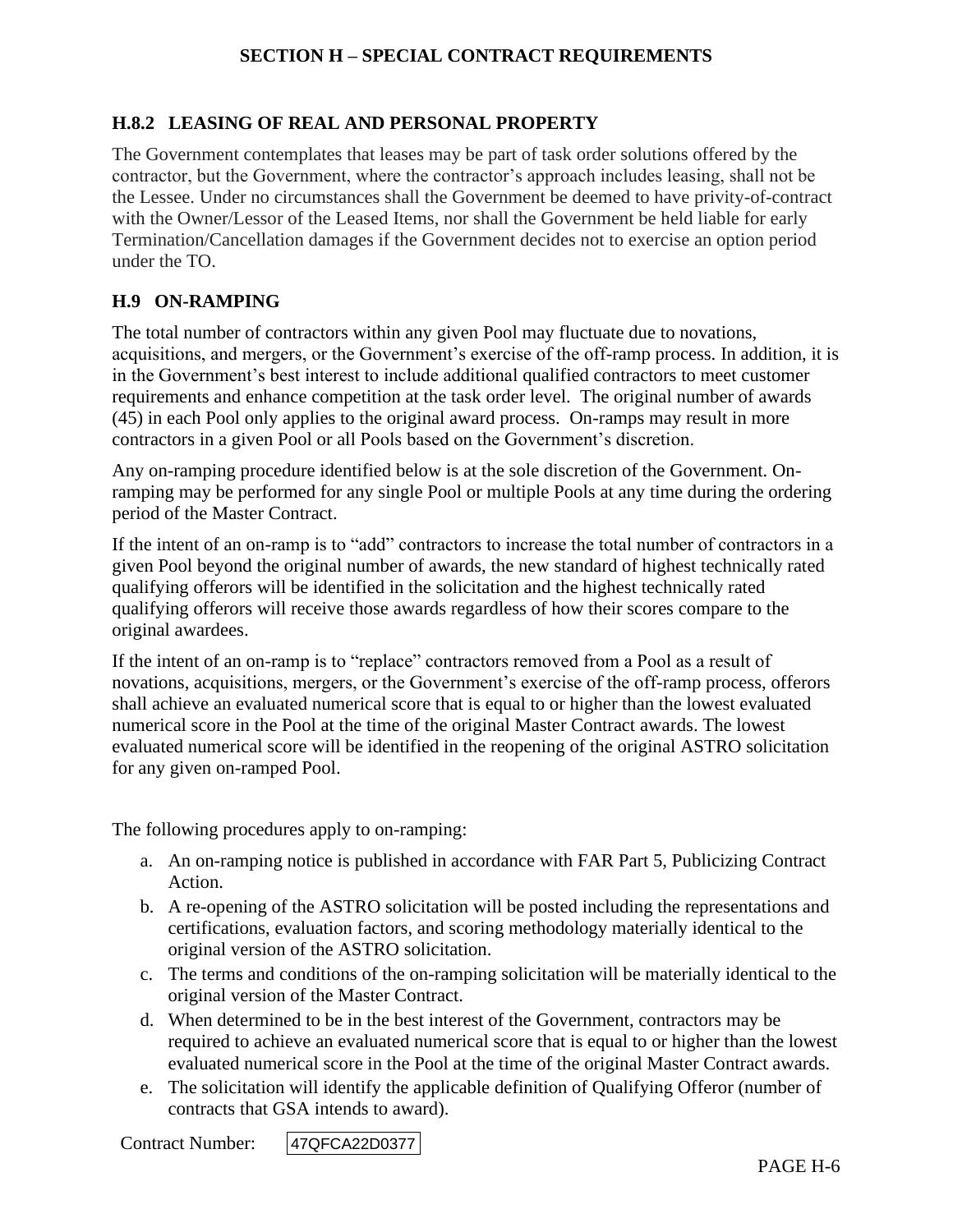f. The ordering period for the on-ramp awards will be coterminous with the existing ordering period of the original Master Contract awards.

### **H.9.1 LATERAL POOL ON-RAMPING**

GSA will determine whether it would be in the Government's best interest to initiate an open season for lateral Pool ramping. Lateral Pool ramping means that existing ASTRO contractors will be eligible to compete for a Pool(s) that they don't already have an award.

## **H.9.2 SUBPOOL ON-RAMPING**

GSA will determine whether it would be in the Government's best interest to initiate an open season to create a subpool within an already established Pool. This may be done in response to customer needs, competition levels, or other factors.

Any contractor already possessing a contract in the affected Pool will automatically be included in the newly formed subpool if the contractor can provide evidence that it has performed as a prime contractor within the function of the new subpool.

New offerors shall compete under the evaluation factors and scoring methodology of the solicitation.

## **H.9.3 OPEN SEASON ON-RAMPING**

GSA will determine whether it would be in the Government's best interest to initiate an open season to "replace" or "add" contractors to any given Pool.

## **H.10 DORMANT STATUS**

GSA is responsible for ensuring performance and compliance with the terms and conditions of the Master Contract and safeguarding the interests of the customer and the American taxpayer. If the ASTRO CO determines that any requirement of ASTRO is not being met then the contractor may be placed into Dormant Status.

Dormant status may be activated for a given ASTRO Pool that a contractor has been awarded or Dormant Status may be activated for all ASTRO Pools a contractor has been awarded. If Dormant Status is activated and the process articulated herein is afforded, the contractor shall not be eligible to participate or compete in any subsequent ASTRO task order solicitations; however, the contractor shall continue performance on previously awarded and active task orders, including the exercise of options and modifications of those active task orders.

Dormant Status is not a Debarment, Suspension, or Ineligibility as defined in FAR Subpart 9.4 or a Termination as defined in FAR Part 49. Dormant Status is a condition that applies to the Master Contract only. Grounds for being placed in Dormant Status are a contractor's material breach of the Master Contract or any task order, including but not limited to, a pattern of nonperformance; failure to meet the deliverables requirements of the Master Contract; failure to meet small business subcontracting goals; or failure to maintain Government business systems under the Master Contract.

Dormant status will only be imposed after careful consideration of the situation and collaboration with the contractor to resolve the issues. GSA must ensure that contractors receive impartial, fair, and equitable treatment. To place a contractor in Dormant Status, the ASTRO CO shall first send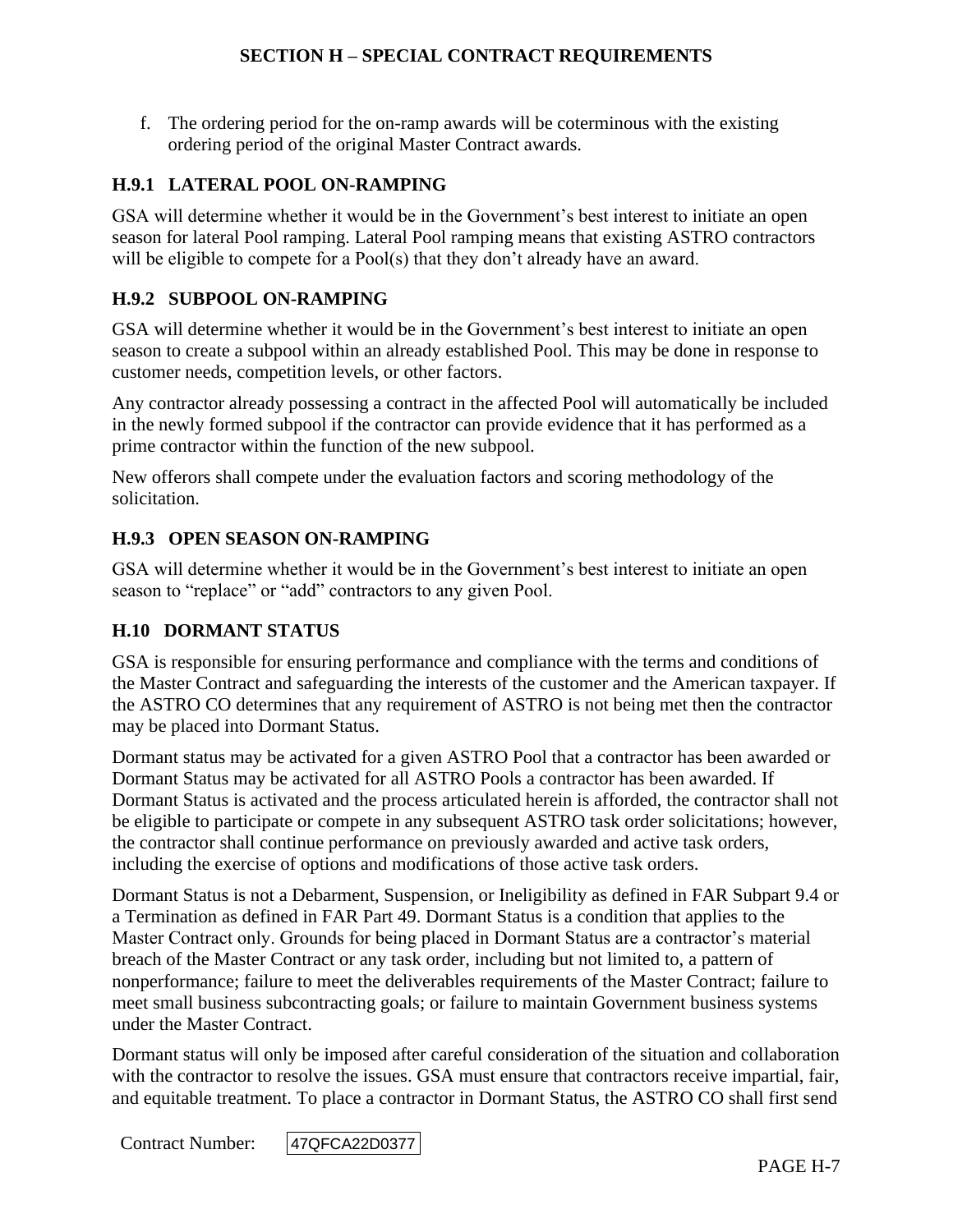a letter, in writing, to the contractor regarding the non-compliance issue. The contractor shall have reasonable time, at the discretion of the ASTRO CO, to provide a remediation plan to correct the deficiencies or to contest the purported factual basis of the deficiencies. If the ASTRO CO is satisfied with the contractor's response, the contractor will not be placed in Dormant Status as long as the contractor successfully follows the remediation plan. If the ASTRO CO is not satisfied with the response, or the remediation plan is not effective, the ASTRO CO may issue a final decision, in writing, placing the contractor in a Dormant Status. The ASTRO CO's final decision may be appealed to the GSA Ombudsman under Alternative Disputes Resolution (ADR), as defined in GSAM 533.214 and FAR Subpart 33.201.

If the ASTRO CO places a contractor in Dormant Status, the contractor may exit Dormant Status by proposing a remediation plan to the ASTRO CO for any existing contracts and successfully following the plan. If the ASTRO CO is not satisfied with the response, or the remediation plan is not effective, the ASTRO CO, at their discretion, may refuse to remove the contractor from Dormant Status.

### **H.11 OFF-RAMPING**

GSA reserves the unilateral right to Off-Ramp non-performing contractors. Contractors that are Off-Ramped shall have no active task orders under their corresponding Pool at the time of the Off-Ramping. Contractors under more than one Pool may only be off-ramped from the Pool where the non-performing issues have occurred.

Off-ramping methods may result from one of the following conditions:

- a. Permitting the contractor's Pool(s) to expire instead of exercising the First Option Period.
- b. After a contractor is placed in Dormant Status and the contractor has completed all previously awarded task orders under the Master Contract.
- c. Debarment, Suspension, or Ineligibility as defined in FAR Subpart 9.4.
- d. Termination as defined in FAR Part 49.
- e. Failure to meet the standards of performance, deliverables, or compliances.
- f. Taking any other action which may be permitted under the Master Contract's terms and conditions.

#### **H.12 OPTION TO EXTEND THE TERM**

After the initial contract term of five years, the Master Contract has included FAR 52.217-9, Option to Extend the Term of the Contract, for a subsequent contract term of five years.

The purpose of this option is to demonstrate the value it places on quality performance by providing a mechanism for continuing a contractual relationship with a successful contractor performing at a level that meets or exceeds GSA's quality performance expectations.

In recognition of exceptional contract and task order performance during its initial five-year term of performance, the Government will consider exercising a contractor's option for an additional five-year term of performance.

The option determination will be based on the conditions set forth in FAR Subpart 17.207, the overall quality of the contractor's Past Performance under the Master Contract and awarded task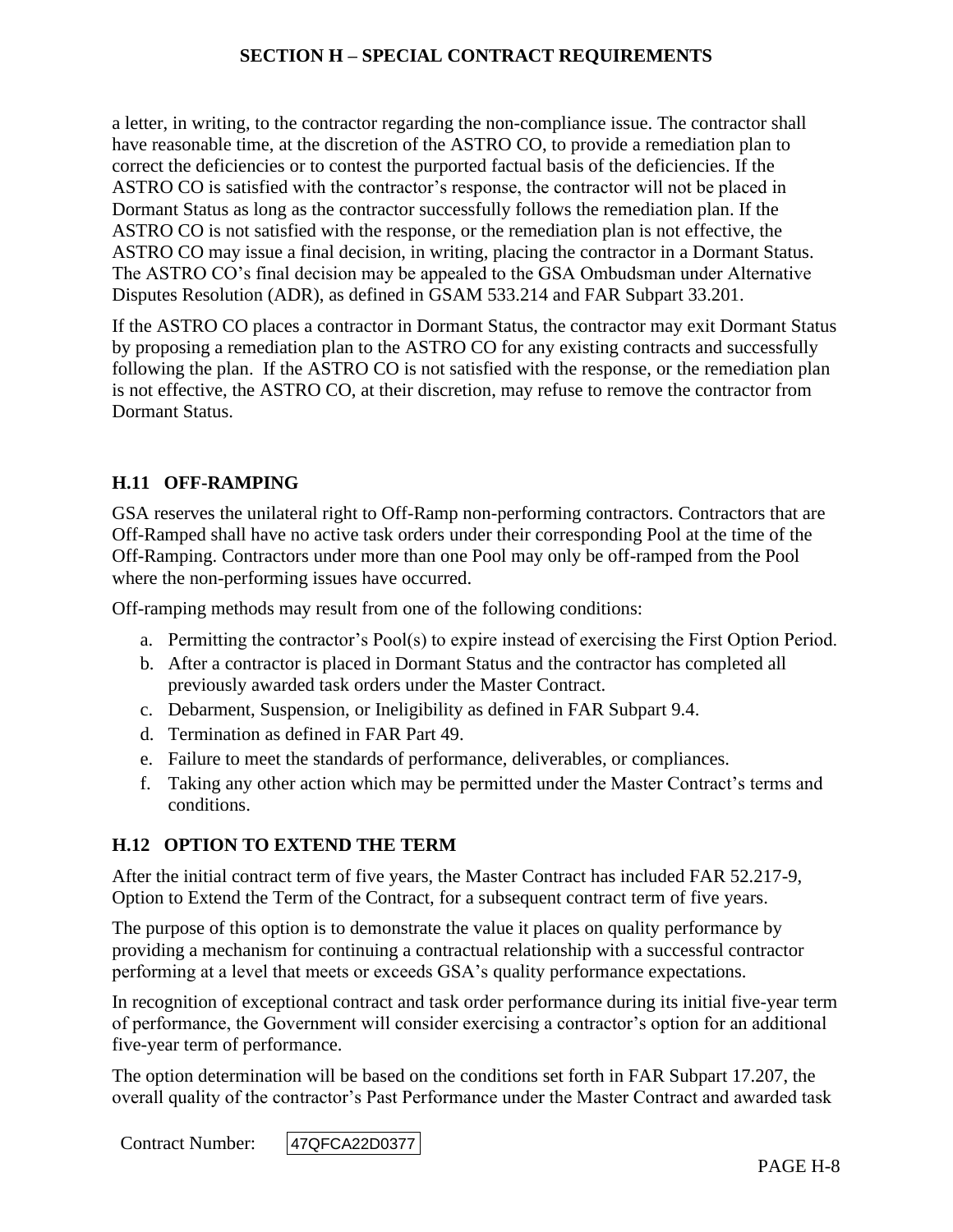orders, meeting the deliverable and compliance standards of the Master Contract, and maintaining a strategic partnership between the ASTRO contractors, GSA personnel, and Federal customers to identify and achieve reciprocal goals.

### **H.13 CLOSEOUTS**

The Master Contracts will be closed out upon the closeout of all task orders awarded under the Master Contract.

The OCO is responsible for closing their task orders under the Master Contract. Task order closeout will be accomplished within the procedures set forth in FAR Part 4, Administrative Matters, and FAR Part 42, Contract Administration and Audit Services.

The OCO is encouraged to utilize FAR Subpart 42.708, Quick-Closeout Procedures, to the maximum extent practicable. The OCO has the authority to negotiate settlement of indirect costs in advance of the determination of final indirect cost rates if the task order is physically complete and the amount of unsettled indirect cost to be allocated to the task order is relatively insignificant. A determination of final indirect costs under quick-closeout procedures shall be final for the task order it covers and no adjustment shall be made to other task orders for over-or under-recoveries of costs allocated or allocable to the task order covered by the agreement. Once agreement for quick-closeout is reached on an individual task order, a bilateral modification will be issued to close out the task order.

The contractor agrees to cooperate with the OCO to close out task orders as soon as practical after expiration, cancellation, or termination.

#### **H.14 PARTNERING**

GSA intends to encourage the foundation of a cohesive partnership between the ASTRO contractors, GSA ASTRO personnel, and Federal agency customers to identify and achieve reciprocal goals, with effective and efficient customer-focused service, in accordance with the terms of the ASTRO contract.

Failure to attend meetings, maintain a contractor ASTRO webpage, or otherwise comply with this section may result in activation of Dormant Status and/or a contractor being Off-Ramped (See Sections H.10 and H.11).

#### **H.14.1 MEETINGS**

From time to time, the Government may require contractor attendance, including the attendance of contractor Key Personnel, at meetings at various locations. Meetings may be via web-casting or in-person at a Government facility, commercial conference center, or mutually agreed-upon contractor facility on a rotational basis, as determined by the Government. Follow-up meetings may be held periodically throughout the duration of ASTRO in order to assess performance against the goals and to reinforce partnering principles.

GSA may require up to two ASTRO Ecosystem (AE) meetings per year. The goal of the AE meetings are to provide a platform for ASTRO contractors, ASTRO staff, and other agency representatives to communicate current issues; resolve potential problems; discuss business and marketing opportunities; review future and ongoing initiatives; create networking opportunities between ASTRO Prime contractors; introduce small businesses with unique or special skill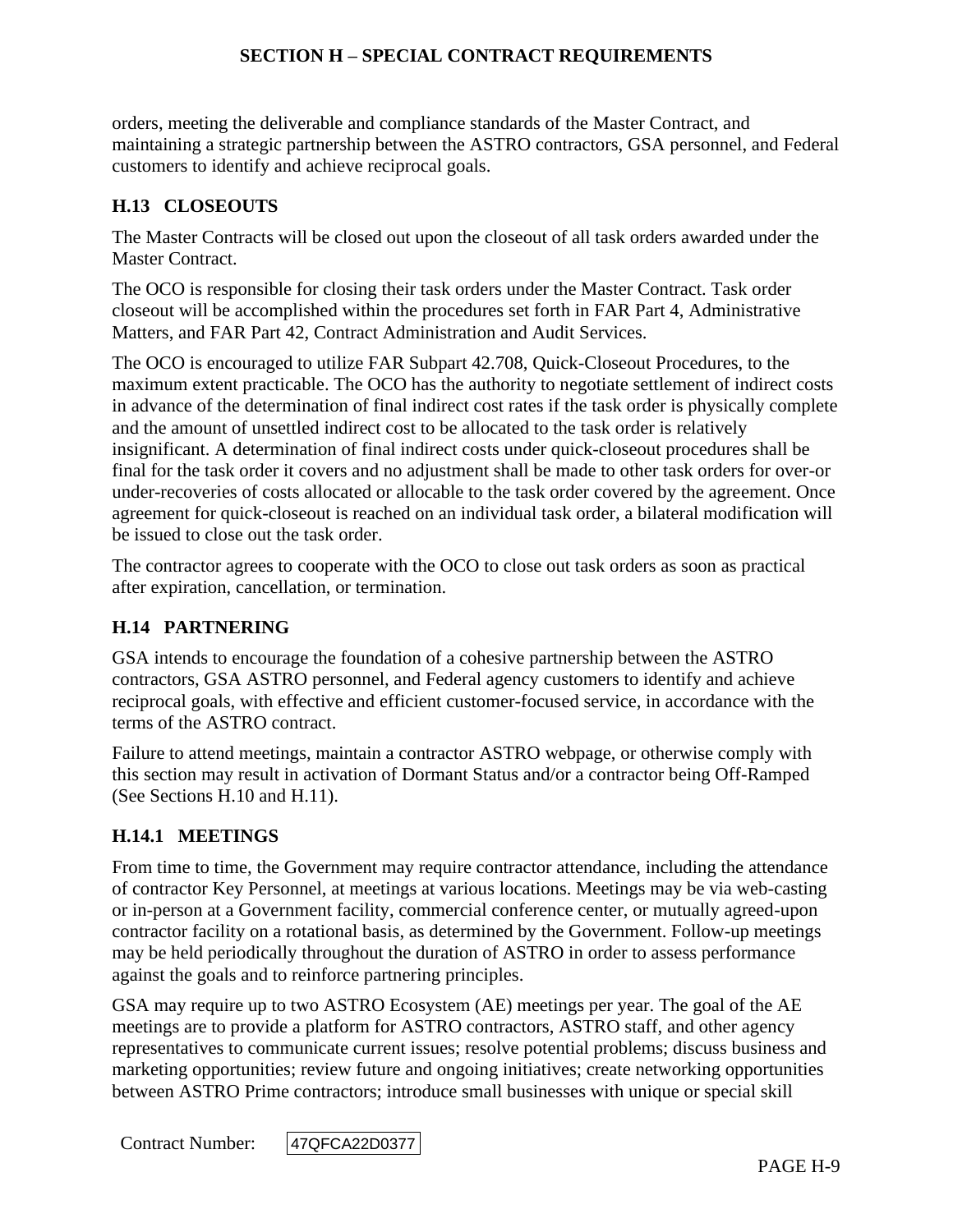sets/products; and address ASTRO fundamentals. Any contractor costs associated with AE Meetings shall be at no direct cost to the Government.

## **H.14.2 GSA ASTRO WEBPAGE**

GSA will establish an ASTRO website for the purposes of informing customers, stakeholders, and the general public of the attributes and procedures for ASTRO.

The GSA ASTRO webpage may include, but not be limited to, the following:

- a. General overview of the attributes of ASTRO.
- b. The ASTRO conformed contract (Sections B through J).
- c. GSA Key Personnel POC information (Names, Titles, Phone Numbers, and Email Addresses).
- d. Contractor Key Personnel POC information (Names, Titles, Phone Numbers, and Email Addresses).
- e. List of Contractor Numbers, Company Names by NAICS Pools and MA-IDIQ task order contracts, and direct POC for issuing task order solicitations by an OCO.
- f. DPA process for the OCO.
- g. ASTRO Training and Ordering Guides.
- h. Sample procurement templates for the OCO.
- i. Scope review process for the OCO.
- j. Links to other mandatory websites for reporting purposes or ordering procedures.
- k. List of contractors not eligible for solicitations and awards due to Dormant Status or Off-Ramping, if necessary.
- l. Frequently Asked Questions.

## **H.14.3 CONTRACTOR ASTRO WEBPAGE**

Within 30 days of the Notice to Proceed, the contractor shall develop and maintain a current, publicly available webpage accessible via the Internet throughout the term of ASTRO and task orders awarded under ASTRO. The contractor shall make its ASTRO webpage Rehabilitation Act Section 508 compliant.

The purpose of the webpage is for the contractor to communicate with potential customers regarding the contractor's ability to provide in-scope services under ASTRO. At a minimum, this webpage shall include, but is not limited to, the following:

- a. Link to the GSA ASTRO webpage.
- b. General overview of ASTRO.
- c. ASTRO related marketing materials and news releases.
- d. Contractor capabilities for ASTRO.
- e. Contractor Key Personnel POC information (Names, Titles, Phone Numbers, and Email Addresses).
- f. Data Universal Numbering Systems (DUNS) Number.
- g. Sustainability disclosures, if any.
- h. Supply Chain Risk Management (SCRM) strategies, if applicable.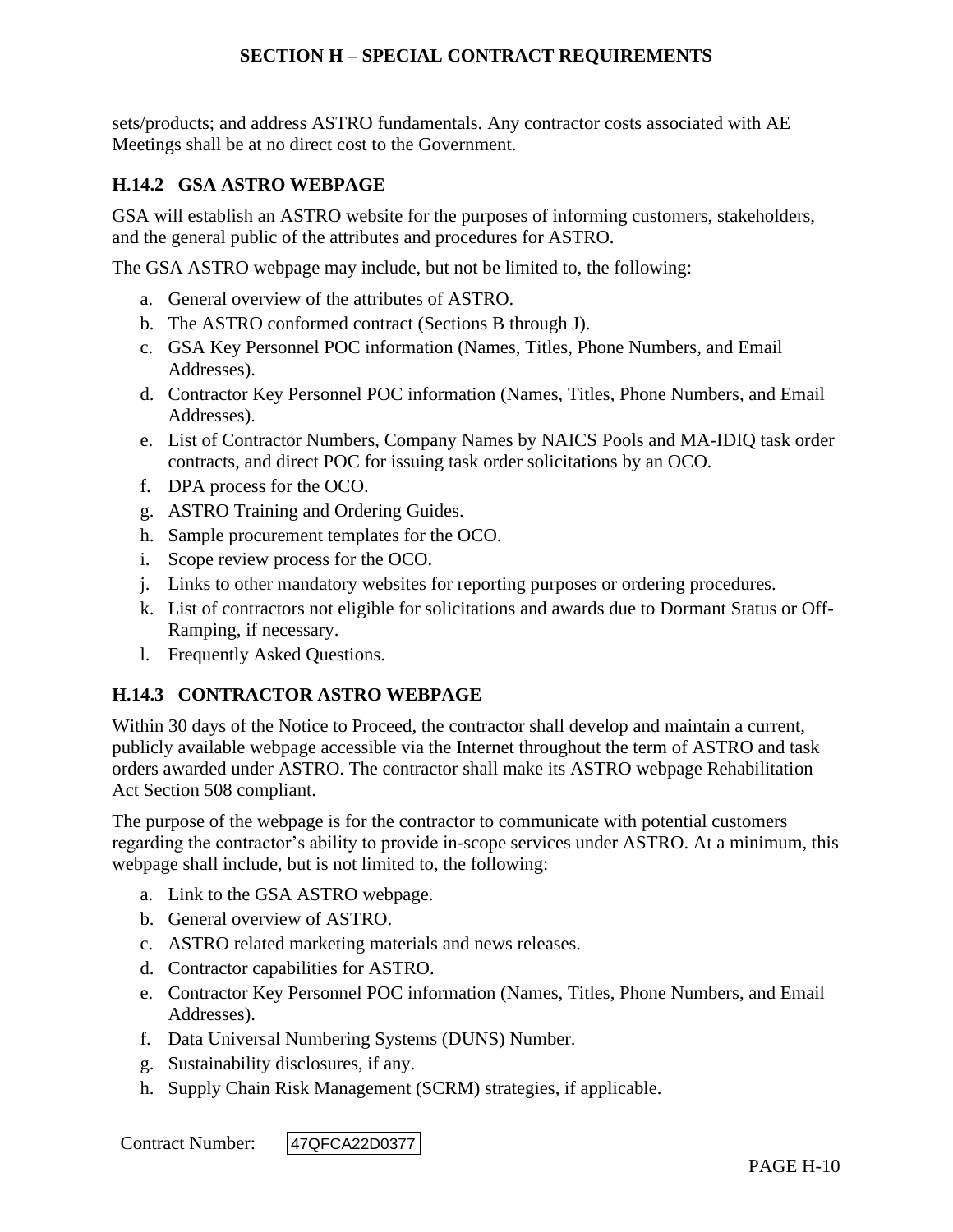## **H.14.4 MARKETING**

The contractor shall maintain participation by actively pursuing work and competing for task order solicitations under ASTRO. The contractor may participate in various conferences and trade shows to facilitate outreach efforts for Federal agency customers and to aid in the marketing of ASTRO.

The contractor may develop company specific ASTRO brochures for distribution at trade shows, conferences, seminars, etc., and distribute printed materials to enhance awareness of ASTRO. All marketing, promotional materials, and news releases in connection with ASTRO or task order awards under ASTRO, including information on the contractor's ASTRO webpage, may be co-branded with marks owned or licensed by the contractor and GSA, as long as the contractor complies with GSAM 552.203-71, Restriction on Advertising.

GSA reserves the right to review and approve, any marketing, promotional materials, or news releases by a contractor that is ASTRO-related, including information on the contractor's ASTRO webpage.

## **H.15 CYBERSECURITY MATURITY MODEL CERTIFICATION (CMMC) PILOT PROGRAM**

This procurement has been identified as a CMMC Pilot activity. This will not be a condition of award, but will be a voluntary opportunity to participate in CMMC assessments of the prime and select members of the supply chain. These assessments will be not for attribution or for certification. These assessments will provide the Government and contractors with awareness of their cyber vulnerabilities. There will be a post award conference held between the Government and contractor to identify the Controlled Unclassified Information (CUI) and map it through the supply chain. Based on this mapping several contractors who would handle CUI would have a CMMC Level 3 assessment performed and those not handling CUI would have a CMMC Level 1 assessment performed, again not for attribution or certification.

# **H.16 SUPPLY CHAIN RISK MANAGEMENT (SCRM)**

GSA has taken a leadership position (along with other key federal entities) within the federal government in the implementation and oversight of SCRM. SCRM standards and guidance for civilian agencies is working to move in line with the levels found in defense and national security related agencies. Currently, the SCRM landscape is in its infancy and many tools and standards are yet to be defined or in a state of change. However, this is a critical issue to the federal government with regards to cybersecurity, information assurance, supply chain risk, and national defense. While most SCRM requirements and analysis shall take place at the task order level based on the requirements involved, an effort to recognize the importance of SCRM is being placed at the Master Contract level as well. In support of this, the Master Contract includes the following terms and conditions for SCRM measures: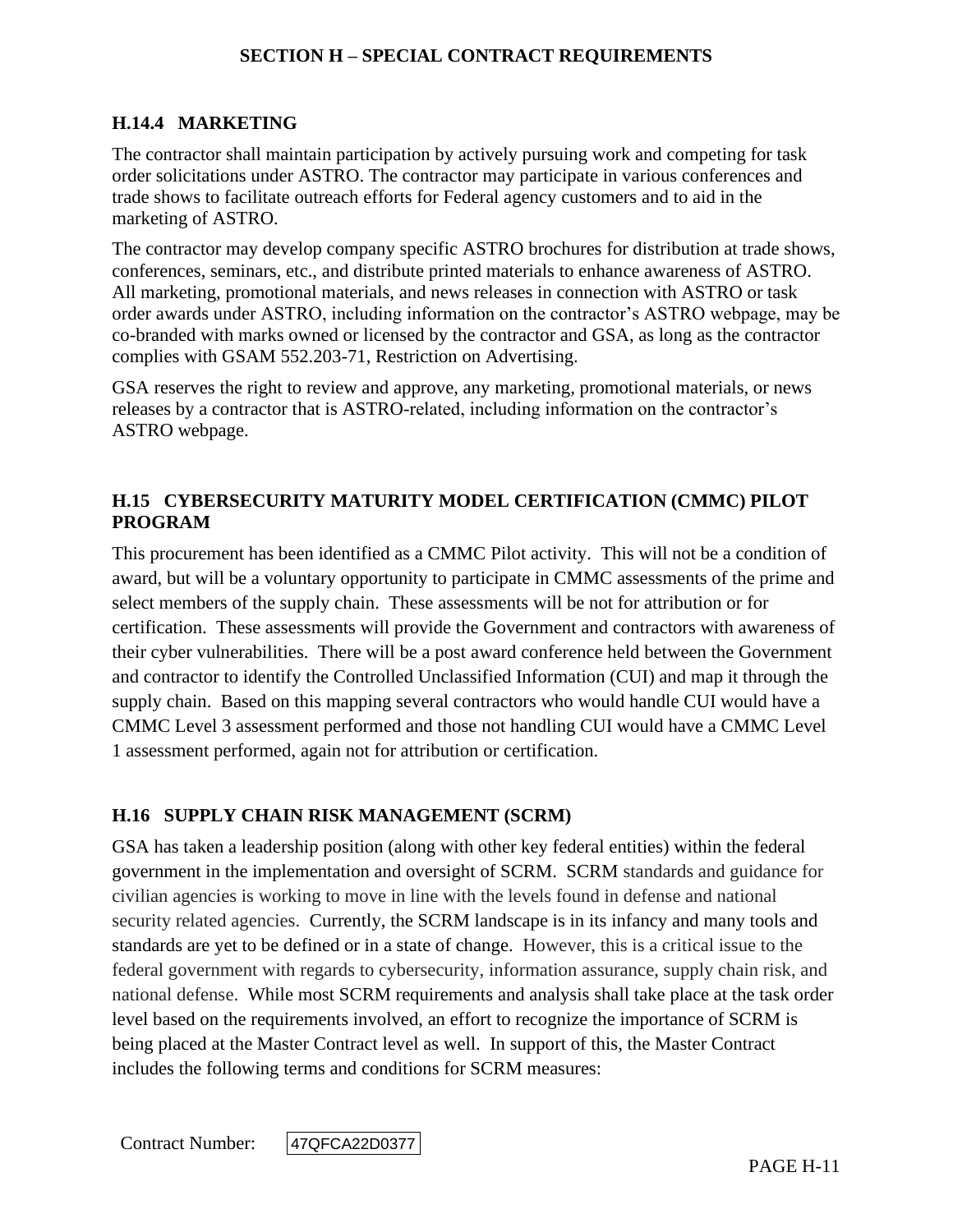- a) All ASTRO Contractors agree to work cooperatively and bilaterally with the ASTRO PMO in the future implementation of SCRM issues.
- b) Contractors in the Data Operations Pool shall submit a SCRM Mitigation Plan annually beginning one year AFTER the ASTRO Notice to Proceed. More information regarding the details of the plan shall be provided 90 days prior to the initial submission date. ASTRO Contractors in other Pools may be required to submit a SCRM Mitigation Plan as well if deemed that the task orders they are performing under ASTRO are covered under supply chain risk guidelines.
- c) GSA is currently developing a tool to assess SCRM issues called the GSA Vendor Risk Assessment Program (VRAP) to identify, assess and monitor supply chain risks of critical vendors. The Government may use any information from public unclassified, classified or any other source for its analysis. Once complete, the Contractor agrees the Government may, at its own discretion, perform audits of supply chain risk processes or events. On site assessments may be required. VRAP is designed to monitor the following:
	- 1) Risk of Foreign ownership, control or influence
	- 2) Cyber risk
	- 3) Factors which would impact the company's vulnerability, such as financial performance.
- d) In the event that supply chain risks are identified and corrective action becomes necessary, such corrective actions would be mutually agreed to, based upon specific identified risks.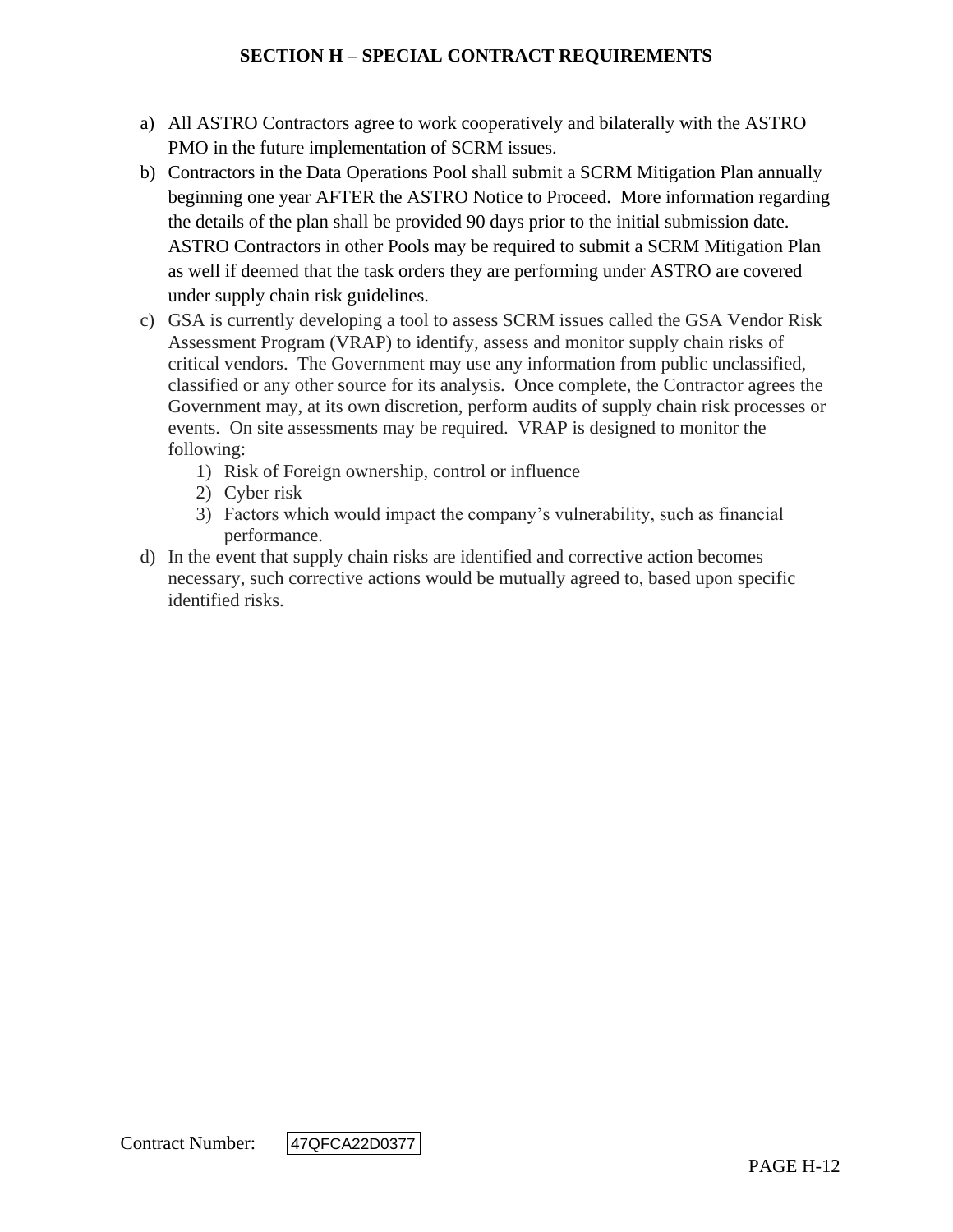## **I.1 TASK ORDER CLAUSES**

In accordance with FAR 52.301, Solicitation Provisions and Contract Clauses (Matrix), the ASTRO Master Contracts cannot predetermine all the contract provisions/clauses for future individual task orders. However, all applicable and required provisions/clauses set forth in FAR 52.301 automatically flow down to all ASTRO task orders, based on their specific contract type (e.g. cost, fixed price etc.), statement of work, competition requirements, commercial or not commercial, and dollar value as of the date the task order solicitation is issued.

However, the OCO shall identify in the task order solicitation whether FAR Part 12 commercial clauses/provisions do or do not apply. Furthermore, the OCO shall identify any optional and/or agency-specific provisions/clauses for each individual task order solicitation and subsequent award. For optional and/or agency-specific provisions/clauses, the OCO shall provide the provision/clause number, title, date, and fill-in information (if any), as of the date the task order solicitation is issued.

## **I.2 MASTER CONTRACT CLAUSES**

The following clauses apply only to the ASTRO MA-IDIQ task order contract. The clauses and dates remain unchanged throughout the term of ASTRO unless changed through a bi-lateral modification to ASTRO.

## **I.2.1 FAR 52.252-2 CLAUSES INCORPORATED BY REFERENCE**

This contract incorporates one or more clauses by reference, with the same force and effect as if they were given in full text. Upon request, the Contracting Officer will make their full text available. Also, the full text of a clause may be accessed electronically at [http://acquisition.gov/.](http://acquisition.gov/)

## **I.2.2 GSAR 552.252-6 AUTHORIZED DEVIATIONS IN CLAUSES (DEVIATION FAR 52.252-6)(SEP 1999)**

#### (a) *Deviations to FAR clauses***.**

(1) This solicitation or contract indicates any authorized deviation to a Federal Acquisition Regulation (48 CFR Chapter 1) clause by the addition of "(DEVIATION)" after the date of the clause, if the clause is not published in the General Services Administration Acquisition Regulation (48 CFR Chapter 5).

(2) This solicitation indicates any authorized deviation to a Federal Acquisition Regulation (FAR) clause that is published in the General Services Administration Acquisition Regulation by the addition of "(DEVIATION (FAR clause no.))" after the date of the clause.

(b) *Deviations to GSAR clauses*. This solicitation indicates any authorized deviation to a General Services Administration Acquisition Regulation clause by the addition of "(DEVIATION)" after the date of the clause.

(c) *"Substantially the same as" clauses*. Changes in wording of clauses prescribed for use on a "substantially the same as" basis are not considered deviations.

(End of clause)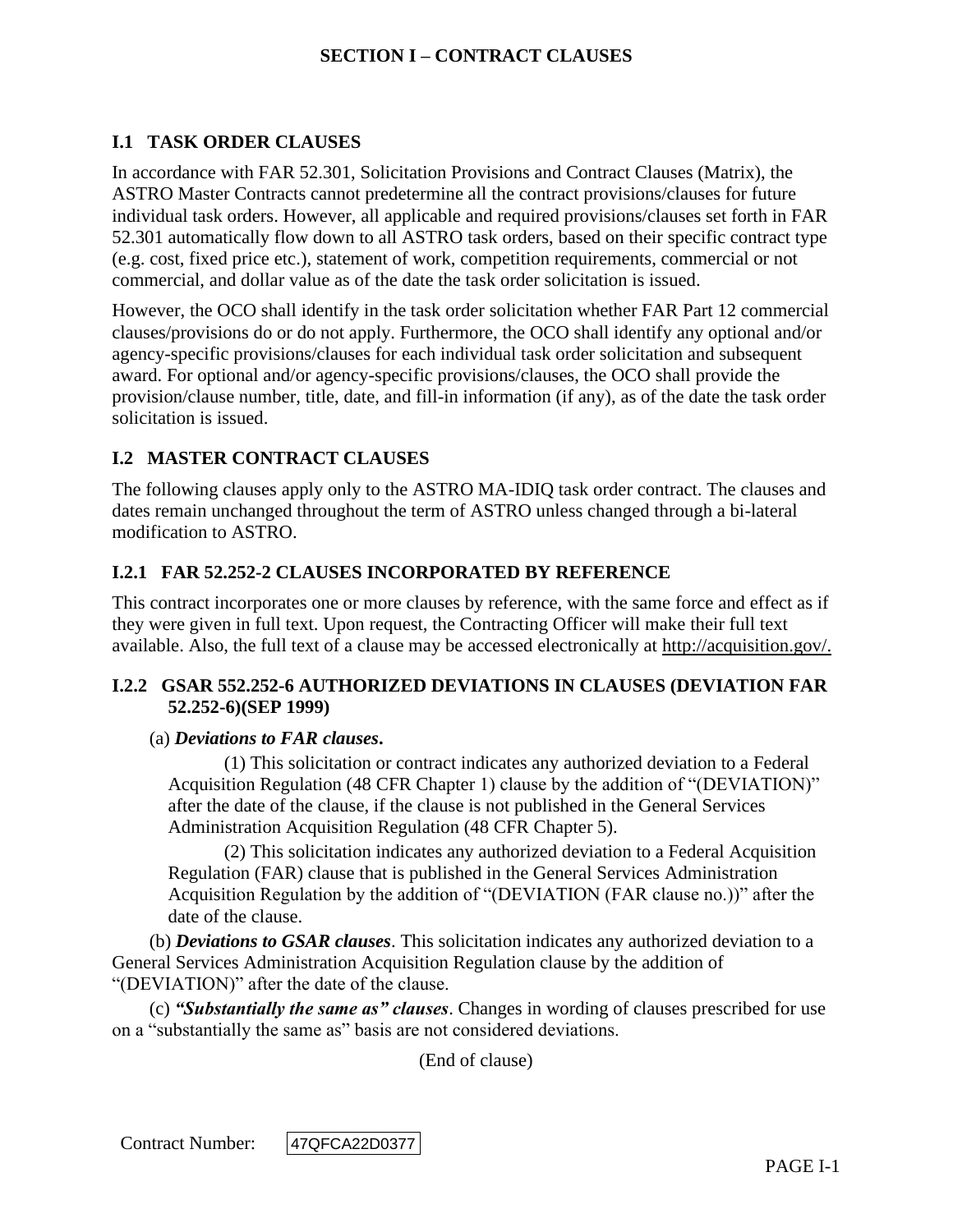| <b>FAR</b> | PROVISION/CLAUSE TITLE                                                                                    | <b>DATE</b>     |
|------------|-----------------------------------------------------------------------------------------------------------|-----------------|
| 52.202-1   | Definitions                                                                                               | <b>JUN 2020</b> |
| 52.203-3   | Gratuities                                                                                                | APR 1984        |
| 52.203-5   | <b>Covenant Against Contingent Fees</b>                                                                   | <b>MAY 2014</b> |
| 52.203-6   | Restrictions on Subcontractor Sales to the Government                                                     | <b>JUN 2020</b> |
| 52.203-6   | Restrictions on Subcontractor Sales to the Government Alternate I                                         | <b>OCT 1995</b> |
| 52.203-7   | <b>Anti-Kickback Procedures</b>                                                                           | <b>JUN 2020</b> |
| 52.203-8   | Cancellation, Rescission, and Recovery of Funds For Illegal or<br><b>Improper Activity</b>                | <b>MAY 2014</b> |
| 52.203-10  | Price or Fee Adjustment for Illegal or Improper Activity                                                  | <b>MAY 2014</b> |
| 52.203-12  | Limitation on Payments to Influence Certain Federal Transactions                                          | <b>JUN 2020</b> |
| 52.203-13  | Contractor Code of Business Ethics and Conduct                                                            | <b>JUN 2020</b> |
| 52.203-14  | Display of Hotline Poster(s)                                                                              | <b>JUN 2020</b> |
| 52.203-16  | Preventing Personal Conflict of Interest                                                                  | <b>JUN 2020</b> |
| 52.203-17  | Contractor Employee Whistleblower Rights and Requirements to<br>Inform Employees of Whistleblower Rights  | <b>JUN 2020</b> |
| 52.203-19  | Prohibition on Requiring Certain Internal Confidentiality<br><b>Agreements or Statements</b>              | <b>JAN 2017</b> |
| 52.204-2   | <b>Security Requirements</b>                                                                              | <b>AUG 1996</b> |
| 52.204-4   | Printed or Copied Double-Sided on Postconsumer Fiber Content<br>Paper                                     | <b>MAY 2011</b> |
| 52.204-5   | Women-Owned Business (Other Than Small Business).                                                         | <b>OCT 2014</b> |
| 52.204-9   | Personal Identity Verification of Contractor Personnel                                                    | <b>JAN 2011</b> |
| 52.204-10  | Reporting Executive Compensation and First-Tier Subcontract<br>Awards                                     | <b>JUN 2020</b> |
| 52.204-12  | Unique Entity Identifier Maintenance<br><b>OCT 2016</b>                                                   |                 |
| 52.204-13  | System for Award Management Maintenance<br><b>OCT 2018</b>                                                |                 |
| 52.204-15  | Service Contract Reporting Requirements for Indefinite-Delivery<br>Contracts.                             | <b>OCT 2016</b> |
| 52.204-16  | Commercial and Government Entity Code Reporting.                                                          | <b>JUL 2016</b> |
| 52.204-18  | <b>Commercial and Government Entity Code Maintenance</b>                                                  | <b>JUL 2016</b> |
| 52.204-19  | Incorporation by Reference of Representations and Certifications                                          | <b>DEC 2014</b> |
| 52.204-21  | Basic Safeguarding of Covered Contractor Information Systems                                              | <b>JUN 2016</b> |
| 52.204-22  | Alternative Line Item Proposal.                                                                           | <b>JAN 2017</b> |
| 52.204-23  | Prohibition on Contracting for Hardware, Software, and Services                                           | <b>JUL 2018</b> |
|            | Developed or Provided by Kaspersky Lab and Other Covered<br>Entities                                      |                 |
| 52.204-24  | Representation Regarding Certain Telecommunications and Video<br>Surveillance Services or Equipment.      | <b>AUG 2020</b> |
| 52.204-25  | Prohibition on Contracting for Certain Telecommunications and<br>Video Surveillance Services or Equipment | <b>AUG 2020</b> |
| 52.204-26  | Covered Telecommunications Equipment or Services-<br>Representation.                                      | <b>DEC 2019</b> |
| 52.207-3   | Right of First Refusal of Employment                                                                      | <b>MAY 2006</b> |

# **I.2.3 FAR PROVISIONS AND CLAUSES INCORPORATED BY REFERENCE**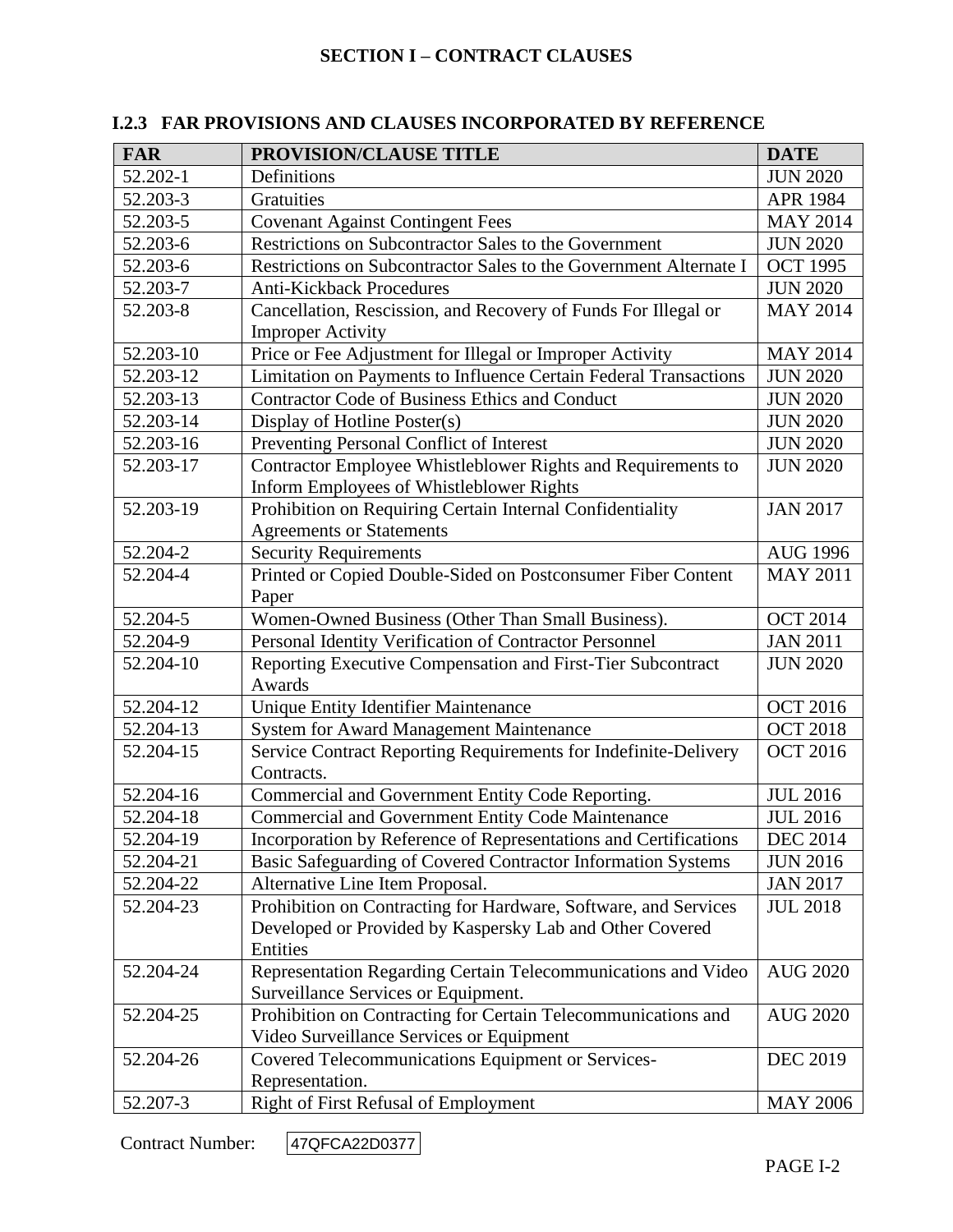| 52.207-6  | <b>OCT 2016</b><br>Solicitation of Offers from Small Business Concerns and Small   |                 |
|-----------|------------------------------------------------------------------------------------|-----------------|
|           | Business Teaming Arrangements or Joint Ventures (Multiple-                         |                 |
|           | Award Contracts).                                                                  |                 |
| 52.208-8  | Required Sources of Helium and Helium Usage Data                                   | <b>AUG 2018</b> |
| 52.208-9  | Contractor Use of Mandatory Sources of Supply or Services                          | <b>MAY 2014</b> |
| 52.209-6  | Protecting the Government's Interest When Subcontracting With                      | <b>JUN 2020</b> |
|           | Contractors Debarred, Suspended, or Proposed for Debarment                         |                 |
| 52.209-9  | Updates of Publicly Available Information Regarding                                | <b>OCT 2018</b> |
|           | <b>Responsibility Matters</b>                                                      |                 |
| 52.209-10 | Prohibition on Contracting with Inverted Domestic Corporations                     | <b>NOV 2015</b> |
| 52.209-11 | Representation by Corporations Regarding Delinquent Tax                            | <b>FEB 2016</b> |
|           | Liability or a Felony Conviction under any Federal Law.                            |                 |
| 52.209-13 | Violation of Arms Control Treaties or Agreements-Certification.                    | <b>JUN 2018</b> |
| 52.210-1  | <b>Market Research</b>                                                             | APR 2011        |
| 52.211-5  | <b>Materials Requirements</b>                                                      | <b>AUG 2000</b> |
| 52.215-2  | Audit and Records -Negotiation                                                     | <b>OCT 2010</b> |
| 52.215-8  | Order of Precedence - Uniform Contract Format                                      | <b>OCT 1997</b> |
| 52.215-14 | <b>Integrity of Unit Prices</b>                                                    | <b>OCT 2010</b> |
| 52.215-15 | Pension Adjustments and Asset Reversions                                           | <b>OCT 2010</b> |
| 52.215-16 | <b>Facilities Capital Cost of Money</b>                                            | <b>JUN 2003</b> |
| 52.215-17 | Waiver of Facilities Capital Cost of Money<br><b>OCT 1997</b>                      |                 |
| 52.215-18 | Reversion or Adjustment of Plans for Postretirement Benefits                       | <b>JUL 2005</b> |
|           | (PRB) Other Than Pensions                                                          |                 |
| 52.215-19 | Notification of Ownership Changes                                                  | <b>OCT 1997</b> |
| 52.215-21 | Requirements for Cost or Pricing Data or Information Other Than                    | <b>OCT 2010</b> |
|           | <b>Cost or Pricing Data-Modifications</b>                                          |                 |
| 52.215-21 | Requirements for Cost or Pricing Data or Information Other Than<br><b>OCT 2010</b> |                 |
|           | Cost or Pricing Data-Modifications Alternate IV                                    |                 |
| 52.215-23 | <b>Limitations on Pass-Through Charges</b>                                         | <b>OCT 2009</b> |
| 52.219-8  | <b>Utilization of Small Business Concerns</b>                                      | <b>OCT 2018</b> |
| 52.219-9  | <b>Small Business Subcontracting Plan</b>                                          | <b>JUN 2020</b> |
| 52.219-9  | Alternate II                                                                       | <b>NOV 2016</b> |
| 52.219.14 | <b>Limitations on Subcontracting</b>                                               | <b>MAR 2020</b> |
| 52.219-16 | Liquidated Damages-Subcontracting Plan                                             | <b>JAN 1999</b> |
| 52.219-28 | Post-Award Small Business Program Re-representation                                | May 2020        |
| 52.222-1  | Notice to the Government of Labor Disputes                                         | <b>FEB 1997</b> |
| 52.222-3  | <b>Convict Labor</b>                                                               | <b>JUN 2003</b> |
| 52.222-17 | Nondisplacement of Qualified Workers                                               | <b>MAY 2014</b> |
| 52.222-19 | Child Labor-Cooperation with Authorities and Remedies                              | <b>JAN 2020</b> |
| 52.222-20 | Contracts for Materials, Supplies, Articles, and Equipment                         | <b>MAY 2014</b> |
|           | Exceeding \$15,000                                                                 |                 |
| 52.222-21 | Prohibition of Segregated Facilities                                               | APR 2015        |
| 52.222-26 | <b>Equal Opportunity</b>                                                           | SEP 2016        |
| 52.222-27 | Affirmative Action Compliance Requirements for Construction                        | APR 2015        |
| 52.222-29 | Notification of Visa Denial                                                        | APR 2015        |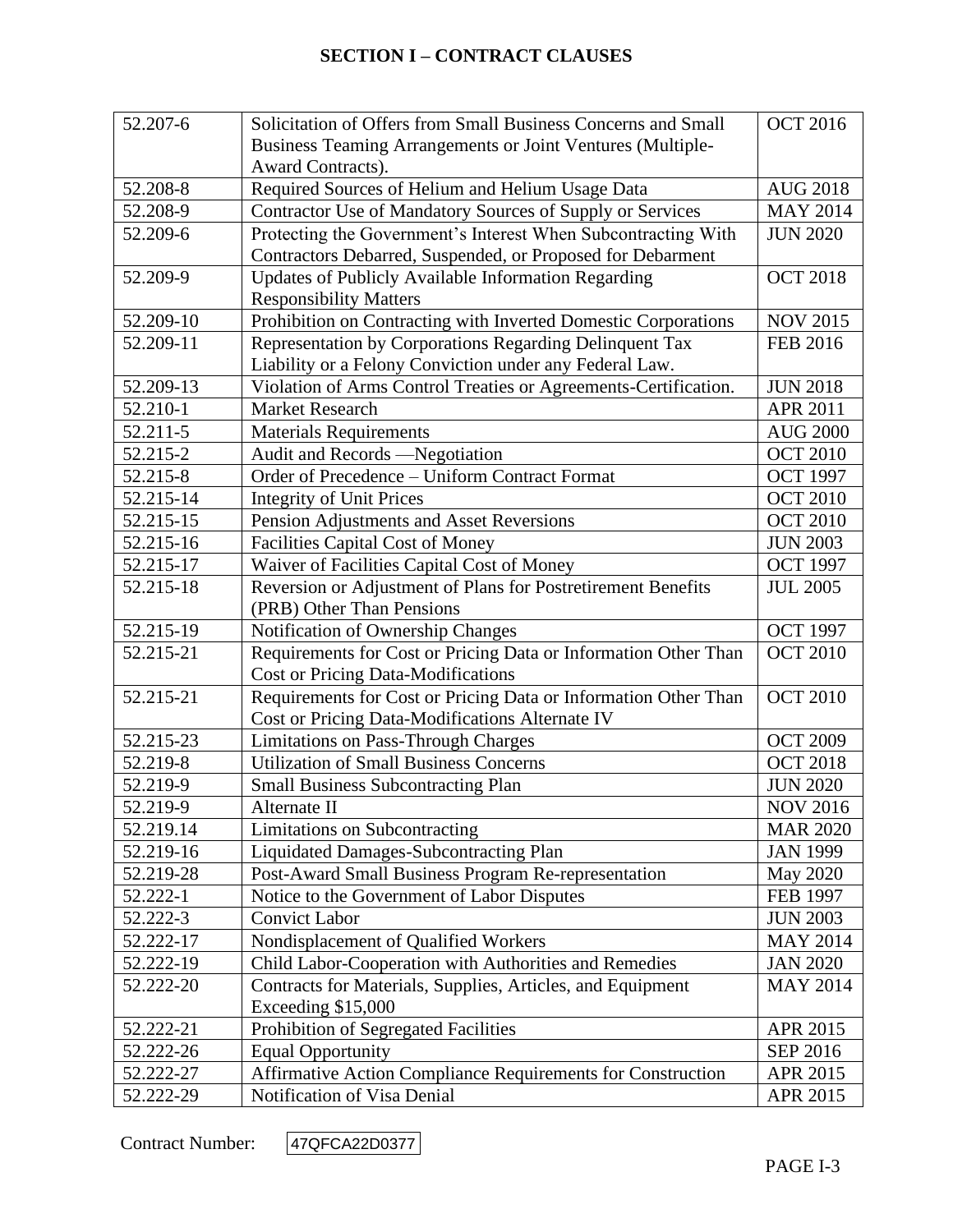| 52.222-30 | Construction Wage Rate Requirements-Price Adjustment (None                  | <b>AUG 2018</b> |
|-----------|-----------------------------------------------------------------------------|-----------------|
|           | or Separately Specific Method)                                              |                 |
| 52.222-35 | <b>Equal Opportunity For Veterans</b>                                       | <b>OCT 2015</b> |
| 52.222-36 | Equal Opportunity For Workers With Disabilities                             | <b>JUL 2014</b> |
| 52.222-37 | <b>Employment Reports Veterans</b>                                          | <b>FEB 2016</b> |
| 52.222-40 | Notification of Employee Rights Under the National Labor<br><b>DEC 2010</b> |                 |
|           | <b>Relations Act</b>                                                        |                 |
| 52.222-41 | <b>Service Contract Labor Standards</b>                                     | <b>AUG 2018</b> |
| 52.222-50 | <b>Combating Trafficking in Persons</b>                                     | <b>JAN 2019</b> |
| 52.222-51 | Exemption from Application of the Service Contract Labor                    | <b>MAY 2014</b> |
|           | Standards to Contracts for Maintenance, Calibration, or Repair of           |                 |
|           | Certain Equipment-Requirements                                              |                 |
| 52.222-54 | <b>Employment Eligibility Verification</b>                                  | <b>OCT 2015</b> |
| 52.222-55 | Minimum Wages Under Executive Order 13658                                   | <b>DEC 2015</b> |
| 52.222-62 | Paid Sick Leave Under Executive Order 13706                                 | <b>JAN 2017</b> |
| 52.223-2  | Affirmative Procurement of Biobased Products Under Service and              | SEP 2013        |
|           | <b>Construction Contracts</b>                                               |                 |
| 52.223-5  | Pollution Prevention and Right-To-Know Information                          | <b>MAY 2011</b> |
| 52.223-6  | Drug-Free Workplace                                                         | <b>MAY 2001</b> |
| 52.223-10 | <b>Waste Reduction Program</b>                                              | <b>MAY 2011</b> |
| 52.223-11 | Ozone-Depleting Substances and High Global Warming Potential                | <b>JUN 2016</b> |
|           | Hydrofluorocarbons                                                          |                 |
| 52.223-15 | Energy Efficiency in Energy-Consuming Products<br><b>DEC 2007</b>           |                 |
| 52.223-17 | Affirmative Procurement of EPA-designated Items in Service and              | <b>AUG 2018</b> |
|           | <b>Construction Contracts</b>                                               |                 |
| 52.223-18 | Encouraging Contractor Policies to Ban Text Messaging While                 | <b>AUG 2011</b> |
|           | Driving                                                                     |                 |
| 52.223-19 | <b>Compliance with Environmental Management Systems</b>                     | <b>MAY 2011</b> |
| 52.223-20 | Aerosols                                                                    | <b>JUN 2016</b> |
| 52.223-21 | Foams                                                                       | <b>JUN 2016</b> |
| 52.223-99 | <b>Ensuring Adequate COVID Safety Protocols for Federal</b>                 |                 |
|           | <b>Contractors</b>                                                          |                 |
| 52.224-1  | Privacy Act Notification                                                    | <b>APR 1984</b> |
| 52.224-2  | Privacy Act                                                                 | <b>APR 1984</b> |
| 52.224-3  | Privacy Training                                                            | <b>JAN 2017</b> |
| 52.225-1  | <b>Buy American-Supplies</b>                                                | <b>MAY 2014</b> |
| 52.225-3  | Buy American-Free Trade Agreements-Israeli Trade Act                        | <b>MAY 2014</b> |
| 52.225-5  | <b>Trade Agreements</b>                                                     | <b>OCT 2019</b> |
| 52.225-9  | <b>Buy American-Construction Materials</b>                                  | <b>MAY 2014</b> |
| 52.225-13 | <b>Restrictions on Certain Foreign Purchases</b>                            | <b>JUN 2008</b> |
| 52.225-19 | Contractor Personnel in a Designated Operational Area or                    | <b>MAY 2020</b> |
|           | Supporting a Diplomatic or Consular Mission Outside the United              |                 |
|           | <b>States</b>                                                               |                 |
| 52.225-26 | Contractors Performing Private Security Functions Outside the               | <b>OCT 2016</b> |
|           | <b>United States</b>                                                        |                 |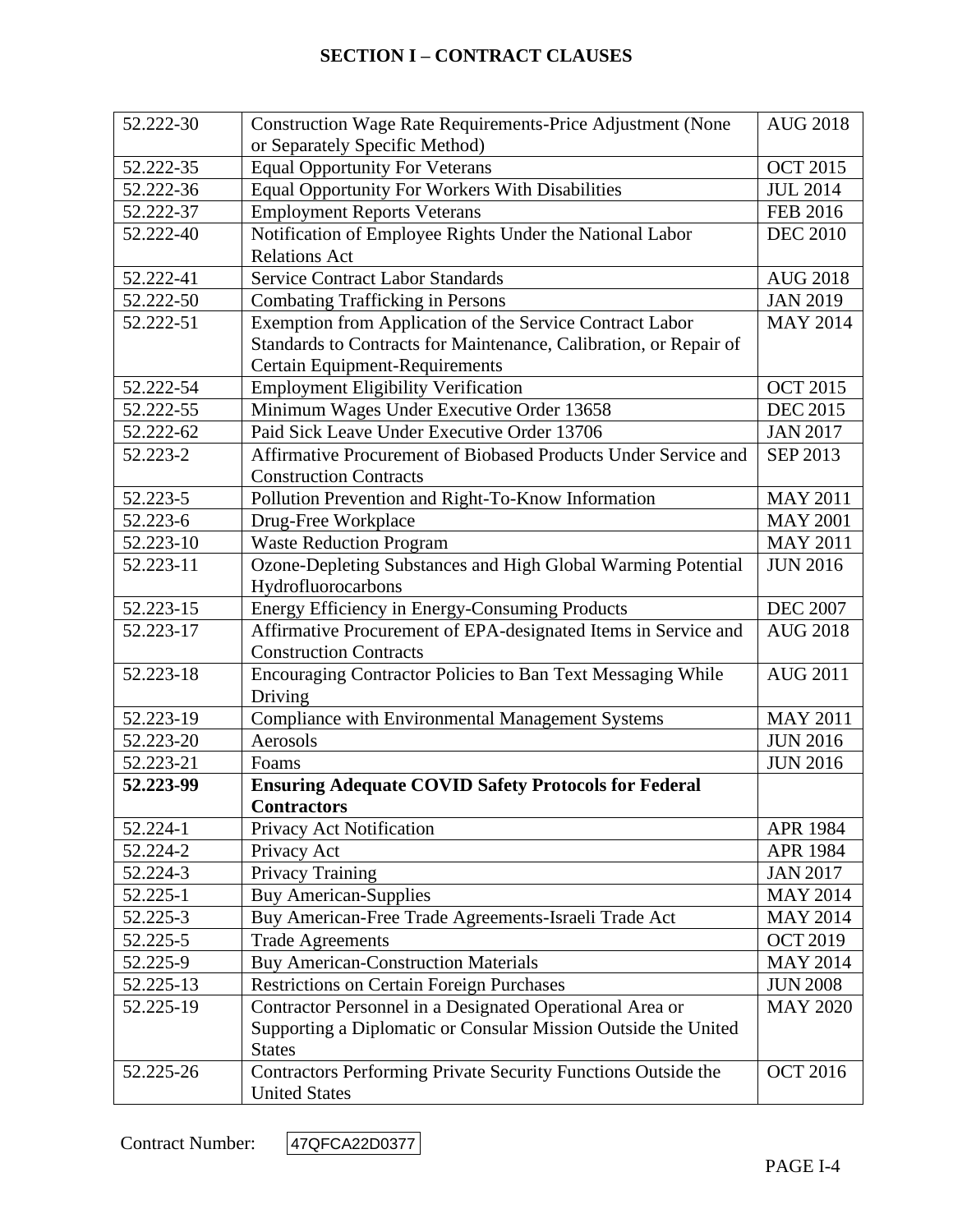| 52.227-1  | <b>Authorization and Consent</b>                                    | <b>JUN 2020</b> |
|-----------|---------------------------------------------------------------------|-----------------|
| 52.227-1  | Authorization and Consent Alternate I                               | <b>APR 1984</b> |
| 52.227-2  | Notice and Assistance Regarding Patent and Copyright                | <b>JUN 2020</b> |
|           | Infringement                                                        |                 |
| 52.227-3  | <b>Patent Indemnity</b>                                             | <b>APR 1984</b> |
| 52.227-4  | <b>Patent Indemnity-Construction Contracts</b>                      | <b>DEC 2007</b> |
| 52.227-10 | Filing of Patent Applications-Classified Subject Matter             | <b>DEC 2007</b> |
| 52.227-11 | Patent Rights-Ownership by the Contractor                           | <b>MAY 2014</b> |
| 52.227-13 | Patent Rights-Ownership by the Government                           | <b>DEC 2007</b> |
| 52.227-14 | Rights in Data—General                                              | <b>MAY 2014</b> |
| 52.227-22 | Major System-Minimum Rights                                         | <b>JUN 1987</b> |
| 52.228-3  | Workers' Compensation Insurance (Defense Base Act)                  | <b>JUL 2014</b> |
| 52.228-4  | Workers' Compensation and War-Hazard Insurance Overseas             | <b>APR 1984</b> |
| 52.228-5  | Insurance - Work on a Government Installation                       | <b>JAN 1997</b> |
| 52.228-7  | <b>Insurance-Liability to Third Persons</b>                         | <b>MAR 1996</b> |
| 52.228-8  | Liability and Insurance-Leased Motor Vehicles                       | <b>MAY 1999</b> |
| 52.229-3  | Federal, State, and Local Taxes                                     | FEB 2013        |
| 52.230-2  | <b>Cost Accounting Standards</b>                                    | <b>JUN 2020</b> |
| 52.230-3  | Disclosure and Consistency of Cost Accounting Practices             | <b>JUN 2020</b> |
| 52.230-4  | Disclosure and Consistency of Cost Accounting Practices-Foreign     | <b>JUN 2020</b> |
|           | Concerns                                                            |                 |
| 52.230-6  | Administration of Cost Accounting Standards                         | <b>JUN 2010</b> |
| 52.232-23 | <b>Assignment of Claims</b><br><b>MAY 2014</b>                      |                 |
| 52.232-33 | Payment by Electronic Funds Transfer-System for Award               | <b>OCT 2018</b> |
|           | Management                                                          |                 |
| 52.232-40 | Providing Accelerated Payments to Small Business<br><b>DEC 2013</b> |                 |
|           | Subcontractors                                                      |                 |
| 52.233-1  | <b>Disputes</b>                                                     | <b>MAY 2014</b> |
| 52.233-1  | Disputes Alternate I                                                | <b>DEC 1991</b> |
| 52.233-3  | Protest After Award                                                 | <b>AUG 1996</b> |
| 52.233-4  | Applicable Law For Breach of Contract Claim                         | <b>OCT 2004</b> |
| 52.234-1  | Industrial Resources Developed Under Title III, Defense             | SEP 2016        |
|           | Production Act                                                      |                 |
| 52.236-5  | Material and Workmanship                                            | APR 1984        |
| 52.236-7  | Permits and Responsibilities                                        | <b>NOV 1991</b> |
| 52.237-3  | <b>Continuity of Services</b>                                       | <b>JAN 1991</b> |
| 52.239-1  | Privacy or Security Safeguards                                      | <b>AUG 1996</b> |
| 52.242-1  | Notice of Intent to Disallow Costs                                  | APR 1984        |
| 52.242-3  | Penalties for Unallowable Costs                                     | <b>MAY 2014</b> |
| 52.242-5  | <b>Payments to Small Business Subcontractors</b>                    | <b>JAN 2017</b> |
| 52.242-13 | Bankruptcy                                                          | <b>JUL 1995</b> |
| 52.244-5  | Competition in Subcontracting                                       | <b>DEC 1996</b> |
| 52.245-1  | <b>Government Property</b>                                          | <b>JAN 2017</b> |
| 52.245-9  | Use and Charges                                                     | APR 2012        |
| 52.246-16 | <b>Responsibilities for Supplies</b>                                | APR 1984        |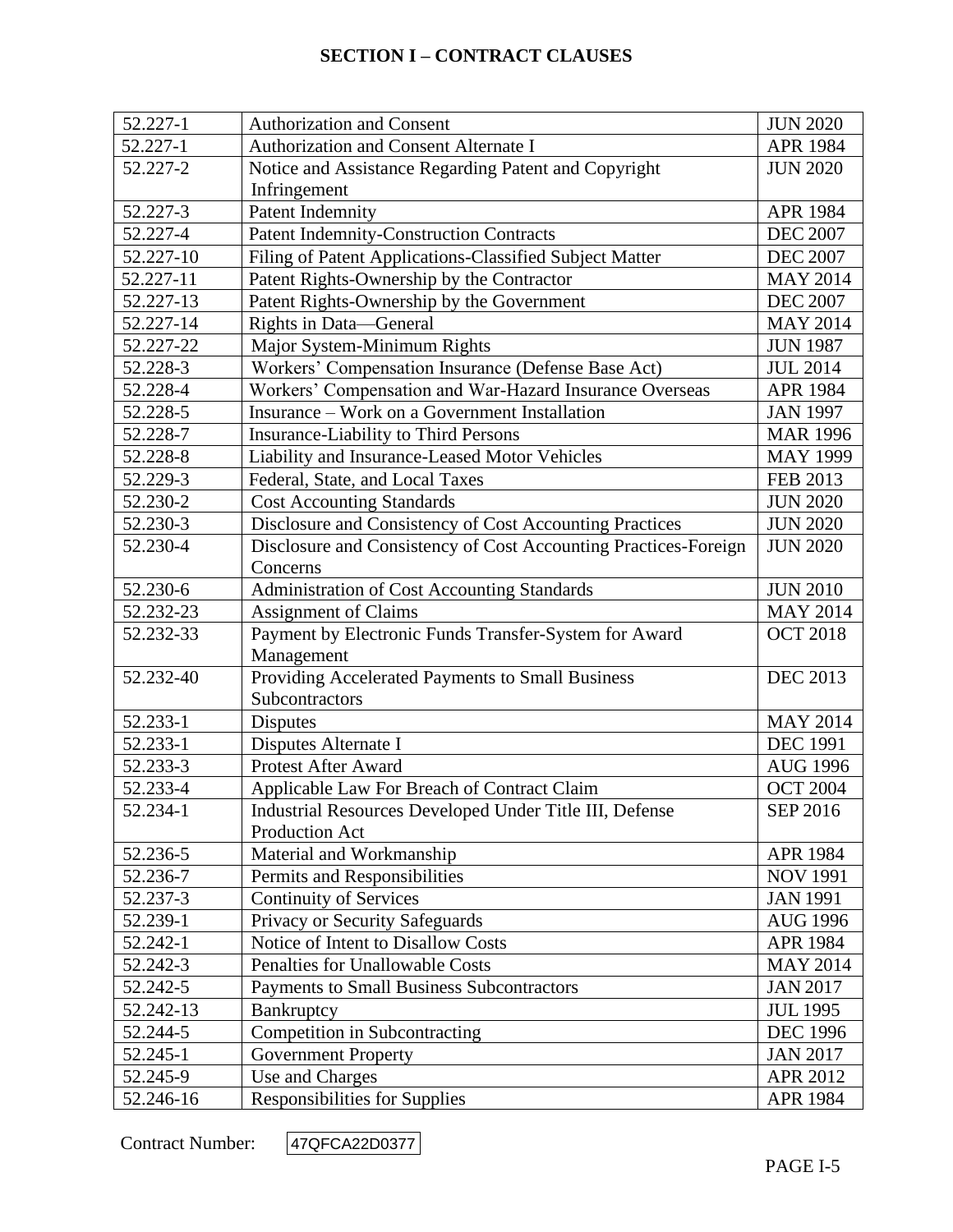| 52.246-25 | Limitation of Liability – Services | FEB 1997 |
|-----------|------------------------------------|----------|
| 52.251-1  | <b>Government Supply Sources</b>   | APR 2012 |
| 52.253-1  | <b>Computer Generated Forms</b>    | JAN 1991 |

### **1.2.4 GSAR PROVISIONS AND CLAUSES INCORPORATED BY REFERENCE**

| <b>GSAR</b> | <b>TITLE</b>                                                                   | <b>DATE</b>     |
|-------------|--------------------------------------------------------------------------------|-----------------|
| 552.203-71  | <b>Restriction on Advertising</b>                                              | <b>SEP 1999</b> |
| 552.204-9   | <b>Personal Identity Verification Requirements</b>                             | <b>OCT 2012</b> |
| 552.215-70  | Examination of Records by GSA                                                  | <b>JUL 2016</b> |
| 552.215-73  | <b>Notice</b>                                                                  | <b>JUL 2016</b> |
| 552.216-74  | GSA Task-Order and Delivery-Order Ombudsman                                    | <b>JAN 2017</b> |
| 552.223-73  | Preservation, Packaging, Marking, and Labeling of Hazardous                    | <b>JUN 2015</b> |
|             | Materials (HAZMAT) for Shipments                                               |                 |
| 552.228-5   | Government as Additional Insured<br><b>JAN 2016</b>                            |                 |
| 552.232-1   | Payments (DEVIATION FAR 52.232-1)<br><b>NOV 2009</b>                           |                 |
| 552.232-23  | <b>Assignment of Claims</b><br><b>SEP 1999</b>                                 |                 |
| 552.232-25  | Prompt Payment (DEVIATION FAR 52.232-25)<br><b>NOV 2009</b>                    |                 |
| 552.232-39  | Unenforceability of Unauthorized Obligations (DEVIATION FAR<br><b>FEB 2008</b> |                 |
|             | 52.232-39)                                                                     |                 |
| 552.232-78  | <b>Commercial Supplier Agreements-Unenforceable Clauses</b><br><b>FEB 2018</b> |                 |
| 552.237-71  | <b>Qualifications of Employees</b><br><b>MAY 1989</b>                          |                 |
| 552.237-73  | <b>Restriction on Disclosure Of Information</b><br><b>JUN 2009</b>             |                 |

# **I.2.5 FAR AND GSAR CLAUSES IN FULL TEXT**

## **I.2.5.1 FAR 52.204-8 ANNUAL REPRESENTATIONS AND CERTIFICATIONS**

(a) (1) The North American Industry Classification System (NAICS) code for this acquisition is in accordance with Section B.2 for each Pool.

(2) The small business size standard is in accordance with Section B.2 for each Pool.

(3) The small business size standard for a concern which submits an offer in its own name, other than on a construction or service contract, but which proposes to furnish a product which it did not itself manufacture, is 500 employees.

(b) (1) If the provision at [52.204-7,](https://acquisition.gov/far/52.204-7#FAR_52_204_7) System for Award Management, is included in this solicitation, paragraph (d) of this provision applies.

(2) If the provision at [52.204-7,](https://acquisition.gov/far/52.204-7#FAR_52_204_7) System for Award Management, is not included in this solicitation, and the Offeror has an active registration in the System for Award Management (SAM), the Offeror may choose to use paragraph (d) of this provision instead of completing the corresponding individual representations and certifications in the solicitation. The Offeror shall indicate which option applies by checking one of the following boxes:

(i) *□* Paragraph (d) applies.

(ii) *□* Paragraph (d) does not apply and the offeror has completed the individual representations and certifications in the solicitation.

(c) (1) The following representations or certifications in SAM are applicable to this solicitation as indicated: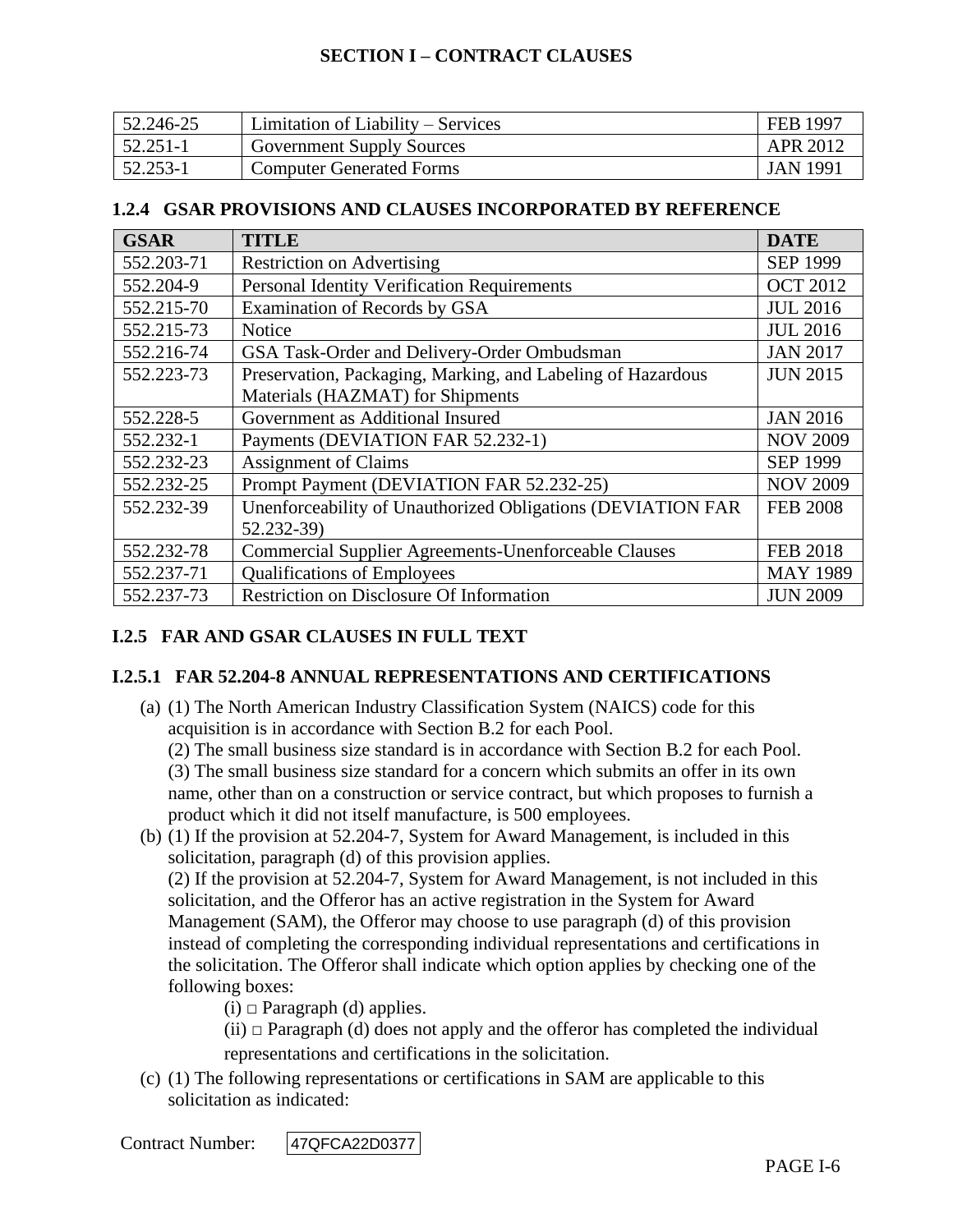(i) [52.203-2,](https://acquisition.gov/far/52.203-2#FAR_52_203_2) Certificate of Independent Price Determination. This provision applies to solicitations when a firm-fixed-price contract or fixed-price contract with economic price adjustment is contemplated, unless–

(A) The acquisition is to be made under the simplified acquisition procedures in [part 13;](https://acquisition.gov/far/Part_13.html#FAR_Part_13)

(B) The solicitation is a request for technical proposals under two-step sealed bidding procedures; or

(C) The solicitation is for utility services for which rates are set by law or regulation.

(ii) [52.203-11,](https://acquisition.gov/far/52.203-11#FAR_52_203_11) Certification and Disclosure Regarding Payments to Influence Certain Federal Transactions. This provision applies to solicitations expected to exceed \$150,000.

(iii) [52.203-18,](https://acquisition.gov/far/52.203-18#FAR_52_203_18) Prohibition on Contracting with Entities that Require Certain Internal Confidentiality Agreements or Statements-Representation. This provision applies to all solicitations.

(iv) [52.204-3,](https://acquisition.gov/far/52.204-3#FAR_52_204_3) Taxpayer Identification. This provision applies to solicitations that do not include the provision at [52.204-7,](https://acquisition.gov/far/52.204-7#FAR_52_204_7) System for Award Management.

(v) [52.204-5,](https://acquisition.gov/far/52.204-5#FAR_52_204_5) Women-Owned Business (Other Than Small Business). This provision applies to solicitations that-

(A) Are not set aside for small business concerns;

(B) Exceed the simplified acquisition threshold; and

(C) Are for contracts that will be performed in the United States or its outlying areas.

(vi) [52.204-26,](https://acquisition.gov/far/52.204-26#FAR_52_204_26) Covered Telecommunications Equipment or Services-

Representation. This provision applies to all solicitations.

(vii) [52.209-2,](https://acquisition.gov/far/52.209-2#FAR_52_209_2) Prohibition on Contracting with Inverted Domestic Corporations-Representation.

(viii) [52.209-5,](https://acquisition.gov/far/52.209-5#FAR_52_209_5) CertificationRegarding Responsibility Matters. This provision applies to solicitations where the contract value is expected to exceed the simplified acquisition threshold.

(ix) [52.209-11,](https://acquisition.gov/far/52.209-11#FAR_52_209_11) Representation by Corporations Regarding Delinquent Tax Liability or a Felony Conviction under any Federal Law. This provision applies to all solicitations.

(x) [52.214-14,](https://acquisition.gov/far/52.214-14#FAR_52_214_14) Place of Performance-Sealed Bidding. This provision applies to invitations for bids except those in which the place of performance is specified by the Government.

(xi) [52.215-6,](https://acquisition.gov/far/52.215-6#FAR_52_215_6) Place of Performance. This provision applies to solicitations unless the place of performance is specified by the Government.

(xii) [52.219-1,](https://acquisition.gov/far/52.219-1#FAR_52_219_1) Small Business Program Representations (Basic, Alternates I, and II). This provision applies to solicitations when the contract will be performed in the United States or its outlying areas.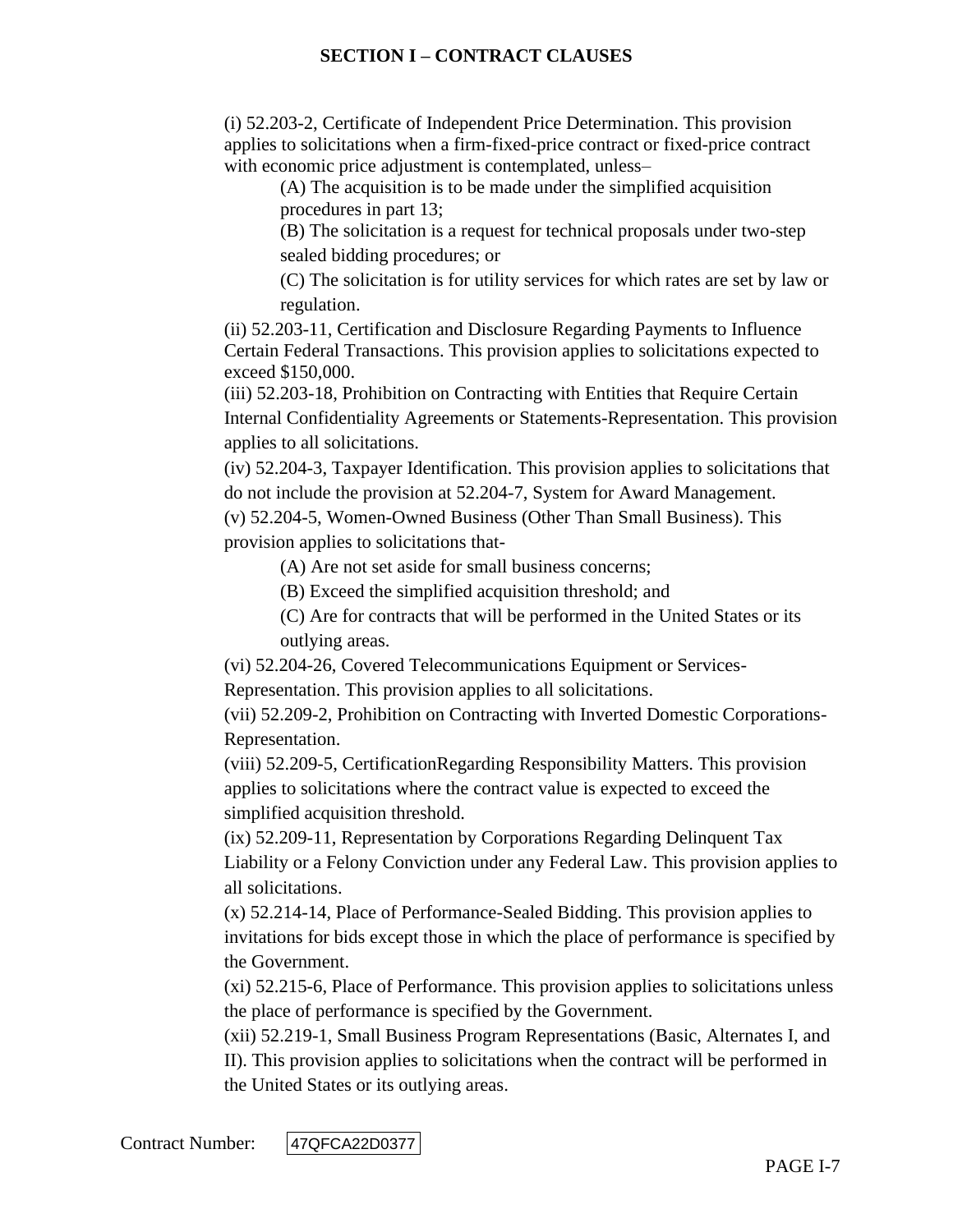(A) The basic provision applies when the solicitations are issued by other than DoD, NASA, and the Coast Guard.

(B) The provision with its Alternate I applies to solicitations issued by DoD, NASA, or the Coast Guard.

(C) The provision with its Alternate II applies to solicitations that will result in a multiple-award contract with more than one NAICS code assigned.

(xiii) [52.219-2,](https://acquisition.gov/far/52.219-2#FAR_52_219_2) Equal Low Bids. This provision applies to solicitations when contracting by sealed bidding and the contract will be performed in the United States or its outlying areas.

(xiv) [52.222-22,](https://acquisition.gov/far/52.222-22#FAR_52_222_22) Previous Contracts and Compliance Reports. This provision applies to solicitations that include the clause at [52.222-26,](https://acquisition.gov/far/52.222-26#FAR_52_222_26) Equal Opportunity. (xv) [52.222-25,](https://acquisition.gov/far/52.222-25#FAR_52_222_25) Affirmative Action Compliance. This provision applies to solicitations, other than those for construction, when the solicitation includes the clause at [52.222-26,](https://acquisition.gov/far/52.222-26#FAR_52_222_26) Equal Opportunity.

(xvi) [52.222-38,](https://acquisition.gov/far/52.222-38#FAR_52_222_38) Compliance with Veterans' Employment Reporting Requirements. This provision applies to solicitations when it is anticipated the contract award will exceed the simplified acquisition threshold and the contract is not for acquisition of commercial items.

(xvii) [52.223-1,](https://acquisition.gov/far/52.223-1#FAR_52_223_1) Biobased Product Certification. This provision applies to solicitations that require the delivery or specify the use of USDA–designated items; or include the clause at [52.223-2,](https://acquisition.gov/far/52.223-2#FAR_52_223_2) Affirmative Procurement of Biobased Products Under Service and Construction Contracts.

(xviii) [52.223-4,](https://acquisition.gov/far/52.223-4#FAR_52_223_4) Recovered Material Certification. This provision applies to solicitations that are for, or specify the use of, EPA–designated items.

(xix) [52.223-22,](https://acquisition.gov/far/52.223-22#FAR_52_223_22) Public Disclosure of Greenhouse Gas Emissions and Reduction Goals-Representation. This provision applies to solicitations that include the clause at [52.204-7.](https://acquisition.gov/far/52.204-7#FAR_52_204_7))

(xx) [52.225-2,](https://acquisition.gov/far/52.225-2#FAR_52_225_2) Buy American Certificate. This provision applies to solicitations containing the clause at [52.225-1.](https://acquisition.gov/far/52.225-1#FAR_52_225_1)

(xxi) [52.225-4,](https://acquisition.gov/far/52.225-4#FAR_52_225_4) Buy American-Free Trade Agreements-Israeli Trade Act Certificate. (Basic, Alternates I, II, and III.) This provision applies to solicitations containing the clause at [52.225-3.](https://acquisition.gov/far/52.225-3#FAR_52_225_3)

(A) If the acquisition value is less than \$25,000, the basic provision applies.

(B) If the acquisition value is \$25,000 or more but is less than \$50,000, the provision with its Alternate I applies.

(C) If the acquisition value is \$50,000 or more but is less than \$83,099, the provision with its Alternate II applies.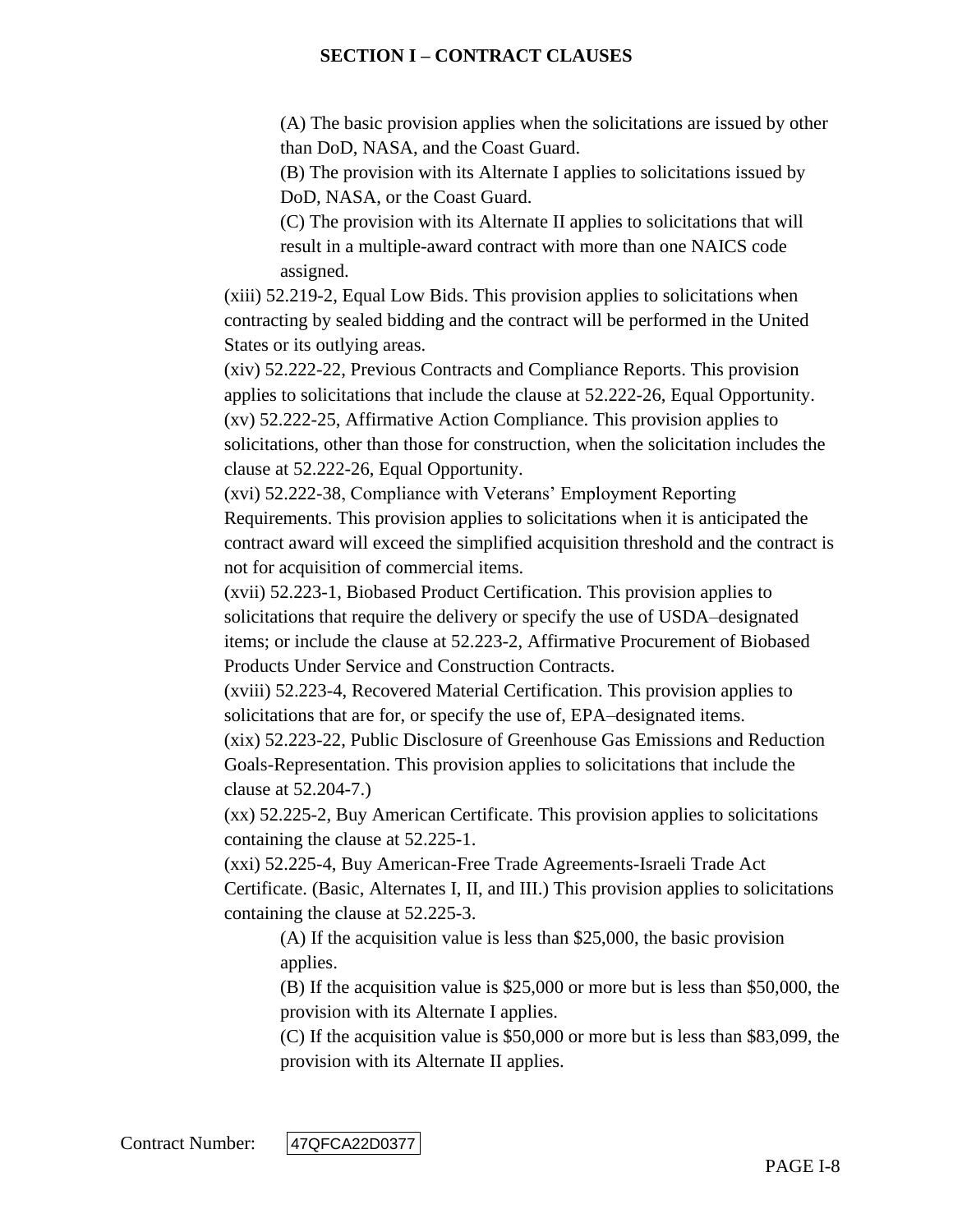(D) If the acquisition value is \$83,099 or more but is less than \$100,000, the provision with its Alternate III applies.

(xxii) [52.225-6,](https://acquisition.gov/far/52.225-6#FAR_52_225_6) Trade Agreements Certificate. This provision applies to solicitations containing the clause at [52.225-5.](https://acquisition.gov/far/52.225-5#FAR_52_225_5)

(xxiii) [52.225-20,](https://acquisition.gov/far/52.225-20#FAR_52_225_20) Prohibition on Conducting Restricted Business Operations in Sudan-Certification. This provision applies to all solicitations.

(xxiv) [52.225-25,](https://acquisition.gov/far/52.225-25#FAR_52_225_25) Prohibition on Contracting with Entities Engaging in Certain Activities or Transactions Relating to Iran-Representation and Certifications. This provision applies to all solicitations.

(xxv) [52.226-2,](https://acquisition.gov/far/52.226-2#FAR_52_226_2) Historically Black College or University and Minority Institution Representation. This provision applies to solicitations for research, studies, supplies, or services of the type normally acquired from higher educational institutions.

(2) The following representations or certifications are applicable as indicated by the Contracting Officer:

 $X_{1}$  (i) [52.204-17,](https://acquisition.gov/far/52.204-17#FAR_52_204_17) Ownership or Control of Offeror.

 $X$ <sub>(ii)</sub> [52.204-20,](https://acquisition.gov/far/52.204-20#FAR_52_204_20) Predecessor of Offeror.

\_\_ (iii) [52.222-18,](https://acquisition.gov/far/52.222-18#FAR_52_222_18) Certification Regarding Knowledge of Child Labor for Listed End Products.

\_\_ (iv) [52.222-48,](https://acquisition.gov/far/52.222-48#FAR_52_222_48) Exemption from Application of the Service Contract Labor Standards to Contracts for Maintenance, Calibration, or Repair of Certain Equipment- Certification. \_\_ (v) [52.222-52,](https://acquisition.gov/far/52.222-52#FAR_52_222_52) Exemption from Application of the Service Contract Labor Standards to Contracts for Certain Services-Certification.

\_\_ (vi) [52.223-9,](https://acquisition.gov/far/52.223-9#FAR_52_223_9) with its Alternate I, Estimate of Percentage of Recovered Material Content for EPA–Designated Products (Alternate I only).

 $\equiv$  (vii) [52.227-6,](https://acquisition.gov/far/52.227-6#FAR_52_227_6) Royalty Information.

\_\_ (A) Basic.

\_\_ (B) Alternate I.

(d) The offeror has completed the annual representations and certifications electronically in SAM website accessed through [https://www.sam.gov.](https://www.sam.gov/) After reviewing the SAM information, the offeror verifies by submission of the offer that the representations and certifications currently posted electronically that apply to this solicitation as indicated in paragraph (c) of this provision have been entered or updated within the last 12 months, are current, accurate, complete, and applicable to this solicitation (including the business size standard applicable to the NAICS code referenced for this solicitation), as of the date of this offer and are incorporated in this offer by reference (see FAR [4.1201\)](https://acquisition.gov/far/4.1201#FAR_4_1201); except for the changes identified below [*offeror to insert changes, identifying change by clause number, title, date*]. These amended representation(s) and/or certification(s) are also incorporated in this offer and are current, accurate, and complete as of the date of this offer.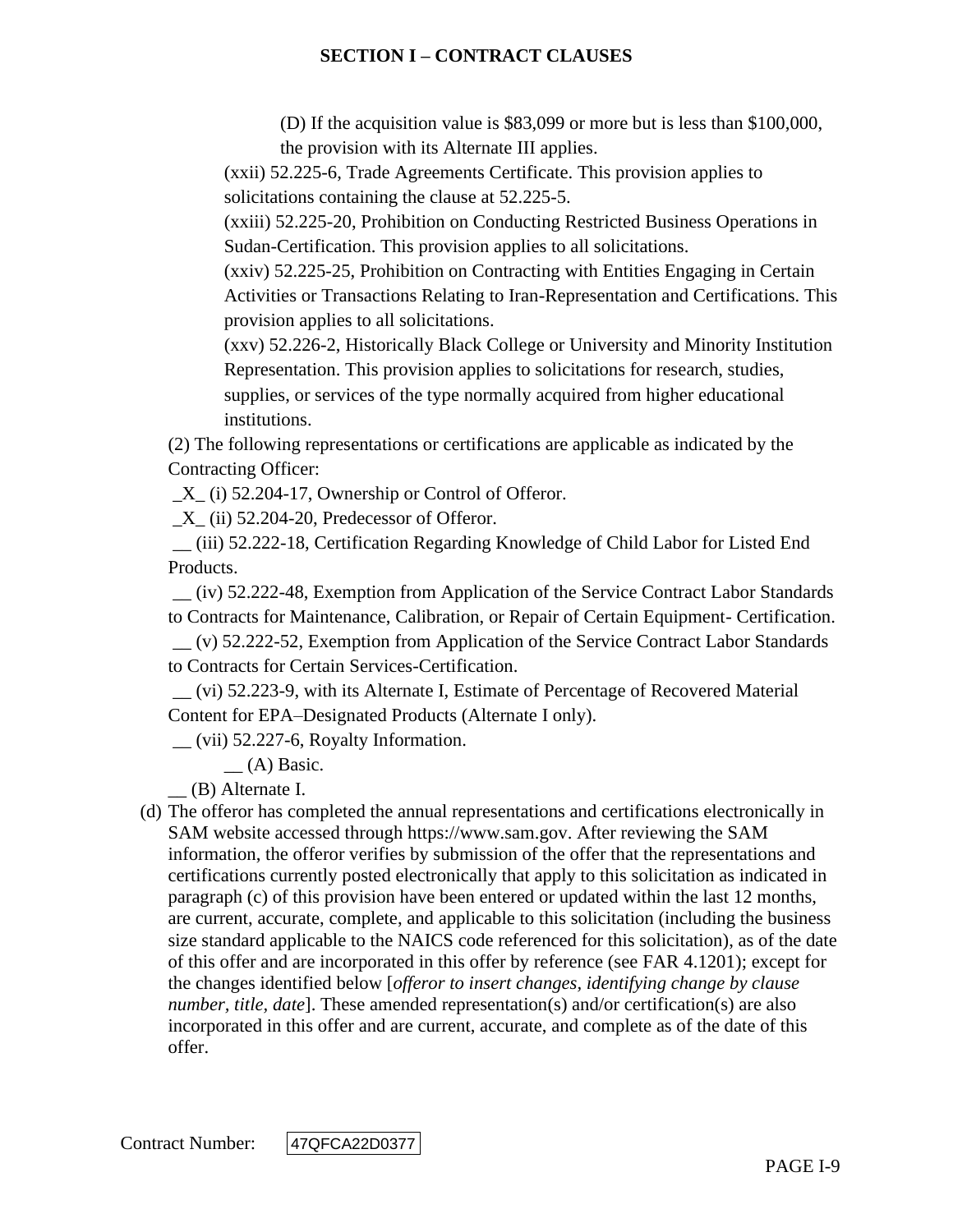FAR Clause # Title Date Change

\_\_\_\_\_\_\_\_\_\_\_\_\_

Any changes provided by the offeror are applicable to this solicitation only, and do not result in an update to the representations and certifications posted on SAM.

(End of Provision)

### **I.2.5.2 FAR 52.216-18 ORDERING (OCT 1995)**

- (a) Any supplies and services to be furnished under this contract shall be ordered by issuance of delivery orders or task orders by the individuals or activities designated in the Schedule. Such orders may be issued from the Master Contract's Notice-to-Proceed (November 15, 2021) through five years and one (five-year) option that may extend the cumulative ordering period to ten years.
- (b) All delivery orders or task orders are subject to the terms and conditions of this contract. In the event of conflict between a delivery order or task order and this contract, the contract shall control.
- (c) If mailed, a delivery order or task order is considered "issued" when the Government deposits the order in the mail. Orders may be issued orally, by facsimile, or by electronic commerce methods only if authorized in the Schedule.

(End of clause)

## **I.2.5.3 FAR 52.216-19 ORDER LIMITATIONS (OCT 1995)**

- (a) *Minimum order*. When the Government requires supplies or services covered by this contract in an amount of less than the simplified acquisition threshold, as amended, the Government is not obligated to purchase, nor is the Contractor obligated to furnish, those supplies or services under the contract.
- (b) *Maximum order*. The Contractor is not obligated to honor—
	- (1) Any order for a single item in excess of: **Not Applicable**
	- (2) Any order for a combination of items in excess of: **Not Applicable**
	- (3) A series of orders from the same ordering office within 365 days that together call for quantities exceeding the limitation in paragraph  $(b)(1)$  or  $(2)$  of this section.
- (c) If this is a requirements contract (i.e., includes the Requirements clause at subsection [52.216-21](https://www.acquisition.gov/far/current/html/52_216.html#wp1115057) of the Federal Acquisition Regulation (FAR)), the Government is not required to order a part of any one requirement from the Contractor if that requirement exceeds the maximum-order limitations in paragraph (b) of this section.
- (d) Notwithstanding paragraphs (b) and (c) of this section, the Contractor shall honor any order exceeding the maximum order limitations in paragraph (b), unless that order (or orders) is returned to the ordering office within five days after issuance, with written notice stating the Contractor's intent not to ship the item (or items) called for and the reasons. Upon receiving this notice, the Government may acquire the supplies or services from another source.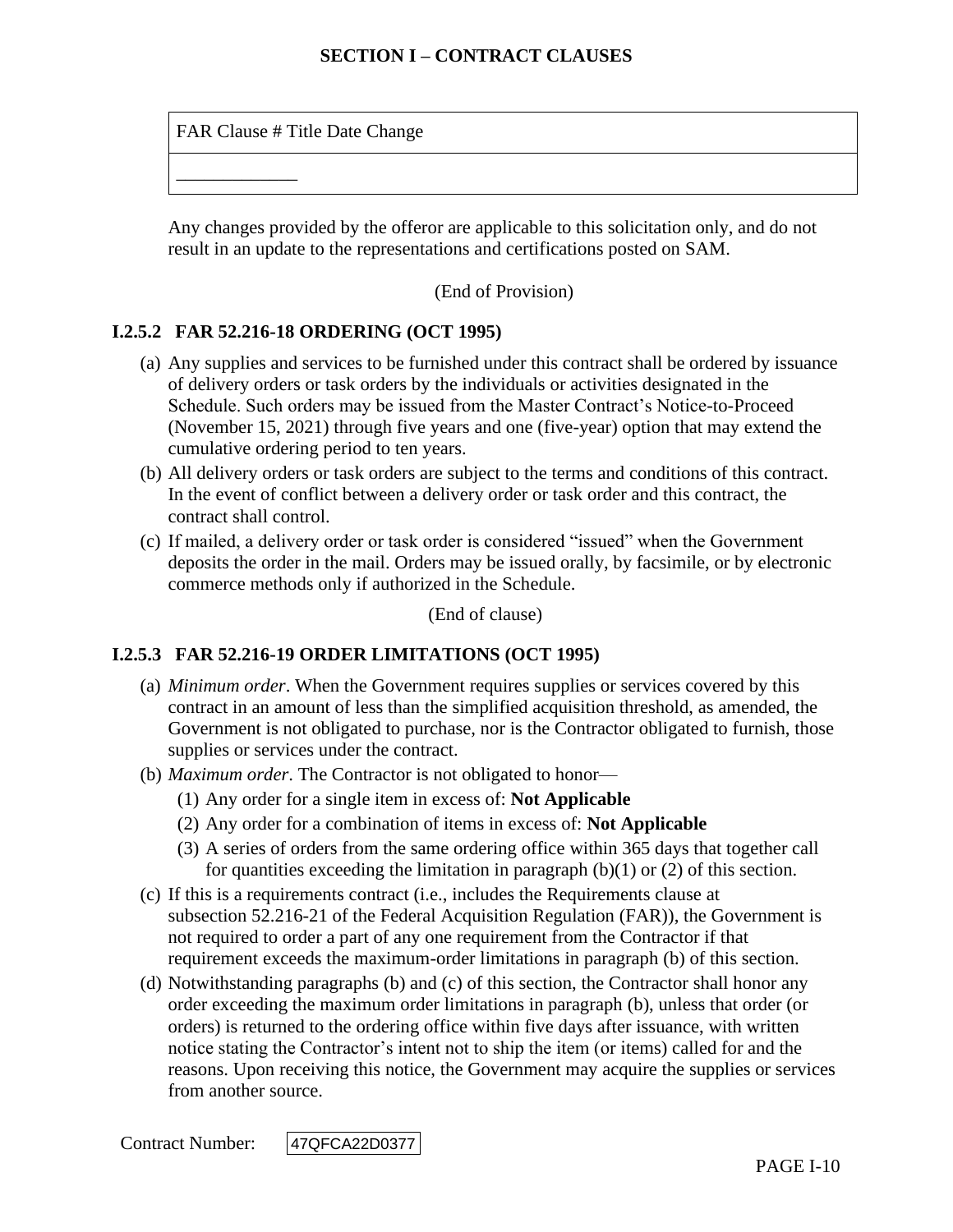(End of clause)

### **I.2.5.4 FAR 52.216-22 INDEFINITE QUANTITY (OCT 1995)**

- (a) This is an indefinite-quantity contract for the supplies or services specified and effective for the period stated, in the Schedule. The quantities of supplies and services specified in the Schedule are estimates only and are not purchased by this contract.
- (b) Delivery or performance shall be made only as authorized by orders issued in accordance with the Ordering clause. The Contractor shall furnish to the Government, when and if ordered, the supplies or services specified in the Schedule up to and including the quantity designated in the Schedule as the "maximum." The Government shall order at least the quantity of supplies or services designated in the Schedule as the "minimum."
- (c) Except for any limitations on quantities in the Order Limitations clause or in the Schedule, there is no limit on the number of orders that may be issued. The Government may issue orders requiring delivery to multiple destinations or performance at multiple locations.
- (d) Any order issued during the effective period of this contract and not completed within that period shall be completed by the Contractor within the time specified in the order. The contract shall govern the Contractor's and Government's rights and obligations with respect to that order to the same extent as if the order were completed during the contract's effective period; provided, that the Contractor shall not be required to make any deliveries under this contract after five years after the Master Contract's ten-year ordering period expires.

(End of clause)

#### **I.2.5.5 FAR 52.217-8 OPTION TO EXTEND SERVICES (NOV 1999)**

The Government may require continued performance of any services within the limits and at the rates specified in the contract. These rates may be adjusted only as a result of revisions to prevailing labor rates provided by the Secretary of Labor. The option provision may be exercised more than once, but the total extension of performance hereunder shall not exceed six months. The Contracting Officer may exercise the option by written notice to the Contractor within 30 days.

(End of clause)

#### **I.2.5.6 FAR 52.217-9 OPTION TO EXTEND THE TERM OF THE CONTRACT (MAR 2000)**

- (a) The Government may extend the term of this contract by written notice to the Contractor within 30 days provided that the Government gives the Contractor a preliminary written notice of its intent to extend at least 60 days before the contract expires. The preliminary notice does not commit the Government to an extension.
- (b) If the Government exercises this option, the extended contract shall be considered to include this option clause.
- (c) The total duration of this contract, including the exercise of any options under this clause, shall not exceed the ordering period of ten years for task orders issued under the Master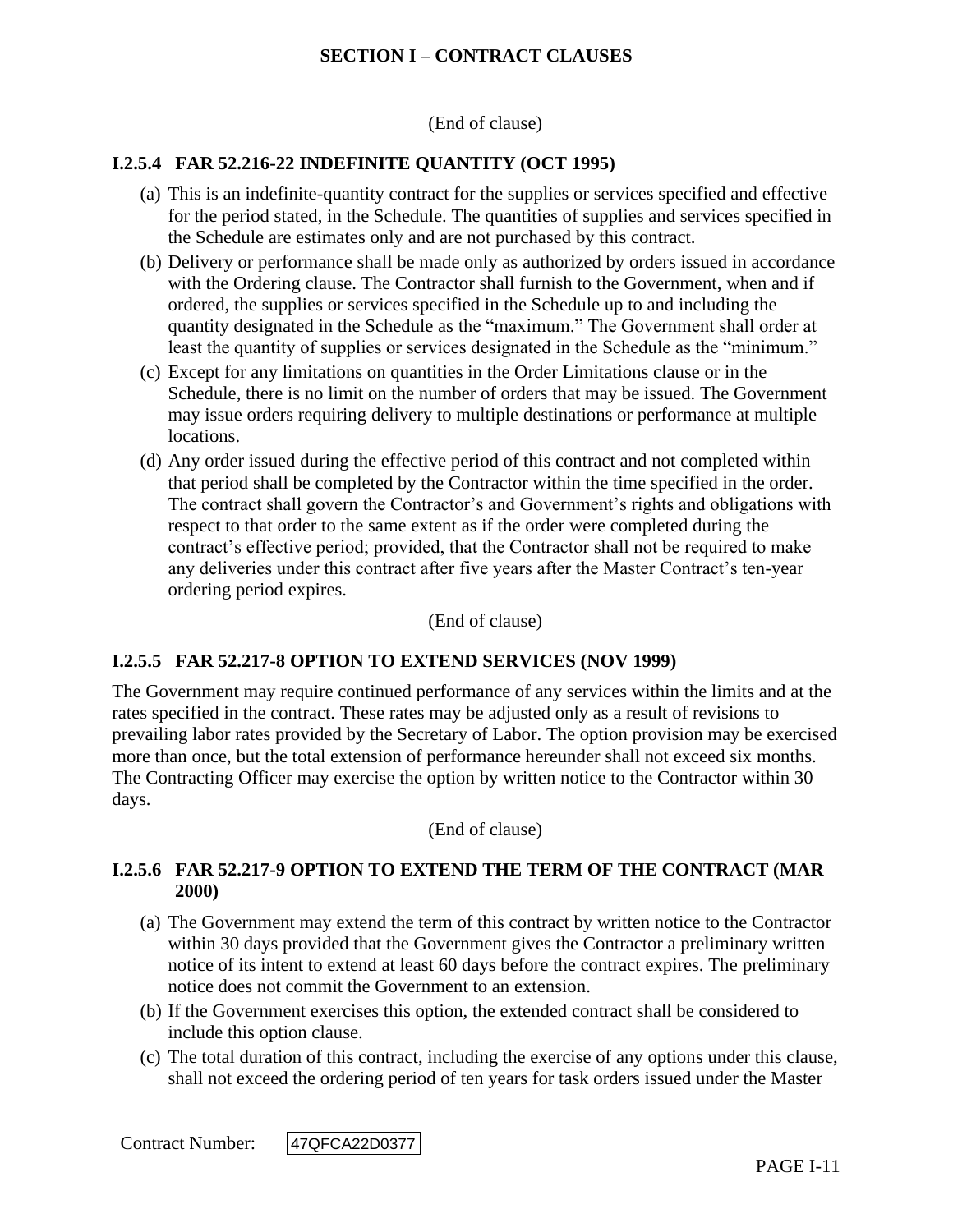Contract plus five years after the Master Contract's ordering period expires for task order performance.

### **I.2.5.7 GSAR 552.216-74 TASK-ORDER AND DELIVERY-ORDER OMBUDSMAN (JAN 2016)**

- (a) GSA has designated a Task-Order and Delivery-Order Ombudsman who will review complaints from contractors and ensure that they are afforded a fair opportunity for consideration in the award of task or delivery orders under Indefinite Delivery/Indefinite Quantity (ID/IQ) contracts, consistent with the procedures in the contract. Written complaints shall be submitted to the Ombudsman, with a copy to the Contracting Officer.
- (b) In the case that the contractor is not satisfied with the resolution of the complaint by the GSA Task-Order and Delivery-Order Ombudsman, the contractor may follow the procedures outlined in subpart 33.1.
- (c) The GSA Ombudsman is located at the GSA, Office of Government-wide Policy (OGP), Office of Acquisition Policy (MV). Contact information for the GSA Ombudsman can be found at: [http://www.gsa.gov/ombudsman.](http://www.gsa.gov/ombudsman)

(End of Clause)

## **I.2.6 DFARS PROVISIONS AND CLAUSES INCORPORATED BY REFERENCE**

252.223-7999 Ensuring Adequate COVID-19 Safety Protocols for Federal Contractors (Deviation 2021-O0009) (FOR DOD TASK ORDERS ONLY)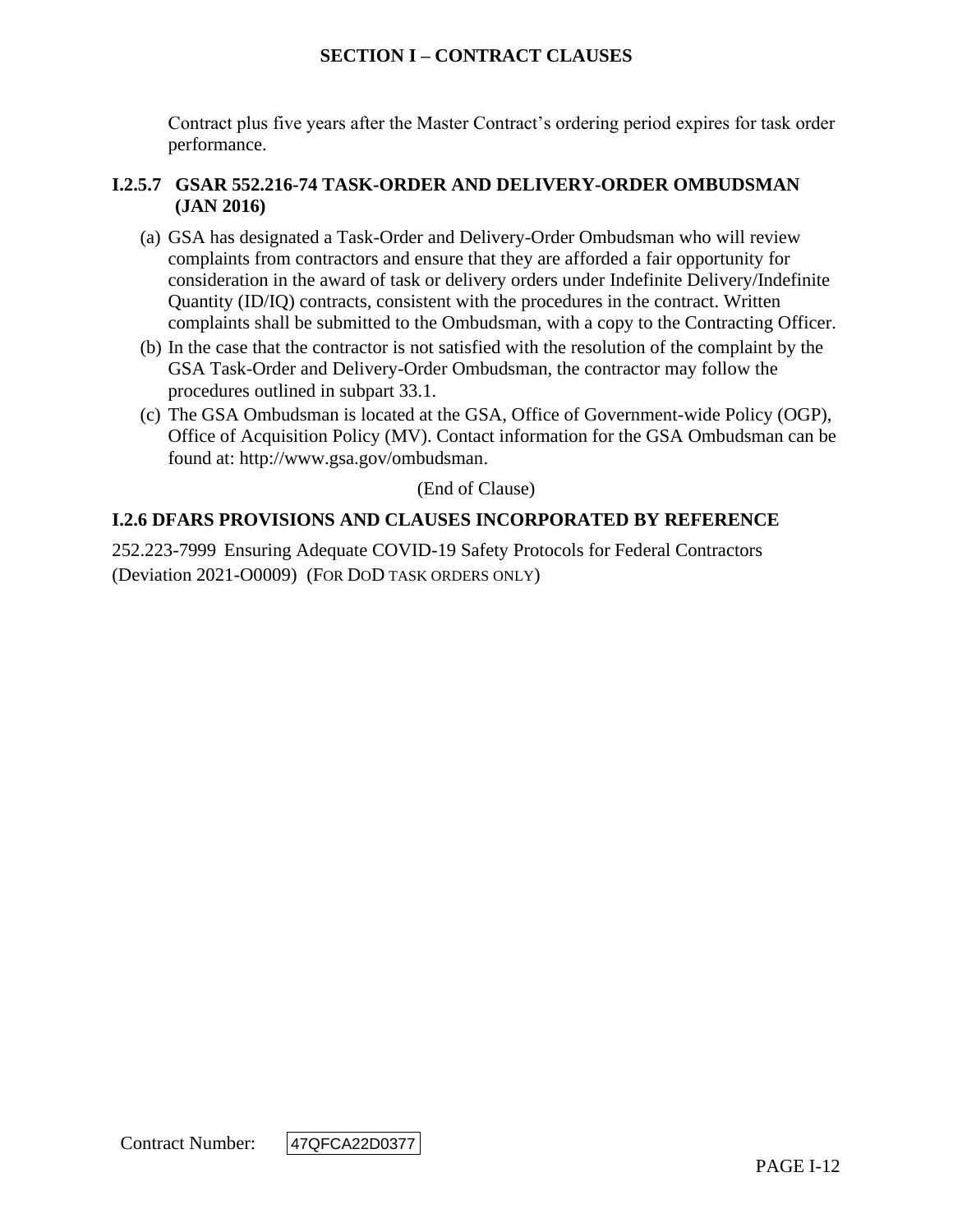# **J.1 LABOR CATEGORIES AND DEFINITIONS – ATTACHMENT A**

## **ASTRO LABOR CATEGORIES and BUREAU OF LABOR STATISTICS SERVICE OCCUPATIONAL CLASSIFICATIONS**

### **BACKGROUND:**

ASTRO labor categories utilize the Office of Management and Budget's (OMB) Standard Occupational Classification (SOC) for which the Bureau of Labor Statistics (BLS) maintains compensation data. Each labor category is further defined as Junior, Journeyman, Senior, or Subject Matter Expert (SME) as follows:

- a. **JUNIOR**: Applies fundamental concepts, processes, practices, and procedures on technical assignments. Performs work that requires practical experience and training. Work is performed under supervision.
- b. **JOURNEYMAN**: Possesses and applies expertise on multiple complex work assignments. Assignments may be broad in nature, requiring originality and innovation in determining how to accomplish tasks. Operates with appreciable latitude in developing methodology and presenting solutions to problems. Contributes to deliverables and performance metrics where applicable.
- c. **SENIOR**: Possesses and applies a comprehensive knowledge across key tasks and high impact assignments. Plans and leads major technology assignments. Evaluates performance results and recommends major changes affecting short-term project growth and success. Functions as a technical expert across multiple project assignments. May supervise others.
- d. **SME**: Provides technical/management leadership on major tasks or technology assignments. Establishes goals and plans that meet project objectives. Has domain and expert technical knowledge. Directs and controls activities for a client, having overall responsibility for financial management, methods, and staffing to ensure that technical requirements are met. Interactions involve client negotiations and interfacing with senior management. Decision-making and domain knowledge may have a critical impact on overall project implementation. May supervise others.

## **INDIVIDUAL LABOR CATEGORIES**

Except as noted, the following individual labor categories correspond to a single SOC Number, Title, and Functional Description. Functional Descriptions of the labor categories can be found at the SOC website:

[https://www.bls.gov/soc/2018/major\\_groups.htm#11-0000](https://www.bls.gov/soc/2018/major_groups.htm#11-0000)

In accordance with Section B.4.1, the contractor shall identify both Prime and Subcontractor labor using the ASTRO Labor Categories, as well as the corresponding SOC number and title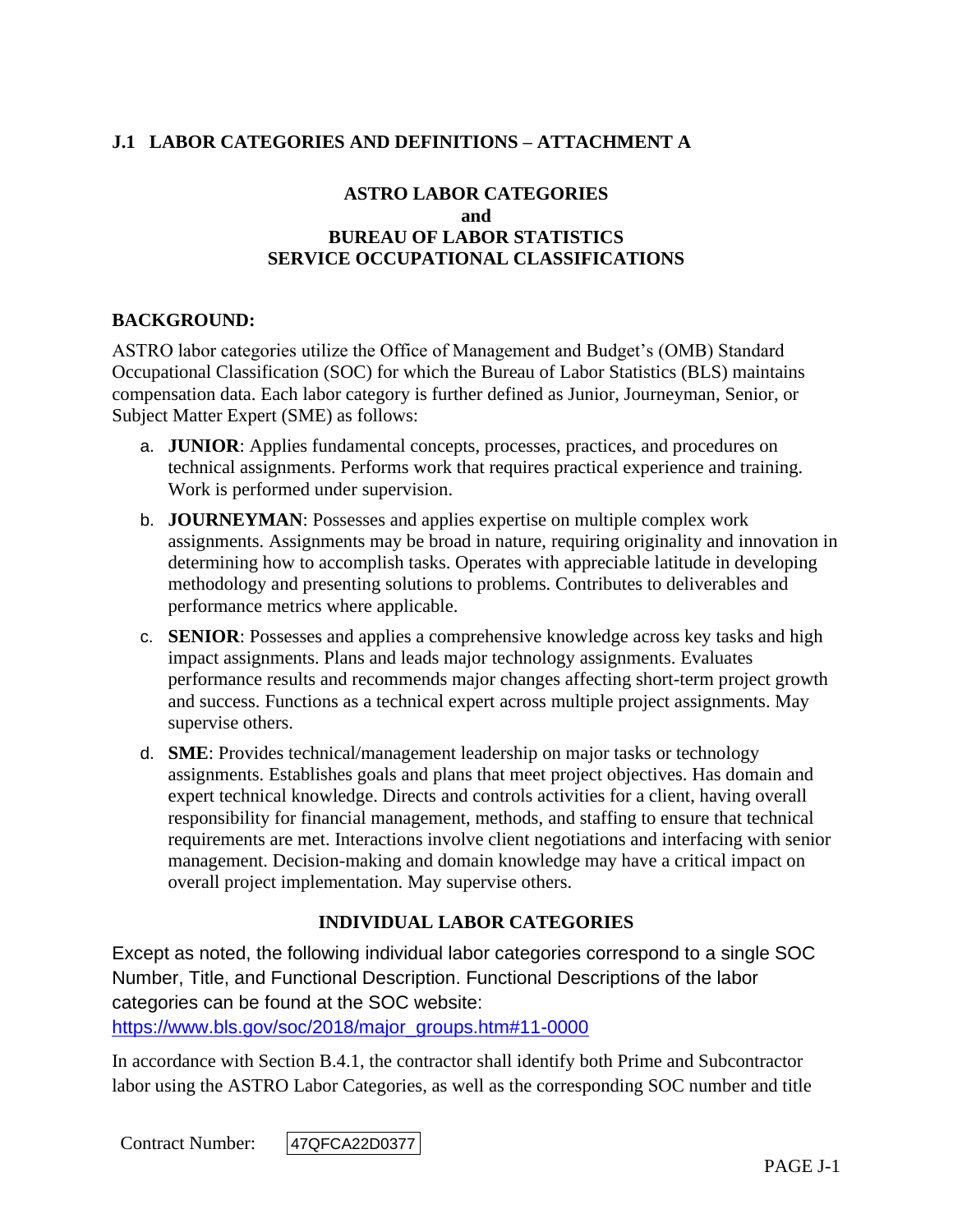that applies. The Labor ID# must have a G or C designator to represent Government or Contractor site.

| <b>Major</b> | <b>SOC Number</b> | <b>Labor Category Title</b>                                    |
|--------------|-------------------|----------------------------------------------------------------|
| <b>Group</b> |                   |                                                                |
| 11-0000      |                   | <b>Management Occupations</b>                                  |
|              | 11-1021           | <b>General and Operations Managers</b>                         |
|              | 11-3013           | <b>Facilities Managers</b>                                     |
|              | 11-3021           | <b>Computer and Information Systems Managers</b>               |
|              | 11-3031           | <b>Financial Managers</b>                                      |
|              | 11-3051           | <b>Industrial Production Managers</b>                          |
|              | 11-3061           | <b>Purchasing Managers</b>                                     |
|              | 11-3071           | Transportation, Storage, and Distribution Managers             |
|              | 11-3131           | <b>Training and Development Managers</b>                       |
|              | 11-9039           | Education Administrators, All Other                            |
|              | 11-9041           | Architectural and Engineering Managers                         |
|              | 11-9121           | Natural Sciences Managers                                      |
|              | 11-9161           | <b>Emergency Management Directors</b>                          |
|              | 11-9199           | Managers, All Other                                            |
| 13-0000      |                   | <b>Business and Financial Operations Occupations</b>           |
|              | 13-1022           | Wholesale and Retail Buyers, Except Farm Products              |
|              | 13-1023           | Purchasing Agents, Except Wholesale, Retail, and Farm Products |
|              | 13-1031           | Claims Adjusters, Examiners, and Investigators                 |
|              | 13-1041           | <b>Compliance Officers</b>                                     |
|              | 13-1051           | <b>Cost Estimators</b>                                         |
|              | 13-1071           | <b>Human Resources Specialists</b>                             |
|              | 13-1075           | <b>Labor Relations Specialists</b>                             |
|              | 13-1081           | Logisticians                                                   |
|              | 13-1082           | <b>Project Management Specialists</b>                          |
|              | 13-1111           | <b>Management Analysts</b>                                     |
|              | 13-1121           | Meeting, Convention, and Event Planners                        |
|              | 13-1141           | Compensation, Benefits, and Job Analysis Specialists           |
|              | 13-1151           | <b>Training and Development Specialists</b>                    |
|              | 13-1199           | Business Operations Specialists, All Other                     |
|              | 13-2011           | <b>Accountants and Auditors</b>                                |
|              | 13-2031           | <b>Budget Analysts</b>                                         |
|              | 13-2051           | <b>Financial and Investment Analysts</b>                       |
|              | 13-2054           | <b>Financial Risk Specialists</b>                              |
|              | 13-2061           | <b>Financial Examiners</b>                                     |
|              | 13-2099           | Financial Specialists, All Other                               |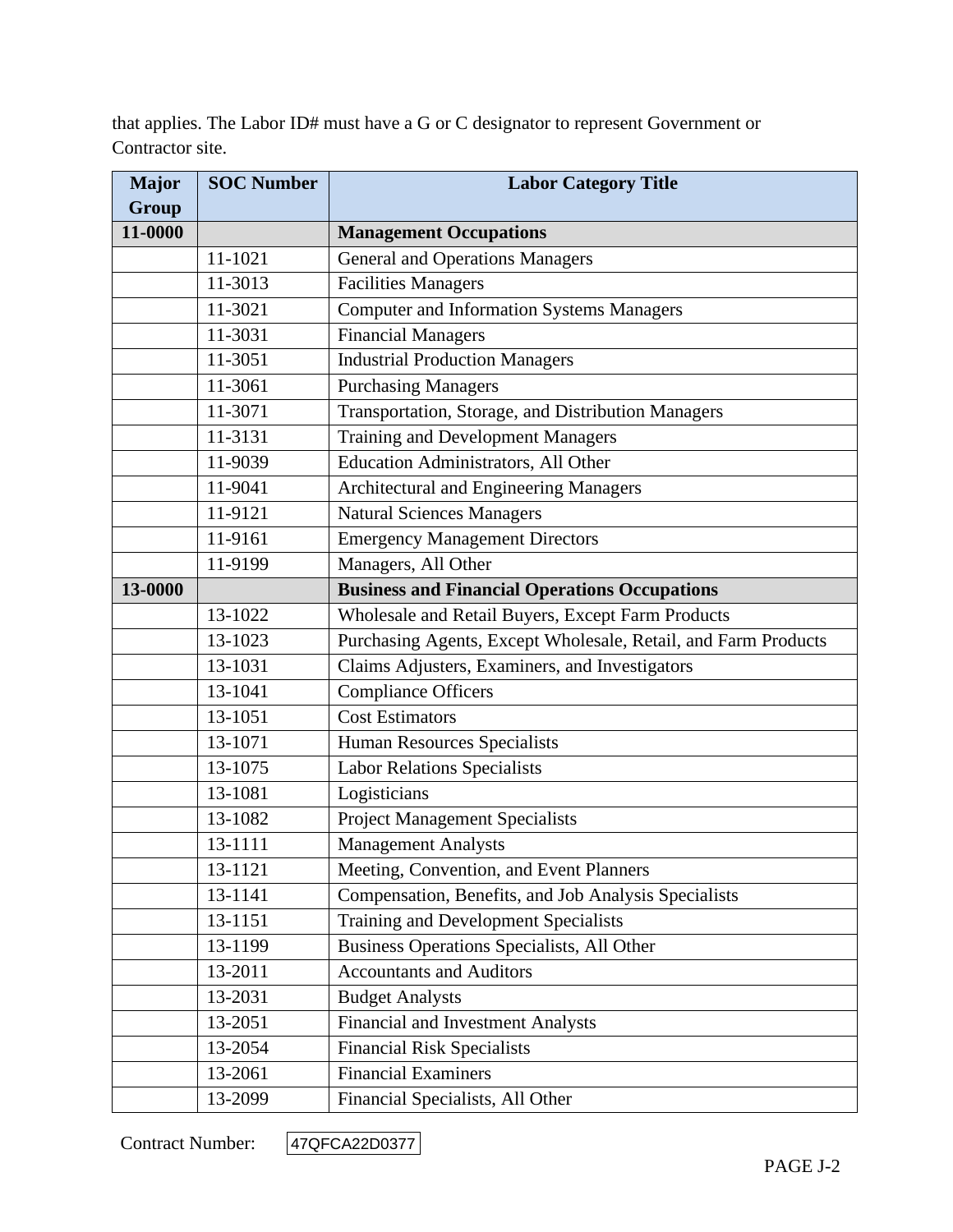| 15-0000 |         | <b>Computer and Mathematical Occupations</b>                    |
|---------|---------|-----------------------------------------------------------------|
|         | 15-1211 | <b>Computer Systems Analysts</b>                                |
|         | 15-1212 | <b>Information Security Analysts</b>                            |
|         | 15-1221 | Computer and Information Research Scientists                    |
|         | 15-1231 | <b>Computer Network Support Specialists</b>                     |
|         | 15-1232 | <b>Computer User Support Specialists</b>                        |
|         | 15-1241 | <b>Computer Network Architects</b>                              |
|         | 15-1242 | <b>Database Administrators</b>                                  |
|         | 15-1243 | <b>Database Architects</b>                                      |
|         | 15-1244 | Network and Computer Systems Administrators                     |
|         | 15-1251 | <b>Computer Programmers</b>                                     |
|         | 15-1252 | <b>Software Developers</b>                                      |
|         | 15-1253 | Software Quality Assurance Analysts and Testers                 |
|         | 15-1254 | Web Developers                                                  |
|         | 15-1255 | Web and Digital Interface Designers                             |
|         | 15-1299 | Computer Occupations, All Other                                 |
|         | 15-2021 | Mathematicians                                                  |
|         | 15-2031 | <b>Operations Research Analysts</b>                             |
|         | 15-2041 | Statisticians                                                   |
|         | 15-2051 | Data Scientists                                                 |
|         | 15-2099 | Mathematical Science Occupations, All Other                     |
| 17-0000 |         | <b>Architecture and Engineering Occupations</b>                 |
|         | 17-1011 | Architects, Except Landscape and Naval                          |
|         | 17-1021 | Cartographers and Photogrammetrists                             |
|         | 17-1022 | Surveyors                                                       |
|         | 17-2011 | <b>Aerospace Engineers</b>                                      |
|         | 17-2021 | <b>Agricultural Engineers</b>                                   |
|         | 17-2031 | <b>Bioengineers and Biomedical Engineers</b>                    |
|         | 17-2041 | <b>Chemical Engineers</b>                                       |
|         | 17-2051 | Civil Engineers                                                 |
|         | 17-2061 | <b>Computer Hardware Engineers</b>                              |
|         | 17-2071 | <b>Electrical Engineers</b>                                     |
|         | 17-2072 | Electronics Engineers, Except Computer                          |
|         | 17-2081 | <b>Environmental Engineers</b>                                  |
|         | 17-2111 | Health and Safety Engineers, Except Mining Safety Engineers and |
|         |         | Inspectors                                                      |
|         | 17-2112 | <b>Industrial Engineers</b>                                     |
|         | 17-2121 | Marine Engineers and Naval Architects                           |
|         | 17-2131 | <b>Materials Engineers</b>                                      |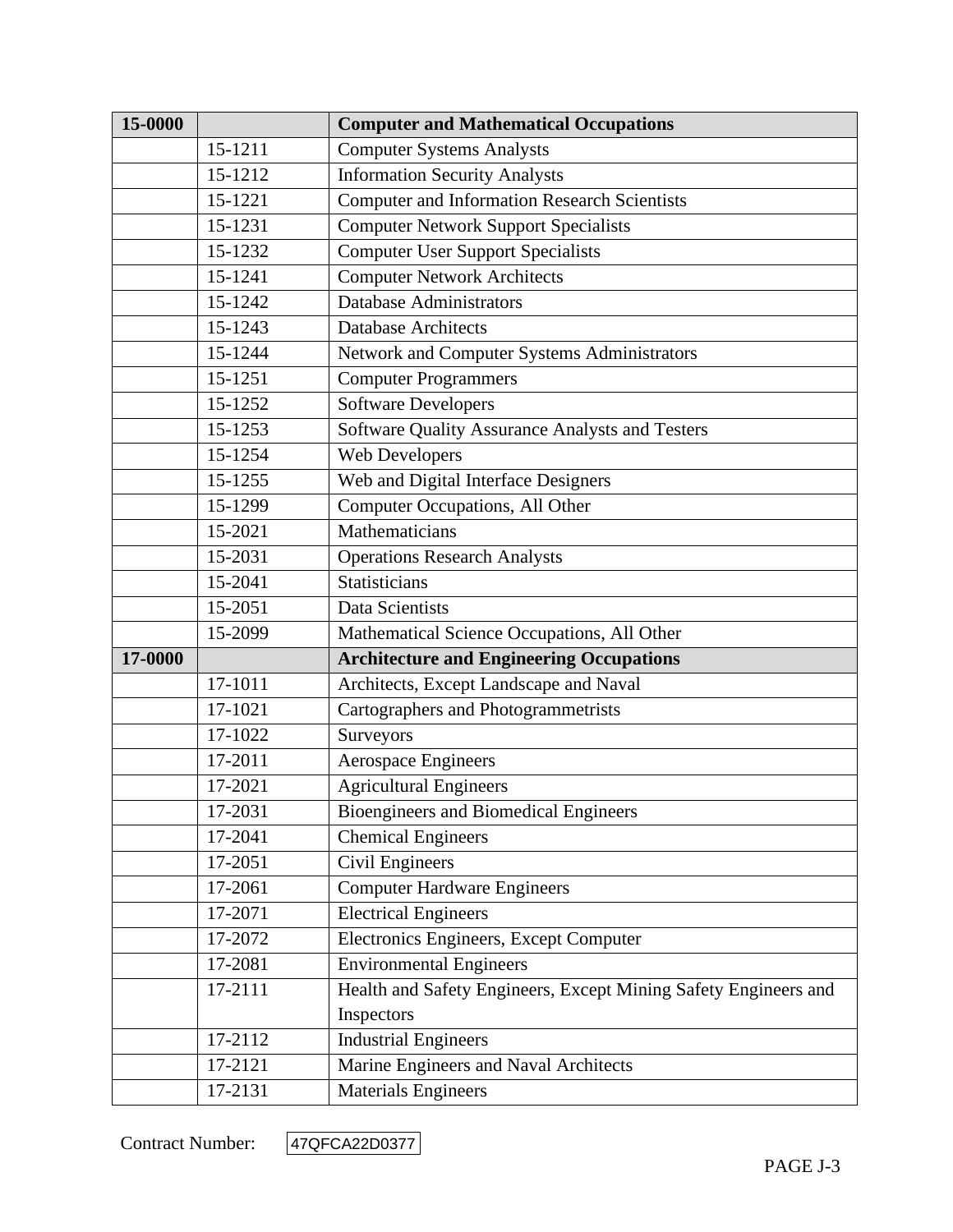|         | 17-2141 | <b>Mechanical Engineers</b>                                     |
|---------|---------|-----------------------------------------------------------------|
|         | 17-2151 | Mining and Geological Engineers, Including Mining Safety        |
|         |         | Engineers                                                       |
|         | 17-2161 | <b>Nuclear Engineers</b>                                        |
|         | 17-2171 | Petroleum Engineers                                             |
|         | 17-2199 | Engineers, All Other                                            |
|         | 17-3011 | <b>Architectural and Civil Drafters</b>                         |
|         | 17-3012 | <b>Electrical and Electronics Drafters</b>                      |
|         | 17-3013 | <b>Mechanical Drafters</b>                                      |
|         | 17-3019 | Drafters, All Other                                             |
|         | 17-3021 | Aerospace Engineering and Operations Technologists and          |
|         |         | Technicians                                                     |
|         | 17-3022 | Civil Engineering Technologists and Technicians                 |
|         | 17-3023 | Electrical and Electronic Engineering Technologists and         |
|         |         | Technicians                                                     |
|         | 17-3024 | Electro-Mechanical and Mechatronics Technologists and           |
|         |         | Technicians                                                     |
|         | 17-3025 | Environmental Engineering Technologists and Technicians         |
|         | 17-3026 | Industrial Engineering Technologists and Technicians            |
|         | 17-3027 | Mechanical Engineering Technologists and Technicians            |
|         | 17-3028 | <b>Calibration Technologists and Technicians</b>                |
|         | 17-3029 | Engineering Technologists and Technicians, Except Drafters, All |
|         |         | Other                                                           |
|         | 17-3031 | Surveying and Mapping Technicians                               |
| 19-0000 |         | Life, Physical, and Social Science Occupations                  |
|         | 19-1011 | <b>Animal Scientists</b>                                        |
|         | 19-1012 | Food Scientists and Technologists                               |
|         | 19-1013 | Soil and Plant Scientists                                       |
|         | 19-1021 | <b>Biochemists and Biophysicists</b>                            |
|         | 19-1022 | Microbiologists                                                 |
|         | 19-1023 | Zoologists and Wildlife Biologists                              |
|         | 19-1029 | Biological Scientists, All Other                                |
|         | 19-1031 | <b>Conservation Scientists</b>                                  |
|         | 19-1032 | Foresters                                                       |
|         | 19-1041 | Epidemiologists                                                 |
|         | 19-1099 | Life Scientists, All Other                                      |
|         | 19-2011 | Astronomers                                                     |
|         | 19-2012 | Physicists                                                      |
|         | 19-2021 | Atmospheric and Space Scientists                                |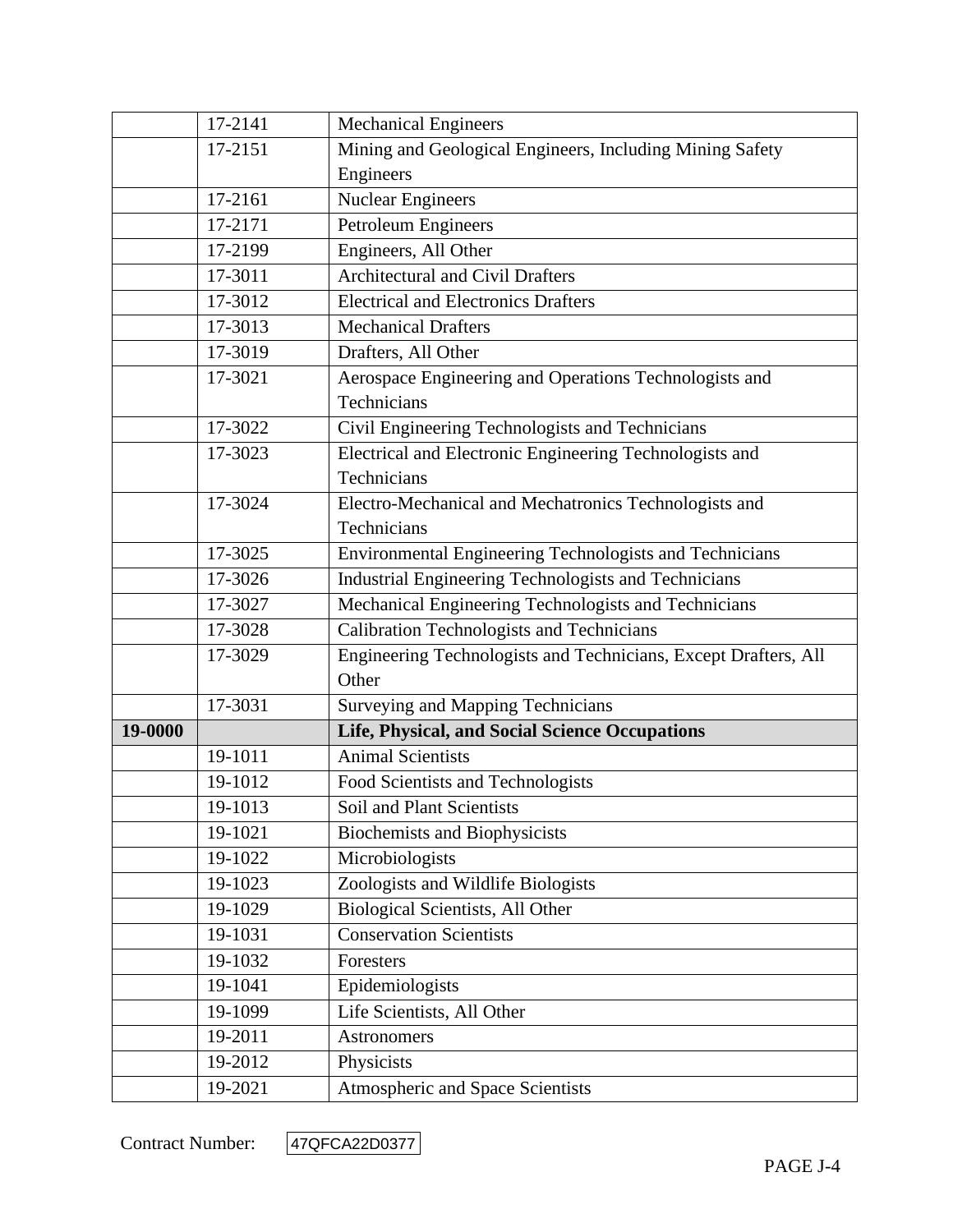|         | 19-2031 | Chemists                                                      |
|---------|---------|---------------------------------------------------------------|
|         | 19-2032 | <b>Materials Scientists</b>                                   |
|         | 19-2041 | Environmental Scientists and Specialists, Including Health    |
|         | 19-2042 | Geoscientists, Except Hydrologists and Geographers            |
|         | 19-2043 | Hydrologists                                                  |
|         | 19-2099 | Physical Scientists, All Other                                |
|         | 19-3011 | Economists                                                    |
|         | 19-3051 | <b>Urban and Regional Planners</b>                            |
|         | 19-3092 | Geographers                                                   |
|         | 19-3099 | Social Scientists and Related Workers, All Other              |
|         | 19-4012 | <b>Agricultural Technicians</b>                               |
|         | 19-4021 | <b>Biological Technicians</b>                                 |
|         | 19-4031 | <b>Chemical Technicians</b>                                   |
|         | 19-4042 | Environmental Science and Protection Technicians, Including   |
|         |         | Health                                                        |
|         | 19-4043 | Geological Technicians, Except Hydrologic Technicians         |
|         | 19-4044 | Hydrologic Technicians                                        |
|         | 19-4051 | <b>Nuclear Technicians</b>                                    |
|         | 19-4071 | <b>Forest and Conservation Technicians</b>                    |
|         | 19-4092 | <b>Forensic Science Technicians</b>                           |
|         | 19-4099 | Life, Physical, and Social Science Technicians, All Other     |
|         | 19-5011 | Occupational Health and Safety Specialists                    |
|         | 19-5012 | Occupational Health and Safety Technicians                    |
| 21-0000 |         | <b>Community and Social Service Occupations</b>               |
|         | 23-1011 | Lawyers                                                       |
|         | 23-1012 | <b>Judicial Law Clerks</b>                                    |
|         | 23-1021 | Administrative Law Judges, Adjudicators, and Hearing Officers |
|         | 23-1022 | Arbitrators, Mediators, and Conciliators                      |
|         | 23-1023 | Judges, Magistrate Judges, and Magistrates                    |
|         | 23-2011 | Paralegals and Legal Assistants                               |
|         | 23-2093 | Title Examiners, Abstractors, and Searchers                   |
|         | 23-2099 | Legal Support Workers, All Other                              |
| 25-0000 |         | <b>Educational Instruction and Library Occupations</b>        |
|         | 25-3099 | Teachers and Instructors, All Other                           |
|         | 25-9031 | <b>Instructional Coordinators</b>                             |
|         | 25-9049 | Teaching Assistants, All Other                                |
|         | 25-9099 | Educational Instruction and Library Workers, All Other        |
|         | 27-3031 | <b>Public Relations Specialists</b>                           |
|         | 27-3041 | Editors                                                       |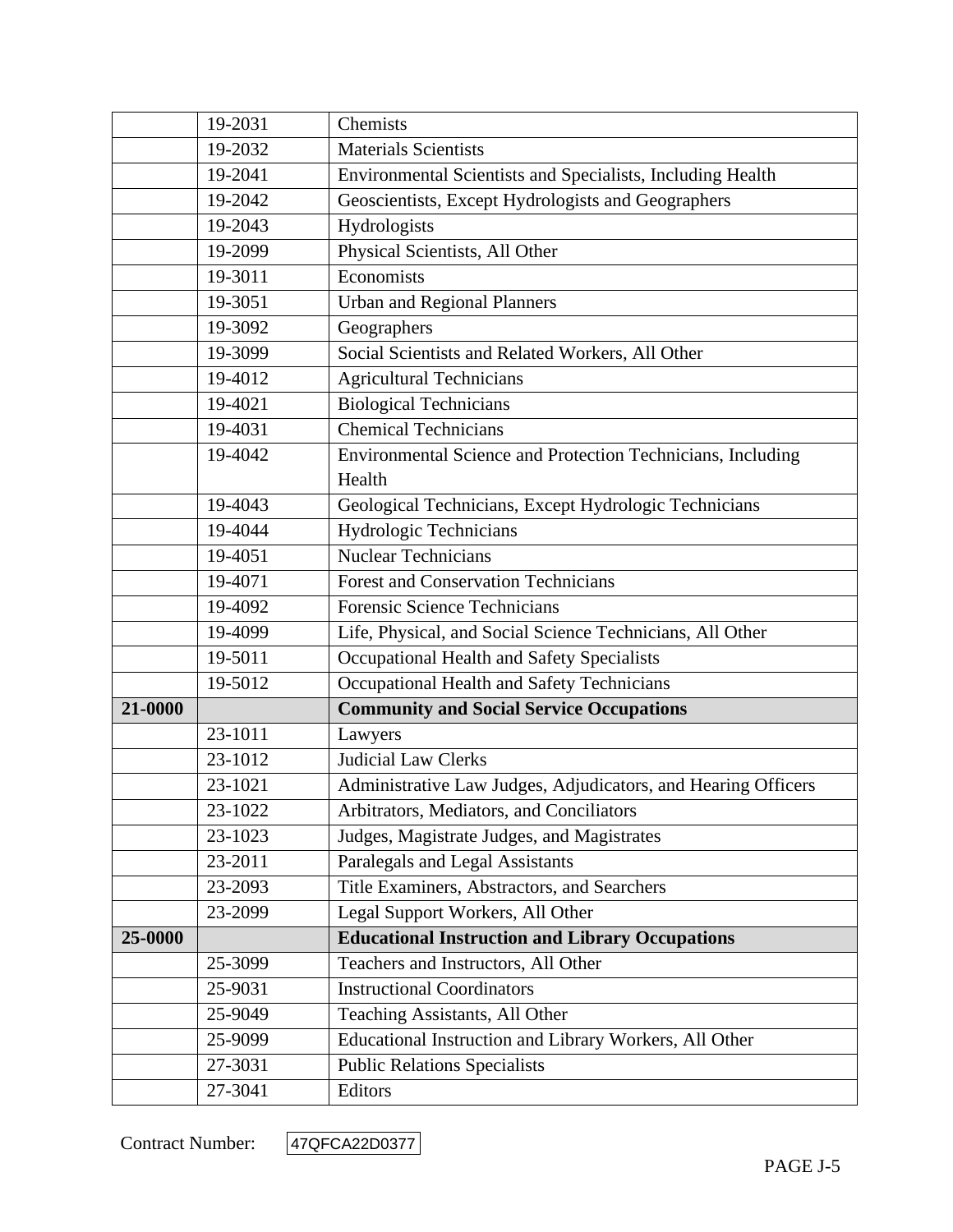|         | 27-3042 | <b>Technical Writers</b>                                             |
|---------|---------|----------------------------------------------------------------------|
|         | 27-3043 | <b>Writers and Authors</b>                                           |
|         | 27-3091 | <b>Interpreters and Translators</b>                                  |
|         | 27-3092 | <b>Court Reporters and Simultaneous Captioners</b>                   |
|         | 27-3099 | Media and Communication Workers, All Other                           |
|         | 27-4011 | Audio and Video Technicians                                          |
|         | 27-4012 | <b>Broadcast Technicians</b>                                         |
|         | 27-4014 | Sound Engineering Technicians                                        |
|         | 27-4015 | <b>Lighting Technicians</b>                                          |
|         | 27-4021 | Photographers                                                        |
|         | 27-4031 | Camera Operators, Television, Video, and Film                        |
|         | 27-4032 | Film and Video Editors                                               |
|         | 27-4099 | Media and Communication Equipment Workers, All Other                 |
| 33-0000 |         | <b>Protective Service Occupations</b>                                |
|         | 33-1021 | First-Line Supervisors of Firefighting and Prevention Workers        |
|         | 33-2011 | Firefighters                                                         |
|         | 33-2021 | Fire Inspectors and Investigators                                    |
|         | 33-2022 | Forest Fire Inspectors and Prevention Specialists                    |
|         | 33-9021 | Private Detectives and Investigators                                 |
|         | 33-9032 | <b>Security Guards</b>                                               |
|         | 33-9099 | Protective Service Workers, All Other                                |
| 43-0000 |         | <b>Office and Administrative Support Occupations</b>                 |
|         | 43-2099 | Communications Equipment Operators, All Other                        |
|         | 43-3061 | <b>Procurement Clerks</b>                                            |
|         | 43-3099 | Financial Clerks, All Other                                          |
|         | 43-5011 | Cargo and Freight Agents                                             |
|         | 43-5032 | Dispatchers, Except Police, Fire, and Ambulance                      |
|         | 43-5061 | Production, Planning, and Expediting Clerks                          |
|         | 43-5071 | Shipping, Receiving, and Inventory Clerks                            |
|         | 43-5111 | Weighers, Measurers, Checkers, and Samplers, Recordkeeping           |
|         | 43-6011 | <b>Executive Secretaries and Executive Administrative Assistants</b> |
|         | 43-6012 | Legal Secretaries and Administrative Assistants                      |
|         | 43-6014 | Secretaries and Administrative Assistants, Except Legal, Medical,    |
|         |         | and Executive                                                        |
|         | 43-9061 | Office Clerks, General                                               |
|         | 43-9081 | Proofreaders and Copy Markers                                        |
|         | 43-9111 | <b>Statistical Assistants</b>                                        |
|         | 43-9199 | Office and Administrative Support Workers, All Other                 |

Contract Number: 47QFCA22D0377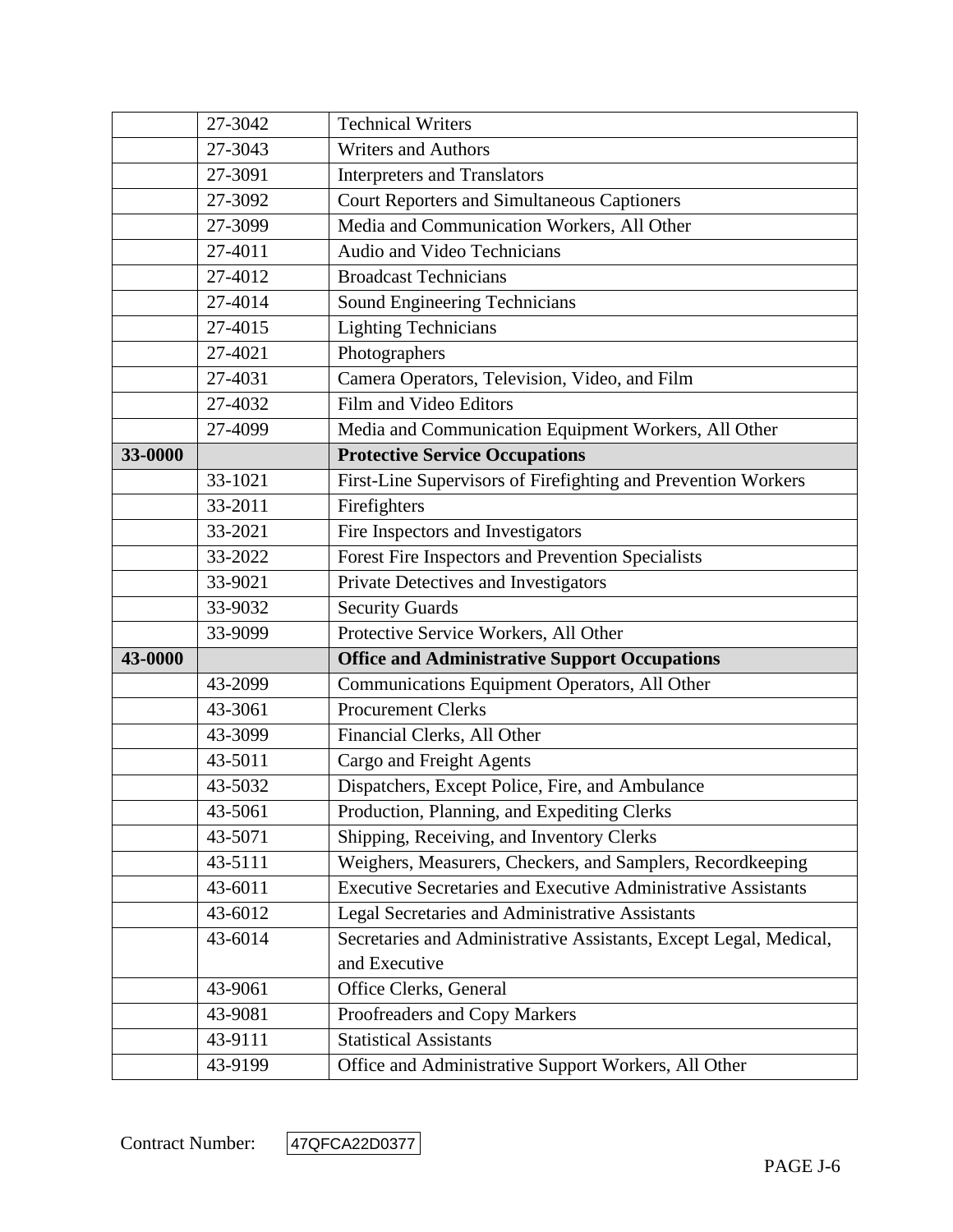| 49-0000 |         | <b>Installation, Maintenance, and Repair Occupations</b>            |
|---------|---------|---------------------------------------------------------------------|
|         | 49-1011 | First-Line Supervisors of Mechanics, Installers, and Repairers      |
|         | 49-2021 | Radio, Cellular, and Tower Equipment Installers and Repairers       |
|         | 49-2022 | Telecommunications Equipment Installers and Repairers, Except       |
|         |         | <b>Line Installers</b>                                              |
|         | 49-2091 | <b>Avionics Technicians</b>                                         |
|         | 49-2092 | Electric Motor, Power Tool, and Related Repairers                   |
|         | 49-2093 | Electrical and Electronics Installers and Repairers, Transportation |
|         |         | Equipment                                                           |
|         | 49-2094 | Electrical and Electronics Repairers, Commercial and Industrial     |
|         |         | Equipment                                                           |
|         | 49-2095 | Electrical and Electronics Repairers, Powerhouse, Substation, and   |
|         |         | Relay                                                               |
|         | 49-2096 | Electronic Equipment Installers and Repairers, Motor Vehicles       |
|         | 49-2097 | Audiovisual Equipment Installers and Repairers                      |
|         | 49-3011 | <b>Aircraft Mechanics and Service Technicians</b>                   |
|         | 49-3023 | <b>Automotive Service Technicians and Mechanics</b>                 |
|         | 49-3031 | Bus and Truck Mechanics and Diesel Engine Specialists               |
|         | 49-3042 | Mobile Heavy Equipment Mechanics, Except Engines                    |
|         | 49-3051 | Motorboat Mechanics and Service Technicians                         |
|         | 49-9011 | <b>Mechanical Door Repairers</b>                                    |
|         | 49-9012 | Control and Valve Installers and Repairers, Except Mechanical       |
|         |         | Door                                                                |
|         | 49-9041 | <b>Industrial Machinery Mechanics</b>                               |
|         | 49-9043 | Maintenance Workers, Machinery                                      |
|         | 49-9051 | <b>Electrical Power-Line Installers and Repairers</b>               |
|         | 49-9052 | Telecommunications Line Installers and Repairers                    |
|         | 49-9061 | Camera and Photographic Equipment Repairers                         |
|         | 49-9069 | Precision Instrument and Equipment Repairers, All Other             |
|         | 49-9071 | Maintenance and Repair Workers, General                             |
|         | 49-9081 | <b>Wind Turbine Service Technicians</b>                             |
|         | 49-9092 | <b>Commercial Divers</b>                                            |
|         | 49-9098 | Helpers--Installation, Maintenance, and Repair Workers              |
|         | 49-9099 | Installation, Maintenance, and Repair Workers, All Other            |
| 51-0000 |         | <b>Production Occupations</b>                                       |
|         | 51-1011 | First-Line Supervisors of Production and Operating Workers          |
|         | 51-2011 | Aircraft Structure, Surfaces, Rigging, and Systems Assemblers       |
|         | 51-2022 | <b>Electrical and Electronic Equipment Assemblers</b>               |
|         | 51-2023 | <b>Electromechanical Equipment Assemblers</b>                       |

Contract Number: 47QFCA22D0377